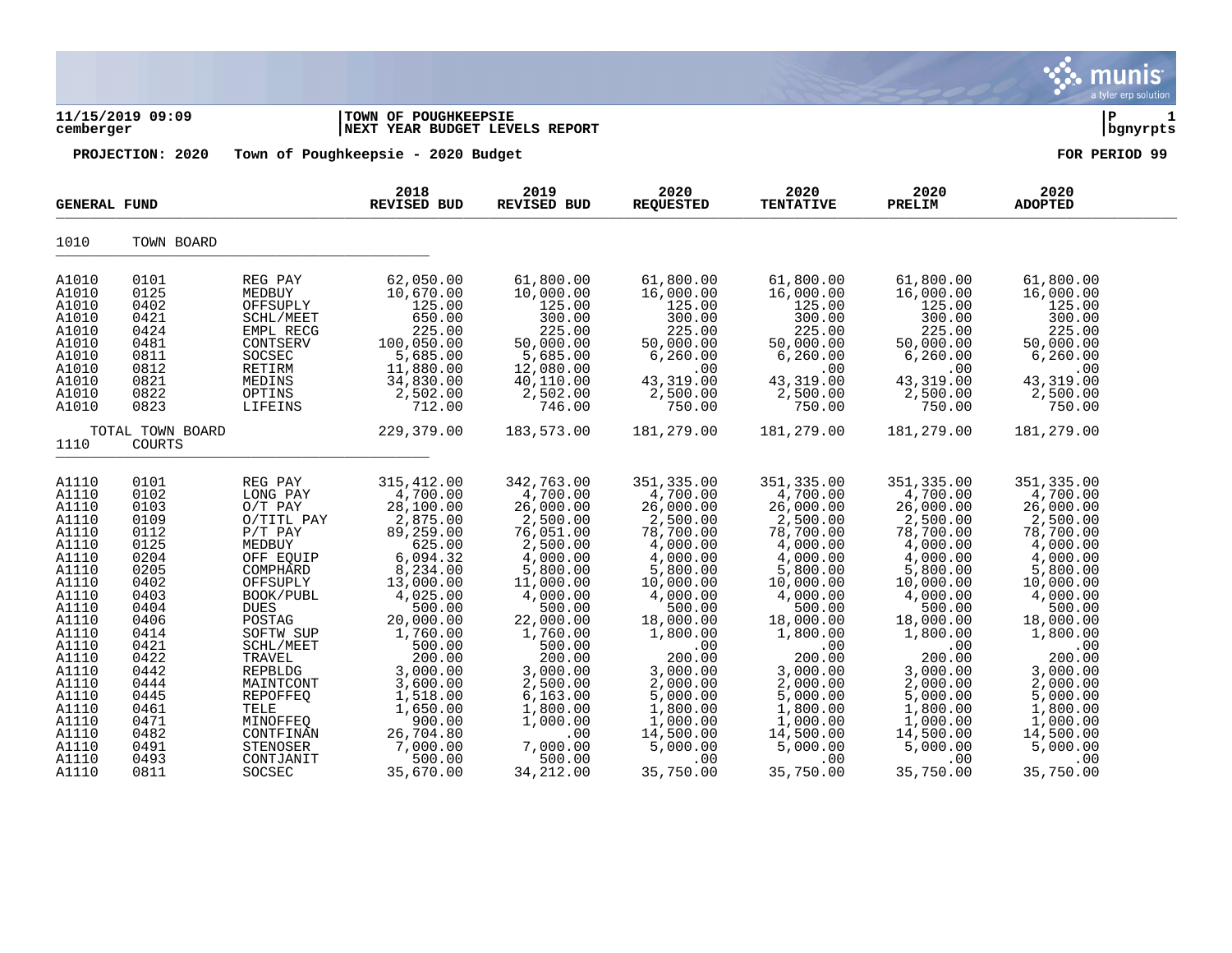

# **11/15/2019 09:09 |TOWN OF POUGHKEEPSIE |P 2 cemberger |NEXT YEAR BUDGET LEVELS REPORT |bgnyrpts**

| <b>GENERAL FUND</b>                                                                                                                 |                                                                                                                      |                                                                                                                                                                       | 2018<br><b>REVISED BUD</b>                                                                                                                                             | 2019<br>REVISED BUD                                                                                                                                                | 2020<br><b>REQUESTED</b>                                                                                                                                     | 2020<br><b>TENTATIVE</b>                                                                                                                                     | 2020<br>PRELIM                                                                                                                                               | 2020<br><b>ADOPTED</b>                                                                                                                                       |  |
|-------------------------------------------------------------------------------------------------------------------------------------|----------------------------------------------------------------------------------------------------------------------|-----------------------------------------------------------------------------------------------------------------------------------------------------------------------|------------------------------------------------------------------------------------------------------------------------------------------------------------------------|--------------------------------------------------------------------------------------------------------------------------------------------------------------------|--------------------------------------------------------------------------------------------------------------------------------------------------------------|--------------------------------------------------------------------------------------------------------------------------------------------------------------|--------------------------------------------------------------------------------------------------------------------------------------------------------------|--------------------------------------------------------------------------------------------------------------------------------------------------------------|--|
| A1110<br>A1110<br>A1110<br>A1110<br>A1110<br>A1110                                                                                  | 0812<br>0821<br>0822<br>0823<br>2610<br>3070                                                                         | RETIRM<br>MEDINS<br>OPTINS<br>LIFEINS<br><b>F&amp;FORBAIL</b><br>JCAPGRANT                                                                                            | 42,531.00<br>97,375.00<br>3,024.00<br>790.00<br>$-826, 704.80$<br>$-2,744.32$                                                                                          | 54,070.00<br>83,500.00<br>3,000.00<br>924.00<br>$-750,000.00$<br>.00                                                                                               | .00<br>87,675.00<br>3,000.00<br>924.00<br>$-900,000.00$<br>.00                                                                                               | .00<br>87,675.00<br>3,000.00<br>924.00<br>$-900,000.00$<br>.00                                                                                               | .00<br>87,675.00<br>3,000.00<br>924.00<br>$-900,000.00$<br>.00                                                                                               | .00<br>87,675.00<br>3,000.00<br>924.00<br>$-900,000.00$<br>.00                                                                                               |  |
| 1220                                                                                                                                | TOTAL COURTS<br>SUPERVISOR                                                                                           |                                                                                                                                                                       | $-109,902.00$                                                                                                                                                          | $-48,057.00$                                                                                                                                                       | $-228,816.00$                                                                                                                                                | $-228,816.00$                                                                                                                                                | $-228,816.00$                                                                                                                                                | $-228,816.00$                                                                                                                                                |  |
| A1220<br>A1220<br>A1220<br>A1220<br>A1220<br>A1220<br>A1220<br>A1220<br>A1220<br>A1220<br>A1220<br>A1220<br>A1220<br>A1220<br>A1220 | 0101<br>0112<br>0125<br>0402<br>0404<br>0421<br>0422<br>0461<br>0471<br>0481<br>0811<br>0812<br>0821<br>0822<br>0823 | REG PAY<br>$P/T$ $PAY$<br>MEDBUY<br>OFFSUPLY<br><b>DUES</b><br>SCHL/MEET<br>TRAVEL<br>TELE<br>MINOFFEQ<br>CONTSERV<br>SOCSEC<br>RETIRM<br>MEDINS<br>OPTINS<br>LIFEINS | 113,388.00<br>2,000.00<br>2,500.00<br>600.00<br>1,080.00<br>450.00<br>100.00<br>1,000.00<br>.00<br>17,170.00<br>8,415.00<br>18,365.00<br>33,775.00<br>864.00<br>257.00 | 116,600.00<br>2,000.00<br>.00<br>750.00<br>1,250.00<br>450.00<br>100.00<br>500.00<br>750.00<br>14,250.00<br>9,500.00<br>19,200.00<br>31,950.00<br>850.00<br>264.00 | 119,250.00<br>2,000.00<br>.00<br>750.00<br>1,250.00<br>450.00<br>100.00<br>500.00<br>750.00<br>14,250.00<br>9,275.00<br>.00<br>33,550.00<br>850.00<br>264.00 | 118,899.00<br>2,000.00<br>.00<br>750.00<br>1,250.00<br>450.00<br>100.00<br>500.00<br>750.00<br>14,250.00<br>9,230.00<br>.00<br>33,550.00<br>850.00<br>264.00 | 119,719.00<br>2,000.00<br>.00<br>750.00<br>1,250.00<br>450.00<br>100.00<br>500.00<br>750.00<br>14,250.00<br>9,312.00<br>.00<br>33,550.00<br>850.00<br>264.00 | 119,719.00<br>2,000.00<br>.00<br>750.00<br>1,250.00<br>450.00<br>100.00<br>500.00<br>750.00<br>14,250.00<br>9,312.00<br>.00<br>33,550.00<br>850.00<br>264.00 |  |
| 1315                                                                                                                                | TOTAL SUPERVISOR<br>COMPTROLLER                                                                                      |                                                                                                                                                                       | 199,964.00                                                                                                                                                             | 198,414.00                                                                                                                                                         | 183,239.00                                                                                                                                                   | 182,843.00                                                                                                                                                   | 183,745.00                                                                                                                                                   | 183,745.00                                                                                                                                                   |  |
| A1315<br>A1315<br>A1315<br>A1315<br>A1315                                                                                           | 0101<br>0102<br>0103<br>0109<br>0112                                                                                 | REG PAY<br>LONG PAY<br>$O/T$ PAY<br>O/TITL PAY<br>$P/T$ $PAY$                                                                                                         | 260, 284.00<br>1,700.00<br>1,580.00<br>1,020.00<br>3,595.00                                                                                                            | 273,400.00<br>2,850.00<br>3,100.00<br>.00<br>.00                                                                                                                   | 290,228.00<br>2,850.00<br>2,000.00<br>.00<br>.00                                                                                                             | 291,916.00<br>2,850.00<br>2,000.00<br>.00<br>.00                                                                                                             | 291,916.00<br>2,850.00<br>2,000.00<br>.00<br>.00                                                                                                             | 291,916.00<br>2,850.00<br>2,000.00<br>.00<br>.00                                                                                                             |  |
| A1315<br>A1315<br>A1315<br>A1315<br>A1315<br>A1315<br>A1315<br>A1315                                                                | 0125<br>0402<br>0403<br>0404<br>0414<br>0421<br>0422<br>0428                                                         | MEDBUY<br>OFFSUPLY<br>BOOK/PUBL<br><b>DUES</b><br>SOFTW SUP<br>SCHL/MEET<br>TRAVEL<br>COLLTUIT                                                                        | 2,500.00<br>1,305.00<br>145.00<br>550.00<br>7,025.42<br>1,390.00<br>800.00<br>.00                                                                                      | 4,000.00<br>1,800.00<br>.00<br>525.00<br>3, 320.42<br>475.00<br>750.00<br>1,000.00                                                                                 | 4,000.00<br>2,000.00<br>.00<br>500.00<br>.00<br>1,000.00<br>750.00<br>.00                                                                                    | 4,000.00<br>2,000.00<br>.00<br>500.00<br>10,000.00<br>1,000.00<br>750.00<br>.00                                                                              | 4,000.00<br>2,000.00<br>.00<br>500.00<br>4,100.00<br>1,000.00<br>750.00<br>.00                                                                               | 4,000.00<br>2,000.00<br>.00<br>500.00<br>4,100.00<br>1,000.00<br>750.00<br>.00                                                                               |  |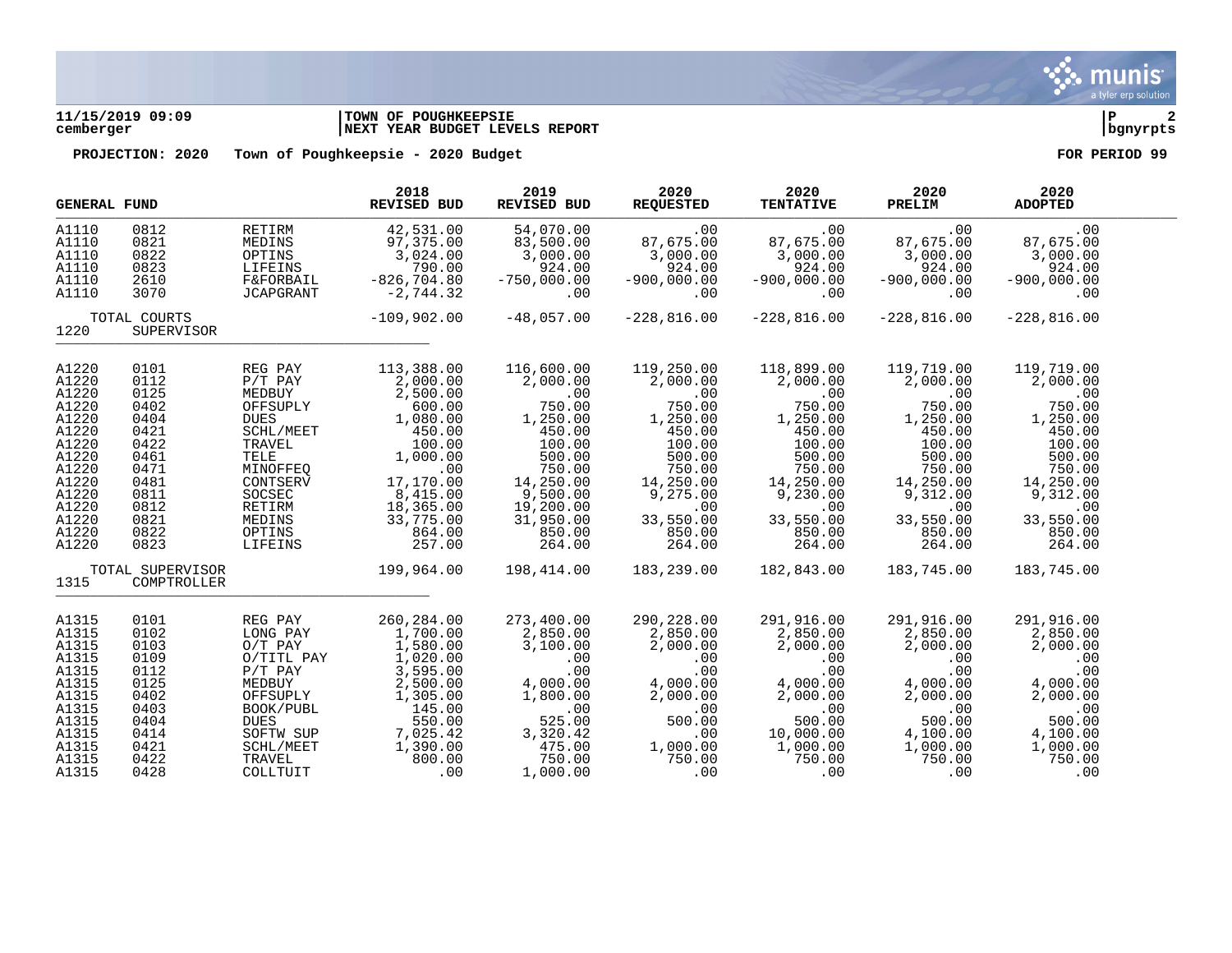

# **11/15/2019 09:09 |TOWN OF POUGHKEEPSIE |P 3 cemberger |NEXT YEAR BUDGET LEVELS REPORT |bgnyrpts**

| <b>GENERAL FUND</b>                       |      |                     | 2018<br><b>REVISED BUD</b> | 2019<br><b>REVISED BUD</b> | 2020<br><b>REQUESTED</b>                                                                        | 2020<br><b>TENTATIVE</b> | 2020<br>PRELIM  | 2020<br><b>ADOPTED</b> |  |
|-------------------------------------------|------|---------------------|----------------------------|----------------------------|-------------------------------------------------------------------------------------------------|--------------------------|-----------------|------------------------|--|
| A1315                                     | 0471 | MINOFFEQ            | 3,200.00                   | 1,200.00                   | 1,200.00                                                                                        | 1,200.00                 | 1,200.00        | 1,200.00               |  |
| A1315                                     | 0481 | CONTSERV            | 7,500.00                   | 5,000.00                   | 5,000.00                                                                                        | 5,000.00                 | 5,000.00        | 5,000.00               |  |
| A1315                                     | 0482 | CONTFINAN           | 27,350.00                  | 4,320.00                   | 5,000.00                                                                                        | 5,000.00                 | 5,000.00        | 5,000.00               |  |
| A1315                                     | 0811 | SOCSEC              | 20,650.00                  | 21,895.00                  | 23,050.00                                                                                       | 23,050.00                | 23,050.00       | 23,050.00              |  |
| A1315                                     | 0812 | RETIRM              | 33,360.00                  | 42,931.00                  | .00                                                                                             | .00                      | .00             | .00                    |  |
| A1315                                     | 0821 | MEDINS              | 49,096.00                  | 49,000.00                  | 51,450.00                                                                                       | 51,450.00                | 51,450.00       | 51,450.00              |  |
| A1315                                     | 0822 | OPTINS              | 1,681.00                   | 1,670.00                   | 1,670.00                                                                                        | 1,670.00                 | 1,670.00        | 1,670.00               |  |
| A1315                                     | 0823 | LIFEINS             | 500.00                     | 550.00                     | 550.00                                                                                          | 550.00                   | 550.00          | 550.00                 |  |
| A1315                                     | 1001 | PROPTAX             | $-3,466,318.00$            | $-3,716,589.00$            | $-3,607,537.00$                                                                                 | $-3,607,537.00$          | $-3,607,537.00$ | $-3,607,537.00$        |  |
| A1315                                     | 2401 | <b>INT&amp;EARN</b> | $-84,630.18$               | $-160, 499.98$             | $-200,000.00$                                                                                   | $-187,287.00$            | $-187, 287.00$  | $-194,587.00$          |  |
| A1315                                     | 2770 | MISCLREV            | $-15,000.00$               | $-5,000.00$                | $-5,000.00$                                                                                     | $-5,000.00$              | $-5,000.00$     | $-5,000.00$            |  |
| A1315                                     | 3005 | MORTGTAX            | $-825,000.00$              | $-900,000.00$              | $-950,000.00$                                                                                   | $-950,000.00$            | $-950,000.00$   | $-950,000.00$          |  |
| A1315                                     | 5095 | APPFUNBAL           | .00                        | .00                        | .00                                                                                             | .00                      | .00             | $-100,000.00$          |  |
| TOTAL COMPTROLLER<br>1330<br>TAX RECEIVER |      |                     |                            |                            | $-3,965,716.76$ $-4,364,302.56$ $-4,371,289.00$ $-4,346,888.00$ $-4,352,788.00$ $-4,460,088.00$ |                          |                 |                        |  |
| A1330                                     | 0101 | REG PAY             | 102,075.00                 | 96,890.00                  | 99,795.00                                                                                       | 99,795.00                | 99,795.00       | 99,795.00              |  |
| A1330                                     | 0102 | LONG PAY            | 1,700.00                   | 1,700.00                   | 1,700.00                                                                                        | 1,700.00                 | 1,700.00        | 1,700.00               |  |
| A1330                                     | 0103 | $O/T$ PAY           | 960.00                     | 600.00                     | 1,000.00                                                                                        | 1,000.00                 | 1,000.00        | 1,000.00               |  |
| A1330                                     | 0112 | $P/T$ $PAY$         | 10,800.00                  | 15,000.00                  | 15,000.00                                                                                       | 15,000.00                | 15,000.00       | 15,000.00              |  |
| A1330                                     | 0402 | OFFSUPLY            | 1,520.00                   | 2,100.00                   | 2,100.00                                                                                        | 2,100.00                 | 2,100.00        | 2,100.00               |  |
| A1330                                     | 0405 | <b>ADVERT</b>       | 400.00                     | 400.00                     | 400.00                                                                                          | 400.00                   | 400.00          | 400.00                 |  |
| A1330                                     | 0406 | POSTAG              | 8,000.00                   | 8,000.00                   | 8,000.00                                                                                        | 8,000.00                 | 8,000.00        | 8,000.00               |  |
| A1330                                     | 0413 | DATA SUPP           | 2,200.00                   | 27,750.00                  | 8,400.00                                                                                        | 8,400.00                 | 8,400.00        | 8,400.00               |  |
| A1330                                     | 0421 | SCHL/MEET           | 660.00                     | 800.00                     | 800.00                                                                                          | 800.00                   | 800.00          | 800.00                 |  |
| A1330                                     | 0811 | SOCSEC              | 8,470.00                   | 9,100.00                   | 8,900.00                                                                                        | 8,900.00                 | 8,900.00        | 8,900.00               |  |
| A1330                                     | 0812 | RETIRM              | 18,700.00                  | 18,275.00                  | .00                                                                                             | .00                      | .00             | .00                    |  |
| A1330                                     | 0821 | MEDINS              | 52,138.00                  | 55,200.00                  | 57,960.00                                                                                       | 57,960.00                | 57,960.00       | 57,960.00              |  |
| A1330                                     | 0822 | OPTINS              | 850.00                     | 840.00                     | 840.00                                                                                          | 840.00                   | 840.00          | 840.00                 |  |
| A1330                                     | 0823 | LIFEINS             | 250.00                     | 265.00                     | 265.00                                                                                          | 265.00                   | 265.00          | 265.00                 |  |
| A1330                                     | 1090 | I&P RPTX            | $-235,000.00$              | $-220,000.00$              | $-220,000.00$                                                                                   | $-220,000.00$            | $-220,000.00$   | $-220,000.00$          |  |
| A1330                                     | 1232 | TAXCOLLFE           | $-2,500.00$                | $-2,500.00$                | $-2,500.00$                                                                                     | $-2,500.00$              | $-2,500.00$     | $-2,500.00$            |  |
| TOTAL TAX RECEIVER<br>1355<br>ASSESSOR    |      | $-28,777.00$        | 14,420.00                  | $-17,340.00$               | $-17,340.00$                                                                                    | $-17,340.00$             | $-17,340.00$    |                        |  |
| A1355                                     | 0101 | REG PAY             | 177,366.00                 | 183,725.00                 | 238,261.00                                                                                      | 238,261.00               | 238,261.00      | 238,261.00             |  |
| A1355                                     | 0102 | LONG PAY            | 4,700.00                   | 4,700.00                   | 1,700.00                                                                                        | 1,700.00                 | 1,700.00        | 1,700.00               |  |
| A1355                                     | 0103 | $O/T$ PAY           | 1,525.00                   | 2,500.00                   | 1,750.00                                                                                        | 1,750.00                 | 1,750.00        | 1,750.00               |  |
| A1355                                     | 0112 | $P/T$ $PAY$         | 19,950.00                  | 19,000.00                  | .00                                                                                             | .00                      | .00             | .00                    |  |
| A1355                                     | 0402 | OFFSUPLY            | 1,950.00                   | 2,000.00                   | 2,000.00                                                                                        | 2,000.00                 | 2,000.00        | 2,000.00               |  |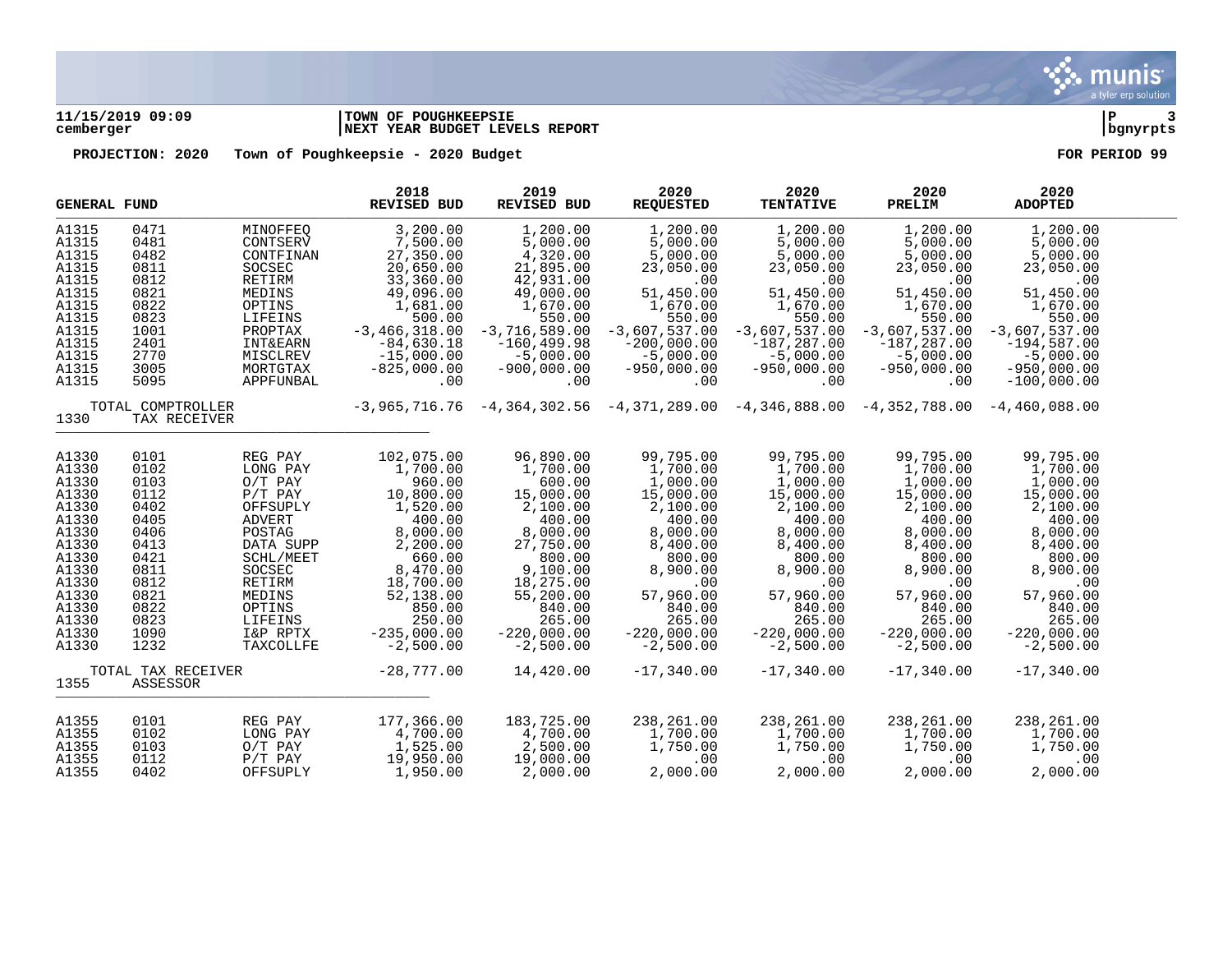

# **11/15/2019 09:09 |TOWN OF POUGHKEEPSIE |P 4 cemberger |NEXT YEAR BUDGET LEVELS REPORT |bgnyrpts**

| A1355<br>0403<br>BOOK/PUBL<br>425.00<br>525.00<br>100.00<br>100.00<br>100.00                                      | 100.00<br>330.00 |
|-------------------------------------------------------------------------------------------------------------------|------------------|
|                                                                                                                   |                  |
| 255.00<br>330.00<br>330.00<br>0404<br><b>DUES</b><br>330.00<br>330.00<br>A1355                                    |                  |
| 236.00<br>236.00<br>A1355<br>236.00<br>236.00<br>0405<br><b>ADVERT</b>                                            | 236.00           |
| $2,632.00$<br>3,450.00<br>5,000.00<br>5,000.00<br>5,000.00<br>A1355<br>0406<br>POSTAG                             | 5,000.00         |
| $\frac{4}{2}$ , 300.00<br>2, 475.00<br>A1355<br>1,260.00<br>3,000.00<br>3,000.00<br>3,000.00<br>0413<br>DATA SUPP | 3,000.00         |
| A1355<br>0421<br>SCHL/MEET<br>460.00<br>1,060.00<br>3,000.00<br>3,000.00<br>3,000.00                              | 3,000.00         |
| TRAVEL<br>100.00<br>A1355<br>0422<br>.00<br>.00<br>100.00<br>100.00                                               | 100.00           |
| 200.00<br>200.00<br>A1355<br>0432<br>GASOIL<br>400.00<br>400.00<br>200.00                                         | 200.00           |
| 25.00<br>A1355<br>0435<br>MATFILM<br>25.00<br>25.00<br>25.00                                                      | 25.00            |
| $25.00$<br>3,850.00<br>3,850.00<br>3,850.00<br>A1355<br>3,400.00<br>3,850.00<br>0444<br>MAINTCONT                 | 3,850.00         |
| A1355<br>0445<br>REPOFFEQ<br>250.00<br>250.00<br>250.00<br>250.00<br>250.00                                       | 250.00           |
| A1355<br>0471<br>MINOFFEO<br>1,160.00<br>.00<br>.00<br>.00<br>.00                                                 | .00              |
| A1355<br>0481<br>8,000.00<br>8,000.00                                                                             | 8,000.00         |
| 5,815.00<br>8,000.00<br>8,000.00<br>1,600.00<br>CONTSERV                                                          |                  |
| $1,600.00$<br>$18,490.00$<br>1,600.00<br>1,600.00<br>16,515.00<br>1,600.00<br>A1355<br>0490<br>BRDSTIPD           | 1,600.00         |
| A1355<br>SOCSEC<br>15,900.00<br>0811<br>18,490.00<br>18,490.00                                                    | 18,490.00        |
| RETIRM<br>32,970.00<br>33,590.00<br>A1355<br>0812<br>.00<br>.00<br>.00                                            | .00              |
| MEDINS<br>A1355<br>0821<br>62,926.00<br>74,300.00<br>94,850.00<br>94,850.00<br>94,850.00                          | 94,850.00        |
| A1355<br>0822<br>OPTINS<br>1,290.00<br>1,290.00<br>1,290.00<br>1,290.00<br>1,290.00                               | 1,290.00         |
| A1355<br>0823<br>355.00<br>400.00<br>400.00<br>400.00<br>400.00<br>LIFEINS                                        | 400.00           |
| TOTAL ASSESSOR<br>340,679.00<br>360,456.00<br>384,432.00<br>384,432.00<br>384,432.00                              | 384,432.00       |
| 1410<br>TOWN CLERK                                                                                                |                  |
| 0101<br>135,175.00<br>140,386.00<br>145,570.00<br>145,570.00<br>145,570.00<br>A1410<br>REG PAY                    | 145,570.00       |
| 0103<br>$O/T$ PAY<br>A1410<br>500.00<br>800.00<br>500.00<br>500.00<br>500.00                                      | 500.00           |
| 500.00<br>A1410<br>0112<br>$P/T$ $PAY$<br>.00<br>.00<br>.00<br>.00                                                | .00              |
| 5,000.00<br>0125<br>MEDBUY<br>A1410<br>5.000.00<br>8,000.00<br>8,000.00<br>8,000.00                               | 8,000.00         |
| 3,420.00<br>.00<br>.00<br>.00<br>A1410<br>0206<br>COMPSOFT<br>.00                                                 | .00              |
| 2,000.00<br>A1410<br>0402<br>OFFSUPLY<br>2,000.00<br>2,000.00<br>2,000.00<br>2,000.00                             | 2,000.00         |
| 300.00<br>300.00<br>A1410<br>0403<br>300.00<br>300.00<br>300.00<br>BOOK/PUBL                                      | 300.00           |
| 180.00<br>180.00<br>180.00<br>180.00<br>A1410<br>0404<br><b>DUES</b><br>180.00                                    | 180.00           |
| A1410<br><b>ADVERT</b><br>3,700.00<br>6,100.00<br>6,100.00<br>6,100.00<br>6,100.00<br>0405                        | 6,100.00         |
| 2,600.00<br>2,600.00<br>2,600.00<br>2,600.00<br>A1410<br>0408<br>BINGO FRM<br>.00                                 | 2,600.00         |
| 2,000.00<br>2,000.00<br>PERMIT<br>2,000.00<br>2,000.00<br>2,000.00<br>A1410<br>0410                               | 2,000.00         |
| 4,200.00<br>4,200.00<br>4,200.00<br>4,200.00<br>A1410<br>0414<br>COMPSOFTWR<br>680.00                             | 4,200.00         |
| 1,000.00<br>0421<br>1,000.00<br>1,000.00<br>A1410<br>SCHL/MEET<br>1,000.00<br>1,000.00                            | 1,000.00         |
| 125.00<br>125.00<br>125.00<br>125.00<br>125.00<br>A1410<br>0422<br>TRAVEL                                         | 125.00           |
| 500.00<br>500.00<br>500.00<br>500.00<br>500.00<br>A1410<br>0444<br>MAINTCONT                                      | 500.00           |
| 200.00<br>200.00<br>200.00<br>200.00<br>0445<br>REPOFFEQ<br>200.00<br>A1410                                       | 200.00           |
| 1,620.00<br>1,620.00<br>1,620.00<br>A1410<br>0471<br>MINOFFEO<br>1,620.00<br>1,620.00                             | 1,620.00         |
| 3,000.00<br>3,625.00<br>3,625.00<br>3,625.00<br>3,625.00<br>A1410<br>0481<br>CONTSERV                             | 3,625.00         |
| 10,000.00<br>10,000.00<br>10,000.00<br>10,000.00<br>A1410<br>0487<br>CONTRECOD<br>10,000.00                       | 10,000.00        |
| A1410<br>0494<br>CONTBINGO<br>2,000.00<br>2,000.00<br>2,000.00<br>2,000.00<br>2,000.00                            | 2,000.00         |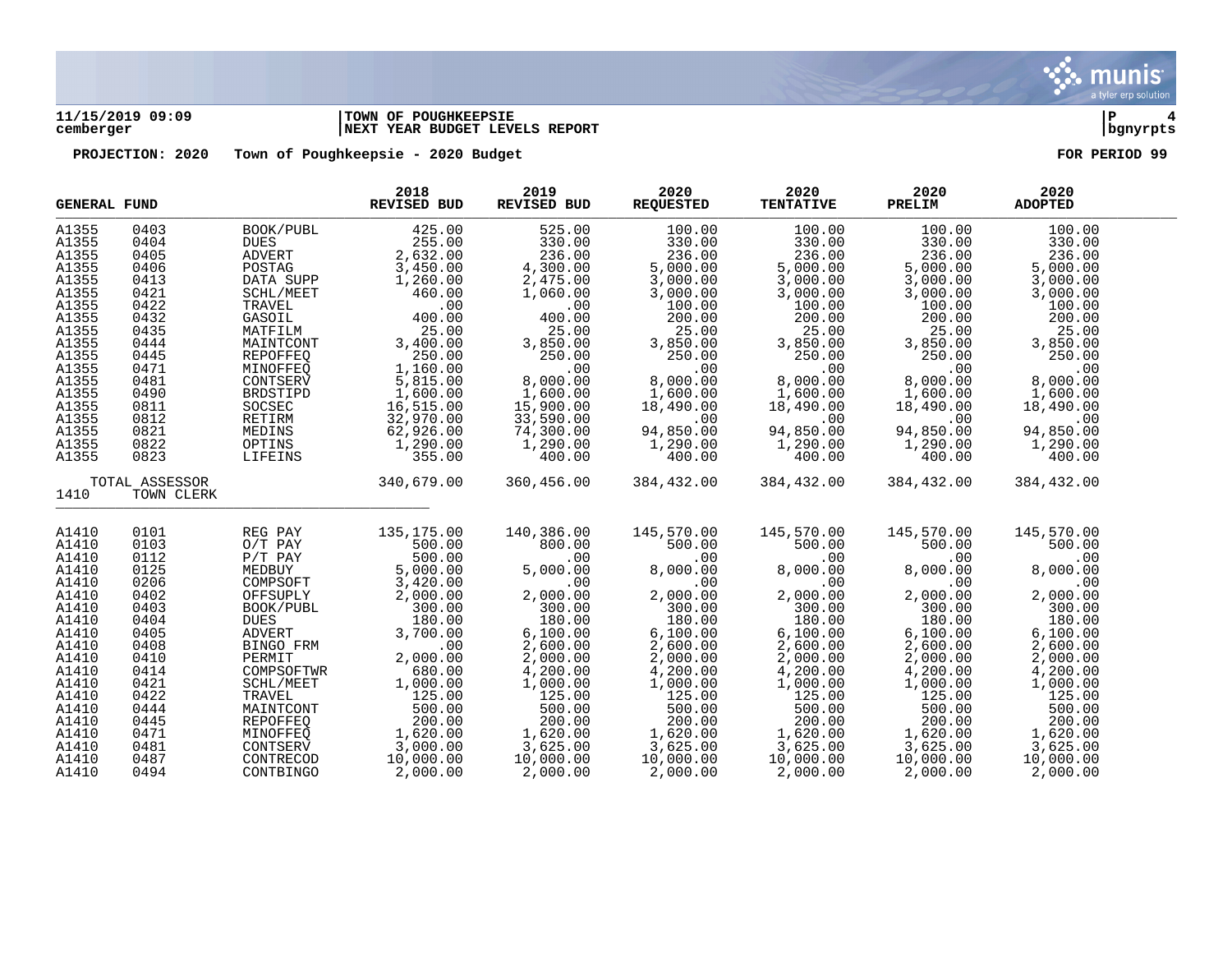

# **11/15/2019 09:09 |TOWN OF POUGHKEEPSIE |P 5 cemberger |NEXT YEAR BUDGET LEVELS REPORT |bgnyrpts**

|                                   | <b>GENERAL FUND</b>      |                                                 | 2018<br><b>REVISED BUD</b>              | 2019<br>REVISED BUD                    | 2020<br><b>REQUESTED</b>               | 2020<br><b>TENTATIVE</b>               | 2020<br>PRELIM                          | 2020<br><b>ADOPTED</b>                  |  |
|-----------------------------------|--------------------------|-------------------------------------------------|-----------------------------------------|----------------------------------------|----------------------------------------|----------------------------------------|-----------------------------------------|-----------------------------------------|--|
| A1410                             | 0811                     | SOCSEC                                          | 11,055.00                               | 11,320.00                              | 11,800.00                              | 11,800.00                              | 11,800.00                               | 11,800.00                               |  |
| A1410                             | 0812                     | RETIRM                                          | 23,645.00                               | 23,670.00                              | .00                                    | .00                                    | .00                                     | .00                                     |  |
| A1410                             | 0821                     | MEDINS                                          | 27, 234.00                              | 30,802.00                              | 32,500.00                              | 32,500.00                              | 32,500.00                               | 32,500.00                               |  |
| A1410                             | 0822                     | OPTINS                                          | 1,275.00                                | 1,300.00                               | 1,300.00                               | 1,300.00                               | 1,300.00                                | 1,300.00                                |  |
| A1410                             | 0823                     | LIFEINS                                         | 375.00                                  | 400.00                                 | 400.00                                 | 400.00                                 | 400.00                                  | 400.00                                  |  |
| A1410                             | 1255                     | <b>CLERKFEE</b>                                 | $-2,750.00$                             | $-3,000.00$                            | $-4,500.00$                            | $-4,500.00$                            | $-4,500.00$                             | $-4,500.00$                             |  |
| A1410                             | 1256                     | FLEMKTFE                                        | .00                                     | $-1,500.00$                            | $-1,500.00$                            | $-1,500.00$                            | $-1,500.00$                             | $-1,500.00$                             |  |
| A1410                             | 1603                     | VSTATFEE                                        | $-25,000.00$                            | $-25,000.00$                           | $-25,000.00$                           | $-25,000.00$                           | $-25,000.00$                            | $-25,000.00$                            |  |
| A1410                             | 2501                     | <b>BUSOCLICS</b>                                | $-10,000.00$                            | $-5,000.00$                            | $-3,000.00$                            | $-3,000.00$                            | $-3,000.00$                             | $-3,000.00$                             |  |
| A1410                             | 2530                     | <b>GAMELICS</b>                                 | $-100.00$                               | $-100.00$                              | $-100.00$                              | $-100.00$                              | $-100.00$                               | $-100.00$                               |  |
| A1410<br>A1410                    | 2540<br>2544             | <b>BNGOLICS</b><br>REPLALICS                    | $-500.00$<br>$-13,000.00$               | $-900.00$<br>$-24,000.00$<br>$-500.00$ | $-900.00$<br>$-24,000.00$<br>$-500.00$ | $-900.00$<br>$-24,000.00$<br>$-500.00$ | $-900.00$<br>$-24,000.00$               | $-900.00$<br>$-24,000.00$               |  |
| A1410<br>A1410<br>A1410           | 2545<br>2546<br>2547     | <b>DEPTLICS</b><br>MARIGLICS<br><b>OTHRLICS</b> | $-500.00$<br>$-2,500.00$<br>$-1,500.00$ | $-2,500.00$<br>$-2,500.00$             | $-2,500.00$<br>$-3,500.00$             | $-2,500.00$<br>$-3,500.00$             | $-500.00$<br>$-2,500.00$<br>$-3,500.00$ | $-500.00$<br>$-2,500.00$<br>$-3,500.00$ |  |
| A1410                             | 2548                     | TAXILICS                                        | $-20,000.00$                            | $-20,000.00$                           | $-20,000.00$                           | $-20,000.00$                           | $-20,000.00$                            | $-20,000.00$                            |  |
| A1410                             | 2549                     | FLEMKLICS                                       | $-4,000.00$                             | $-75.00$                               | $-75.00$                               | $-75.00$                               | $-75.00$                                | $-75.00$                                |  |
| A1410                             | 2551                     | REZONE FEE                                      | $-7,500.00$                             | $-4,000.00$                            | $-10,000.00$                           | $-10,000.00$                           | $-10,000.00$                            | $-10,000.00$                            |  |
| A1410                             | 2590                     | <b>OTHRPERM</b>                                 | $-50.00$                                | $-50.00$                               | $-50.00$                               | $-50.00$                               | $-50.00$                                | $-50.00$                                |  |
| A1410                             | 2655                     | OTHRSALE                                        | $-1,500.00$                             | .00                                    | .00                                    | .00                                    | .00                                     | .00                                     |  |
| TOTAL TOWN CLERK<br>1420<br>LEGAL |                          | 146,584.00                                      | 161,003.00                              | 140,895.00                             | 140,895.00                             | 140,895.00                             | 140,895.00                              |                                         |  |
| A1420                             | 0101                     | REG PAY                                         | 49,681.00                               | 53,000.00                              | 55,120.00                              | 55,120.00                              | 55,120.00                               | 55,120.00                               |  |
| A1420                             | 0102                     | LONG PAY                                        | 1,705.00                                | 1,700.00                               | 1,700.00                               | 1,700.00                               | 1,700.00                                | 1,700.00                                |  |
| A1420                             | 0103                     | $O/T$ PAY                                       | 220.00                                  | 200.00                                 | .00                                    | .00                                    | .00                                     | .00                                     |  |
| A1420                             | 0112                     | $P/T$ $PAY$                                     | 17,300.00                               | 19,800.00                              | 20,000.00                              | 20,000.00                              | 20,000.00                               | 20,000.00                               |  |
| A1420                             | 0402                     | OFFSUPLY                                        | 1,600.00                                | 2,500.00                               | 2,500.00                               | 2,500.00                               | 2,500.00                                | 2,500.00                                |  |
| A1420                             | 0403                     | BOOK/PUBL                                       | 18,000.00                               | 10,000.00                              | 10,000.00                              | 10,000.00                              | 10,000.00                               | 10,000.00                               |  |
| A1420                             | 0421                     | SCHL/MEET                                       | 400.00                                  | 400.00                                 | 400.00                                 | 400.00                                 | 400.00                                  | 400.00                                  |  |
| A1420                             | 0481                     | CONTSERV                                        | 246,410.00                              | 261,000.00                             | 261,000.00                             | 261,000.00                             | 261,000.00                              | 261,000.00                              |  |
| A1420                             | 0495                     | CONTLGLFE                                       | 70,000.00                               | 70,000.00                              | 70,000.00                              | 70,000.00                              | 70,000.00                               | 70,000.00                               |  |
| A1420                             | 0811                     | SOCSEC                                          | 5,116.00                                | 5,720.00                               | 5,880.00                               | 5,880.00                               | 5,880.00                                | 5,880.00                                |  |
| A1420                             | 0812                     | RETIRM                                          | 10,700.00                               | 11,350.00                              | .00                                    | .00                                    | .00                                     | .00                                     |  |
| A1420                             | 0821                     | MEDINS                                          | 29,010.00                               | 31,500.00                              | 33,400.00                              | 33,400.00                              | 33,400.00                               | 33,400.00                               |  |
| A1420                             | 0822                     | OPTINS                                          | 450.00                                  | 420.00                                 | 420.00                                 | 420.00                                 | 420.00                                  | 420.00                                  |  |
| A1420                             | 0823                     | LIFEINS                                         | 125.00                                  | 132.00                                 | 132.00                                 | 132.00                                 | 132.00                                  | 132.00                                  |  |
| A1420                             | 2571                     | ADMNFEESCR                                      | $-3,000.00$                             | .00                                    | .00                                    | .00                                    | .00                                     | .00                                     |  |
| A1420                             | 2610                     | <b>F&amp;FORBAIL</b>                            | $-35,000.00$                            | $-10,000.00$                           | $-25,000.00$                           | $-25,000.00$                           | $-25,000.00$                            | $-25,000.00$                            |  |
| 1430                              | TOTAL LEGAL<br>PERSONNEL |                                                 | 412,717.00                              | 457,722.00                             | 435,552.00                             | 435,552.00                             | 435,552.00                              | 435,552.00                              |  |
| A1430                             | 0481                     | CONTSERV                                        | 16,950.00                               | 15,000.00                              | 16,000.00                              | 16,000.00                              | 16,000.00                               | 16,000.00                               |  |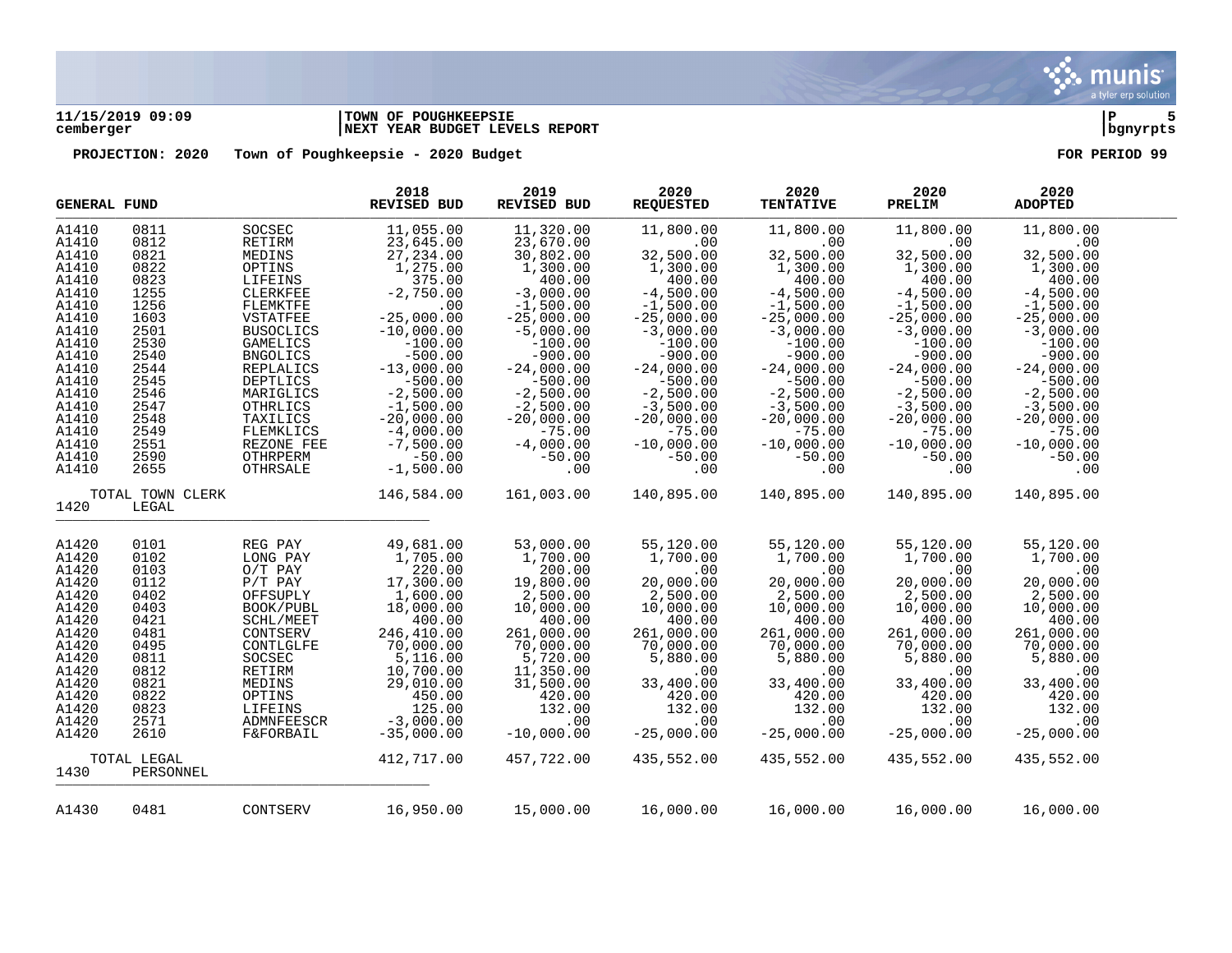

**11/15/2019 09:09 |TOWN OF POUGHKEEPSIE |P 6 cemberger |NEXT YEAR BUDGET LEVELS REPORT |bgnyrpts**

| <b>GENERAL FUND</b>                                                                                                                                                                                |                                                                                                                                                                              |                                                                                                                                                                                                                                              | 2018<br><b>REVISED BUD</b>                                                                                                                                                                                                                                          | 2019<br>REVISED BUD                                                                                                                                                                                                                                                  | 2020<br><b>REQUESTED</b>                                                                                                                                                                                                                                    | 2020<br><b>TENTATIVE</b>                                                                                                                                                                                                                                    | 2020<br>PRELIM                                                                                                                                                                                                                                              | 2020<br><b>ADOPTED</b>                                                                                                                                                                                                                                      |  |
|----------------------------------------------------------------------------------------------------------------------------------------------------------------------------------------------------|------------------------------------------------------------------------------------------------------------------------------------------------------------------------------|----------------------------------------------------------------------------------------------------------------------------------------------------------------------------------------------------------------------------------------------|---------------------------------------------------------------------------------------------------------------------------------------------------------------------------------------------------------------------------------------------------------------------|----------------------------------------------------------------------------------------------------------------------------------------------------------------------------------------------------------------------------------------------------------------------|-------------------------------------------------------------------------------------------------------------------------------------------------------------------------------------------------------------------------------------------------------------|-------------------------------------------------------------------------------------------------------------------------------------------------------------------------------------------------------------------------------------------------------------|-------------------------------------------------------------------------------------------------------------------------------------------------------------------------------------------------------------------------------------------------------------|-------------------------------------------------------------------------------------------------------------------------------------------------------------------------------------------------------------------------------------------------------------|--|
| 1440                                                                                                                                                                                               | TOTAL PERSONNEL<br>ENGINEERING                                                                                                                                               |                                                                                                                                                                                                                                              | 16,950.00                                                                                                                                                                                                                                                           | 15,000.00                                                                                                                                                                                                                                                            | 16,000.00                                                                                                                                                                                                                                                   | 16,000.00                                                                                                                                                                                                                                                   | 16,000.00                                                                                                                                                                                                                                                   | 16,000.00                                                                                                                                                                                                                                                   |  |
| A1440<br>A1440<br>A1440<br>A1440                                                                                                                                                                   | 0206<br>0402<br>0444<br>0481                                                                                                                                                 | COMPSOFT<br>OFFSUPLY<br>MAINTCONT<br>CONTSERV                                                                                                                                                                                                | 1,085.00<br>840.00<br>.00<br>191,760.00                                                                                                                                                                                                                             | 1,100.00<br>950.00<br>.00<br>199,000.00                                                                                                                                                                                                                              | .00<br>950.00<br>1,200.00<br>170,000.00                                                                                                                                                                                                                     | .00<br>950.00<br>1,200.00<br>170,000.00                                                                                                                                                                                                                     | .00<br>950.00<br>1,200.00<br>170,000.00                                                                                                                                                                                                                     | .00<br>950.00<br>1,200.00<br>170,000.00                                                                                                                                                                                                                     |  |
| TOTAL ENGINEERING<br>1460<br>RECORDS MANAGEMENT                                                                                                                                                    |                                                                                                                                                                              | 193,685.00                                                                                                                                                                                                                                   | 201,050.00                                                                                                                                                                                                                                                          | 172,150.00                                                                                                                                                                                                                                                           | 172,150.00                                                                                                                                                                                                                                                  | 172,150.00                                                                                                                                                                                                                                                  | 172,150.00                                                                                                                                                                                                                                                  |                                                                                                                                                                                                                                                             |  |
| A1460<br>A1460<br>A1460                                                                                                                                                                            | 0414<br>0481<br>0811                                                                                                                                                         | COMPSOFTWR<br>CONTSERV<br>SOCSEC                                                                                                                                                                                                             | .00<br>5,000.00<br>400.00                                                                                                                                                                                                                                           | 5,800.00<br>5,000.00<br>.00                                                                                                                                                                                                                                          | 5,800.00<br>5,000.00<br>.00                                                                                                                                                                                                                                 | 5,800.00<br>5,000.00<br>.00                                                                                                                                                                                                                                 | 5,800.00<br>5,000.00<br>.00                                                                                                                                                                                                                                 | 5,800.00<br>5,000.00<br>.00                                                                                                                                                                                                                                 |  |
| TOTAL RECORDS MANAGEMENT<br>1620<br><b>BUILDINGS</b>                                                                                                                                               |                                                                                                                                                                              | 5,400.00                                                                                                                                                                                                                                     | 10,800.00                                                                                                                                                                                                                                                           | 10,800.00                                                                                                                                                                                                                                                            | 10,800.00                                                                                                                                                                                                                                                   | 10,800.00                                                                                                                                                                                                                                                   | 10,800.00                                                                                                                                                                                                                                                   |                                                                                                                                                                                                                                                             |  |
| A1620<br>A1620<br>A1620<br>A1620<br>A1620<br>A1620<br>A1620<br>A1620<br>A1620<br>A1620<br>A1620<br>A1620<br>A1620<br>A1620<br>A1620<br>A1620<br>A1620<br>A1620<br>A1620<br>A1620<br>A1620<br>A1620 | 0101<br>0102<br>0103<br>0201<br>0402<br>0406<br>0423<br>0425<br>0432<br>0442<br>0443<br>0453<br>0460<br>0461<br>0462<br>0463<br>0464<br>0481<br>0811<br>0812<br>0821<br>0822 | REG PAY<br>LONG PAY<br>$O/T$ PAY<br>EOUIP<br>OFFSUPLY<br>POSTAG<br>SHOES<br>UNIFORM<br>GASOIL<br>REPBLDG<br>REPEQUIP<br>RENTOFFEO<br>REFDISP<br>TELE<br><b>ELECT</b><br>FUELOIL<br>WATER<br>CONTSERV<br>SOCSEC<br>RETIRM<br>MEDINS<br>OPTINS | 38,725.00<br>1,175.00<br>500.00<br>4,400.00<br>6,000.00<br>15,000.00<br>200.00<br>1,000.00<br>500.00<br>32,929.20<br>6, 315.00<br>6,660.00<br>600.00<br>10,000.00<br>41,150.00<br>3,600.00<br>13,000.00<br>14,000.00<br>2,960.00<br>6,280.00<br>11,600.00<br>432.00 | 39,435.00<br>1,150.00<br>500.00<br>5,220.00<br>6,000.00<br>15,000.00<br>200.00<br>1,000.00<br>500.00<br>30, 312.95<br>6,000.00<br>3,500.00<br>2,000.00<br>12,500.00<br>37,500.00<br>3,600.00<br>5,000.00<br>15,000.00<br>3,150.00<br>6,575.00<br>14,700.00<br>450.00 | 40,420.00<br>1,150.00<br>500.00<br>5,220.00<br>6,000.00<br>15,000.00<br>200.00<br>500.00<br>500.00<br>35,000.00<br>2,000.00<br>6,000.00<br>500.00<br>12,500.00<br>37,500.00<br>3,500.00<br>15,000.00<br>12,500.00<br>3,219.00<br>.00<br>14,700.00<br>450.00 | 40,420.00<br>1,150.00<br>500.00<br>5,220.00<br>6,000.00<br>15,000.00<br>200.00<br>500.00<br>500.00<br>35,000.00<br>2,000.00<br>6,000.00<br>500.00<br>12,500.00<br>37,500.00<br>3,500.00<br>15,000.00<br>12,500.00<br>3,219.00<br>.00<br>14,700.00<br>450.00 | 40,420.00<br>1,150.00<br>500.00<br>5,220.00<br>6,000.00<br>15,000.00<br>200.00<br>500.00<br>500.00<br>35,000.00<br>2,000.00<br>6,000.00<br>500.00<br>12,500.00<br>37,500.00<br>3,500.00<br>15,000.00<br>12,500.00<br>3,219.00<br>.00<br>14,700.00<br>450.00 | 40,420.00<br>1,150.00<br>500.00<br>5,220.00<br>6,000.00<br>15,000.00<br>200.00<br>500.00<br>500.00<br>35,000.00<br>2,000.00<br>6,000.00<br>500.00<br>12,500.00<br>37,500.00<br>3,500.00<br>15,000.00<br>12,500.00<br>3,219.00<br>.00<br>14,700.00<br>450.00 |  |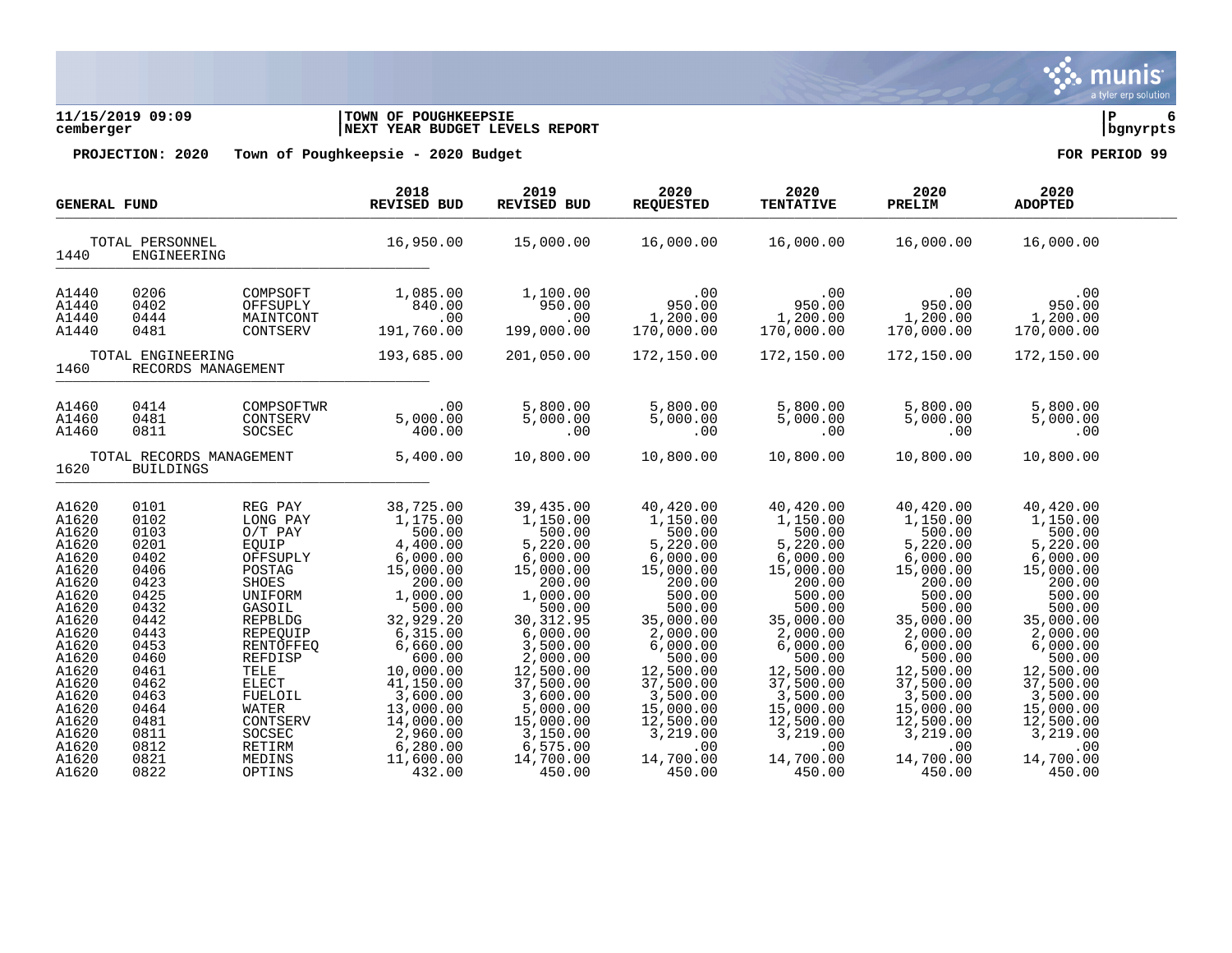# **11/15/2019 09:09 |TOWN OF POUGHKEEPSIE |P 7 cemberger |NEXT YEAR BUDGET LEVELS REPORT |bgnyrpts**

| <b>GENERAL FUND</b> |                      |                      | 2018<br>REVISED BUD | 2019<br>REVISED BUD | 2020<br><b>REQUESTED</b> | 2020<br><b>TENTATIVE</b> | 2020<br>PRELIM | 2020<br><b>ADOPTED</b> |  |
|---------------------|----------------------|----------------------|---------------------|---------------------|--------------------------|--------------------------|----------------|------------------------|--|
| A1620               | 0823                 | LIFEINS              | 110.00              | 132.00              | 132.00                   | 132.00                   | 132.00         | 132.00                 |  |
|                     | TOTAL BUILDINGS      |                      | 217,136.20          | 209,424.95          | 212,491.00               | 212,491.00               | 212,491.00     | 212,491.00             |  |
| 1640                | CENTRAL GARAGE       |                      |                     |                     |                          |                          |                |                        |  |
| A1640               | 0101                 | REG PAY              | 183,679.00          | 182,990.00          | 182,825.00               | 182,825.00               | 182,825.00     | 182,825.00             |  |
| A1640               | 0102                 | LONG PAY             | 5,850.00            | 7,150.00            | 4,700.00                 | 4,700.00                 | 4,700.00       | 4,700.00               |  |
|                     |                      |                      |                     |                     | 865.00                   |                          |                |                        |  |
| A1640               | 0103                 | $O/T$ PAY            | 800.00              | 845.00              |                          | 865.00                   | 865.00         | 865.00                 |  |
| A1640               | 0109                 | O/TITL PAY           | 550.00              | 550.00              | 565.00                   | 565.00                   | 565.00         | 565.00                 |  |
| A1640               | 0125                 | MEDBUY               | 2,500.00            | 2,500.00            | 4,000.00                 | 4,000.00                 | 4,000.00       | 4,000.00               |  |
| A1640               | 0206                 | COMPSOFT             | 1,000.00            | 1,000.00            | 1,000.00                 | 1,000.00                 | 1,000.00       | 1,000.00               |  |
| A1640               | 0211                 | OTHER EQ             | 2,000.00            | 2,000.00            | 2,000.00                 | 2,000.00                 | 2,000.00       | 2,000.00               |  |
| A1640               | 0402                 | OFFSUPLY             | 200.00              | 250.00              | 250.00                   | 250.00                   | 250.00         | 250.00                 |  |
| A1640               | 0423                 | SHOES                | 600.00              | 800.00              | 600.00                   | 600.00                   | 600.00         | 600.00                 |  |
| A1640               | 0425                 | UNIFORM              | 2,500.00            | 2,800.00            | 2,500.00                 | 2,500.00                 | 2,500.00       | 2,500.00               |  |
| A1640               | 0431                 | MATSUPPL             | 102,654.33          | 106,071.68          | 80,000.00                | 80,000.00                | 80,000.00      | 80,000.00              |  |
| A1640               | 0432                 | GASOIL               | 1,400.00            | 5,000.00            | 5,000.00                 | 5,000.00                 | 5,000.00       | 5,000.00               |  |
| A1640               | 0472                 | MINEQOTR             | 500.00              | 500.00              | 500.00                   | 500.00                   | 500.00         | 500.00                 |  |
| A1640               | 0481                 | CONTSERV             | 2,700.00            | 2,800.00            | 2,800.00                 | 2,800.00                 |                | 2,800.00               |  |
|                     |                      |                      |                     |                     |                          |                          | 2,800.00       |                        |  |
| A1640               | 0811                 | SOCSEC               | 14,600.00           | 14,843.00           | 14,750.00                | 14,750.00                | 14,750.00      | 14,750.00              |  |
| A1640               | 0812                 | RETIRM               | 30, 225.00          | 30,645.00           | .00                      | .00                      | .00            | .00                    |  |
| A1640               | 0821                 | MEDINS               | 57,210.00           | 58,330.00           | 45,700.00                | 45,700.00                | 45,700.00      | 45,700.00              |  |
| A1640               | 0822                 | OPTINS               | 1,315.00            | 1,244.00            | 1,251.00                 | 1,251.00                 | 1,251.00       | 1,251.00               |  |
| A1640               | 0823                 | LIFEINS              | 385.00              | 407.00              | 192.00                   | 192.00                   | 192.00         | 192.00                 |  |
| A1640               | 2680                 | INSRECOV             | $-20, 323.47$       | .00                 | .00                      | .00                      | .00            | .00                    |  |
| A1640               | 5031                 | TRANSF               | $-20,000.00$        | $-20, 200.00$       | $-20,000.00$             | $-20,000.00$             | $-20,000.00$   | $-20,000.00$           |  |
|                     | TOTAL CENTRAL GARAGE |                      | 370,344.86          | 400,525.68          | 329,498.00               | 329,498.00               | 329,498.00     | 329,498.00             |  |
| 1680                |                      | CENTRAL DATA PROCESS |                     |                     |                          |                          |                |                        |  |
| A1680               | 0101                 | REG PAY              | 65,955.00           | 66,195.00           | 70,407.00                | 70,407.00                | 70,407.00      | 70,407.00              |  |
| A1680               | 0102                 | LONG PAY             | 1,700.00            | 1,700.00            | 1,700.00                 | 1,700.00                 | 1,700.00       | 1,700.00               |  |
| A1680               | 0103                 | $O/T$ PAY            | 3,925.00            | 4,000.00            | 4,000.00                 | 4,000.00                 | 4,000.00       | 4,000.00               |  |
| A1680               | 0205                 | COMPHARD             |                     |                     |                          |                          |                |                        |  |
|                     |                      |                      | 53,638.82           | 62,689.00           | 65,260.00                | 65,260.00                | 65,260.00      | 65,260.00              |  |
| A1680               | 0402                 | OFFSUPLY             | 395.00              | 500.00              | 500.00                   | 500.00                   | 500.00         | 500.00                 |  |
| A1680               | 0414                 | SOFTW SUP            | 156,509.12          | 145,832.00          | 165,722.00               | 165,722.00               | 165,722.00     | 165,722.00             |  |
| A1680               | 0421                 | SCHL/MEET            | 500.00              | .00                 | 5,000.00                 | 5,000.00                 | 5,000.00       | 5,000.00               |  |
| A1680               | 0811                 | SOCSEC               | 5,385.00            | 5,500.00            | 5,630.00                 | 5,630.00                 | 5,630.00       | 5,630.00               |  |
| A1680               | 0812                 | RETIRM               | 11,040.00           | 11,500.00           | .00                      | .00                      | .00            | .00                    |  |
| A1680               | 0821                 | MEDINS               | 28,780.00           | 30,802.00           | 32,350.00                | 32,350.00                | 32,350.00      | 32,350.00              |  |
| A1680               | 0822                 | OPTINS               | 422.00              | 417.00              | 417.00                   | 417.00                   | 417.00         | 417.00                 |  |
| A1680               | 0823                 | LIFEINS              | 125.00              | 132.00              | 132.00                   | 132.00                   | 132.00         | 132.00                 |  |

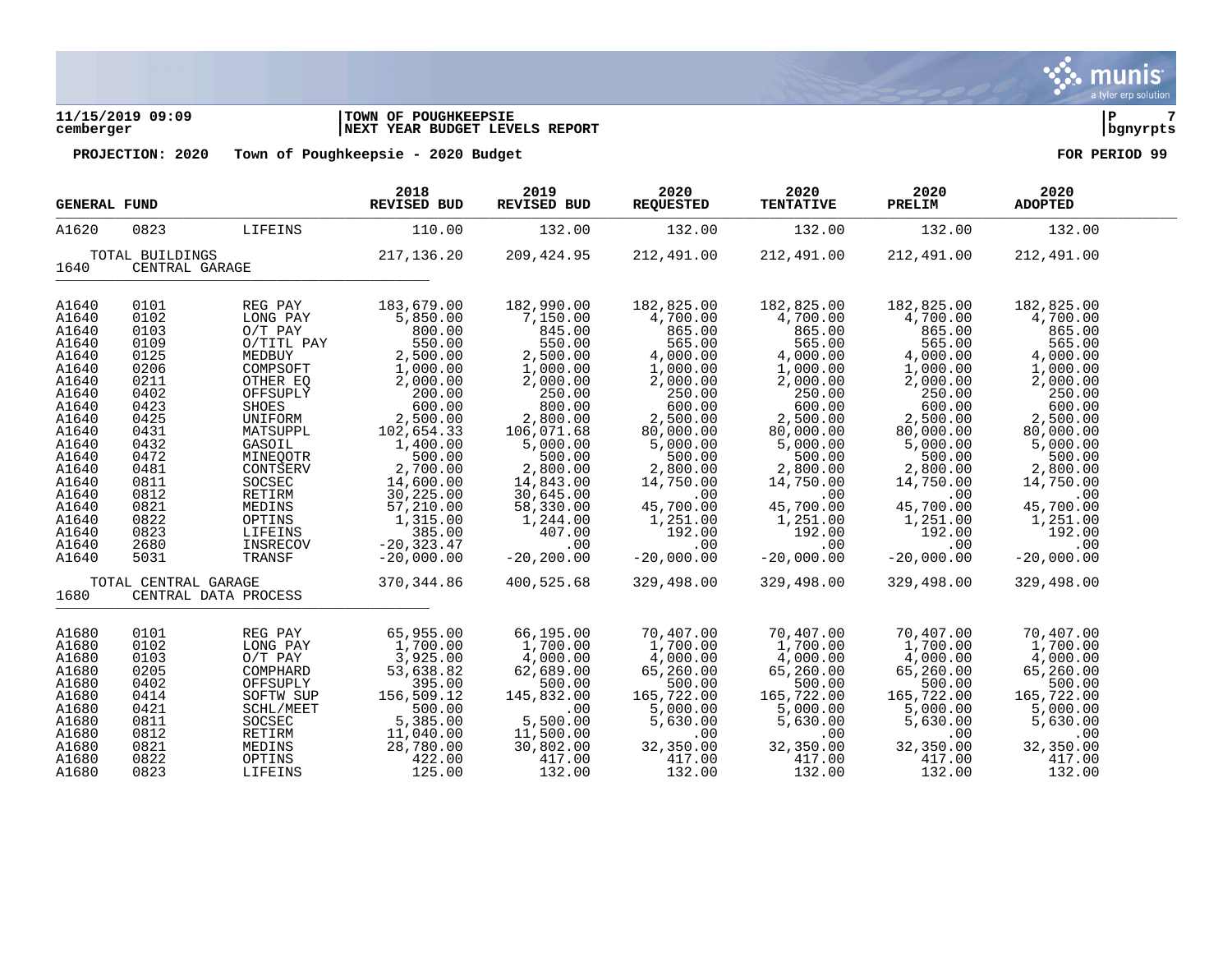

**11/15/2019 09:09 |TOWN OF POUGHKEEPSIE |P 8 cemberger |NEXT YEAR BUDGET LEVELS REPORT |bgnyrpts**

| <b>GENERAL FUND</b>              |                                                 |                                                    | 2018<br>REVISED BUD                      | 2019<br>REVISED BUD                        | 2020<br><b>REQUESTED</b>                   | 2020<br><b>TENTATIVE</b>                   | 2020<br>PRELIM                             | 2020<br><b>ADOPTED</b>                     |  |
|----------------------------------|-------------------------------------------------|----------------------------------------------------|------------------------------------------|--------------------------------------------|--------------------------------------------|--------------------------------------------|--------------------------------------------|--------------------------------------------|--|
| 1910                             | TOTAL CENTRAL DATA PROCESS                      | UNALLOCATED INSURANCE                              | 328, 374.94                              | 329,267.00                                 | 351,118.00                                 | 351,118.00                                 | 351,118.00                                 | 351,118.00                                 |  |
| A1910<br>A1910                   | 0467<br>0469                                    | INSGLIAB<br>INSOTHER                               | 71,500.00<br>8,500.00                    | 65,000.00<br>15,000.00                     | 68,900.00<br>15,000.00                     | 68,900.00<br>15,000.00                     | 68,900.00<br>15,000.00                     | 68,900.00<br>15,000.00                     |  |
| 1920                             | MUNICIPAL ASSN DUES                             | TOTAL UNALLOCATED INSURANCE                        | 80,000.00                                | 80,000.00                                  | 83,900.00                                  | 83,900.00                                  | 83,900.00                                  | 83,900.00                                  |  |
| A1920                            | 0404                                            | <b>DUES</b>                                        | 1,650.00                                 | 1,650.00                                   | 1,650.00                                   | 1,650.00                                   | 1,650.00                                   | 1,650.00                                   |  |
| 1930                             | TOTAL MUNICIPAL ASSN DUES<br>JUDGEMENT & CLAIMS |                                                    | 1,650.00                                 | 1,650.00                                   | 1,650.00                                   | 1,650.00                                   | 1,650.00                                   | 1,650.00                                   |  |
| A1930                            | 0409                                            | MISCL                                              | 115,265.00                               | 150,000.00                                 | 150,000.00                                 | 150,000.00                                 | 150,000.00                                 | 150,000.00                                 |  |
| 1950                             | TOTAL JUDGEMENT & CLAIMS<br>TAXES & ASSESSMENTS |                                                    | 115,265.00                               | 150,000.00                                 | 150,000.00                                 | 150,000.00                                 | 150,000.00                                 | 150,000.00                                 |  |
| A1950                            | 0465                                            | TAXES                                              | 33,400.00                                | 40,000.00                                  | 40,000.00                                  | 38,000.00                                  | 38,000.00                                  | 38,000.00                                  |  |
| 1980                             | TOTAL TAXES & ASSESSMENTS<br>PAYROLL TAXES      |                                                    | 33,400.00                                | 40,000.00                                  | 40,000.00                                  | 38,000.00                                  | 38,000.00                                  | 38,000.00                                  |  |
| A1980                            | 0416                                            | MTATAX                                             | 8,900.00                                 | 8,900.00                                   | 9,300.00                                   | 9,300.00                                   | 9,300.00                                   | 9,300.00                                   |  |
| 5010                             | TOTAL PAYROLL TAXES                             | HIGHWAY ADMINISTRATION                             | 8,900.00                                 | 8,900.00                                   | 9,300.00                                   | 9,300.00                                   | 9,300.00                                   | 9,300.00                                   |  |
| A5010<br>A5010<br>A5010          | 0101<br>0102<br>0103                            | REG PAY<br>LONG PAY<br>$O/T$ PAY                   | 194,708.00<br>4,525.00<br>70.00          | 199,656.00<br>1,700.00<br>.00              | 204,650.00<br>3,400.00<br>.00              | 204,650.00<br>3,400.00<br>.00              | 204,650.00<br>3,400.00<br>.00              | 204,650.00<br>3,400.00<br>.00              |  |
| A5010<br>A5010<br>A5010<br>A5010 | 0125<br>0402<br>0404<br>0405                    | MEDBUY<br>OFFSUPLY<br><b>DUES</b><br><b>ADVERT</b> | 2,500.00<br>12,600.00<br>.00<br>8,150.00 | 2,500.00<br>6,500.00<br>150.00<br>3,500.00 | 4,000.00<br>6,500.00<br>150.00<br>4,000.00 | 4,000.00<br>6,500.00<br>150.00<br>4,000.00 | 4,000.00<br>6,500.00<br>150.00<br>4,000.00 | 4,000.00<br>6,500.00<br>150.00<br>4,000.00 |  |
| A5010                            | 0421                                            | <b>SCHL/MEET</b>                                   | .00                                      | 100.00                                     | 100.00                                     | 100.00                                     | 100.00                                     | 100.00                                     |  |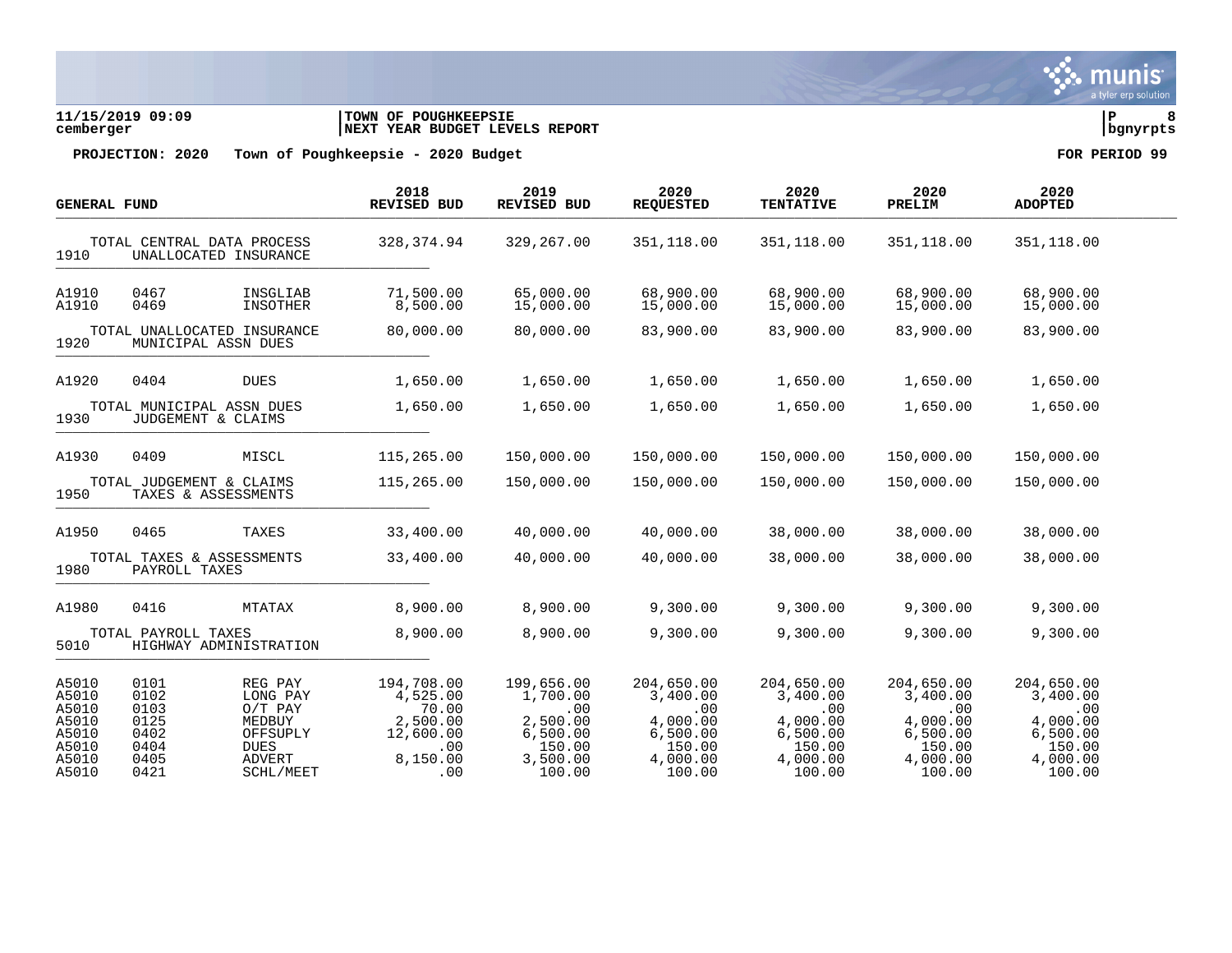

# **11/15/2019 09:09 |TOWN OF POUGHKEEPSIE |P 9 cemberger |NEXT YEAR BUDGET LEVELS REPORT |bgnyrpts**

| <b>GENERAL FUND</b> |                                                    |                     | 2018<br><b>REVISED BUD</b> | 2019<br><b>REVISED BUD</b> | 2020<br><b>REQUESTED</b> | 2020<br><b>TENTATIVE</b> | 2020<br>PRELIM        | 2020<br><b>ADOPTED</b> |  |
|---------------------|----------------------------------------------------|---------------------|----------------------------|----------------------------|--------------------------|--------------------------|-----------------------|------------------------|--|
| A5010               | 0422                                               | TRAVEL              | 100.00                     | 400.00                     | 450.00                   | 450.00                   | 450.00                | 450.00                 |  |
| A5010               | 0442                                               | <b>REPBLDG</b>      | 15,140.00                  | 17,720.00                  | 15,000.00                | 15,000.00                | 15,000.00             | 15,000.00              |  |
| A5010               | 0444                                               | MAINTCONT           | .00                        | 1,100.00                   | 1,100.00                 | 1,100.00                 | 1,100.00              | 1,100.00               |  |
| A5010               | 0445                                               | REPOFFEQ            | .00                        | 1,500.00                   | 1,500.00                 | 1,500.00                 | 1,500.00              | 1,500.00               |  |
| A5010               | 0452                                               | RENTCOMEO           | 25,105.00                  | 25,000.00                  | 25,000.00                | 25,000.00                | 25,000.00             | 25,000.00              |  |
| A5010               | 0461                                               | TELE                | 1,410.00                   | 3,500.00                   | 3,500.00                 | 3,500.00                 | 3,500.00              | 3,500.00               |  |
| A5010               | 0462                                               | <b>ELECT</b>        | 70,430.64                  | 62,996.37                  | 63,000.00                | 63,000.00                | 63,000.00             | 63,000.00              |  |
| A5010               | 0472                                               | MINEQOTR            | 1,000.00                   | 2,000.00                   | 2,000.00                 | 2,000.00                 | 2,000.00              | 2,000.00               |  |
| A5010               | 0481                                               | CONTSERV            | 2,130.00                   | 1,720.00                   | 3,000.00                 | 3,000.00<br>16,222.00    | 3,000.00              | 3,000.00               |  |
| A5010               | 0811                                               | SOCSEC              | 15,446.00                  | 15,619.00                  | 16,222.00                |                          | 16,222.00             | 16,222.00              |  |
| A5010               | 0812                                               | RETIRM              | 33,752.00                  | 32,617.00                  | .00                      | .00                      | .00                   | .00                    |  |
| A5010               | 0821                                               | MEDINS              | 39,329.00                  | 42,909.00                  | 45,000.00                | 45,000.00                | 45,000.00             | 45,000.00              |  |
| A5010               | 0822                                               | OPTINS              | 1,266.00                   | 1,250.00                   | 1,250.00                 | 1,250.00                 | 1,250.00              | 1,250.00               |  |
| A5010               | 0823                                               | LIFEINS             | 375.00                     | 400.00                     | 400.00                   | 400.00                   | 400.00                | 400.00                 |  |
| 6772                | TOTAL HIGHWAY ADMINISTRATION<br>PROGRAMS FOR AGING |                     | 428,036.64                 | 422,837.37                 | 400,222.00               | 400,222.00               | 400,222.00            | 400,222.00             |  |
| A6772               | 0451                                               | RENTBLDG            | 10,000.00                  | .00                        | .00                      | .00                      | .00                   | .00                    |  |
| A6772               | 0481                                               | CONTSERV            | 69,000.00                  | 69,000.00                  | 69,000.00                | 69,000.00                | 69,000.00             | 69,000.00              |  |
|                     |                                                    |                     |                            | 69,000.00                  |                          |                          |                       |                        |  |
| 7020                | TOTAL PROGRAMS FOR AGING<br>RECREATION ADMINISTRA  |                     | 79,000.00                  |                            | 69,000.00                | 69,000.00                | 69,000.00             | 69,000.00              |  |
| A7020               | 0101                                               |                     | 113,479.00                 | 116,155.00                 | 119,100.00               | 119,100.00               | 119,100.00            | 119,100.00             |  |
| A7020               | 0102                                               | REG PAY<br>LONG PAY | 2,850.00                   | 3,400.00                   | 3,400.00                 | 3,400.00                 | 3,400.00              | 3,400.00               |  |
| A7020               | 0103                                               | $O/T$ PAY           | 1,070.00                   | 3,500.00                   | 1,000.00                 | 1,000.00                 |                       | 1,000.00               |  |
| A7020               | 0112                                               | $P/T$ $PAY$         | 30,096.00                  | 24,727.00                  | 25,410.00                | 25,410.00                | 1,000.00<br>25,410.00 | 25,410.00              |  |
| A7020               | 0125                                               | MEDBUY              | 2,500.00                   | 2,500.00                   | 4,000.00                 |                          | 4,000.00              | 4,000.00               |  |
| A7020               | 0206                                               | COMPSOFT            | 3,295.00                   | 3,295.00                   | 3,295.00                 | $4,000.00$<br>3,295.00   | 3,295.00              | 3,295.00               |  |
| A7020               | 0402                                               | OFFSUPLY            | 2,020.00                   | 2,020.00                   | 2,020.00                 | 2,020.00                 | 2,020.00              | 2,020.00               |  |
| A7020               | 0403                                               | BOOK/PUBL           |                            | .00                        | 600.00                   | 600.00                   | 600.00                | 600.00                 |  |
| A7020               | 0404                                               | DUES                | $00 \ \ 425.00$            | 600.00                     | .00                      | .00                      | .00                   | .00                    |  |
| A7020               | 0405                                               | <b>ADVERT</b>       | 7,180.00                   | 12,000.00                  | 12,000.00                | 12,000.00                | 12,000.00             | 12,000.00              |  |
| A7020               | 0421                                               | SCHL/MEET           | 1,640.00                   | 1,075.00                   | 500.00                   | 500.00                   | 500.00                | 500.00                 |  |
| A7020               | 0423                                               | SHOES               | 200.00                     | 200.00                     | 200.00                   | 200.00                   | 200.00                | 200.00                 |  |
| A7020               | 0461                                               | TELE                | 1,320.00                   | 920.00                     | 720.00                   | 720.00                   | 720.00                | 720.00                 |  |
| A7020               | 0811                                               | $\texttt{SOCSEC}$   | 11,400.00                  | 11,497.00                  | 10,320.00                | 10,320.00                | 10,320.00             | 10,320.00              |  |
| A7020               | 0812                                               | RETIRM              | 22,700.00                  | 24,045.00                  | .00                      | .00                      | .00                   | .00                    |  |
| A7020               | 0821                                               | MEDINS              | 20,127.00                  | 12,000.00                  | 13,000.00                | 13,000.00                | 13,000.00             | 13,000.00              |  |
| A7020               | 0822                                               | OPTINS              | 875.00                     | 850.00                     | 850.00                   | 850.00                   | 850.00                | 850.00                 |  |
| A7020               | 0823                                               | LIFEINS             | 240.00                     | 264.00                     | 264.00                   | 264.00                   | 264.00                | 264.00                 |  |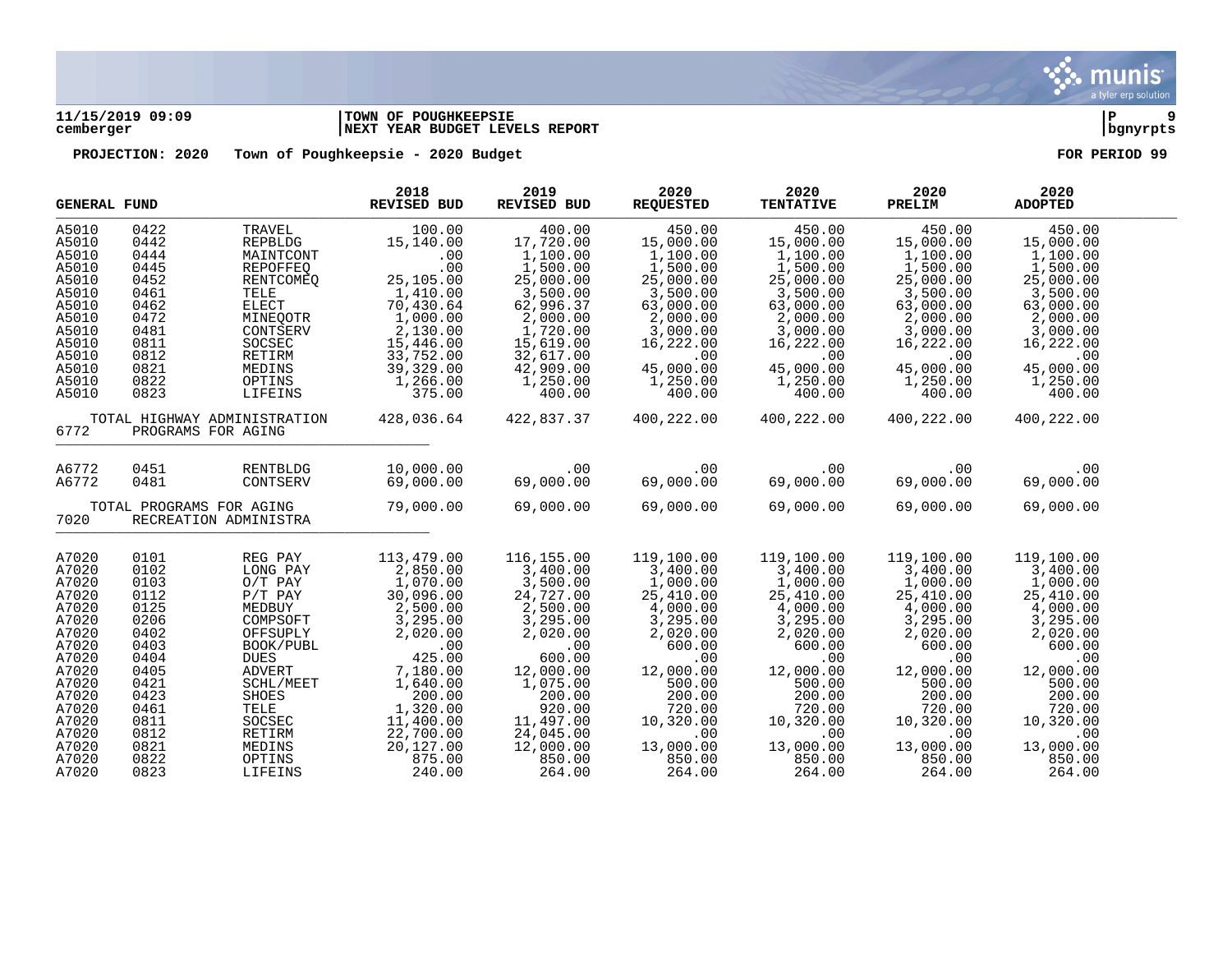

**11/15/2019 09:09 |TOWN OF POUGHKEEPSIE |P 10 cemberger |NEXT YEAR BUDGET LEVELS REPORT |bgnyrpts**

| <b>GENERAL FUND</b>                                                                                                                                                              |                                                                                                                                                              | 2018<br><b>REVISED BUD</b>                                                                                                                                                                                                                   | 2019<br><b>REVISED BUD</b>                                                                                                                                                                                                       | 2020<br><b>REQUESTED</b>                                                                                                                                                                                                               | 2020<br><b>TENTATIVE</b>                                                                                                                                                                                                  | 2020<br>PRELIM                                                                                                                                                                                                            | 2020<br><b>ADOPTED</b>                                                                                                                                                                                                    |                                                                                                                                                                                                                           |  |
|----------------------------------------------------------------------------------------------------------------------------------------------------------------------------------|--------------------------------------------------------------------------------------------------------------------------------------------------------------|----------------------------------------------------------------------------------------------------------------------------------------------------------------------------------------------------------------------------------------------|----------------------------------------------------------------------------------------------------------------------------------------------------------------------------------------------------------------------------------|----------------------------------------------------------------------------------------------------------------------------------------------------------------------------------------------------------------------------------------|---------------------------------------------------------------------------------------------------------------------------------------------------------------------------------------------------------------------------|---------------------------------------------------------------------------------------------------------------------------------------------------------------------------------------------------------------------------|---------------------------------------------------------------------------------------------------------------------------------------------------------------------------------------------------------------------------|---------------------------------------------------------------------------------------------------------------------------------------------------------------------------------------------------------------------------|--|
| 7110                                                                                                                                                                             | TOTAL RECREATION ADMINISTRA<br>PARKS                                                                                                                         |                                                                                                                                                                                                                                              | 221,417.00                                                                                                                                                                                                                       | 219,048.00                                                                                                                                                                                                                             | 196,679.00                                                                                                                                                                                                                | 196,679.00                                                                                                                                                                                                                | 196,679.00                                                                                                                                                                                                                | 196,679.00                                                                                                                                                                                                                |  |
| A7110<br>A7110<br>A7110<br>A7110<br>A7110<br>A7110<br>A7110<br>A7110<br>A7110<br>A7110<br>A7110<br>A7110<br>A7110<br>A7110<br>A7110<br>A7110<br>A7110<br>A7110<br>A7110<br>A7110 | 0103<br>0116<br>0203<br>0211<br>0212<br>0423<br>0425<br>0431<br>0432<br>0436<br>0443<br>0454<br>0460<br>0461<br>0462<br>0481<br>0811<br>2001<br>2770<br>3000 | $O/T$ PAY<br>SEASONAL<br>MOTR VEH<br>OTHER EO<br>PARK IMPRV<br><b>SHOES</b><br>UNIFORM<br>MATSUPPL<br>GASOIL<br>MATATHL<br>REPEQUIP<br>RENTOTHEQ<br>REFDISP<br>TELE<br>ELECT<br>CONTSERV<br>SOCSEC<br><b>RECRFEE</b><br>MISCLREV<br>NYSGRANT | 125.00<br>61,687.00<br>.00<br>1,000.00<br>125,490.00<br>200.00<br>500.00<br>20,525.00<br>7,300.00<br>40,000.00<br>720.00<br>8,180.00<br>100.00<br>.00<br>6,720.00<br>142,493.64<br>4,730.00<br>$-6,000.00$<br>$-7,500.00$<br>.00 | .00<br>65,156.00<br>3,200.00<br>7,800.00<br>190,201.74<br>200.00<br>500.00<br>45,000.00<br>7,300.00<br>40,720.71<br>720.00<br>8,000.00<br>100.00<br>100.00<br>6,000.00<br>175,000.00<br>4,985.00<br>$-5,000.00$<br>.00<br>$-15,600.00$ | .00<br>65,200.00<br>25,000.00<br>.00<br>100,000.00<br>200.00<br>500.00<br>30,000.00<br>7,300.00<br>40,000.00<br>720.00<br>8,000.00<br>100.00<br>100.00<br>6,000.00<br>175,000.00<br>5,845.00<br>$-6,000.00$<br>.00<br>.00 | .00<br>65,200.00<br>25,000.00<br>.00<br>100,000.00<br>200.00<br>500.00<br>30,000.00<br>7,300.00<br>40,000.00<br>720.00<br>8,000.00<br>100.00<br>100.00<br>6,000.00<br>175,000.00<br>5,845.00<br>$-6,000.00$<br>.00<br>.00 | .00<br>70,198.00<br>25,000.00<br>.00<br>100,000.00<br>200.00<br>500.00<br>30,000.00<br>7,300.00<br>40,000.00<br>720.00<br>8,000.00<br>100.00<br>100.00<br>6,000.00<br>175,000.00<br>5,845.00<br>$-6,000.00$<br>.00<br>.00 | .00<br>70,198.00<br>25,000.00<br>.00<br>100,000.00<br>200.00<br>500.00<br>30,000.00<br>7,300.00<br>40,000.00<br>720.00<br>8,000.00<br>100.00<br>100.00<br>6,000.00<br>175,000.00<br>5,845.00<br>$-6,000.00$<br>.00<br>.00 |  |
| 7141                                                                                                                                                                             | TOTAL PARKS<br>DAY CAMPS                                                                                                                                     |                                                                                                                                                                                                                                              | 406,270.64                                                                                                                                                                                                                       | 534, 383.45                                                                                                                                                                                                                            | 457,965.00                                                                                                                                                                                                                | 457,965.00                                                                                                                                                                                                                | 462,963.00                                                                                                                                                                                                                | 462,963.00                                                                                                                                                                                                                |  |
| A7141<br>A7141<br>A7141<br>A7141<br>A7141<br>A7141<br>A7141<br>7180                                                                                                              | 0116<br>0211<br>0425<br>0431<br>0452<br>0811<br>2001<br>TOTAL DAY CAMPS<br>POOL                                                                              | SEASONAL<br>OTHER EQ<br>UNIFORM<br>MATSUPPL<br>RENTCOMEO<br>SOCSEC<br><b>RECRFEE</b>                                                                                                                                                         | 85,267.00<br>.00<br>900.00<br>3,140.00<br>100.00<br>5,885.00<br>$-94,500.00$<br>792.00                                                                                                                                           | 85,267.00<br>.00<br>750.00<br>2,500.00<br>75.00<br>6,523.00<br>$-91,750.00$<br>3,365.00                                                                                                                                                | 105,854.00<br>3,000.00<br>750.00<br>4,000.00<br>75.00<br>8,100.00<br>$-90,000.00$<br>31,779.00                                                                                                                            | 105,854.00<br>3,000.00<br>750.00<br>4,000.00<br>75.00<br>8,100.00<br>$-90,000.00$<br>31,779.00                                                                                                                            | 105,854.00<br>3,000.00<br>750.00<br>4,000.00<br>75.00<br>8,100.00<br>$-90,000.00$<br>31,779.00                                                                                                                            | 105,854.00<br>3,000.00<br>750.00<br>4,000.00<br>75.00<br>8,100.00<br>$-90,000.00$<br>31,779.00                                                                                                                            |  |
| A7180<br>A7180                                                                                                                                                                   | 0481<br>2003                                                                                                                                                 | CONTSERV<br><b>RECSWMLESN</b>                                                                                                                                                                                                                | 14,000.00<br>$-15,000.00$                                                                                                                                                                                                        | .00<br>.00                                                                                                                                                                                                                             | .00<br>.00                                                                                                                                                                                                                | .00<br>.00                                                                                                                                                                                                                | .00<br>.00                                                                                                                                                                                                                | .00<br>.00                                                                                                                                                                                                                |  |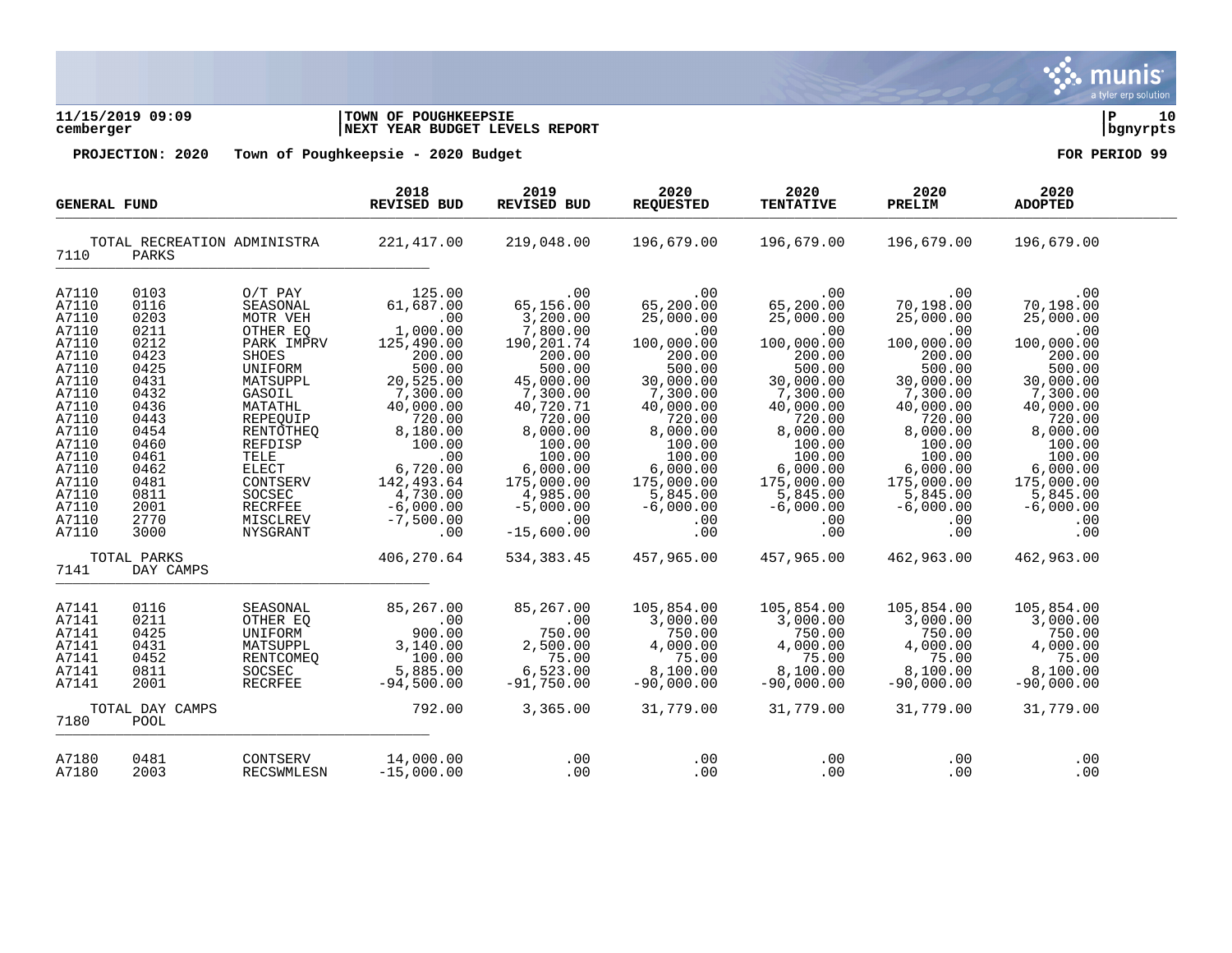

**11/15/2019 09:09 |TOWN OF POUGHKEEPSIE |P 11 cemberger |NEXT YEAR BUDGET LEVELS REPORT |bgnyrpts**

| <b>GENERAL FUND</b>                                                                                      |                                                                                              |                                                                                                                                              | 2018<br>REVISED BUD                                                                                                                           | 2019<br><b>REVISED BUD</b>                                                                                                            | 2020<br><b>REQUESTED</b>                                                                                                              | 2020<br><b>TENTATIVE</b>                                                                                                              | 2020<br>PRELIM                                                                                                                        | 2020<br><b>ADOPTED</b>                                                                                                                |  |
|----------------------------------------------------------------------------------------------------------|----------------------------------------------------------------------------------------------|----------------------------------------------------------------------------------------------------------------------------------------------|-----------------------------------------------------------------------------------------------------------------------------------------------|---------------------------------------------------------------------------------------------------------------------------------------|---------------------------------------------------------------------------------------------------------------------------------------|---------------------------------------------------------------------------------------------------------------------------------------|---------------------------------------------------------------------------------------------------------------------------------------|---------------------------------------------------------------------------------------------------------------------------------------|--|
| 7270                                                                                                     | TOTAL POOL<br>CONCERTS                                                                       |                                                                                                                                              | $-1,000.00$                                                                                                                                   | .00                                                                                                                                   | .00                                                                                                                                   | .00                                                                                                                                   | .00                                                                                                                                   | .00                                                                                                                                   |  |
| A7270<br>A7270                                                                                           | 0481<br>2001                                                                                 | CONTSERV<br><b>RECRFEE</b>                                                                                                                   | 4,000.00<br>$-1,000.00$                                                                                                                       | 4,000.00<br>$-1,000.00$                                                                                                               | 4,000.00<br>$-2,000.00$                                                                                                               | 4,000.00<br>$-2,000.00$                                                                                                               | 4,000.00<br>$-2,000.00$                                                                                                               | 4,000.00<br>$-2,000.00$                                                                                                               |  |
| TOTAL CONCERTS<br>7310<br>YOUTH PROGRAMS                                                                 |                                                                                              | 3,000.00                                                                                                                                     | 3,000.00                                                                                                                                      | 2,000.00                                                                                                                              | 2,000.00                                                                                                                              | 2,000.00                                                                                                                              | 2,000.00                                                                                                                              |                                                                                                                                       |  |
| A7310<br>A7310                                                                                           | 0481<br>2770                                                                                 | CONTSERV<br>MISCLREV                                                                                                                         | 8,333.00<br>$-10,000.00$                                                                                                                      | 4,335.00<br>$-6,000.00$                                                                                                               | 4,500.00<br>$-6,000.00$                                                                                                               | 4,500.00<br>$-6,000.00$                                                                                                               | 4,500.00<br>$-6,000.00$                                                                                                               | 4,500.00<br>$-6,000.00$                                                                                                               |  |
| 7510                                                                                                     | TOTAL YOUTH PROGRAMS<br>HISTORIAN                                                            |                                                                                                                                              | $-1,667.00$                                                                                                                                   | $-1,665.00$                                                                                                                           | $-1,500.00$                                                                                                                           | $-1,500.00$                                                                                                                           | $-1,500.00$                                                                                                                           | $-1,500.00$                                                                                                                           |  |
| A7510                                                                                                    | 0431                                                                                         | MATSUPPL                                                                                                                                     | 3,000.00                                                                                                                                      | 4,300.00                                                                                                                              | 3,500.00                                                                                                                              | 3,500.00                                                                                                                              | 3,500.00                                                                                                                              | 3,500.00                                                                                                                              |  |
| 7550                                                                                                     | TOTAL HISTORIAN<br>CELEBRATIONS                                                              |                                                                                                                                              | 3,000.00                                                                                                                                      | 4,300.00                                                                                                                              | 3,500.00                                                                                                                              | 3,500.00                                                                                                                              | 3,500.00                                                                                                                              | 3,500.00                                                                                                                              |  |
| A7550<br>A7550                                                                                           | 0431<br>0481                                                                                 | MATSUPPL<br>CONTSERV                                                                                                                         | 160.00<br>1,590.00                                                                                                                            | .00<br>1,750.00                                                                                                                       | .00<br>2,750.00                                                                                                                       | .00<br>2,750.00                                                                                                                       | .00<br>2,750.00                                                                                                                       | .00<br>2,750.00                                                                                                                       |  |
| 7620                                                                                                     | TOTAL CELEBRATIONS<br>ADULT RECREATION                                                       |                                                                                                                                              | 1,750.00                                                                                                                                      | 1,750.00                                                                                                                              | 2,750.00                                                                                                                              | 2,750.00                                                                                                                              | 2,750.00                                                                                                                              | 2,750.00                                                                                                                              |  |
| A7620<br>A7620<br>A7620<br>A7620<br>A7620<br>A7620<br>A7620<br>A7620<br>A7620<br>A7620<br>A7620<br>A7620 | 0112<br>0211<br>0403<br>0431<br>0442<br>0461<br>0462<br>0464<br>0481<br>0485<br>0811<br>0821 | $P/T$ PAY<br>OTHER EQ<br>BOOK/PUBL<br>MATSUPPL<br>REPBLDG<br>TELE<br><b>ELECT</b><br><b>WATER</b><br>CONTSERV<br>CONTREC<br>SOCSEC<br>MEDINS | 58,940.00<br>2,625.00<br>620.00<br>16,700.00<br>22,000.00<br>2,400.00<br>5,600.00<br>400.00<br>37,200.00<br>30,445.00<br>4,481.00<br>2,100.00 | 66,626.00<br>5,000.00<br>620.00<br>15,000.00<br>20,000.00<br>2,000.00<br>4,000.00<br>.00<br>46,380.00<br>44,540.00<br>5,097.00<br>.00 | 71,596.00<br>5,000.00<br>620.00<br>15,000.00<br>15,000.00<br>2,000.00<br>4,000.00<br>.00<br>40,000.00<br>35,000.00<br>5,505.00<br>.00 | 66,626.00<br>5,000.00<br>620.00<br>15,000.00<br>15,000.00<br>2,000.00<br>4,000.00<br>.00<br>40,000.00<br>35,000.00<br>5,505.00<br>.00 | 66,626.00<br>5,000.00<br>620.00<br>15,000.00<br>15,000.00<br>2,000.00<br>4,000.00<br>.00<br>40,000.00<br>35,000.00<br>5,505.00<br>.00 | 66,626.00<br>5,000.00<br>620.00<br>15,000.00<br>15,000.00<br>2,000.00<br>4,000.00<br>.00<br>40,000.00<br>35,000.00<br>5,505.00<br>.00 |  |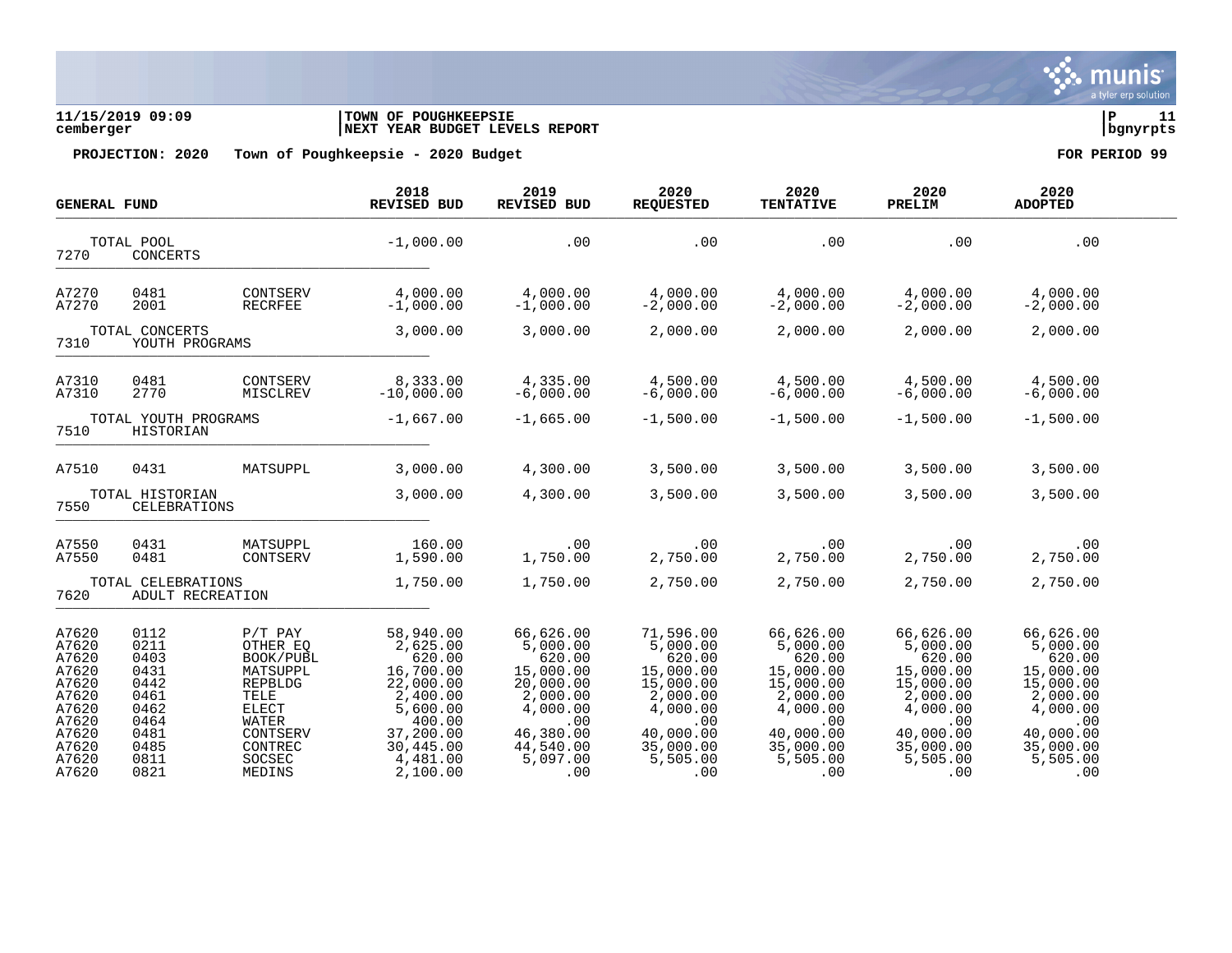

# **11/15/2019 09:09 |TOWN OF POUGHKEEPSIE |P 12 cemberger |NEXT YEAR BUDGET LEVELS REPORT |bgnyrpts**

|                                                                                                 | <b>GENERAL FUND</b>                                                                  |                                                                                                                                       | 2018<br><b>REVISED BUD</b>                                                                                                     | 2019<br><b>REVISED BUD</b>                                                                                           | 2020<br><b>REQUESTED</b>                                                                                             | 2020<br><b>TENTATIVE</b>                                                                                             | 2020<br>PRELIM                                                                                                       | 2020<br><b>ADOPTED</b>                                                                                               |  |
|-------------------------------------------------------------------------------------------------|--------------------------------------------------------------------------------------|---------------------------------------------------------------------------------------------------------------------------------------|--------------------------------------------------------------------------------------------------------------------------------|----------------------------------------------------------------------------------------------------------------------|----------------------------------------------------------------------------------------------------------------------|----------------------------------------------------------------------------------------------------------------------|----------------------------------------------------------------------------------------------------------------------|----------------------------------------------------------------------------------------------------------------------|--|
| A7620<br>A7620<br>A7620                                                                         | 0822<br>0823<br>2001                                                                 | OPTINS<br>LIFEINS<br><b>RECRFEE</b>                                                                                                   | 75.00<br>25.00<br>$-82,900.00$                                                                                                 | .00<br>.00<br>$-83,600.00$                                                                                           | .00<br>.00<br>$-25,000.00$                                                                                           | .00<br>.00<br>$-25,000.00$                                                                                           | .00<br>.00<br>$-25,000.00$                                                                                           | .00<br>.00<br>$-25,000.00$                                                                                           |  |
| 8510                                                                                            | TOTAL ADULT RECREATION                                                               | COMM.BEAUTIFICATION                                                                                                                   | 100,711.00                                                                                                                     | 125,663.00                                                                                                           | 168,721.00                                                                                                           | 163,751.00                                                                                                           | 163,751.00                                                                                                           | 163,751.00                                                                                                           |  |
| A8510<br>A8510<br>A8510<br>A8510<br>A8510<br>A8510<br>A8510<br>A8510<br>A8510<br>A8510<br>A8510 | 0103<br>0402<br>0405<br>0431<br>0460<br>0481<br>0811<br>0821<br>0822<br>0823<br>2651 | $O/T$ PAY<br>OFFSUPLY<br><b>ADVERT</b><br>MATSUPPL<br>REFDISP<br>CONTSERV<br>SOCSEC<br>MEDINS<br>OPTINS<br>LIFEINS<br><b>REFUSALE</b> | 36,000.00<br>250.00<br>2,500.00<br>500.00<br>8,400.00<br>30,000.00<br>2,685.00<br>12,400.00<br>200.00<br>75.00<br>$-20,000.00$ | 33,000.00<br>250.00<br>4,500.00<br>500.00<br>25,000.00<br>27,000.00<br>2,525.00<br>.00<br>.00<br>.00<br>$-16,000.00$ | 40,000.00<br>250.00<br>4,500.00<br>500.00<br>25,000.00<br>27,000.00<br>3,100.00<br>.00<br>.00<br>.00<br>$-15,000.00$ | 40,000.00<br>250.00<br>4,500.00<br>500.00<br>25,000.00<br>27,000.00<br>3,100.00<br>.00<br>.00<br>.00<br>$-15,000.00$ | 40,000.00<br>250.00<br>4,500.00<br>500.00<br>25,000.00<br>27,000.00<br>3,100.00<br>.00<br>.00<br>.00<br>$-15,000.00$ | 40,000.00<br>250.00<br>4,500.00<br>500.00<br>25,000.00<br>27,000.00<br>3,100.00<br>.00<br>.00<br>.00<br>$-15,000.00$ |  |
| TOTAL COMM.BEAUTIFICATION<br>8540<br>DRAINAGE                                                   |                                                                                      | 73,010.00                                                                                                                             | 76,775.00                                                                                                                      | 85,350.00                                                                                                            | 85,350.00                                                                                                            | 85,350.00                                                                                                            | 85,350.00                                                                                                            |                                                                                                                      |  |
| A8540<br>A8540<br>A8540                                                                         | 0431<br>0481<br>0482                                                                 | MATSUPPL<br>CONTSERV<br>CONTFINAN                                                                                                     | 20,000.00<br>53,000.00<br>.00                                                                                                  | 20,000.00<br>65,027.16<br>.00                                                                                        | 20,000.00<br>54,000.00<br>.00                                                                                        | 20,000.00<br>54,000.00<br>100,000.00                                                                                 | 20,000.00<br>54,000.00<br>100,000.00                                                                                 | 20,000.00<br>54,000.00<br>100,000.00                                                                                 |  |
| 9010                                                                                            | TOTAL DRAINAGE<br>STATE RETIREMENT                                                   |                                                                                                                                       | 73,000.00                                                                                                                      | 85,027.16                                                                                                            | 74,000.00                                                                                                            | 174,000.00                                                                                                           | 174,000.00                                                                                                           | 174,000.00                                                                                                           |  |
| A9010<br>9040                                                                                   | 0812<br>TOTAL STATE RETIREMENT                                                       | RETIRM<br>WORKERS' COMP INSUR.                                                                                                        | 30,500.00<br>30,500.00                                                                                                         | 20,000.00<br>20,000.00                                                                                               | 340,000.00<br>340,000.00                                                                                             | 340,000.00<br>340,000.00                                                                                             | 340,000.00<br>340,000.00                                                                                             | 340,000.00<br>340,000.00                                                                                             |  |
| A9040<br>9050                                                                                   | 0801<br>WORKCOMP<br>TOTAL WORKERS'<br>COMP INSUR.<br>UNEMPLOYMENT INSUR.             |                                                                                                                                       | 75,331.00<br>75,331.00                                                                                                         | 75,000.00<br>75,000.00                                                                                               | 65,000.00<br>65,000.00                                                                                               | 65,000.00<br>65,000.00                                                                                               | 65,000.00<br>65,000.00                                                                                               | 65,000.00<br>65,000.00                                                                                               |  |
| A9050                                                                                           | 0802                                                                                 | UNEMPL.INS                                                                                                                            | 1,669.00                                                                                                                       | 1,000.00                                                                                                             | 1,000.00                                                                                                             | 1,000.00                                                                                                             | 1,000.00                                                                                                             | 1,000.00                                                                                                             |  |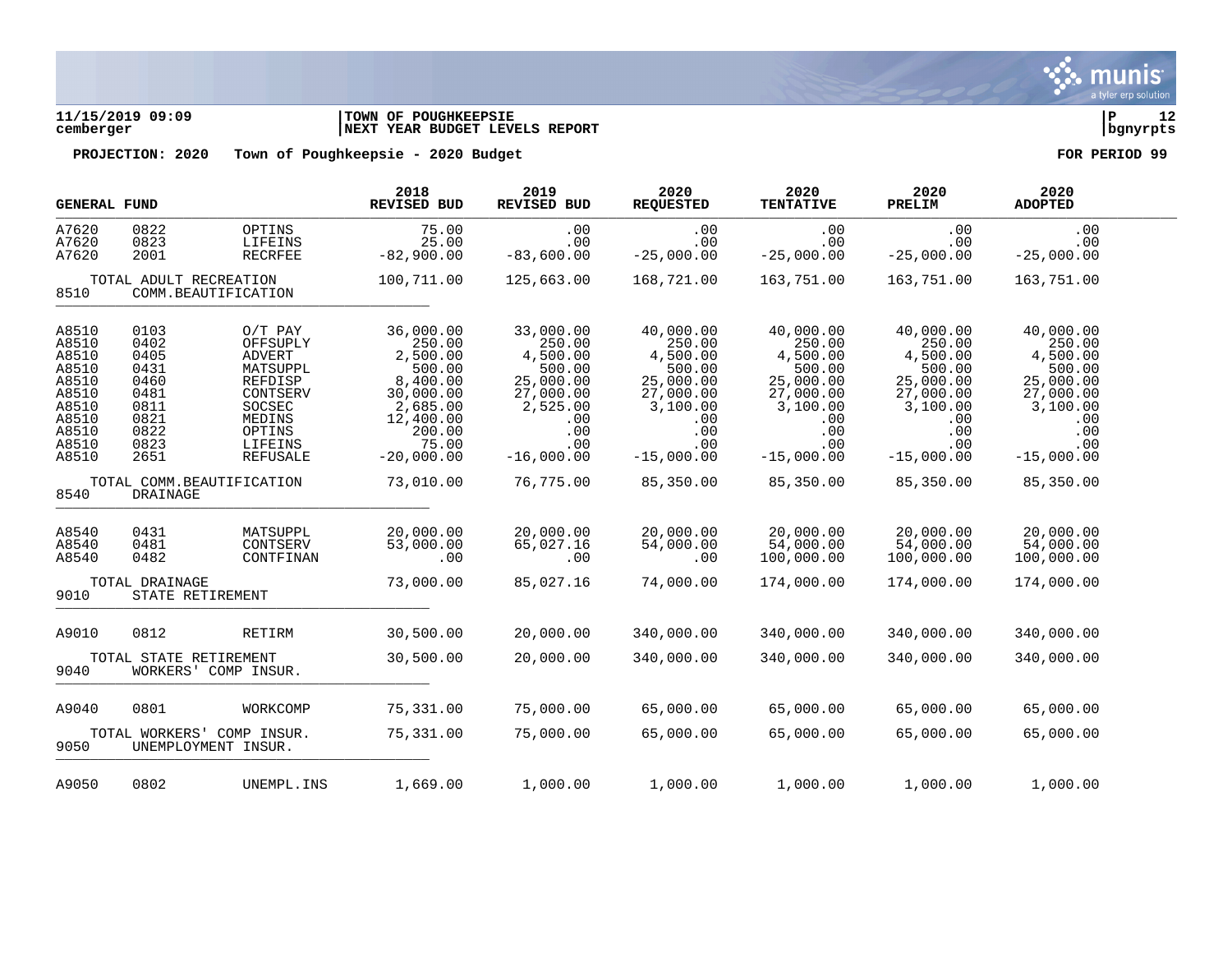

**11/15/2019 09:09 |TOWN OF POUGHKEEPSIE |P 13 cemberger |NEXT YEAR BUDGET LEVELS REPORT |bgnyrpts**

| <b>GENERAL FUND</b>                                           |                                             |                             | 2018<br>REVISED BUD                       | 2019<br>REVISED BUD                    | 2020<br><b>REQUESTED</b>               | 2020<br><b>TENTATIVE</b>               | 2020<br>PRELIM                         | 2020<br><b>ADOPTED</b>                 |  |
|---------------------------------------------------------------|---------------------------------------------|-----------------------------|-------------------------------------------|----------------------------------------|----------------------------------------|----------------------------------------|----------------------------------------|----------------------------------------|--|
| TOTAL UNEMPLOYMENT<br>INSUR.<br>9060<br>HOSPITAL & MED INSUR. |                                             | 1,669.00                    | 1,000.00                                  | 1,000.00                               | 1,000.00                               | 1,000.00                               | 1,000.00                               |                                        |  |
| A9060<br>A9060<br>A9060                                       | 0821<br>0825<br>2771                        | MEDINS<br>EAP<br>RET/COBRA  | 225,000.00<br>$.00 \ \rm$<br>$-75,000.00$ | 250,000.00<br>1,500.00<br>$-75,000.00$ | 225,000.00<br>2,500.00<br>$-80,000.00$ | 225,000.00<br>2,500.00<br>$-80.000.00$ | 225,000.00<br>2,500.00<br>$-80,000.00$ | 225,000.00<br>2,500.00<br>$-80,000.00$ |  |
| TOTAL HOSPITAL & MED<br>INSUR.<br>9710<br>SERIAL BONDS        |                                             | 150,000.00                  | 176,500.00                                | 147,500.00                             | 147,500.00                             | 147,500.00                             | 147,500.00                             |                                        |  |
| A9710<br>A9710                                                | 0601<br>0701                                | PRIN<br><b>INT</b>          | 240,000.00<br>45,789.18                   | 240,000.00<br>39,590.98                | 245,000.00<br>16,440.00                | 245,000.00<br>16,440.00                | 245,000.00<br>16,440.00                | 245,000.00<br>16,440.00                |  |
| 9910                                                          | TOTAL SERIAL BONDS<br>INTERFUND TRANS OTHER |                             | 285,789.18                                | 279,590.98                             | 261,440.00                             | 261,440.00                             | 261,440.00                             | 261,440.00                             |  |
| A9910                                                         | 5031                                        | TRANSF                      | $-400.000.00$                             | $-400.000.00$                          | $-400.000.00$                          | $-400.000.00$                          | $-400.000.00$                          | $-400,000.00$                          |  |
| TRANS OTHER<br>TOTAL INTERFUND<br>TOTAL GENERAL FUND          |                                             | $-400,000.00$<br>126,642.70 | $-400,000.00$<br>105,421.03               | $-400,000.00$<br>$-9,735.00$           | $-400,000.00$<br>107,300.00            | $-400,000.00$<br>107,300.00            | $-400,000.00$<br>.00                   |                                        |  |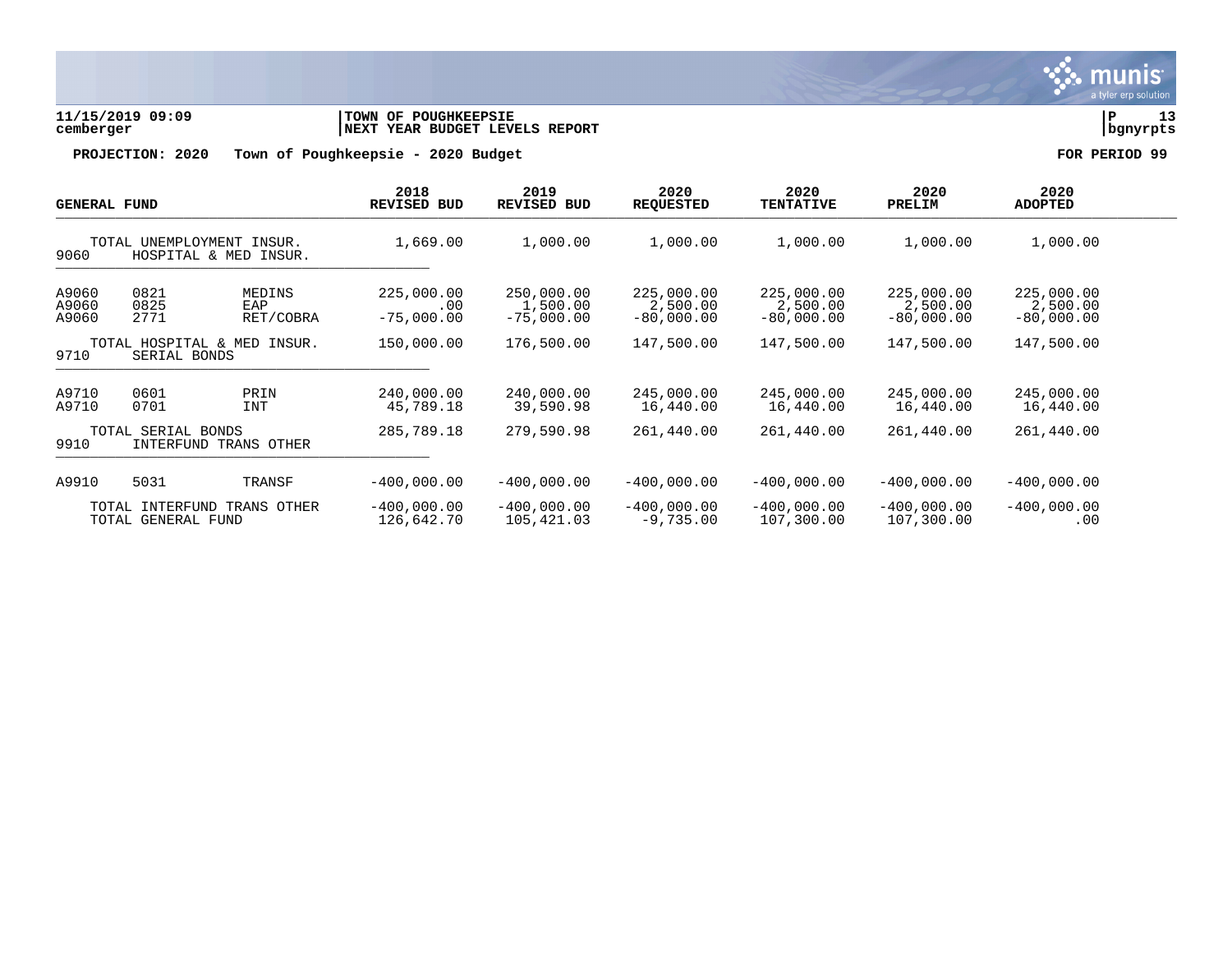|                                                                                                                                                                                                     |                                                                                                                                                      |                                                                                                                                                                                                          |                                                                                                                                                                                                                                |                                                                                                                                                                                                                  |                                                                                                                                                                                                     |                                                                                                                                                                                                           |                                                                                                                                                                                                                                                           |                                                                                                                                                                                                           | munis<br>a tyler erp solution |
|-----------------------------------------------------------------------------------------------------------------------------------------------------------------------------------------------------|------------------------------------------------------------------------------------------------------------------------------------------------------|----------------------------------------------------------------------------------------------------------------------------------------------------------------------------------------------------------|--------------------------------------------------------------------------------------------------------------------------------------------------------------------------------------------------------------------------------|------------------------------------------------------------------------------------------------------------------------------------------------------------------------------------------------------------------|-----------------------------------------------------------------------------------------------------------------------------------------------------------------------------------------------------|-----------------------------------------------------------------------------------------------------------------------------------------------------------------------------------------------------------|-----------------------------------------------------------------------------------------------------------------------------------------------------------------------------------------------------------------------------------------------------------|-----------------------------------------------------------------------------------------------------------------------------------------------------------------------------------------------------------|-------------------------------|
| cemberger                                                                                                                                                                                           | 11/15/2019 09:09                                                                                                                                     |                                                                                                                                                                                                          | TOWN OF POUGHKEEPSIE<br>NEXT YEAR BUDGET LEVELS REPORT                                                                                                                                                                         |                                                                                                                                                                                                                  |                                                                                                                                                                                                     |                                                                                                                                                                                                           |                                                                                                                                                                                                                                                           |                                                                                                                                                                                                           | lР<br>14<br>  bgnyrpts        |
|                                                                                                                                                                                                     | PROJECTION: 2020                                                                                                                                     |                                                                                                                                                                                                          | Town of Poughkeepsie - 2020 Budget                                                                                                                                                                                             |                                                                                                                                                                                                                  |                                                                                                                                                                                                     |                                                                                                                                                                                                           |                                                                                                                                                                                                                                                           |                                                                                                                                                                                                           | FOR PERIOD 99                 |
| PART TOWN                                                                                                                                                                                           |                                                                                                                                                      |                                                                                                                                                                                                          | 2018<br>REVISED BUD                                                                                                                                                                                                            | 2019<br>REVISED BUD                                                                                                                                                                                              | 2020<br><b>REQUESTED</b>                                                                                                                                                                            | 2020<br><b>TENTATIVE</b>                                                                                                                                                                                  | 2020<br>PRELIM                                                                                                                                                                                                                                            | 2020<br><b>ADOPTED</b>                                                                                                                                                                                    |                               |
| 1315                                                                                                                                                                                                | COMPTROLLER                                                                                                                                          |                                                                                                                                                                                                          |                                                                                                                                                                                                                                |                                                                                                                                                                                                                  |                                                                                                                                                                                                     |                                                                                                                                                                                                           |                                                                                                                                                                                                                                                           |                                                                                                                                                                                                           |                               |
| <b>B1315</b><br>B1315<br><b>B1315</b><br><b>B1315</b><br><b>B1315</b><br><b>B1315</b><br><b>B1315</b><br><b>B1315</b><br><b>B1315</b><br><b>B1315</b>                                               | 0482<br>1001<br>1081<br>1120<br>1170<br>2401<br>2410<br>2770<br>3001<br>5095                                                                         | CONTFINAN<br>PROPTAX<br>INLIEU TX<br>SALESTAX<br>FRANCTAX<br><b>INT&amp;EARN</b><br>RENTPROP<br>MISCLREV<br>AIMPROG<br>APPFUNBAL                                                                         | 25,680.00<br>$-900,000.00$<br>$-2, 200, 000.00$<br>$-780,000.00$<br>$-10,000.00$<br>$-275,000.00$<br>$-5,000.00$<br>$-252,000.00$<br>$-345, 433.00$                                                                            | 20.00<br>$-900,000.00$<br>$-2,300,000.00$<br>$-780,000.00$<br>$-50,000.00$<br>$-300,000.00$<br>$-17,862.63$<br>$-252,000.00$<br>$-50,000.00$                                                                     | 25,700.00<br>$-888,000.00$<br>$-2,500,000.00$<br>$-780,000.00$<br>$-90,000.00$<br>$-315,000.00$<br>$-5,000.00$<br>$-252,000.00$<br>$-100,000.00$                                                    | 25,700.00<br>$-888,000.00$<br>$-2,500,000.00$<br>$-780,000.00$<br>$-90,000.00$<br>$-315,000.00$<br>$-3,857.00$<br>$-252,000.00$<br>$-100,000.00$                                                          | 25,700.00<br>$-13,289,233.00$ $-14,196,203.00$ $-14,550,268.00$ $-14,550,268.00$ $-14,550,268.00$ $-14,550,268.00$<br>$-888,000.00$<br>$-2,500,000.00$<br>$-780,000.00$<br>$-90,000.00$<br>$-315,000.00$<br>$-3,857.00$<br>$-252,000.00$<br>$-100,000.00$ | 25,700.00<br>$-888,000.00$<br>$-2,500,000.00$<br>$-780,000.00$<br>$-90,000.00$<br>$-315,000.00$<br>$-3,857.00$<br>$-252,000.00$<br>$-100,000.00$                                                          |                               |
| 1620                                                                                                                                                                                                | TOTAL COMPTROLLER<br><b>BUILDINGS</b>                                                                                                                |                                                                                                                                                                                                          |                                                                                                                                                                                                                                |                                                                                                                                                                                                                  |                                                                                                                                                                                                     |                                                                                                                                                                                                           | $-18,030,986.00$ $-18,846,045.63$ $-19,454,568.00$ $-19,453,425.00$ $-19,453,425.00$ $-19,453,425.00$                                                                                                                                                     |                                                                                                                                                                                                           |                               |
| B1620<br><b>B1620</b><br>B1620<br>B1620<br>B1620<br>B1620<br>B1620<br>B1620<br>B1620<br>B1620<br><b>B1620</b><br><b>B1620</b><br>B1620<br>B1620<br>B1620<br>B1620<br>B1620<br>B1620<br><b>B1620</b> | 0101<br>0102<br>0103<br>0112<br>0201<br>0423<br>0425<br>0432<br>0442<br>0443<br>0452<br>0461<br>0462<br>0481<br>0811<br>0812<br>0821<br>0822<br>0823 | REG PAY<br>LONG PAY<br>$O/T$ PAY<br>$P/T$ PAY<br>EQUIP<br>SHOES<br>UNIFORM<br>GASOIL<br>REPBLDG<br>REPEQUIP<br>RENTCOMEQ<br>TELE<br>ELECT<br>CONTSERV<br>SOCSEC<br>RETIRM<br>MEDINS<br>OPTINS<br>LIFEINS | 50,270.00<br>1,700.00<br>750.00<br>380.00<br>59,800.00<br>200.00<br>500.00<br>1,500.00<br>26,057.85<br>3,220.00<br>$-3,700.00$<br>3,200.00<br>106,500.00<br>12,500.00<br>3,915.00<br>8,200.00<br>13,850.00<br>432.00<br>120.00 | 54,010.00<br>1,700.00<br>750.00<br>.00<br>4,000.00<br>200.00<br>500.00<br>500.00<br>33,937.00<br>1,500.00<br>.00<br>4,500.00<br>110,000.00<br>20,000.00<br>4,320.00<br>9,035.00<br>13,160.00<br>420.00<br>132.00 | 43,375.00<br>.00<br>1,000.00<br>.00<br>.00<br>200.00<br>500.00<br>1,000.00<br>20,000.00<br>1,500.00<br>.00<br>3,750.00<br>1,110.00<br>20,000.00<br>3,395.00<br>.00<br>13,160.00<br>432.00<br>110.00 | 43,375.00<br>.00<br>1,000.00<br>.00<br>10,000.00<br>200.00<br>500.00<br>1,000.00<br>20,000.00<br>1,500.00<br>.00<br>3,750.00<br>1,110.00<br>20,000.00<br>3,395.00<br>.00<br>13,160.00<br>432.00<br>110.00 | 43,375.00<br>.00<br>1,000.00<br>.00<br>10,000.00<br>200.00<br>500.00<br>1,000.00<br>20,000.00<br>1,500.00<br>.00<br>3,750.00<br>1,110.00<br>20,000.00<br>3,395.00<br>.00<br>13,160.00<br>432.00<br>110.00                                                 | 43,375.00<br>.00<br>1,000.00<br>.00<br>10,000.00<br>200.00<br>500.00<br>1,000.00<br>20,000.00<br>1,500.00<br>.00<br>3,750.00<br>1,110.00<br>20,000.00<br>3,395.00<br>.00<br>13,160.00<br>432.00<br>110.00 |                               |
| 1910                                                                                                                                                                                                | TOTAL BUILDINGS                                                                                                                                      | UNALLOCATED INSURANCE                                                                                                                                                                                    | 289, 394.85                                                                                                                                                                                                                    | 258,664.00                                                                                                                                                                                                       | 109,532.00                                                                                                                                                                                          | 119,532.00                                                                                                                                                                                                | 119,532.00                                                                                                                                                                                                                                                | 119,532.00                                                                                                                                                                                                |                               |
| B1910                                                                                                                                                                                               | 0467                                                                                                                                                 | INSGLIAB                                                                                                                                                                                                 | 235,200.00                                                                                                                                                                                                                     | 215,000.00                                                                                                                                                                                                       | 222,500.00                                                                                                                                                                                          | 222,500.00                                                                                                                                                                                                | 222,500.00                                                                                                                                                                                                                                                | 222,500.00                                                                                                                                                                                                |                               |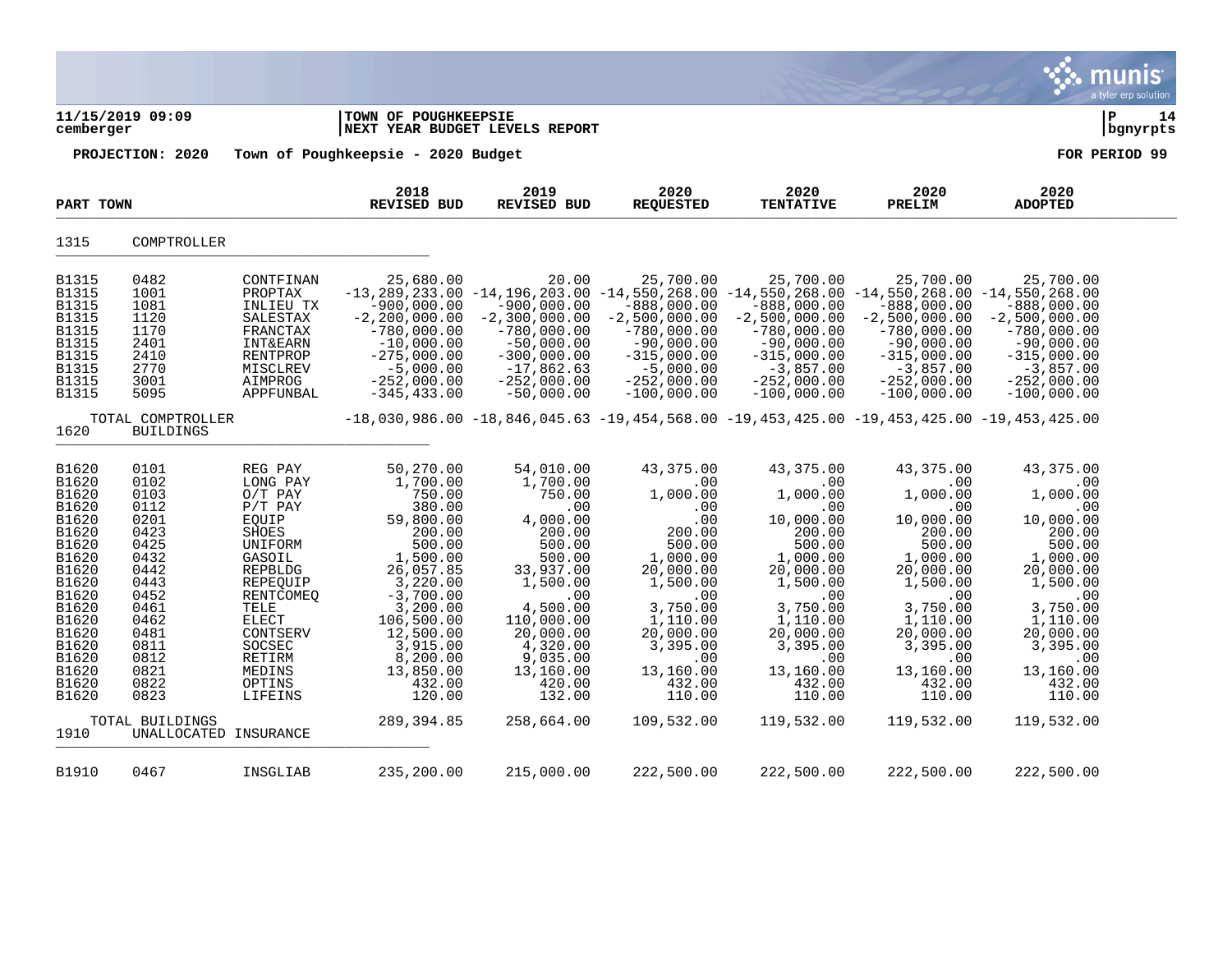| 11/15/2019 09:09 | TOWN OF POUGHKEEPSIE            |          |  |
|------------------|---------------------------------|----------|--|
| cemberger        | INEXT YEAR BUDGET LEVELS REPORT | banvrpts |  |

| PART TOWN                                                                                                                                                                                          |                                                                                                                                                                              |                                                                                                                                                                                                                                                                        | 2018<br>REVISED BUD                                                                                                                                                                                                                                                                | 2019<br>REVISED BUD                                                                                                                                                                                                                                                                | 2020<br><b>REQUESTED</b>                                                                                                                                                                                                                                                       | 2020<br><b>TENTATIVE</b>                                                                                                                                                                                                                                                       | 2020<br>PRELIM                                                                                                                                                                                                                                                                 | 2020<br><b>ADOPTED</b>                                                                                                                                                                                                                                                         |  |
|----------------------------------------------------------------------------------------------------------------------------------------------------------------------------------------------------|------------------------------------------------------------------------------------------------------------------------------------------------------------------------------|------------------------------------------------------------------------------------------------------------------------------------------------------------------------------------------------------------------------------------------------------------------------|------------------------------------------------------------------------------------------------------------------------------------------------------------------------------------------------------------------------------------------------------------------------------------|------------------------------------------------------------------------------------------------------------------------------------------------------------------------------------------------------------------------------------------------------------------------------------|--------------------------------------------------------------------------------------------------------------------------------------------------------------------------------------------------------------------------------------------------------------------------------|--------------------------------------------------------------------------------------------------------------------------------------------------------------------------------------------------------------------------------------------------------------------------------|--------------------------------------------------------------------------------------------------------------------------------------------------------------------------------------------------------------------------------------------------------------------------------|--------------------------------------------------------------------------------------------------------------------------------------------------------------------------------------------------------------------------------------------------------------------------------|--|
| <b>B1910</b>                                                                                                                                                                                       | 0469                                                                                                                                                                         | INSOTHER                                                                                                                                                                                                                                                               | 1,000.00                                                                                                                                                                                                                                                                           | 2,500.00                                                                                                                                                                                                                                                                           | 5,000.00                                                                                                                                                                                                                                                                       | 5,000.00                                                                                                                                                                                                                                                                       | 5,000.00                                                                                                                                                                                                                                                                       | 5,000.00                                                                                                                                                                                                                                                                       |  |
| 1980                                                                                                                                                                                               | TOTAL UNALLOCATED INSURANCE<br>PAYROLL TAXES                                                                                                                                 |                                                                                                                                                                                                                                                                        | 236,200.00                                                                                                                                                                                                                                                                         | 217,500.00                                                                                                                                                                                                                                                                         | 227,500.00                                                                                                                                                                                                                                                                     | 227,500.00                                                                                                                                                                                                                                                                     | 227,500.00                                                                                                                                                                                                                                                                     | 227,500.00                                                                                                                                                                                                                                                                     |  |
| <b>B1980</b>                                                                                                                                                                                       | 0416                                                                                                                                                                         | MTATAX                                                                                                                                                                                                                                                                 | 34,650.00                                                                                                                                                                                                                                                                          | 35,000.00                                                                                                                                                                                                                                                                          | 36,500.00                                                                                                                                                                                                                                                                      | 36,500.00                                                                                                                                                                                                                                                                      | 36,500.00                                                                                                                                                                                                                                                                      | 36,500.00                                                                                                                                                                                                                                                                      |  |
| 1990                                                                                                                                                                                               | TOTAL PAYROLL TAXES<br>CONTINGENCY                                                                                                                                           |                                                                                                                                                                                                                                                                        | 34,650.00                                                                                                                                                                                                                                                                          | 35,000.00                                                                                                                                                                                                                                                                          | 36,500.00                                                                                                                                                                                                                                                                      | 36,500.00                                                                                                                                                                                                                                                                      | 36,500.00                                                                                                                                                                                                                                                                      | 36,500.00                                                                                                                                                                                                                                                                      |  |
| B1990                                                                                                                                                                                              | 0409                                                                                                                                                                         | MISCL                                                                                                                                                                                                                                                                  | 45,000.00                                                                                                                                                                                                                                                                          | 51,360.00                                                                                                                                                                                                                                                                          | .00                                                                                                                                                                                                                                                                            | .00                                                                                                                                                                                                                                                                            | .00                                                                                                                                                                                                                                                                            | .00                                                                                                                                                                                                                                                                            |  |
| 3120                                                                                                                                                                                               | TOTAL CONTINGENCY<br>POLICE                                                                                                                                                  |                                                                                                                                                                                                                                                                        | 45,000.00                                                                                                                                                                                                                                                                          | 51,360.00                                                                                                                                                                                                                                                                          | .00                                                                                                                                                                                                                                                                            | .00                                                                                                                                                                                                                                                                            | .00                                                                                                                                                                                                                                                                            | .00                                                                                                                                                                                                                                                                            |  |
| B3120<br>B3120<br>B3120<br>B3120<br>B3120<br>B3120<br>B3120<br>B3120<br>B3120<br>B3120<br>B3120<br>B3120<br>B3120<br>B3120<br>B3120<br>B3120<br>B3120<br>B3120<br>B3120<br>B3120<br>B3120<br>B3120 | 0101<br>0102<br>0103<br>0106<br>0107<br>0109<br>0112<br>0119<br>0125<br>0203<br>0211<br>0402<br>0403<br>0404<br>0406<br>0407<br>0409<br>0411<br>0414<br>0421<br>0423<br>0425 | REG PAY<br>LONG PAY<br>$O/T$ PAY<br>SCHCRGRD<br>ONCALLPAY<br>O/TITL PAY<br>$P/T$ PAY<br>DEGRE INC<br>MEDBUY<br>MOTR VEH<br>OTHER EQ<br>OFFSUPLY<br>BOOK/PUBL<br><b>DUES</b><br>POSTAG<br>COMPHARDWR<br>MISCL<br>CONSULT<br>COMPSOFTWR<br>SCHL/MEET<br>SHOES<br>UNIFORM | 8,514,586.52<br>16,070.00<br>590,069.94<br>39,960.00<br>24,180.00<br>50,000.00<br>26,518.00<br>28,900.00<br>32,000.00<br>271,954.28<br>41, 473.03<br>24,948.10<br>900.00<br>3,750.00<br>2,000.00<br>59,495.76<br>15,256.82<br>.00<br>35,759.00<br>28, 261.00<br>600.00<br>3,620.00 | 8,652,242.00<br>100,000.00<br>700,606.34<br>39,960.00<br>24,180.00<br>52,000.00<br>100,000.00<br>43,000.00<br>32,500.00<br>280, 343.69<br>53,262.42<br>30,365.50<br>900.00<br>3,750.00<br>2,000.00<br>29,693.75<br>3,400.00<br>.00<br>16,128.00<br>24,850.00<br>600.00<br>3,420.00 | 8,758,802.00<br>100,000.00<br>695,000.00<br>39,960.00<br>24,180.00<br>147,261.00<br>.00<br>15,700.00<br>48,000.00<br>125,000.00<br>95,650.00<br>25,000.00<br>900.00<br>3,750.00<br>2,000.00<br>32,757.00<br>2,500.00<br>900.00<br>15,264.00<br>24,500.00<br>600.00<br>3,420.00 | 8,758,802.00<br>100,000.00<br>695,000.00<br>39,960.00<br>24,180.00<br>147,261.00<br>.00<br>15,700.00<br>48,000.00<br>125,000.00<br>95,650.00<br>25,000.00<br>900.00<br>3,750.00<br>2,000.00<br>32,757.00<br>2,500.00<br>900.00<br>15,264.00<br>24,500.00<br>600.00<br>3,420.00 | 8,758,802.00<br>100,000.00<br>695,000.00<br>39,960.00<br>24,180.00<br>147,261.00<br>.00<br>15,700.00<br>48,000.00<br>125,000.00<br>95,650.00<br>25,000.00<br>900.00<br>3,750.00<br>2,000.00<br>32,757.00<br>2,500.00<br>900.00<br>15,264.00<br>24,500.00<br>600.00<br>3,420.00 | 8,758,802.00<br>100,000.00<br>695,000.00<br>39,960.00<br>24,180.00<br>147,261.00<br>.00<br>15,700.00<br>48,000.00<br>125,000.00<br>95,650.00<br>25,000.00<br>900.00<br>3,750.00<br>2,000.00<br>32,757.00<br>2,500.00<br>900.00<br>15,264.00<br>24,500.00<br>600.00<br>3,420.00 |  |
| B3120<br>B3120<br>B3120<br>B3120                                                                                                                                                                   | 0427<br>0428<br>0431<br>0432                                                                                                                                                 | CLOTHALOW<br>COLLTUIT<br>MATSUPPL<br>GASOIL                                                                                                                                                                                                                            | 64,800.00<br>38,800.00<br>17,052.10<br>150,000.00                                                                                                                                                                                                                                  | 76,479.66<br>28,000.00<br>16,600.00<br>150,000.00                                                                                                                                                                                                                                  | 82,266.00<br>28,000.00<br>25,320.00<br>150,000.00                                                                                                                                                                                                                              | 82,266.00<br>28,000.00<br>25,320.00<br>150,000.00                                                                                                                                                                                                                              | 82,266.00<br>28,000.00<br>25,320.00<br>150,000.00                                                                                                                                                                                                                              | 82,266.00<br>28,000.00<br>25,320.00<br>150,000.00                                                                                                                                                                                                                              |  |

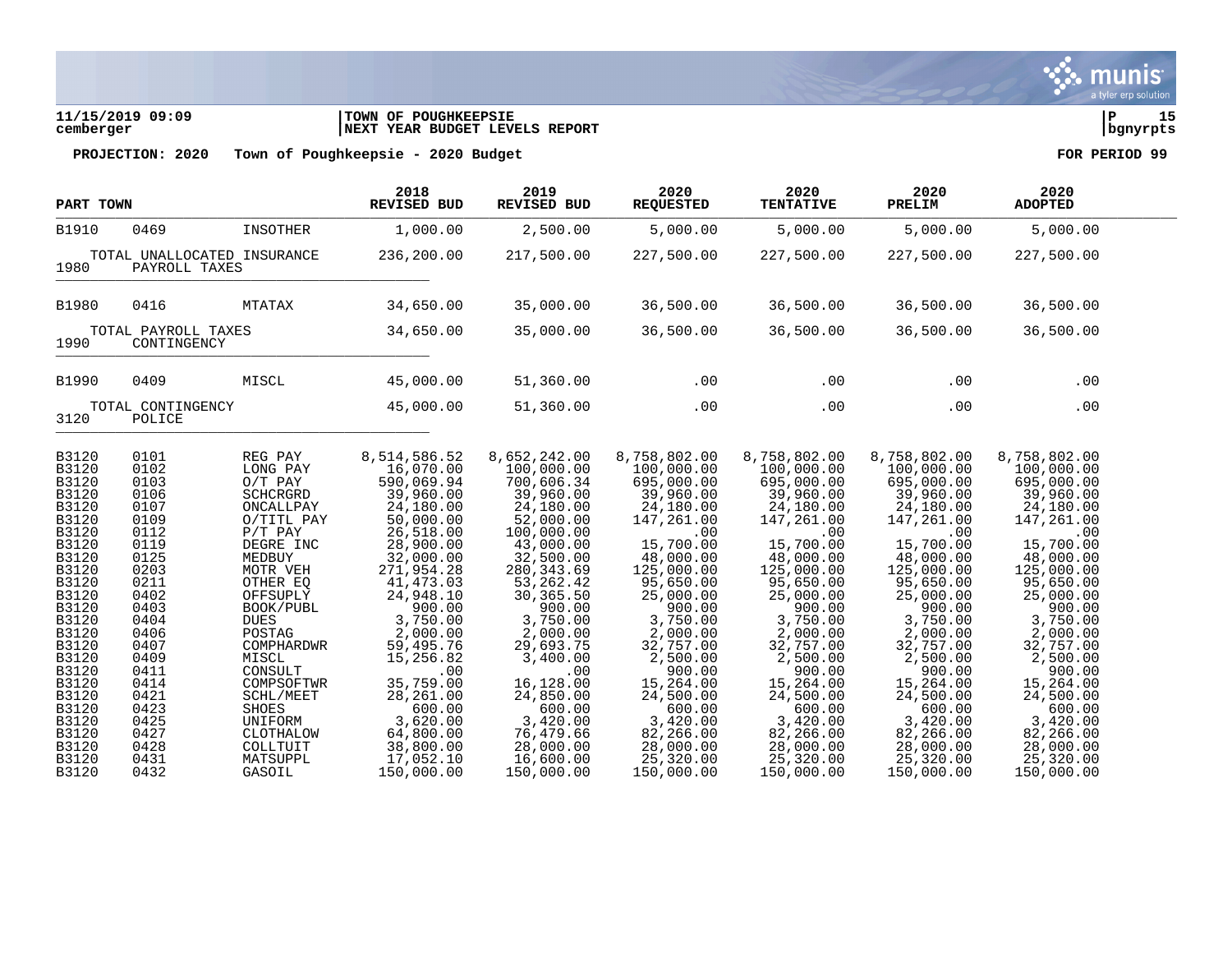

# **11/15/2019 09:09 |TOWN OF POUGHKEEPSIE |P 16 cemberger |NEXT YEAR BUDGET LEVELS REPORT |bgnyrpts**

| PART TOWN    |                    |                | 2018<br><b>REVISED BUD</b>  | 2019<br>REVISED BUD | 2020<br><b>REQUESTED</b> | 2020<br><b>TENTATIVE</b> | 2020<br>PRELIM                                                                      | 2020<br><b>ADOPTED</b> |  |
|--------------|--------------------|----------------|-----------------------------|---------------------|--------------------------|--------------------------|-------------------------------------------------------------------------------------|------------------------|--|
| B3120        | 0435               | MATFILM        | 6,332.00                    | 8,600.00            | 8,605.00                 | 8,605.00                 | 8,605.00                                                                            | 8,605.00               |  |
| B3120        | 0439               | AMMO           | 31,016.90                   | 27,268.00           | 29,842.00                | 29,842.00                | 29,842.00                                                                           | 29,842.00              |  |
| B3120        | 0441               | REPAUTO        |                             | 18,400.00           | 15,900.00                | 15,900.00                |                                                                                     | 15,900.00              |  |
| B3120        | 0442               | REPBLDG        | 19, 318.21<br>11, 307.00    | 15,624.00           | 15,500.00                | 15,500.00                | 15,900.00<br>15,500.00                                                              | 15,500.00              |  |
| B3120        | 0443               | REPEQUIP       | 9,950.00                    | 9,950.00            | 9,950.00                 | 9,950.00                 | 9,950.00                                                                            | 9,950.00               |  |
|              |                    |                |                             |                     |                          |                          |                                                                                     |                        |  |
| B3120        | 0444               | MAINTCONT      | 65,450.00                   | 85,161.00           | 85,200.00                | 85,200.00                | 85,200.00                                                                           | 85,200.00              |  |
| B3120        | 0452               | RENTCOMEQ      | 104,200.00                  | 110,493.00          | 110,500.00               | 110,500.00               | 110,500.00                                                                          | 110,500.00             |  |
| B3120        | 0454               | RENTOTHEQ      | 2,950.00                    | 2,473.30            | 2,220.00                 | 2,220.00                 | 2,220.00                                                                            | 2,220.00               |  |
| B3120        | 0456               | RENTOTHER      | 2,700.00                    | 2,700.00            | 3,000.00                 | 3,000.00                 | 3,000.00                                                                            | 3,000.00               |  |
| B3120        | 0460               | REFDISP        | 1,425.00                    | .00                 | 1,425.00                 | 1,425.00                 | 1,425.00                                                                            | 1,425.00               |  |
| B3120        | 0461               | TELE           | 41,897.50                   | 44,825.71           | 40,000.00                | 40,000.00                | 40,000.00                                                                           | 40,000.00              |  |
| B3120        | 0471               | MINOFFEQ       | 4,000.00                    | 4,000.00            | 4,000.00                 | 4,000.00                 | 4,000.00                                                                            | 4,000.00               |  |
| B3120        | 0472               | MINEQOTR       | 45,236.50                   | 37,283.05           | 24,040.00                | 24,040.00                | 24,040.00                                                                           | 24,040.00              |  |
| B3120        | 0481               | CONTSERV       | 148,606.00                  | 163,559.64          | 140,000.00               | 140,000.00               | 140,000.00                                                                          | 140,000.00             |  |
| B3120        | 0492               | CONTMEDL       | 11,500.00                   | 11,500.00           | 12,000.00                | 12,000.00                | 12,000.00                                                                           | 12,000.00              |  |
| B3120        | 0811               | SOCSEC         | 674,945.00                  | 743,500.00          | 764,000.00               | 764,000.00               | 764,000.00                                                                          | 764,000.00             |  |
| B3120        | 0812               | RETIRM         | 2,009,385.00                | 2,250,000.00        | .00                      | .00                      | .00                                                                                 | .00                    |  |
| B3120        | 0821               | MEDINS         | 1,784,580.00                | 2,034,500.00        | 2,136,225.00             | 2,136,225.00             | 2,136,225.00                                                                        | 2,136,225.00           |  |
| B3120        | 0822               | OPTINS         |                             |                     |                          |                          |                                                                                     |                        |  |
|              |                    |                | 40,000.00                   | 39,190.00           | 42,000.00                | 42,000.00                | 42,000.00<br>11,625.00                                                              | 42,000.00              |  |
| B3120        | 0823               | LIFEINS        | 12,000.00                   | 11,625.00           | 11,625.00                | 11,625.00                |                                                                                     | 11,625.00              |  |
| B3120        | 1520               | POLICEFEE      | $-2,500.00$                 | $-2,500.00$         | $-2,500.00$              | $-2,500.00$              | $-2,500.00$                                                                         | $-2,500.00$            |  |
| B3120        | 1530               | LOCALCOPS      | $-75,000.00$                | $-75,000.00$        | $-80,000.00$             | $-80,000.00$             | $-80,000.00$                                                                        | $-80,000.00$           |  |
| B3120        | 1550               | <b>DOGFEES</b> | $-2,500.00$                 | $-2,800.00$         | $-2,000.00$              | $-2,000.00$              | $-2,000.00$                                                                         | $-2,000.00$            |  |
| B3120        | 2210               | DCTRAFIC       | $-39,447.90$<br>$-2,500.00$ | $-18, 241.89$       | .00                      | .00                      | .00                                                                                 | .00                    |  |
| B3120        | 2410               | RENTPROP       |                             | $-3,000.00$         | $-3,000.00$              | $-3,000.00$              | $-3,000.00$                                                                         | $-3,000.00$            |  |
| B3120        | 2665               | EQUIPSALE      | $-8,040.00$                 | $-6,000.00$         | .00                      | .00                      | .00                                                                                 | .00                    |  |
| B3120        | 2680               | INSRECOV       | 244, 371.79                 | $-28,559.34$        | .00                      | .00                      | .00                                                                                 | .00                    |  |
| B3120        | 2705               | GIFT/DONAT     | $-1,000.00$                 | $-4,768.64$         | .00                      | .00                      | .00                                                                                 | .00                    |  |
| B3120        | 2770               | MISCLREV       | $-65,623.88$                | $-42,885.11$        | $-30,000.00$             | $-30,000.00$             | $-30,000.00$                                                                        | $-30,000.00$           |  |
| B3120        | 3310               | NYSTRAFFIC     | $-15,722.59$                | .00                 | .00                      | .00                      | .00                                                                                 | .00                    |  |
| B3120        | 3389               | STOPDWI        | $-475.65$                   | .00                 | .00                      | .00                      | .00                                                                                 | .00                    |  |
| B3120        | 3397               | POLWORKREI     | $-101,901.89$               | $-100,000.00$       | .00                      | .00                      | .00                                                                                 | .00                    |  |
|              | 3399               | VESTS          |                             | .00                 | $-125,000.00$            |                          |                                                                                     | $-125,000.00$          |  |
| B3120        |                    |                | $-3,092.00$                 |                     |                          | $-125,000.00$            | $-125,000.00$                                                                       |                        |  |
| B3120        | 4399               | FEDVESTS       | $-8,540.50$                 | .00                 | .00                      | .00                      | .00                                                                                 | .00                    |  |
|              | TOTAL POLICE       |                |                             |                     |                          |                          | 15,025,781.04 15,801,179.08 13,660,262.00 13,660,262.00 13,660,262.00 13,660,262.00 |                        |  |
| 3121         | POLICE K-9 PROGRAM |                |                             |                     |                          |                          |                                                                                     |                        |  |
| B3121        | 0103               | $O/T$ PAY      | 21,400.00                   |                     | 22,700.00                |                          | 22,700.00                                                                           | 22,700.00              |  |
|              |                    |                | 7,575.00                    | 21,100.00           |                          | 22,700.00                |                                                                                     |                        |  |
| B3121        | 0112               | $P/T$ $PAY$    |                             | 7,500.00            | 7,550.00                 | 7,550.00                 | 7,550.00                                                                            | 7,550.00               |  |
| <b>B3121</b> | 0201               | EQUIP          | 1,400.00                    | 1,400.00            | .00                      | .00                      | .00                                                                                 | .00                    |  |
| B3121        | 0409               | MISCL          | 2,000.00                    | 2,000.00            | 2,000.00                 | 2,000.00                 | 2,000.00                                                                            | 2,000.00               |  |
| B3121        | 0421               | SCHL/MEET      | 2,400.00                    | 2,400.00            | 2,400.00                 | 2,400.00                 | 2,400.00                                                                            | 2,400.00               |  |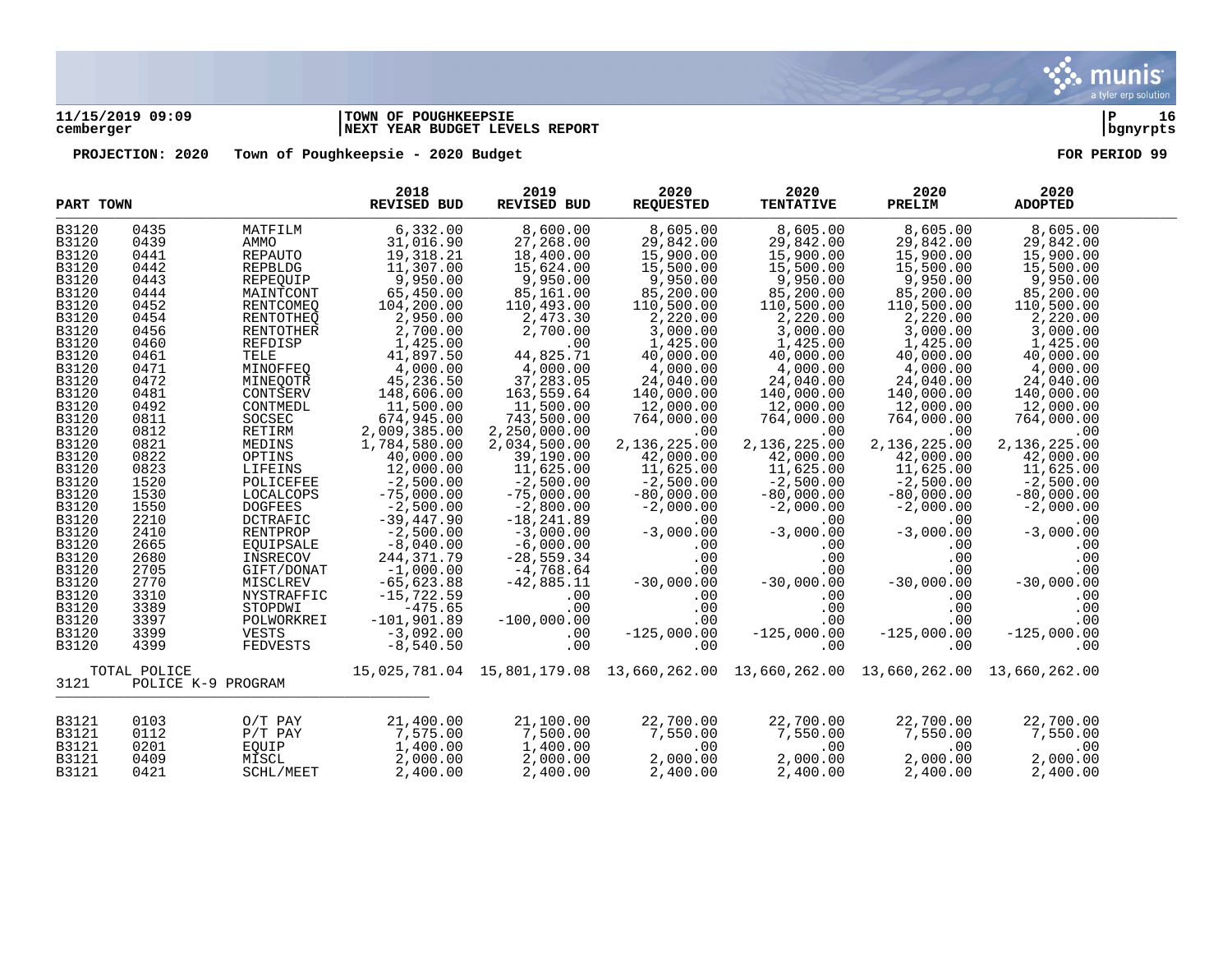

# **11/15/2019 09:09 |TOWN OF POUGHKEEPSIE |P 17 cemberger |NEXT YEAR BUDGET LEVELS REPORT |bgnyrpts**

|                                                  | PART TOWN                                   |             | 2018<br><b>REVISED BUD</b> | 2019<br><b>REVISED BUD</b> | 2020<br><b>REQUESTED</b> | 2020<br><b>TENTATIVE</b> | 2020<br>PRELIM | 2020<br><b>ADOPTED</b> |  |
|--------------------------------------------------|---------------------------------------------|-------------|----------------------------|----------------------------|--------------------------|--------------------------|----------------|------------------------|--|
| B3121                                            | 0472                                        | MINEQOTR    | 500.00                     | 500.00                     | 1,900.00                 | 1,900.00                 | 1,900.00       | 1,900.00               |  |
| B3121                                            | 0481                                        | CONTSERV    | 1,500.00                   | 1,500.00                   | 1,500.00                 | 1,500.00                 | 1,500.00       | 1,500.00               |  |
| B3121                                            | 0492                                        | CONTMEDL    | 2,175.00                   | 3,000.00                   | 3,000.00                 | 3,000.00                 | 3,000.00       | 3,000.00               |  |
| B3121                                            | 0811                                        | SOCSEC      | 2,220.00                   | 2,220.00                   | 2,314.00                 | 2,314.00                 | 2,314.00       | 2,314.00               |  |
| B3121                                            | 0821                                        | MEDINS      | 310.00                     | .00                        | .00                      | .00                      | $.00 \,$       | .00                    |  |
| B3121                                            | 0822                                        | OPTINS      | 105.00                     | .00                        | .00                      | .00                      | .00            | .00                    |  |
| B3121                                            | 0823                                        | LIFEINS     | 35.00                      | .00                        | .00                      | .00                      | .00            | .00                    |  |
| 3310                                             | TOTAL POLICE K-9 PROGRAM<br>TRAFFIC CONTROL |             | 41,620.00                  | 41,620.00                  | 43,364.00                | 43,364.00                | 43,364.00      | 43,364.00              |  |
| B3310                                            | 0431                                        | MATSUPPL    | 5,350.00                   | 10,000.00                  | 10,000.00                | 10,000.00                | 10,000.00      | 10,000.00              |  |
| B3310                                            | 0481                                        | CONTSERV    | 11,089.32                  | 10,000.00                  | 10,000.00                | 10,000.00                | 10,000.00      | 10,000.00              |  |
| 3410                                             | TOTAL TRAFFIC CONTROL<br>FIRE FIGHTING      |             | 16,439.32                  | 20,000.00                  | 20,000.00                | 20,000.00                | 20,000.00      | 20,000.00              |  |
| B3410                                            | 0443                                        | REPEQUIP    | 13,508.80                  | 5,000.00                   | .00                      | .00                      | .00            | .00                    |  |
| B3410                                            | 2144                                        | WTRSERCHR   | $-8,508.80$                | .00                        | .00                      | .00                      | .00            | .00                    |  |
| TOTAL FIRE FIGHTING<br>3620<br>SAFETY INSPECTION |                                             | 5,000.00    | 5,000.00                   | .00                        | .00                      | .00                      | .00            |                        |  |
| B3620                                            | 0101                                        | REG PAY     | 557,886.00                 | 573,040.00                 | 565,990.00               | 565,990.00               | 565,990.00     | 565,990.00             |  |
| B3620                                            | 0102                                        | LONG PAY    | 22,580.00                  | 22,550.00                  | 16,550.00                | 16,550.00                | 16,550.00      | 16,550.00              |  |
| B3620                                            | 0103                                        | $O/T$ PAY   | 6,900.00                   | 4,000.00                   | 4,000.00                 | 4,000.00                 | 4,000.00       | 4,000.00               |  |
| B3620                                            | 0109                                        | O/TITL PAY  | 500.00                     | 500.00                     | 500.00                   | 500.00                   | 500.00         | 500.00                 |  |
| B3620                                            | 0112                                        | $P/T$ PAY   | 71,400.00                  | 72,120.00                  | 72,120.00                | 72,120.00                | 72,120.00      | 72,120.00              |  |
| B3620                                            | 0204                                        | OFF EQUIP   | 1,850.00                   | .00                        | .00                      | .00                      | .00            | .00                    |  |
| B3620                                            | 0206                                        | COMPSOFT    | .00                        | 1,200.00                   | 1,200.00                 | 1,200.00                 | 1,200.00       | 1,200.00               |  |
| B3620                                            | 0402                                        | OFFSUPLY    | 3,550.00                   | 4,200.00                   | 3,500.00                 | 3,500.00                 | 3,500.00       | 3,500.00               |  |
| B3620                                            | 0403                                        | BOOK/PUBL   | 1,200.00                   | 1,200.00                   | 5,600.00                 | 5,600.00                 | 5,600.00       | 5,600.00               |  |
| B3620                                            | 0404                                        | <b>DUES</b> | 1,985.00                   | 2,235.00                   | 2,000.00                 | 2,000.00                 | 2,000.00       | 2,000.00               |  |
| B3620                                            | 0409                                        | MISCL       | 500.00                     | .00                        | .00                      | .00                      | .00            | .00                    |  |
| B3620                                            | 0421                                        | SCHL/MEET   | 2,400.00                   | 2,650.00                   | 2,400.00                 | 2,400.00                 | 2,400.00       | 2,400.00               |  |
| B3620                                            | 0422                                        | TRAVEL      | 100.00                     | 100.00                     | 100.00                   | 100.00                   | 100.00         | 100.00                 |  |
| B3620                                            | 0423                                        | SHOES       | 1,400.00                   | 1,400.00                   | 1,400.00                 | 1,400.00                 | 1,400.00       | 1,400.00               |  |
| B3620                                            | 0432                                        | GASOIL      | 4,500.00                   | 6,000.00                   | 6,000.00                 | 6,000.00                 | 6,000.00       | 6,000.00               |  |
| B3620                                            | 0473                                        | MINMTRINS   | 1,260.00                   | 3,060.00                   | 2,000.00                 | 2,000.00                 | 2,000.00       | 2,000.00               |  |
| B3620                                            | 0481                                        | CONTSERV    | 800.00                     | 2,000.00                   | 1,000.00                 | 1,000.00                 | 1,000.00       | 1,000.00               |  |
| B3620                                            | 0488                                        | CONTPLMBG   | 950.00                     | 950.00                     | 500.00                   | 500.00                   | 500.00         | 500.00                 |  |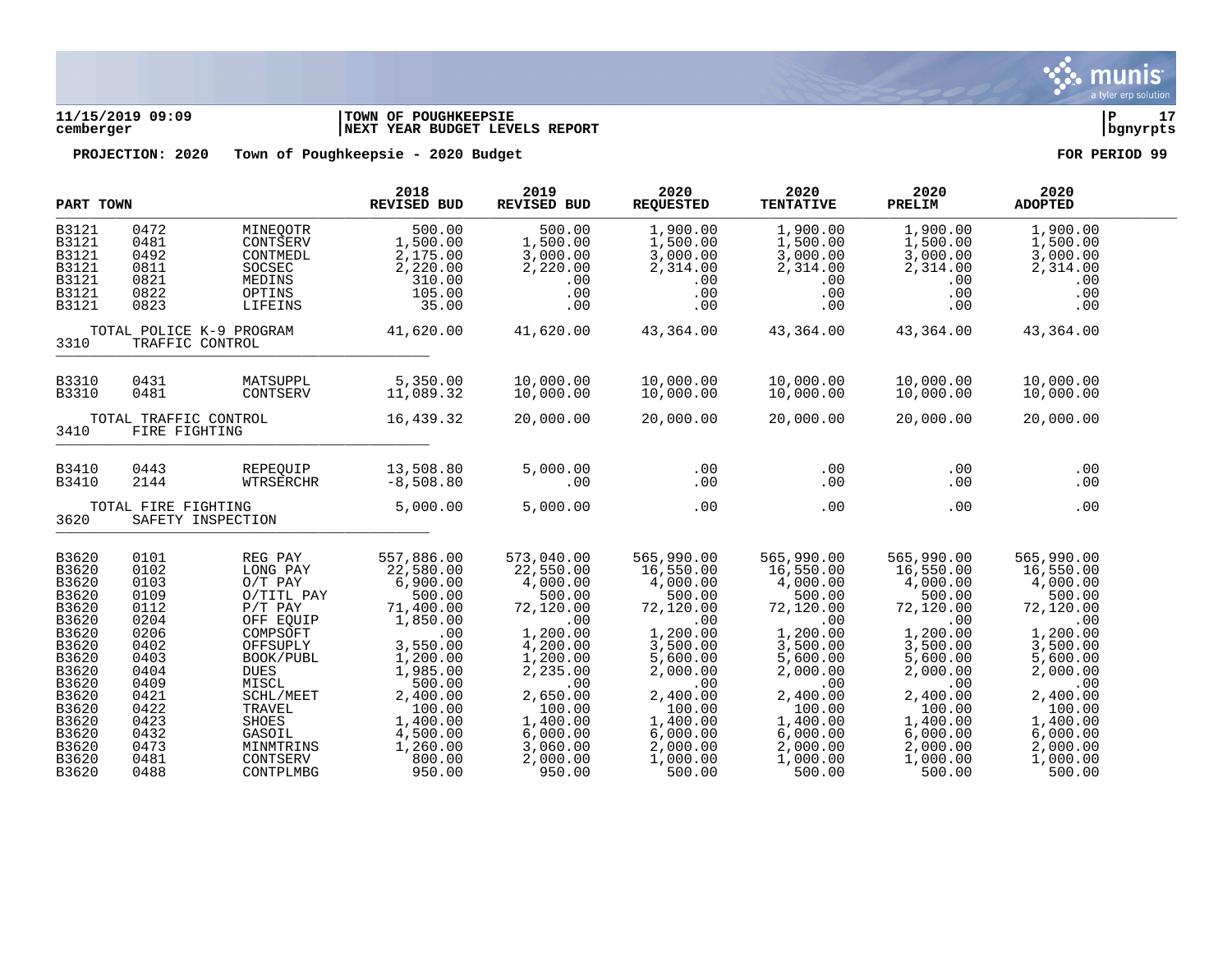

# **11/15/2019 09:09 |TOWN OF POUGHKEEPSIE |P 18 cemberger |NEXT YEAR BUDGET LEVELS REPORT |bgnyrpts**

|              | PART TOWN               |                 | 2018<br>REVISED BUD | 2019<br>REVISED BUD      | 2020<br><b>REQUESTED</b> | 2020<br><b>TENTATIVE</b> | 2020<br>PRELIM | 2020<br><b>ADOPTED</b> |  |
|--------------|-------------------------|-----------------|---------------------|--------------------------|--------------------------|--------------------------|----------------|------------------------|--|
| B3620        | 0811                    | SOCSEC          | 50,193.00           | 51,425.00                | 50,425.00                | 50,425.00                | 50,425.00      | 50,425.00              |  |
| B3620        | 0812                    | RETIRM          | 104,979.00          | 107,600.00               | .00                      | .00                      | .00            | .00                    |  |
| B3620        | 0821                    | MEDINS          | 233,585.00          | 244,868.00               | 257,120.00               | 257,120.00               | 257,120.00     | 257,120.00             |  |
| B3620        | 0822                    | OPTINS          | 3,781.00            | 4,000.00                 | 3,456.00                 | 3,456.00                 | 3,456.00       | 3,456.00               |  |
|              |                         |                 |                     |                          |                          |                          |                |                        |  |
| B3620        | 0823                    | LIFEINS         | 1,120.00            | 1,200.00                 | 880.00                   | 880.00                   | 880.00         | 880.00                 |  |
| B3620        | 1565                    | MULFIREINS      | .00                 | $-2,000.00$              | .00                      | .00                      | .00            | .00                    |  |
| B3620        | 1566                    | COMFIREINS      | $-52,000.00$        | $-50,000.00$             | $-85,000.00$             | $-85,000.00$             | $-85,000.00$   | $-85,000.00$           |  |
| B3620        | 2535                    | ELECPERM        | $-70,000.00$        | $-70,000.00$             | $-70,000.00$             | $-70,000.00$             | $-70,000.00$   | $-70,000.00$           |  |
| B3620        | 2545                    | <b>DEPTLICS</b> | $-55,000.00$        | $-55,000.00$             | $-60,000.00$             | $-60,000.00$             | $-60,000.00$   | $-60,000.00$           |  |
| B3620        | 2555                    | <b>BLDGPERM</b> | $-90,000.00$        | $-90,000.00$             | $-100,000.00$            | $-100,000.00$            | $-100,000.00$  | $-100,000.00$          |  |
| B3620        | 2556                    | RE-INSP FE      | $-2,500.00$         | $-2,500.00$              | $-1,250.00$              | $-1,250.00$              | $-1, 250.00$   | $-1, 250.00$           |  |
| B3620        | 2557                    | PB.ASMB.LI      | $-35,000.00$        | $-35,000.00$             | .00                      | .00                      | .00            | .00                    |  |
| B3620        | 2564                    | COM.BLD.PR      | $-300,000.00$       | $-300,000.00$            | $-300,000.00$            | $-300,000.00$            | $-300,000.00$  | $-300,000.00$          |  |
| B3620        | 2565                    | PLMBPERM        | $-45,000.00$        | $-45,000.00$             | $-45,000.00$             | $-45,000.00$             | $-45,000.00$   | $-45,000.00$           |  |
|              |                         |                 |                     |                          |                          |                          |                |                        |  |
| B3620        | 2566                    | PLMBSGFE        | $-1,000.00$         | $-1,000.00$              | $-1,000.00$              | $-1,000.00$              | $-1,000.00$    | $-1,000.00$            |  |
| B3620        | 2567                    | PERMFINE        | $-17,500.00$        | $-17,500.00$             | $-15,000.00$             | $-15,000.00$             | $-15,000.00$   | $-15,000.00$           |  |
| B3620        | 2568                    | PLMGIDS         | $-3,000.00$         | $-3,000.00$              | $-1,500.00$              | $-1,500.00$              | $-1,500.00$    | $-1,500.00$            |  |
| B3620        | 2569                    | SRCH/COPY       | $-80,000.00$        | $-80,000.00$             | $-90,000.00$             | $-90,000.00$             | $-90,000.00$   | $-90,000.00$           |  |
| B3620        | 2570                    | ADMINFEE        | $-30,000.00$        | $-30,000.00$             | $-30,000.00$             | $-30,000.00$             | $-30,000.00$   | $-30,000.00$           |  |
| B3620        | 2590                    | OTHRPERM        | $-30,000.00$        | $-30,000.00$             | $-35,000.00$             | $-35,000.00$             | $-35,000.00$   | $-35,000.00$           |  |
| B3620        | 2770                    | MISCLREV        | .00                 | .00                      | $-150.00$                | $-150.00$                | $-150.00$      | $-150.00$              |  |
|              | TOTAL SAFETY INSPECTION |                 | 262,419.00          | 295,298.00               | 162,841.00               | 162,841.00               | 162,841.00     | 162,841.00             |  |
| 8010         | ZONING                  |                 |                     |                          |                          |                          |                |                        |  |
|              |                         |                 |                     |                          |                          |                          |                |                        |  |
| B8010        | 0101                    | REG PAY         | 91,931.00           | 97,304.00                | 96,811.00                | 96,650.00                | 96,650.00      | 96,650.00              |  |
| <b>B8010</b> | 0102                    | LONG PAY        | 2,352.00            | 1,150.00                 | .00                      | .00                      | .00            | .00                    |  |
| B8010        | 0103                    | $O/T$ PAY       | 1,123.00            | .00                      | 1,000.00                 | 1,000.00                 | 1,000.00       | 1,000.00               |  |
| B8010        | 0112                    | $P/T$ PAY       | .00                 | 5,000.00                 | 30,000.00                | 30,000.00                | 30,000.00      | 30,000.00              |  |
| B8010        | 0125                    | MEDBUY          | .00                 | .00                      | 4,000.00                 | 4,000.00                 | 4,000.00       | 4,000.00               |  |
| <b>B8010</b> | 0402                    | OFFSUPLY        | 1,000.00            | 1,000.00                 | 1,000.00                 | 1,000.00                 | 1,000.00       | 1,000.00               |  |
| B8010        | 0403                    | BOOK/PUBL       | 500.00              | 500.00                   | 500.00                   | 500.00                   | 500.00         | 500.00                 |  |
| <b>B8010</b> | 0405                    | <b>ADVERT</b>   | 2,500.00            | 2,500.00                 | 2,500.00                 | 2,500.00                 | 2,500.00       | 2,500.00               |  |
| <b>B8010</b> | 0421                    | SCHL/MEET       | 300.00              | 300.00                   | 300.00                   | 300.00                   | 300.00         | 300.00                 |  |
| B8010        | 0432                    | GASOIL          | 450.00              | 450.00                   | 450.00                   | 450.00                   | 450.00         | 450.00                 |  |
|              | 0481                    | CONTSERV        |                     |                          |                          |                          |                |                        |  |
| <b>B8010</b> |                         |                 | 3,000.00            | 4,000.00                 | 4,000.00                 | 4,000.00                 | 4,000.00       | 4,000.00               |  |
| B8010        | 0490                    | <b>BRDSTIPD</b> | 6,500.00            | 7,500.00                 | 7,500.00                 | 7,500.00                 | 7,500.00       | 7,500.00               |  |
| B8010        | 0811                    | SOCSEC          | 8,320.00            | $7,920.00$<br>$7,920.00$ | 9,690.00                 | 10,075.00                | 10,075.00      | 10,075.00              |  |
| <b>B8010</b> | 0812                    | RETIRM          | 17,395.00           | 16,560.00                | .00                      | .00                      | .00            | .00                    |  |
| B8010        | 0821                    | MEDINS          | 52,632.00           | 50,235.04                | 14,000.00                | 14,000.00                | 14,000.00      | 14,000.00              |  |
| <b>B8010</b> | 0822                    | OPTINS          | 864.00              | 864.00                   | 864.00                   | 864.00                   | 864.00         | 864.00                 |  |
| B8010        | 0823                    | LIFEINS         | 220.00              | 280.00                   | 280.00                   | 280.00                   | 280.00         | 280.00                 |  |
| B8010        | 2110                    | ZONEFEE         | $-10,000.00$        | $-17,000.00$             | $-20,000.00$             | $-20,000.00$             | $-20,000.00$   | $-20,000.00$           |  |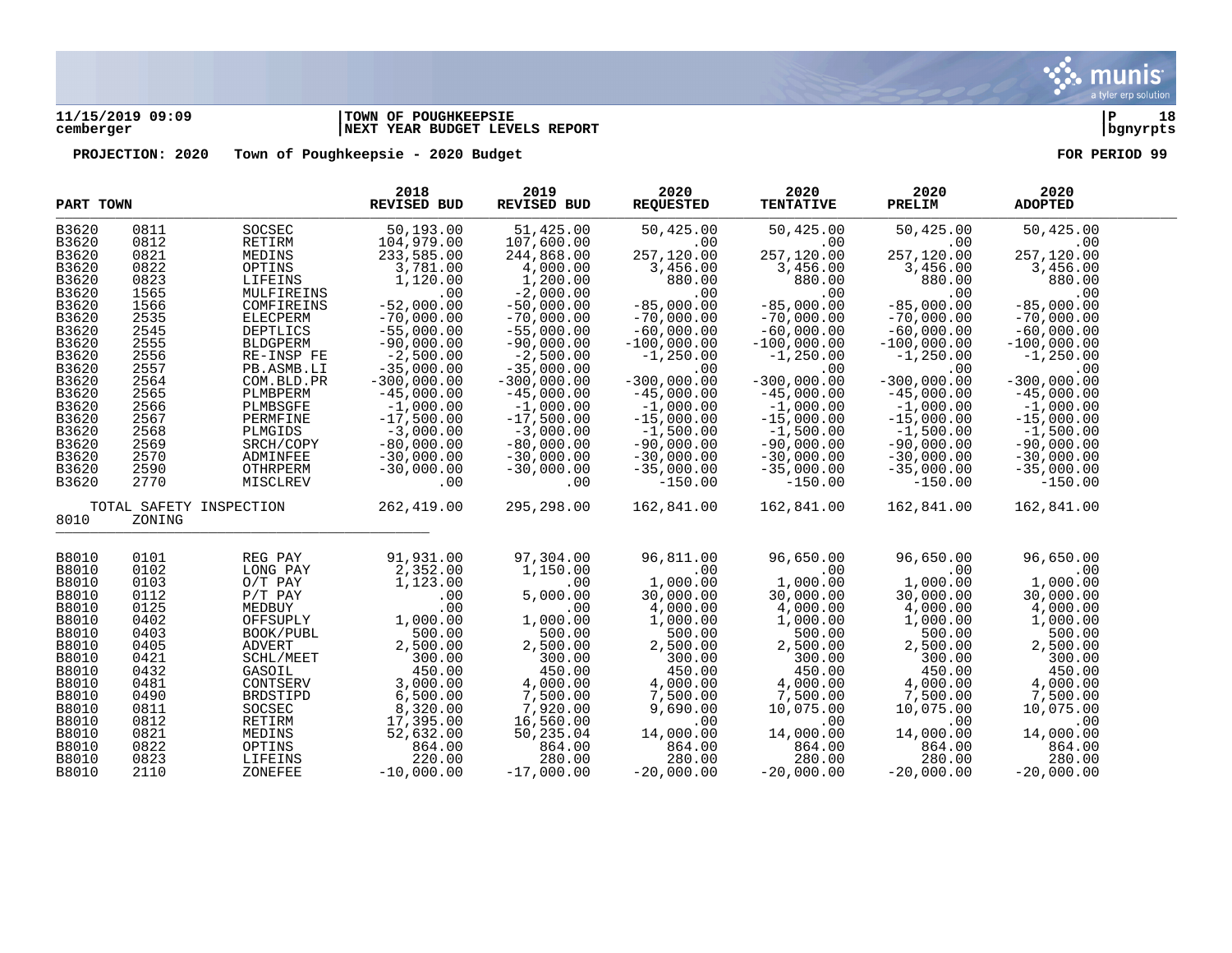

# **11/15/2019 09:09 |TOWN OF POUGHKEEPSIE |P 19 cemberger |NEXT YEAR BUDGET LEVELS REPORT |bgnyrpts**

| PART TOWN                                                                                                                                                                                 |                                                                                                                                                                      |                                                                                                                                                                                                                                                      | 2018<br>REVISED BUD                                                                                                                                                                                                                                      | 2019<br><b>REVISED BUD</b>                                                                                                                                                                                                                        | 2020<br><b>REQUESTED</b>                                                                                                                                                                                                                     | 2020<br><b>TENTATIVE</b>                                                                                                                                                                                                                     | 2020<br>PRELIM                                                                                                                                                                                                                               | 2020<br><b>ADOPTED</b>                                                                                                                                                                                                                       |  |
|-------------------------------------------------------------------------------------------------------------------------------------------------------------------------------------------|----------------------------------------------------------------------------------------------------------------------------------------------------------------------|------------------------------------------------------------------------------------------------------------------------------------------------------------------------------------------------------------------------------------------------------|----------------------------------------------------------------------------------------------------------------------------------------------------------------------------------------------------------------------------------------------------------|---------------------------------------------------------------------------------------------------------------------------------------------------------------------------------------------------------------------------------------------------|----------------------------------------------------------------------------------------------------------------------------------------------------------------------------------------------------------------------------------------------|----------------------------------------------------------------------------------------------------------------------------------------------------------------------------------------------------------------------------------------------|----------------------------------------------------------------------------------------------------------------------------------------------------------------------------------------------------------------------------------------------|----------------------------------------------------------------------------------------------------------------------------------------------------------------------------------------------------------------------------------------------|--|
| B8010<br><b>B8010</b><br>B8010                                                                                                                                                            | 2545<br>2569<br>2571                                                                                                                                                 | DEPTLICS<br>SRCH/COPY<br>ADMNFEESCR                                                                                                                                                                                                                  | $-4,000.00$<br>.00<br>$-2,500.00$                                                                                                                                                                                                                        | $-500.00$<br>.00<br>.00                                                                                                                                                                                                                           | $-500.00$<br>$-500.00$<br>.00                                                                                                                                                                                                                | $-500.00$<br>$-500.00$<br>.00                                                                                                                                                                                                                | $-500.00$<br>$-500.00$<br>.00                                                                                                                                                                                                                | $-500.00$<br>$-500.00$<br>.00                                                                                                                                                                                                                |  |
| B8010<br><b>B8010</b><br><b>B8010</b>                                                                                                                                                     | 2590<br>2612<br>2770                                                                                                                                                 | OTHRPERM<br>NOCOMPFINE<br>MISCL                                                                                                                                                                                                                      | $-36,000.00$<br>$-3,500.00$<br>$-1,000.00$                                                                                                                                                                                                               | $-36,000.00$<br>$-1,000.00$<br>$-1, 211.64$                                                                                                                                                                                                       | $-40,000.00$<br>$-500.00$<br>$-500.00$                                                                                                                                                                                                       | $-40,000.00$<br>$-500.00$<br>$-500.00$                                                                                                                                                                                                       | $-40,000.00$<br>$-500.00$<br>$-500.00$                                                                                                                                                                                                       | $-40,000.00$<br>$-500.00$<br>$-500.00$                                                                                                                                                                                                       |  |
| 8020                                                                                                                                                                                      | TOTAL ZONING<br>PLANNING                                                                                                                                             |                                                                                                                                                                                                                                                      | 132,087.00                                                                                                                                                                                                                                               | 139,851.40                                                                                                                                                                                                                                        | 110,895.00                                                                                                                                                                                                                                   | 111,119.00                                                                                                                                                                                                                                   | 111,119.00                                                                                                                                                                                                                                   | 111,119.00                                                                                                                                                                                                                                   |  |
| B8020<br>B8020<br>B8020<br>B8020<br>B8020<br>B8020<br>B8020<br>B8020<br>B8020<br>B8020<br>B8020<br>B8020<br>B8020<br>B8020<br>B8020<br>B8020<br>B8020<br>B8020<br>B8020<br>B8020<br>B8020 | 0101<br>0102<br>0103<br>0112<br>0125<br>0402<br>0403<br>0404<br>0421<br>0431<br>0432<br>0461<br>0481<br>0490<br>0811<br>0812<br>0821<br>0822<br>0823<br>2115<br>2570 | REG PAY<br>LONG PAY<br>$O/T$ PAY<br>$P/T$ PAY<br>MEDBUY<br>OFFSUPLY<br>BOOK/PUBL<br><b>DUES</b><br>SCHL/MEET<br>MATSUPPL<br>GASOIL<br>TELE<br>CONTSERV<br>BRDSTIPD<br>SOCSEC<br>RETIRM<br>MEDINS<br>OPTINS<br>LIFEINS<br>PLANBRFE<br><b>ADMINFEE</b> | 261,845.00<br>3,400.00<br>4,675.00<br>17,000.00<br>2,100.00<br>2,000.00<br>.00<br>1,200.00<br>200.00<br>75.00<br>400.00<br>435.00<br>73,330.00<br>7,825.00<br>20,825.00<br>31,515.00<br>67,434.00<br>1,666.00<br>355.00<br>$-235,000.00$<br>$-10,000.00$ | 276,978.00<br>4,700.00<br>600.00<br>20,500.00<br>2,500.00<br>2,000.00<br>2,000.00<br>1,200.00<br>300.00<br>.00<br>400.00<br>100.00<br>132,900.00<br>7,500.00<br>23,454.00<br>48,845.00<br>67,730.00<br>1,670.00<br>576.00<br>$-175,000.00$<br>.00 | 284,829.00<br>4,700.00<br>4,000.00<br>20,500.00<br>4,000.00<br>2,000.00<br>1,200.00<br>2,000.00<br>300.00<br>.00<br>400.00<br>100.00<br>50,000.00<br>7,500.00<br>24,327.00<br>.00<br>71,125.00<br>1,296.00<br>330.00<br>$-125,000.00$<br>.00 | 285,529.00<br>4,700.00<br>4,000.00<br>20,500.00<br>4,000.00<br>2,000.00<br>1,200.00<br>2,000.00<br>300.00<br>.00<br>400.00<br>100.00<br>50,000.00<br>7,500.00<br>24,327.00<br>.00<br>71,125.00<br>1,296.00<br>330.00<br>$-125,000.00$<br>.00 | 285,529.00<br>4,700.00<br>4,000.00<br>20,500.00<br>4,000.00<br>2,000.00<br>1,200.00<br>2,000.00<br>300.00<br>.00<br>400.00<br>100.00<br>50,000.00<br>7,500.00<br>24,327.00<br>.00<br>71,125.00<br>1,296.00<br>330.00<br>$-125,000.00$<br>.00 | 285,529.00<br>4,700.00<br>4,000.00<br>20,500.00<br>4,000.00<br>2,000.00<br>1,200.00<br>2,000.00<br>300.00<br>.00<br>400.00<br>100.00<br>50,000.00<br>7,500.00<br>24,327.00<br>.00<br>71,125.00<br>1,296.00<br>330.00<br>$-125,000.00$<br>.00 |  |
| 9010                                                                                                                                                                                      | TOTAL PLANNING<br>STATE RETIREMENT                                                                                                                                   |                                                                                                                                                                                                                                                      | 251,280.00                                                                                                                                                                                                                                               | 418,953.00                                                                                                                                                                                                                                        | 353,607.00                                                                                                                                                                                                                                   | 354,307.00                                                                                                                                                                                                                                   | 354,307.00                                                                                                                                                                                                                                   | 354,307.00                                                                                                                                                                                                                                   |  |
| B9010                                                                                                                                                                                     | 0812                                                                                                                                                                 | RETIRM                                                                                                                                                                                                                                               | 56,900.00                                                                                                                                                                                                                                                | 35,000.00                                                                                                                                                                                                                                         | 166,500.00                                                                                                                                                                                                                                   | 166,500.00                                                                                                                                                                                                                                   | 166,500.00                                                                                                                                                                                                                                   | 166,500.00                                                                                                                                                                                                                                   |  |
| 9015                                                                                                                                                                                      | TOTAL STATE RETIREMENT                                                                                                                                               | POLICE&FIRE RETIREMENT                                                                                                                                                                                                                               | 56,900.00                                                                                                                                                                                                                                                | 35,000.00                                                                                                                                                                                                                                         | 166,500.00                                                                                                                                                                                                                                   | 166,500.00                                                                                                                                                                                                                                   | 166,500.00                                                                                                                                                                                                                                   | 166,500.00                                                                                                                                                                                                                                   |  |
| B9015                                                                                                                                                                                     | 0813                                                                                                                                                                 | <b>P&amp;FRETRM</b>                                                                                                                                                                                                                                  | 105,000.00                                                                                                                                                                                                                                               | 100,000.00                                                                                                                                                                                                                                        | 2,250,000.00                                                                                                                                                                                                                                 | 2,250,000.00                                                                                                                                                                                                                                 | 2,250,000.00                                                                                                                                                                                                                                 | 2,250,000.00                                                                                                                                                                                                                                 |  |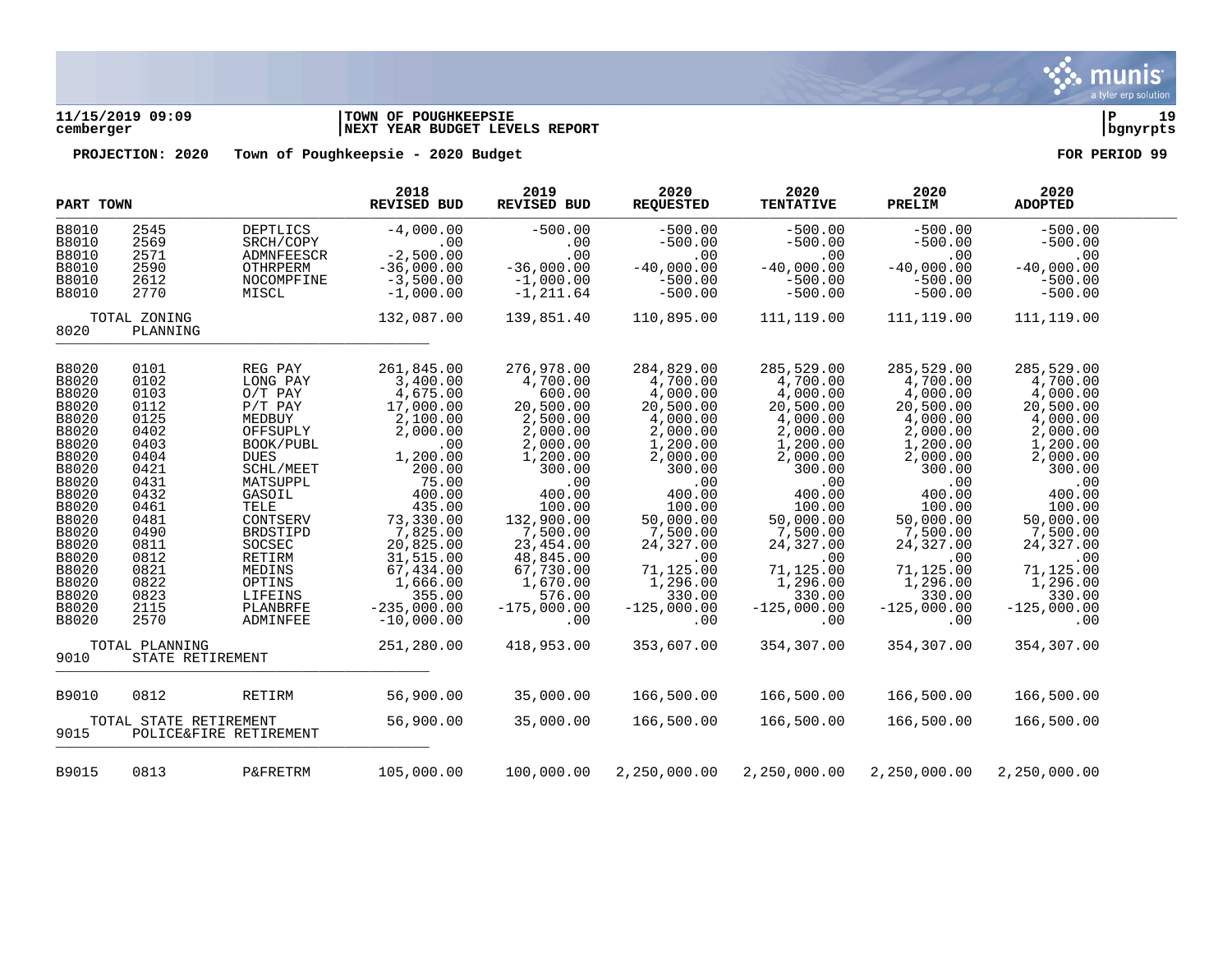

**11/15/2019 09:09 |TOWN OF POUGHKEEPSIE |P 20 cemberger |NEXT YEAR BUDGET LEVELS REPORT |bgnyrpts**

| PART TOWN                                      |                                                         | 2018<br><b>REVISED BUD</b> |                                          | 2019<br>REVISED BUD<br>100,000.00        | 2020<br><b>REQUESTED</b><br>2,250,000.00 | 2020<br><b>TENTATIVE</b><br>2,250,000.00 | 2020<br>PRELIM<br>2,250,000.00           | 2020<br><b>ADOPTED</b><br>2,250,000.00   |  |
|------------------------------------------------|---------------------------------------------------------|----------------------------|------------------------------------------|------------------------------------------|------------------------------------------|------------------------------------------|------------------------------------------|------------------------------------------|--|
| 9040                                           | TOTAL POLICE&FIRE RETIREMENT<br>COMP INSUR.<br>WORKERS' |                            | 105,000.00                               |                                          |                                          |                                          |                                          |                                          |  |
| B9040                                          | 0801                                                    | WORKCOMP                   | 260,000.00                               | 350,000.00                               | 325,000.00                               | 325,000.00                               | 325,000.00                               | 325,000.00                               |  |
| 9050                                           | TOTAL WORKERS'<br>UNEMPLOYMENT INSUR.                   | COMP INSUR.                | 260,000.00                               | 350,000.00                               | 325,000.00                               | 325,000.00                               | 325,000.00                               | 325,000.00                               |  |
| B9050                                          | 0802                                                    | UNEMPL. INS                | 2,500.00                                 | 1,500.00                                 | 1,500.00                                 | 1,500.00                                 | 1,500.00                                 | 1,500.00                                 |  |
| 9060                                           | TOTAL UNEMPLOYMENT INSUR.<br>HOSPITAL & MED INSUR.      |                            | 2,500.00                                 | 1,500.00                                 | 1,500.00                                 | 1,500.00                                 | 1,500.00                                 | 1,500.00                                 |  |
| B9060<br>B9060<br>B9060                        | 0821<br>0825<br>2771                                    | MEDINS<br>EAP<br>RET/COBRA | 1,766,000.00<br>5,615.00<br>$-80,000.00$ | 1,501,093.89<br>5,000.00<br>$-76,093.89$ | 2,000,000.00<br>5,000.00<br>$-80,000.00$ | 2,050,000.00<br>5,000.00<br>$-80,000.00$ | 2,050,000.00<br>5,000.00<br>$-80,000.00$ | 2,050,000.00<br>5,000.00<br>$-80,000.00$ |  |
| TOTAL HOSPITAL & MED INSUR.<br>TOTAL PART TOWN |                                                         | 1,691,615.00<br>424,900.21 | 1,430,000.00<br>354,879.85               | 1,925,000.00<br>$-62,067.00$             | 1,975,000.00<br>.00                      | 1,975,000.00<br>.00                      | 1,975,000.00<br>.00                      |                                          |  |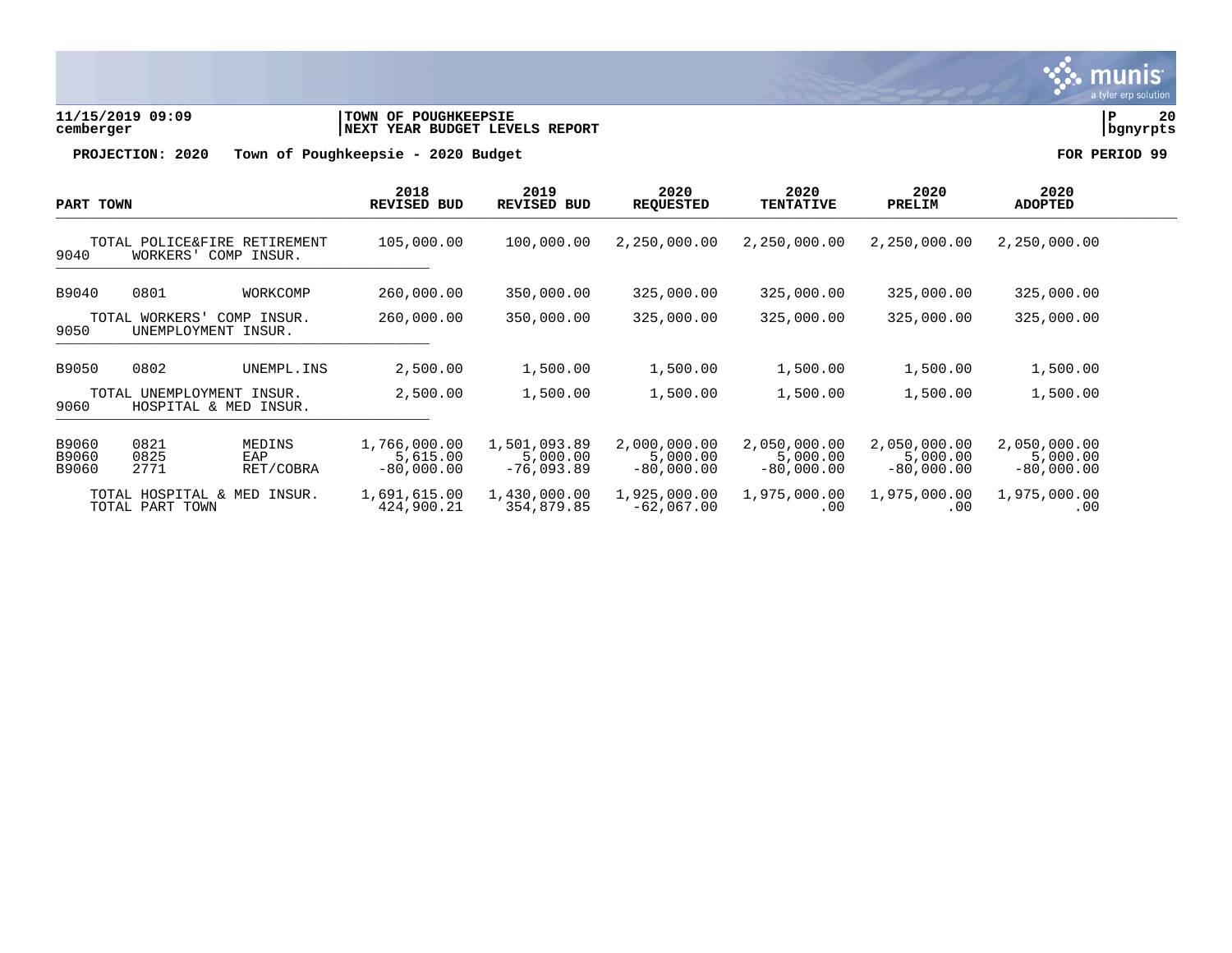|                                                                                                                      | 11/15/2019 09:09<br>cemberger                                                                |                                                                                                                                         | TOWN OF POUGHKEEPSIE<br>NEXT YEAR BUDGET LEVELS REPORT                                                                                                     |                                                                                                                                                             |                                                                                                                                                           |                                                                                                                                                           |                                                                                                                                                           | P                                                                                                                                                         | 21<br>bgnyrpts |
|----------------------------------------------------------------------------------------------------------------------|----------------------------------------------------------------------------------------------|-----------------------------------------------------------------------------------------------------------------------------------------|------------------------------------------------------------------------------------------------------------------------------------------------------------|-------------------------------------------------------------------------------------------------------------------------------------------------------------|-----------------------------------------------------------------------------------------------------------------------------------------------------------|-----------------------------------------------------------------------------------------------------------------------------------------------------------|-----------------------------------------------------------------------------------------------------------------------------------------------------------|-----------------------------------------------------------------------------------------------------------------------------------------------------------|----------------|
|                                                                                                                      | PROJECTION: 2020                                                                             |                                                                                                                                         | Town of Poughkeepsie - 2020 Budget                                                                                                                         |                                                                                                                                                             |                                                                                                                                                           |                                                                                                                                                           |                                                                                                                                                           | FOR PERIOD 99                                                                                                                                             |                |
|                                                                                                                      | <b>HIGHWAY-PART-TOWN</b>                                                                     |                                                                                                                                         | 2018<br><b>REVISED BUD</b>                                                                                                                                 | 2019<br>REVISED BUD                                                                                                                                         | 2020<br><b>REQUESTED</b>                                                                                                                                  | 2020<br><b>TENTATIVE</b>                                                                                                                                  | 2020<br>PRELIM                                                                                                                                            | 2020<br><b>ADOPTED</b>                                                                                                                                    |                |
| 0000                                                                                                                 | UNASSIGNED                                                                                   |                                                                                                                                         |                                                                                                                                                            |                                                                                                                                                             |                                                                                                                                                           |                                                                                                                                                           |                                                                                                                                                           |                                                                                                                                                           |                |
| DB                                                                                                                   | 4322                                                                                         | FEMA                                                                                                                                    | $-88,000.00$                                                                                                                                               | .00                                                                                                                                                         | .00                                                                                                                                                       | .00                                                                                                                                                       | .00                                                                                                                                                       | .00                                                                                                                                                       |                |
| 1315                                                                                                                 | TOTAL UNASSIGNED<br>COMPTROLLER                                                              |                                                                                                                                         | $-88,000.00$                                                                                                                                               | .00                                                                                                                                                         | .00                                                                                                                                                       | .00                                                                                                                                                       | .00                                                                                                                                                       | .00                                                                                                                                                       |                |
| DB1315<br>DB1315<br>DB1315<br>DB1315<br>DB1315                                                                       | 1001<br>2401<br>2665<br>2680<br>5095                                                         | PROPTAX<br><b>INT&amp;EARN</b><br>EQUIPSALE<br>INSRECOV<br>APPFUNBAL                                                                    | $-6,086,344.00$<br>$-3,000.00$<br>$-15,000.00$<br>$-2,410.90$<br>$-250,850.00$                                                                             | $-6,303,971.00$<br>$-5,000.00$<br>.00<br>$-391.43$<br>.00                                                                                                   | $-50,000.00$<br>$-10,000.00$<br>.00<br>$-50,000.00$                                                                                                       | $-6,825,491.00 -6,825,491.00$<br>$-50,000.00$<br>$-10,000.00$<br>.00<br>$-50,000.00$                                                                      | $-6,825,491.00$<br>$-50,000.00$<br>$-10,000.00$<br>.00<br>$-50,000.00$                                                                                    | -6,825,491.00<br>$-50,000.00$<br>$-10,000.00$<br>.00<br>$-50,000.00$                                                                                      |                |
| 1910                                                                                                                 | TOTAL COMPTROLLER<br>UNALLOCATED INSURANCE                                                   |                                                                                                                                         |                                                                                                                                                            |                                                                                                                                                             |                                                                                                                                                           |                                                                                                                                                           | $-6,357,604.90$ $-6,309,362.43$ $-6,935,491.00$ $-6,935,491.00$ $-6,935,491.00$ $-6,935,491.00$                                                           |                                                                                                                                                           |                |
| DB1910                                                                                                               | 0467                                                                                         | INSGLIAB                                                                                                                                | 50,500.00                                                                                                                                                  | 50,500.00                                                                                                                                                   | 53,000.00                                                                                                                                                 | 53,000.00                                                                                                                                                 | 53,000.00                                                                                                                                                 | 53,000.00                                                                                                                                                 |                |
| 1980                                                                                                                 | TOTAL UNALLOCATED INSURANCE<br>PAYROLL TAXES                                                 |                                                                                                                                         | 50,500.00                                                                                                                                                  | 50,500.00                                                                                                                                                   | 53,000.00                                                                                                                                                 | 53,000.00                                                                                                                                                 | 53,000.00                                                                                                                                                 | 53,000.00                                                                                                                                                 |                |
| DB1980                                                                                                               | 0416                                                                                         | MTATAX                                                                                                                                  | 5,800.00                                                                                                                                                   | 5,800.00                                                                                                                                                    | 6, 200.00                                                                                                                                                 | 6, 200.00                                                                                                                                                 | 6, 200.00                                                                                                                                                 | 6, 200.00                                                                                                                                                 |                |
| 5110                                                                                                                 | TOTAL PAYROLL TAXES                                                                          | HIGHWAY GENERAL REPAIR                                                                                                                  | 5,800.00                                                                                                                                                   | 5,800.00                                                                                                                                                    | 6, 200.00                                                                                                                                                 | 6, 200.00                                                                                                                                                 | 6, 200.00                                                                                                                                                 | 6, 200.00                                                                                                                                                 |                |
| DB5110<br>DB5110<br>DB5110<br>DB5110<br>DB5110<br>DB5110<br>DB5110<br>DB5110<br>DB5110<br>DB5110<br>DB5110<br>DB5110 | 0101<br>0102<br>0103<br>0125<br>0201<br>0409<br>0423<br>0425<br>0429<br>0431<br>0432<br>0447 | REG PAY<br>LONG PAY<br>$O/T$ PAY<br>MEDBUY<br>EQUIP<br>MISCL<br>SHOES<br>UNIFORM<br>EEOC/OSHA<br>MATSUPPL<br>GASOIL<br><b>RDREPMAIN</b> | 1,325,110.00<br>50,050.00<br>74,400.00<br>7,500.00<br>89,994.33<br>1,500.00<br>7,699.94<br>10,000.00<br>1,700.00<br>117,885.49<br>100,025.00<br>375,000.00 | 1,394,900.43<br>50,800.00<br>50,000.00<br>7,500.00<br>140,934.50<br>1,500.00<br>6,675.00<br>11,530.00<br>1,700.00<br>111,027.29<br>124,000.00<br>450,000.00 | 1,554,290.00<br>52,500.00<br>50,000.00<br>8,000.00<br>60,000.00<br>1,500.00<br>6,675.00<br>11,500.00<br>1,700.00<br>81,000.00<br>124,000.00<br>450,000.00 | 1,554,290.00<br>52,500.00<br>50,000.00<br>8,000.00<br>60,000.00<br>1,500.00<br>6,675.00<br>11,500.00<br>1,700.00<br>81,000.00<br>124,000.00<br>450,000.00 | 1,554,290.00<br>52,500.00<br>50,000.00<br>8,000.00<br>60,000.00<br>1,500.00<br>6,675.00<br>11,500.00<br>1,700.00<br>81,000.00<br>124,000.00<br>450,000.00 | 1,554,290.00<br>52,500.00<br>50,000.00<br>8,000.00<br>60,000.00<br>1,500.00<br>6,675.00<br>11,500.00<br>1,700.00<br>81,000.00<br>124,000.00<br>450,000.00 |                |

munis

a tyler erp solution

**PA**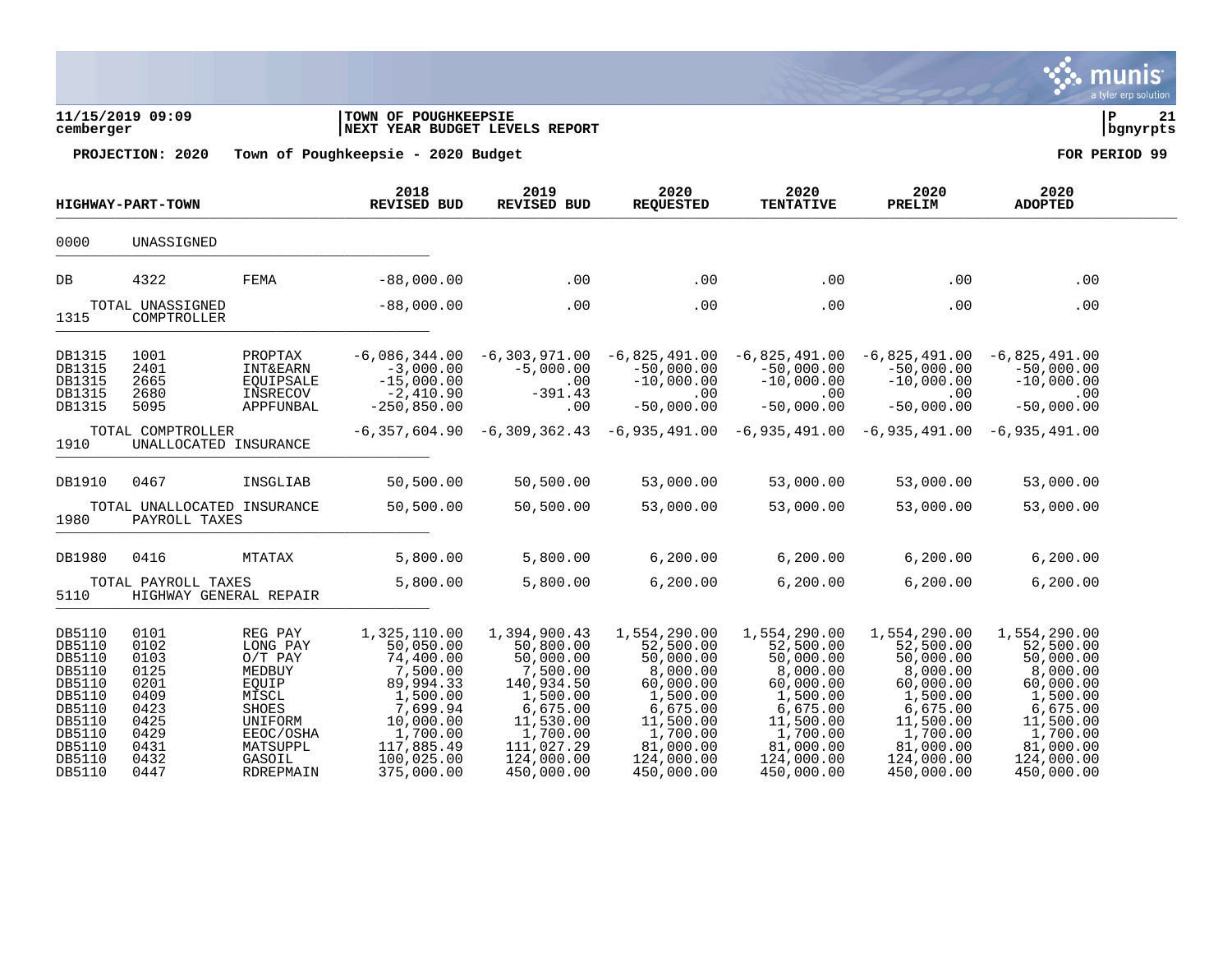

# **11/15/2019 09:09 |TOWN OF POUGHKEEPSIE |P 22 cemberger |NEXT YEAR BUDGET LEVELS REPORT |bgnyrpts**

| <b>HIGHWAY-PART-TOWN</b> |                         | 2018<br><b>REVISED BUD</b>                           | 2019<br><b>REVISED BUD</b> | 2020<br><b>REQUESTED</b> | 2020<br><b>TENTATIVE</b> | 2020<br>PRELIM | 2020<br><b>ADOPTED</b> |               |  |
|--------------------------|-------------------------|------------------------------------------------------|----------------------------|--------------------------|--------------------------|----------------|------------------------|---------------|--|
| DB5110                   | 0454                    | <b>RENTOTHEO</b>                                     | 66, 334.13                 | 68,240.00                | 65,000.00                | 65,000.00      | 65,000.00              | 65,000.00     |  |
| DB5110                   | 0481                    | CONTSERV                                             | 159,650.00                 | 170,000.00               | 170,000.00               | 170,000.00     | 170,000.00             | 170,000.00    |  |
| DB5110                   | 0811                    | SOCSEC                                               | 109,945.00                 | 114,777.00               | 127,203.00               | 127,203.00     | 127,203.00             | 127,203.00    |  |
| DB5110                   | 0812                    | <b>RETIRM</b>                                        | 230,100.00                 | 240,057.00               | .00                      | .00            | .00                    | .00           |  |
| DB5110                   | 0821                    | MEDINS                                               | 477,050.00                 | 540, 272.42              | 567,250.00               | 567,250.00     | 567,250.00             | 567,250.00    |  |
| DB5110                   | 0822                    | OPTINS                                               | 8,170.00                   | 8,064.20                 | 8,000.00                 | 8,000.00       | 8,000.00               | 8,000.00      |  |
| DB5110                   | 0823                    | LIFEINS                                              | 3,000.00                   | 3,300.00                 | 3,300.00                 | 3,300.00       | 3,300.00               | 3,300.00      |  |
| DB5110                   | 2665                    | EQUIPSALE                                            | .00                        | $-45,510.00$             | .00                      | .00            | .00                    | .00           |  |
| DB5110                   | 2770                    | MISCLREV                                             | $-6,988.99$                | $-2,987.05$              | .00                      | .00            | .00                    | .00           |  |
| DB5110                   | 3000                    | NYSGRANT                                             | .00                        | $-75, 424.50$            | .00                      | .00            | .00                    | .00           |  |
| 5112                     |                         | TOTAL HIGHWAY GENERAL REPAIR<br>HIGHWAY IMPROVEMENTS | 3,208,124.90               | 3, 371, 356.29           | 3,341,918.00             | 3,341,918.00   | 3,341,918.00           | 3,341,918.00  |  |
| DB5112                   | 0202                    | PERMRDS                                              | 413,653.13                 | 450,000.00               | 450,000.00               | 450,000.00     | 450,000.00             | 450,000.00    |  |
| DB5112                   | 3521                    | CHIPS                                                | $-325,000.00$              | $-450,000.00$            | $-450,000.00$            | $-450,000.00$  | $-450,000.00$          | $-450,000.00$ |  |
| 5130                     | HIGHWAY MACHINERY       | TOTAL HIGHWAY IMPROVEMENTS                           | 88,653.13                  | .00                      | .00                      | .00            | .00                    | .00           |  |
| DB5130                   | 0203                    | MOTR VEH                                             | 177,467.00                 | 178,000.00               | 178,000.00               | 178,000.00     | 178,000.00             | 178,000.00    |  |
| DB5130                   | 0211                    | OTHER EO                                             | 533.00                     | .00                      | .00                      | .00            | .00                    | .00           |  |
| DB5130                   | 0443                    | REPEOUIP                                             | 127, 477.05                | 125,009.53               | 125,000.00               | 125,000.00     | 125,000.00             | 125,000.00    |  |
| DB5130                   | 0472                    | MINEOOTR                                             | 1,000.00                   | 1,000.00                 | 1,000.00                 | 1,000.00       | 1,000.00               | 1,000.00      |  |
| DB5130                   | 2680                    | INSRECOV                                             | $-977.53$                  | .00                      | .00                      | .00            | .00                    | .00           |  |
| 5140                     | TOTAL HIGHWAY MACHINERY | MISC BRUSH & WEEDS                                   | 305,499.52                 | 304,009.53               | 304,000.00               | 304,000.00     | 304,000.00             | 304,000.00    |  |
| DB5140                   | 0116                    | SEASONAL                                             | 48,000.00                  | 48,000.00                | 48,000.00                | 48,000.00      | 48,000.00              | 48,000.00     |  |
| DB5140                   | 0409                    | MISCL                                                | 2,300.00                   | 1,500.00                 | 1,500.00                 | 1,500.00       | 1,500.00               | 1,500.00      |  |
| DB5140                   | 0481                    | CONTSERV                                             | 99,500.00                  | 105,000.00               | 105,000.00               | 105,000.00     | 105,000.00             | 105,000.00    |  |
| DB5140                   | 0811                    | SOCSEC                                               | 3,672.00                   | 3,672.00                 | 3,672.00                 | 3,672.00       | 3,672.00               | 3,672.00      |  |
| 5142                     | SNOW REMOVAL            | TOTAL MISC BRUSH & WEEDS                             | 153,472.00                 | 158,172.00               | 158,172.00               | 158,172.00     | 158,172.00             | 158,172.00    |  |
| DB5142                   | 0103                    | $O/T$ PAY                                            | 118,000.00                 | 118,000.00               | 128,000.00               | 128,000.00     | 128,000.00             | 128,000.00    |  |
| DB5142                   | 0112                    | $P/T$ PAY                                            | 5,000.00                   | 5,000.00                 | 5,000.00                 | 5,000.00       | 5,000.00               | 5,000.00      |  |
| DB5142                   | 0431                    | MATSUPPL                                             | 481,150.45                 | 476,237.54               | 400,000.00               | 400,000.00     | 400,000.00             | 400,000.00    |  |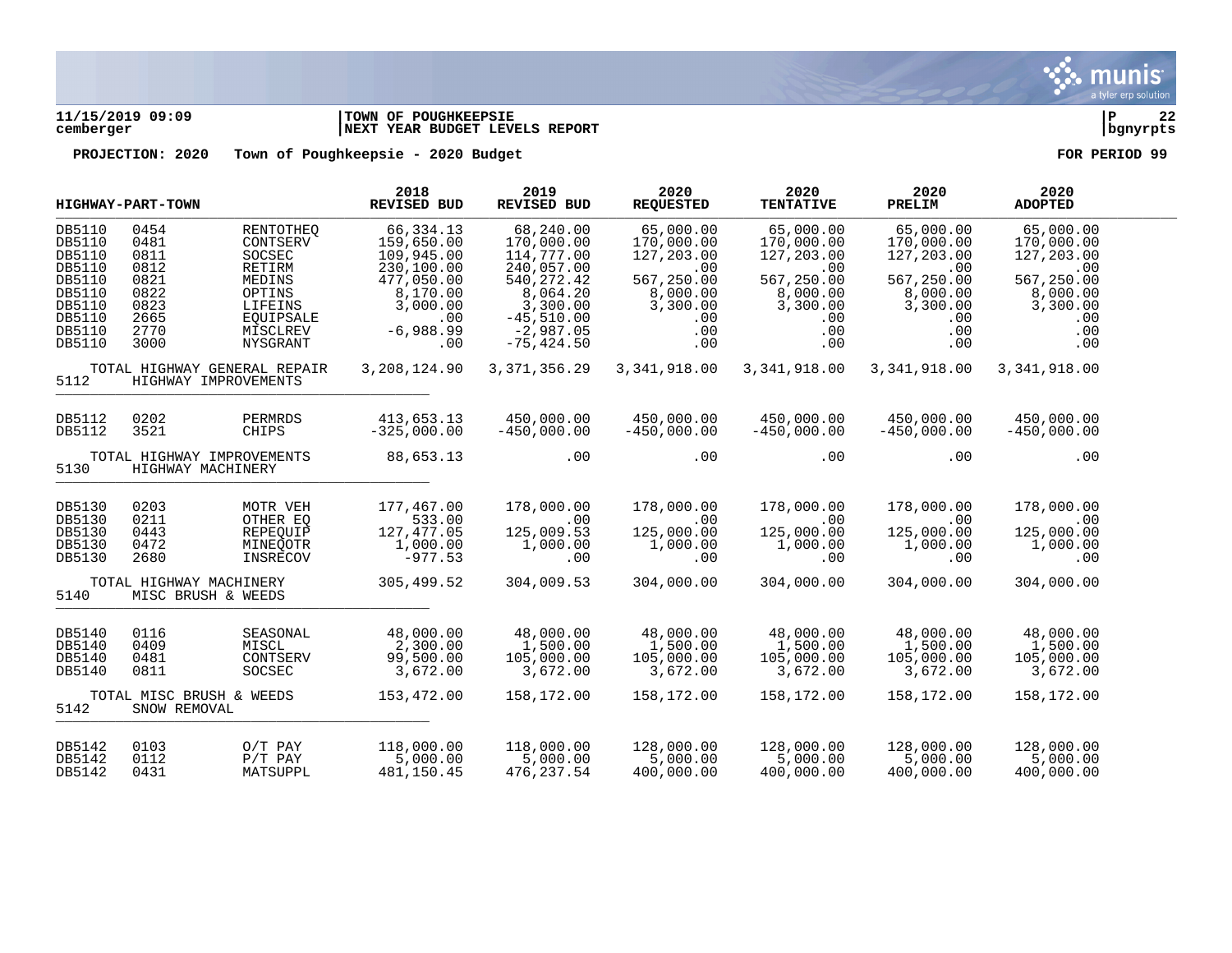

# **11/15/2019 09:09 |TOWN OF POUGHKEEPSIE |P 23 cemberger |NEXT YEAR BUDGET LEVELS REPORT |bgnyrpts**

|                                                | HIGHWAY-PART-TOWN                      |                                                         | 2018<br><b>REVISED BUD</b>                              | 2019<br>REVISED BUD                         | 2020<br><b>REQUESTED</b>                     | 2020<br><b>TENTATIVE</b>                     | 2020<br>PRELIM                               | 2020<br><b>ADOPTED</b>                       |  |
|------------------------------------------------|----------------------------------------|---------------------------------------------------------|---------------------------------------------------------|---------------------------------------------|----------------------------------------------|----------------------------------------------|----------------------------------------------|----------------------------------------------|--|
| DB5142<br>DB5142<br>DB5142<br>DB5142<br>DB5142 | 0481<br>0811<br>0821<br>0822<br>0823   | CONTSERV<br>SOCSEC<br>MEDINS<br>OPTINS<br>LIFEINS       | 100,000.00<br>9,410.00<br>15,700.00<br>265.00<br>100.00 | 120,690.00<br>9,410.00<br>.00<br>.00<br>.00 | 100,000.00<br>10,000.00<br>.00<br>.00<br>.00 | 100,000.00<br>10,000.00<br>.00<br>.00<br>.00 | 100,000.00<br>10,000.00<br>.00<br>.00<br>.00 | 100,000.00<br>10,000.00<br>.00<br>.00<br>.00 |  |
| 9010                                           | TOTAL SNOW REMOVAL<br>STATE RETIREMENT |                                                         | 729,625.45                                              | 729,337.54                                  | 643,000.00                                   | 643,000.00                                   | 643,000.00                                   | 643,000.00                                   |  |
| DB9010                                         | 0812                                   | <b>RETIRM</b>                                           | 23,400.00                                               | 20,000.00                                   | 285,000.00                                   | 285,000.00                                   | 285,000.00                                   | 285,000.00                                   |  |
| 9040                                           | TOTAL STATE RETIREMENT                 | WORKERS' COMP INSUR.                                    | 23,400.00                                               | 20,000.00                                   | 285,000.00                                   | 285,000.00                                   | 285,000.00                                   | 285,000.00                                   |  |
| DB9040                                         | 0801                                   | WORKCOMP                                                | 86,536.00                                               | 160,000.00                                  | 125,000.00                                   | 125,000.00                                   | 125,000.00                                   | 125,000.00                                   |  |
| 9060                                           | TOTAL WORKERS'                         | COMP INSUR.<br>HOSPITAL & MED INSUR.                    | 86,536.00                                               | 160,000.00                                  | 125,000.00                                   | 125,000.00                                   | 125,000.00                                   | 125,000.00                                   |  |
| DB9060<br>DB9060<br>DB9060                     | 0821<br>0825<br>2771                   | MEDINS<br>EAP<br>RET/COBRA                              | 48,035.00<br>462.00<br>$-25,000.00$                     | 70,000.00<br>1,000.00<br>$-15,000.00$       | 50,000.00<br>1,200.00<br>$-15,000.00$        | 50,000.00<br>1,200.00<br>$-15,000.00$        | 50,000.00<br>1,200.00<br>$-15,000.00$        | 50,000.00<br>1,200.00<br>$-15,000.00$        |  |
| 9710                                           | SERIAL BONDS                           | TOTAL HOSPITAL & MED INSUR.                             | 23,497.00                                               | 56,000.00                                   | 36,200.00                                    | 36,200.00                                    | 36,200.00                                    | 36,200.00                                    |  |
| DB9710<br>DB9710                               | 0601<br>0701                           | PRIN<br><b>INT</b>                                      | 1,531,630.00<br>204,850.00                              | 900,000.00<br>185,000.00                    | 1,570,411.00<br>412,590.00                   | 1,570,411.00<br>412,590.00                   | 1,570,411.00<br>412,590.00                   | 1,570,411.00<br>412,590.00                   |  |
| 9730                                           | TOTAL SERIAL BONDS                     | BOND ANTICIPATION NOTES                                 | 1,736,480.00                                            | 1,085,000.00                                | 1,983,001.00                                 | 1,983,001.00                                 | 1,983,001.00                                 | 1,983,001.00                                 |  |
| DB9730<br>DB9730                               | 0601<br>0701                           | PRIN<br><b>INT</b>                                      | 140,000.00<br>115,830.00                                | 400,000.00<br>150,500.00                    | .00<br>.00                                   | .00<br>.00                                   | .00<br>.00                                   | .00<br>.00                                   |  |
|                                                |                                        | TOTAL BOND ANTICIPATION NOTE<br>TOTAL HIGHWAY-PART-TOWN | 255,830.00<br>221,813.10                                | 550,500.00<br>181, 312.93                   | .00<br>.00                                   | .00<br>.00                                   | .00<br>.00                                   | .00<br>.00                                   |  |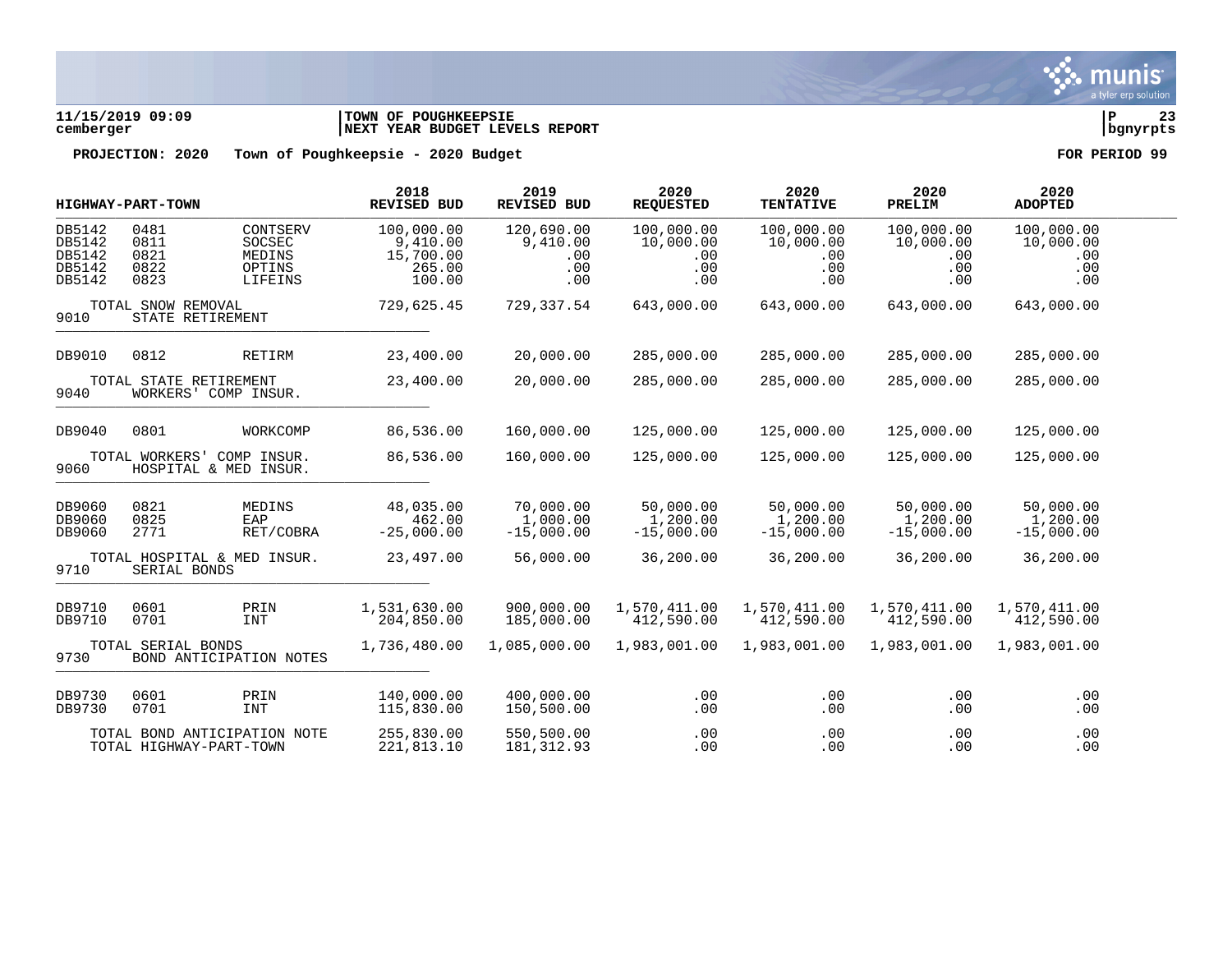|                    |                         |                                |                                                        |                            |                          |                          |                | $\ddot{\mathbf{v}}$ munis<br>a tyler erp solution |  |
|--------------------|-------------------------|--------------------------------|--------------------------------------------------------|----------------------------|--------------------------|--------------------------|----------------|---------------------------------------------------|--|
| cemberger          | 11/15/2019 09:09        |                                | TOWN OF POUGHKEEPSIE<br>NEXT YEAR BUDGET LEVELS REPORT |                            |                          |                          |                | 24<br>P<br>  bgnyrpts                             |  |
|                    | PROJECTION: 2020        |                                | Town of Poughkeepsie - 2020 Budget                     |                            |                          |                          |                | FOR PERIOD 99                                     |  |
|                    | <b>BARNEGAT ESTATES</b> |                                | 2018<br><b>REVISED BUD</b>                             | 2019<br><b>REVISED BUD</b> | 2020<br><b>REQUESTED</b> | 2020<br><b>TENTATIVE</b> | 2020<br>PRELIM | 2020<br><b>ADOPTED</b>                            |  |
| 1315               | COMPTROLLER             |                                |                                                        |                            |                          |                          |                |                                                   |  |
| F011315<br>F011315 | 1001<br>2401            | PROPTAX<br><b>INT&amp;EARN</b> | $-1,035,701.00$<br>$-45,000.00$                        | .00<br>.00                 | .00<br>.00               | .00<br>.00               | .00<br>.00     | .00<br>.00                                        |  |

 $\mathcal{L}$ 

TOTAL COMPTROLLER -1,080,701.00 .00 .00 .00 .00 .00 TOTAL BARNEGAT ESTATES -1,080,701.00 .00 .00 .00 .00 .00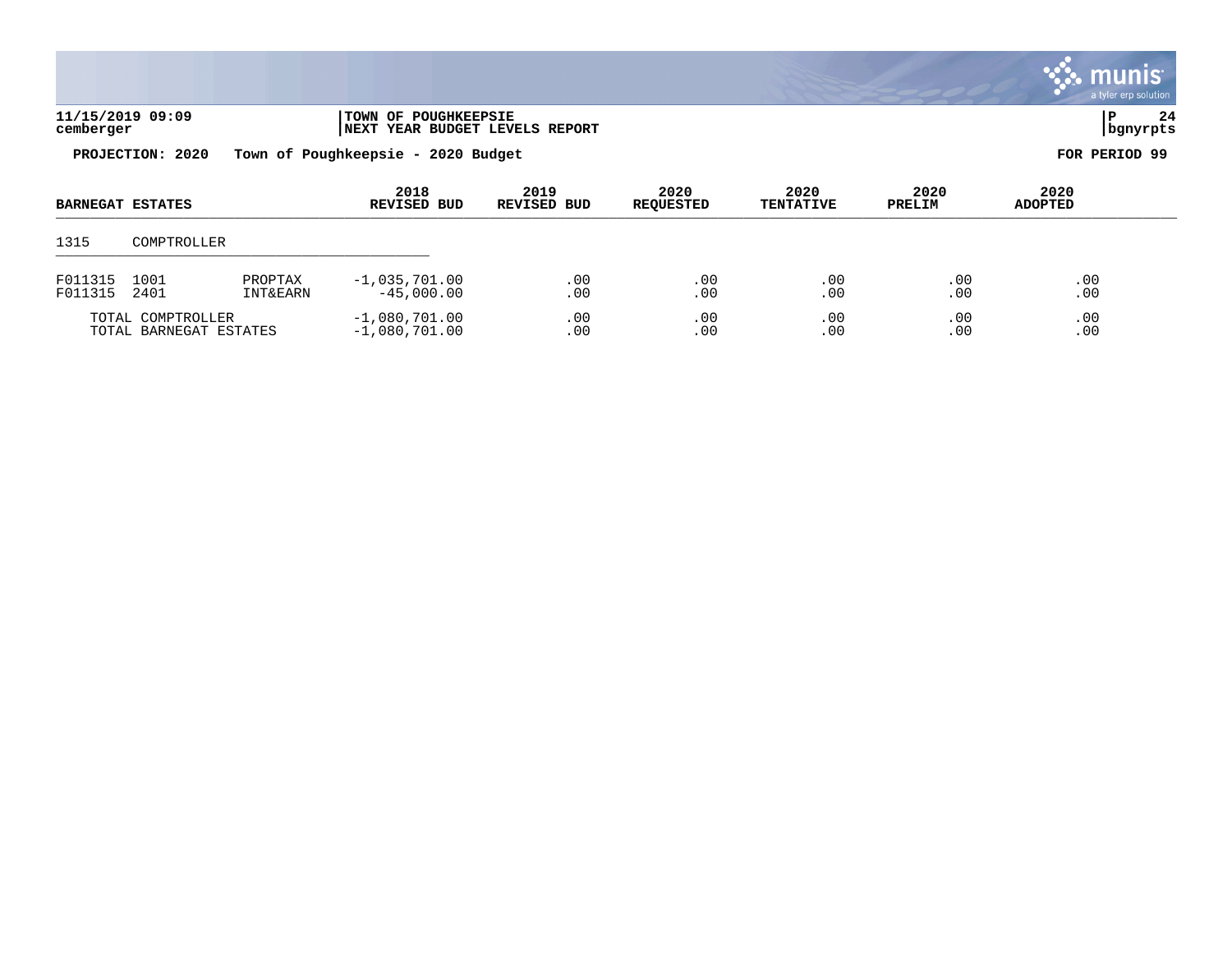|                                           |                                         |                                                                        |                                                                          |                                                                                  |                                                              |                                                              |                                                              |                                                              | munıs <sup>.</sup><br>a tyler erp solution |
|-------------------------------------------|-----------------------------------------|------------------------------------------------------------------------|--------------------------------------------------------------------------|----------------------------------------------------------------------------------|--------------------------------------------------------------|--------------------------------------------------------------|--------------------------------------------------------------|--------------------------------------------------------------|--------------------------------------------|
| cemberger                                 | 11/15/2019 09:09                        |                                                                        | TOWN OF POUGHKEEPSIE                                                     | NEXT YEAR BUDGET LEVELS REPORT                                                   |                                                              |                                                              |                                                              |                                                              | 25<br>${\bf P}$<br>bgnyrpts                |
|                                           | PROJECTION: 2020                        |                                                                        | Town of Poughkeepsie - 2020 Budget                                       |                                                                                  |                                                              |                                                              |                                                              |                                                              | FOR PERIOD 99                              |
| <b>WATER FUND</b>                         |                                         |                                                                        | 2018<br><b>REVISED BUD</b>                                               | 2019<br>REVISED BUD                                                              | 2020<br><b>REQUESTED</b>                                     | 2020<br><b>TENTATIVE</b>                                     | 2020<br>PRELIM                                               | 2020<br><b>ADOPTED</b>                                       |                                            |
| 1315                                      | COMPTROLLER                             |                                                                        |                                                                          |                                                                                  |                                                              |                                                              |                                                              |                                                              |                                            |
| F1315<br>F1315<br>F1315<br>F1315<br>F1315 | 1030<br>1081<br>2401<br>2680<br>5095    | SPEC ASSE<br>INLIEU TX<br><b>INT&amp;EARN</b><br>INSRECOV<br>APPFUNBAL | $-1,035,701.00$<br>$-67,000.00$<br>$-121,848.50$<br>.00<br>$-300.000.00$ | $-1,083,300.00$<br>$-67,000.00$<br>$-60,000.00$<br>$-34,738.81$<br>$-150,000.00$ | $-774, 215.00$<br>$-67,000.00$<br>$-60,000.00$<br>.00<br>.00 | $-774, 215.00$<br>$-67,000.00$<br>$-60,000.00$<br>.00<br>.00 | $-774, 215.00$<br>$-67,000.00$<br>$-60,000.00$<br>.00<br>.00 | $-774, 215.00$<br>$-67,000.00$<br>$-60,000.00$<br>.00<br>.00 |                                            |
| 1910                                      | TOTAL COMPTROLLER                       | UNALLOCATED INSURANCE                                                  | $-1,524,549.50$                                                          | $-1,395,038.81$                                                                  | $-901, 215.00$                                               | $-901, 215.00$                                               | $-901, 215.00$                                               | $-901, 215.00$                                               |                                            |
| F1910<br>F1910                            | 0466<br>0467                            | INSAUTO<br>INSGLIAB                                                    | .00<br>75,000.00                                                         | 75,000.00<br>.00                                                                 | .00<br>78,750.00                                             | .00<br>78,750.00                                             | .00<br>78,750.00                                             | .00<br>78,750.00                                             |                                            |
| 1980                                      | PAYROLL TAXES                           | TOTAL UNALLOCATED INSURANCE                                            | 75,000.00                                                                | 75,000.00                                                                        | 78,750.00                                                    | 78,750.00                                                    | 78,750.00                                                    | 78,750.00                                                    |                                            |
| F1980                                     | 0416                                    | MTATAX                                                                 | 3,835.00                                                                 | 3,800.00                                                                         | 3,925.00                                                     | 3,925.00                                                     | 3,925.00                                                     | 3,925.00                                                     |                                            |
|                                           | TOTAL PAYROLL TAXES<br>TOTAL WATER FUND |                                                                        | 3,835.00<br>$-1,445,714.50$                                              | 3,800.00<br>$-1,316,238.81$                                                      | 3,925.00<br>$-818,540.00$                                    | 3,925.00<br>$-818,540.00$                                    | 3,925.00<br>$-818,540.00$                                    | 3,925.00<br>$-818,540.00$                                    |                                            |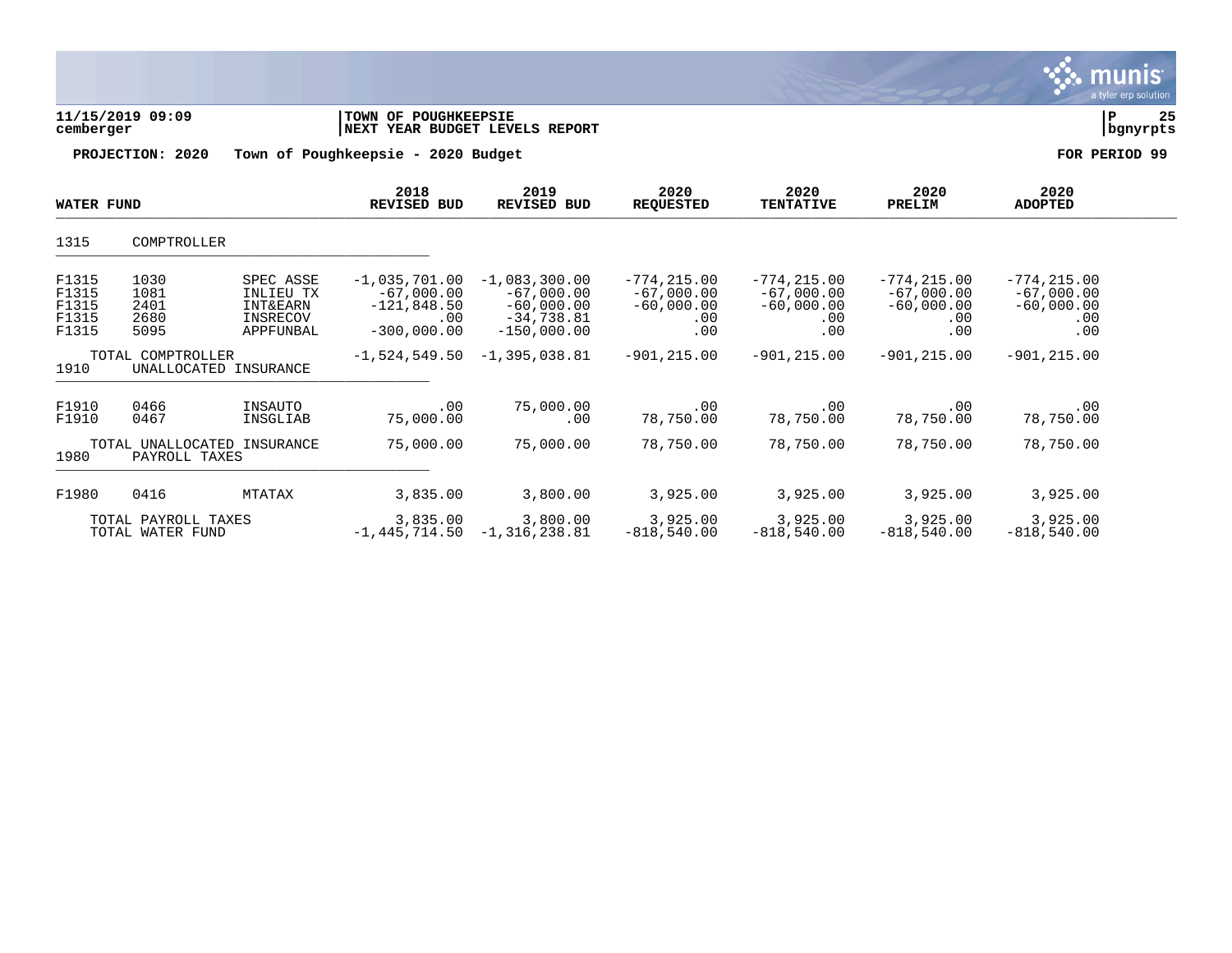

| HRPC               |                                  |                    | 2018<br><b>REVISED BUD</b> | 2019<br><b>REVISED BUD</b> | 2020<br><b>REOUESTED</b> | 2020<br><b>TENTATIVE</b> | 2020<br>PRELIM         | 2020<br><b>ADOPTED</b> |  |
|--------------------|----------------------------------|--------------------|----------------------------|----------------------------|--------------------------|--------------------------|------------------------|------------------------|--|
| 1315               | COMPTROLLER                      |                    |                            |                            |                          |                          |                        |                        |  |
| F401315            | 1001                             | PROPTAX            | $-115.088.00$              | $-111,695.00$              | $-108.300.00$            | $-108.300.00$            | $-108, 300, 00$        | $-108, 300.00$         |  |
| TOTAL<br>9710      | COMPTROLLER<br>SERIAL BONDS      |                    | $-115.088.00$              | $-111.695.00$              | $-108.300.00$            | $-108.300.00$            | $-108, 300, 00$        | $-108.300.00$          |  |
| F409710<br>F409710 | 0601<br>0701                     | PRIN<br><b>INT</b> | 85,000.00<br>30,088.00     | 85,000.00<br>26,695.00     | 85,000.00<br>23,300.00   | 85,000.00<br>23,300.00   | 85,000.00<br>23,300.00 | 85,000.00<br>23,300.00 |  |
|                    | TOTAL SERIAL BONDS<br>TOTAL HRPC |                    | 115,088.00<br>.00          | 111,695.00<br>.00          | 108,300.00<br>.00        | 108,300.00<br>.00        | 108,300.00<br>.00      | 108,300.00<br>.00      |  |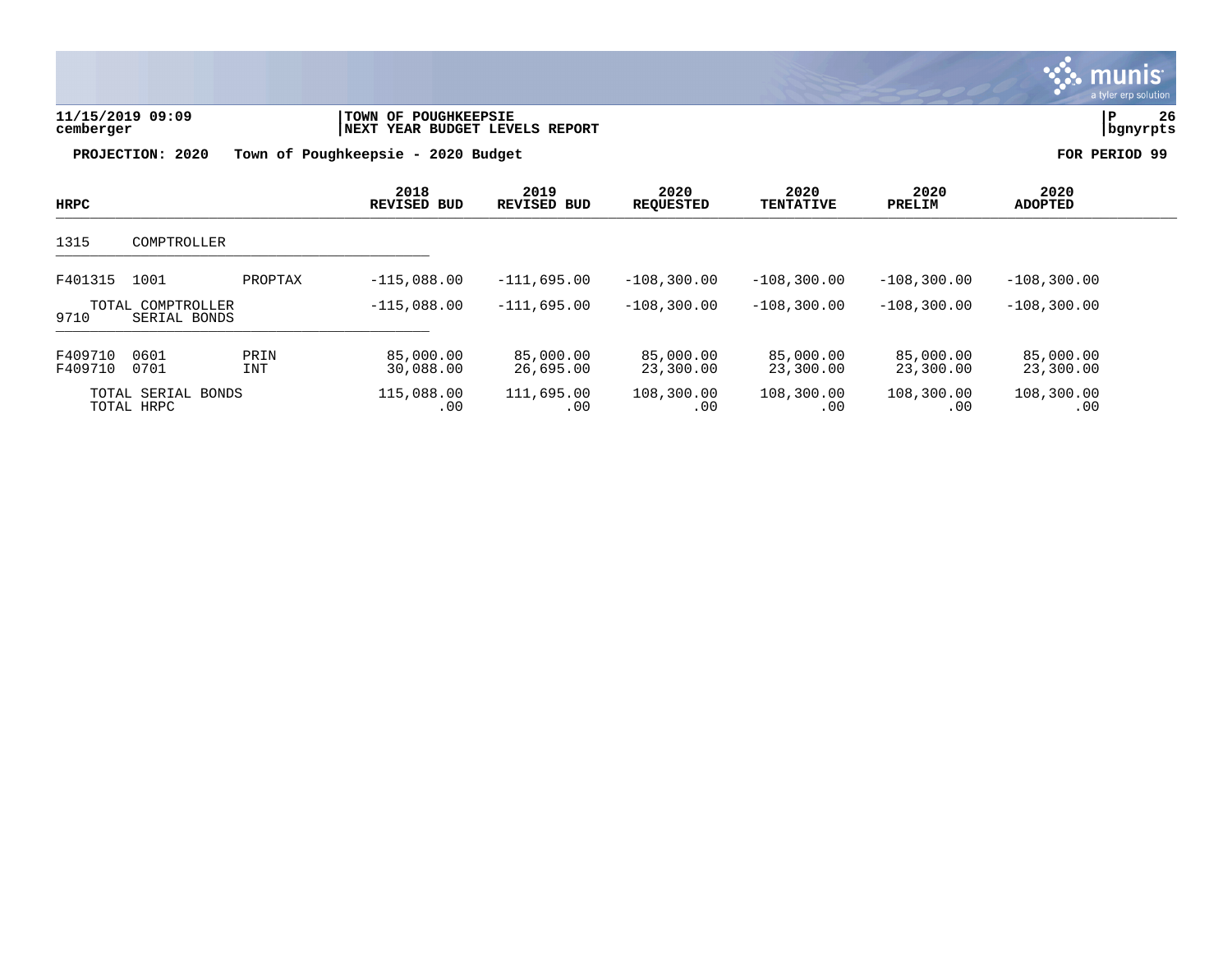|                                                                                                                                                                                                                                                                                                                        |                                                                                                                                                                                                                                                                              |                                                                                                                                                                                                                                                                                                                                                                                                                                                                         |                                                                                                                                                                                                                                                                                                                                                                                                                                       |                                                                                                                                                                                                                                                                                                                                                                                                                                                                  |                                                                                                                                                                                                                                                                                                                                                                                                                                                                       |                                                                                                                                                                                                                                                                                                                                                                                                                                  |                                                                                                                                                                                                                                                                                                                                                                                                                                                     |                                                                                                                                                                                                                                                                                                                                                                                                                                                     | munis<br>a tyler erp solution |
|------------------------------------------------------------------------------------------------------------------------------------------------------------------------------------------------------------------------------------------------------------------------------------------------------------------------|------------------------------------------------------------------------------------------------------------------------------------------------------------------------------------------------------------------------------------------------------------------------------|-------------------------------------------------------------------------------------------------------------------------------------------------------------------------------------------------------------------------------------------------------------------------------------------------------------------------------------------------------------------------------------------------------------------------------------------------------------------------|---------------------------------------------------------------------------------------------------------------------------------------------------------------------------------------------------------------------------------------------------------------------------------------------------------------------------------------------------------------------------------------------------------------------------------------|------------------------------------------------------------------------------------------------------------------------------------------------------------------------------------------------------------------------------------------------------------------------------------------------------------------------------------------------------------------------------------------------------------------------------------------------------------------|-----------------------------------------------------------------------------------------------------------------------------------------------------------------------------------------------------------------------------------------------------------------------------------------------------------------------------------------------------------------------------------------------------------------------------------------------------------------------|----------------------------------------------------------------------------------------------------------------------------------------------------------------------------------------------------------------------------------------------------------------------------------------------------------------------------------------------------------------------------------------------------------------------------------|-----------------------------------------------------------------------------------------------------------------------------------------------------------------------------------------------------------------------------------------------------------------------------------------------------------------------------------------------------------------------------------------------------------------------------------------------------|-----------------------------------------------------------------------------------------------------------------------------------------------------------------------------------------------------------------------------------------------------------------------------------------------------------------------------------------------------------------------------------------------------------------------------------------------------|-------------------------------|
| cemberger                                                                                                                                                                                                                                                                                                              | 11/15/2019 09:09                                                                                                                                                                                                                                                             |                                                                                                                                                                                                                                                                                                                                                                                                                                                                         | <b>TOWN OF POUGHKEEPSIE</b><br><b>NEXT YEAR BUDGET LEVELS REPORT</b>                                                                                                                                                                                                                                                                                                                                                                  |                                                                                                                                                                                                                                                                                                                                                                                                                                                                  |                                                                                                                                                                                                                                                                                                                                                                                                                                                                       |                                                                                                                                                                                                                                                                                                                                                                                                                                  |                                                                                                                                                                                                                                                                                                                                                                                                                                                     |                                                                                                                                                                                                                                                                                                                                                                                                                                                     | 27<br>∣ P<br>bgnyrpts         |
|                                                                                                                                                                                                                                                                                                                        | PROJECTION: 2020                                                                                                                                                                                                                                                             |                                                                                                                                                                                                                                                                                                                                                                                                                                                                         | Town of Poughkeepsie - 2020 Budget                                                                                                                                                                                                                                                                                                                                                                                                    |                                                                                                                                                                                                                                                                                                                                                                                                                                                                  |                                                                                                                                                                                                                                                                                                                                                                                                                                                                       |                                                                                                                                                                                                                                                                                                                                                                                                                                  |                                                                                                                                                                                                                                                                                                                                                                                                                                                     |                                                                                                                                                                                                                                                                                                                                                                                                                                                     | FOR PERIOD 99                 |
| <b>WATER FUND</b>                                                                                                                                                                                                                                                                                                      |                                                                                                                                                                                                                                                                              |                                                                                                                                                                                                                                                                                                                                                                                                                                                                         | 2018<br><b>REVISED BUD</b>                                                                                                                                                                                                                                                                                                                                                                                                            | 2019<br><b>REVISED BUD</b>                                                                                                                                                                                                                                                                                                                                                                                                                                       | 2020<br><b>REQUESTED</b>                                                                                                                                                                                                                                                                                                                                                                                                                                              | 2020<br><b>TENTATIVE</b>                                                                                                                                                                                                                                                                                                                                                                                                         | 2020<br>PRELIM                                                                                                                                                                                                                                                                                                                                                                                                                                      | 2020<br><b>ADOPTED</b>                                                                                                                                                                                                                                                                                                                                                                                                                              |                               |
| 8310                                                                                                                                                                                                                                                                                                                   |                                                                                                                                                                                                                                                                              | WATER ADMINISTRATION                                                                                                                                                                                                                                                                                                                                                                                                                                                    |                                                                                                                                                                                                                                                                                                                                                                                                                                       |                                                                                                                                                                                                                                                                                                                                                                                                                                                                  |                                                                                                                                                                                                                                                                                                                                                                                                                                                                       |                                                                                                                                                                                                                                                                                                                                                                                                                                  |                                                                                                                                                                                                                                                                                                                                                                                                                                                     |                                                                                                                                                                                                                                                                                                                                                                                                                                                     |                               |
| F8310<br>F8310<br>F8310<br>F8310<br>F8310<br>F8310<br>F8310<br>F8310<br>F8310<br>F8310<br>F8310<br>F8310<br>F8310<br>F8310<br>F8310<br>F8310<br>F8310<br>F8310<br>F8310<br>F8310<br>F8310<br>F8310<br>F8310<br>F8310<br>F8310<br>F8310<br>F8310<br>F8310<br>F8310<br>F8310<br>F8310<br>F8310<br>F8310<br>F8310<br>8320 | 0101<br>0102<br>0103<br>0125<br>0201<br>0402<br>0406<br>0409<br>0411<br>0413<br>0422<br>0425<br>0429<br>0432<br>0441<br>0443<br>0444<br>0452<br>0460<br>0461<br>0471<br>0481<br>0489<br>0811<br>0812<br>0821<br>0822<br>0823<br>2140<br>2142<br>2144<br>2148<br>2550<br>2770 | REG PAY<br>LONG PAY<br>$O/T$ PAY<br>MEDBUY<br>EQUIP<br>OFFSUPLY<br>POSTAG<br>MISCL<br>CONSULT<br>DATA SUPP<br>TRAVEL<br>UNIFORM<br>EEOC/OSHA<br>GASOIL<br><b>REPAUTO</b><br>REPEQUIP<br>MAINTCONT<br>RENTCOMEQ<br>REFDISP<br>TELE<br>MINOFFEQ<br>CONTSERV<br>CONTLAB<br>SOCSEC<br>RETIRM<br>MEDINS<br>OPTINS<br>LIFEINS<br>METERSALE<br>UNMETERWT<br>WTRSERCHR<br><b>I&amp;PWTRENT</b><br>ONTRSLICS<br>MISCLREV<br>TOTAL WATER ADMINISTRATION<br>SOURCE SUPP, PWR, PUMP | 233,748.00<br>2,850.00<br>185.00<br>2,500.00<br>1,500.00<br>8,325.00<br>25,000.00<br>400.00<br>.00<br>3,600.00<br>500.00<br>5,350.00<br>2,600.00<br>42,700.00<br>18,000.00<br>800.00<br>3,200.00<br>8,200.00<br>700.00<br>5,320.00<br>700.00<br>46,160.00<br>5,150.00<br>18,155.00<br>33,900.00<br>50,620.00<br>1,612.00<br>470.00<br>$-4,000,000.00$<br>$-35,000.00$<br>$-30,000.00$<br>$-40,000.00$<br>$-12,000.00$<br>$-10,000.00$ | 252,931.00<br>3,400.00<br>200.00<br>.00<br>1,500.00<br>8,000.00<br>25,000.00<br>400.00<br>.00<br>3,600.00<br>500.00<br>5,350.00<br>2,500.00<br>35,000.00<br>7,800.00<br>800.00<br>3,200.00<br>8,200.00<br>700.00<br>5,000.00<br>700.00<br>48,000.00<br>7,500.00<br>19,625.00<br>41,045.00<br>74,897.00<br>1,670.00<br>529.00<br>$-4,531,869.00$<br>$-25,000.00$<br>$-36, 475.00$<br>$-42,500.00$<br>$-13,000.00$<br>$-8,500.00$<br>$-3,604,755.00 -4,099,297.00$ | 257,624.00<br>3,400.00<br>200.00<br>4,000.00<br>.00<br>9,000.00<br>20,000.00<br>400.00<br>3,000.00<br>3,200.00<br>1,000.00<br>6,000.00<br>3,000.00<br>30,000.00<br>20,000.00<br>800.00<br>3,400.00<br>8,200.00<br>700.00<br>6,500.00<br>700.00<br>40,000.00<br>7,500.00<br>20,290.00<br>.00<br>78,650.00<br>1,670.00<br>529.00<br>$-5, 351, 903.00$<br>$-35,000.00$<br>$-40,000.00$<br>$-50,000.00$<br>$-10,000.00$<br>$-5,000.00$<br>$-4,962,140.00$ $-4,639,140.00$ | 257,624.00<br>3,400.00<br>200.00<br>4,000.00<br>.00<br>9,000.00<br>20,000.00<br>400.00<br>3,000.00<br>3,200.00<br>1,000.00<br>6,000.00<br>3,000.00<br>30,000.00<br>20,000.00<br>800.00<br>3,400.00<br>8,200.00<br>700.00<br>6,500.00<br>700.00<br>40,000.00<br>7,500.00<br>20,290.00<br>.00<br>78,650.00<br>1,670.00<br>529.00<br>$-5,028,903.00$<br>$-35,000.00$<br>$-40,000.00$<br>$-50,000.00$<br>$-10,000.00$<br>$-5,000.00$ | 257,624.00<br>3,400.00<br>200.00<br>4,000.00<br>.00<br>9,000.00<br>20,000.00<br>400.00<br>3,000.00<br>3,200.00<br>1,000.00<br>6,000.00<br>3,000.00<br>30,000.00<br>20,000.00<br>800.00<br>3,400.00<br>8,200.00<br>700.00<br>6,500.00<br>700.00<br>40,000.00<br>7,500.00<br>20,290.00<br>.00<br>78,650.00<br>1,670.00<br>529.00<br>$-5,028,903.00$<br>$-35,000.00$<br>$-40,000.00$<br>$-50,000.00$<br>$-10,000.00$<br>$-5,000.00$<br>$-4,639,140.00$ | 257,624.00<br>3,400.00<br>200.00<br>4,000.00<br>.00<br>9,000.00<br>20,000.00<br>400.00<br>3,000.00<br>3,200.00<br>1,000.00<br>6,000.00<br>3,000.00<br>30,000.00<br>20,000.00<br>800.00<br>3,400.00<br>8,200.00<br>700.00<br>6,500.00<br>700.00<br>40,000.00<br>7,500.00<br>20,290.00<br>.00<br>78,650.00<br>1,670.00<br>529.00<br>$-5,028,903.00$<br>$-35,000.00$<br>$-40,000.00$<br>$-50,000.00$<br>$-10,000.00$<br>$-5,000.00$<br>$-4,639,140.00$ |                               |
| F8320                                                                                                                                                                                                                                                                                                                  | 0101                                                                                                                                                                                                                                                                         | REG PAY                                                                                                                                                                                                                                                                                                                                                                                                                                                                 | 181,222.00                                                                                                                                                                                                                                                                                                                                                                                                                            | 188,475.00                                                                                                                                                                                                                                                                                                                                                                                                                                                       | 187,245.00                                                                                                                                                                                                                                                                                                                                                                                                                                                            | 187,245.00                                                                                                                                                                                                                                                                                                                                                                                                                       | 187,245.00                                                                                                                                                                                                                                                                                                                                                                                                                                          | 187,245.00                                                                                                                                                                                                                                                                                                                                                                                                                                          |                               |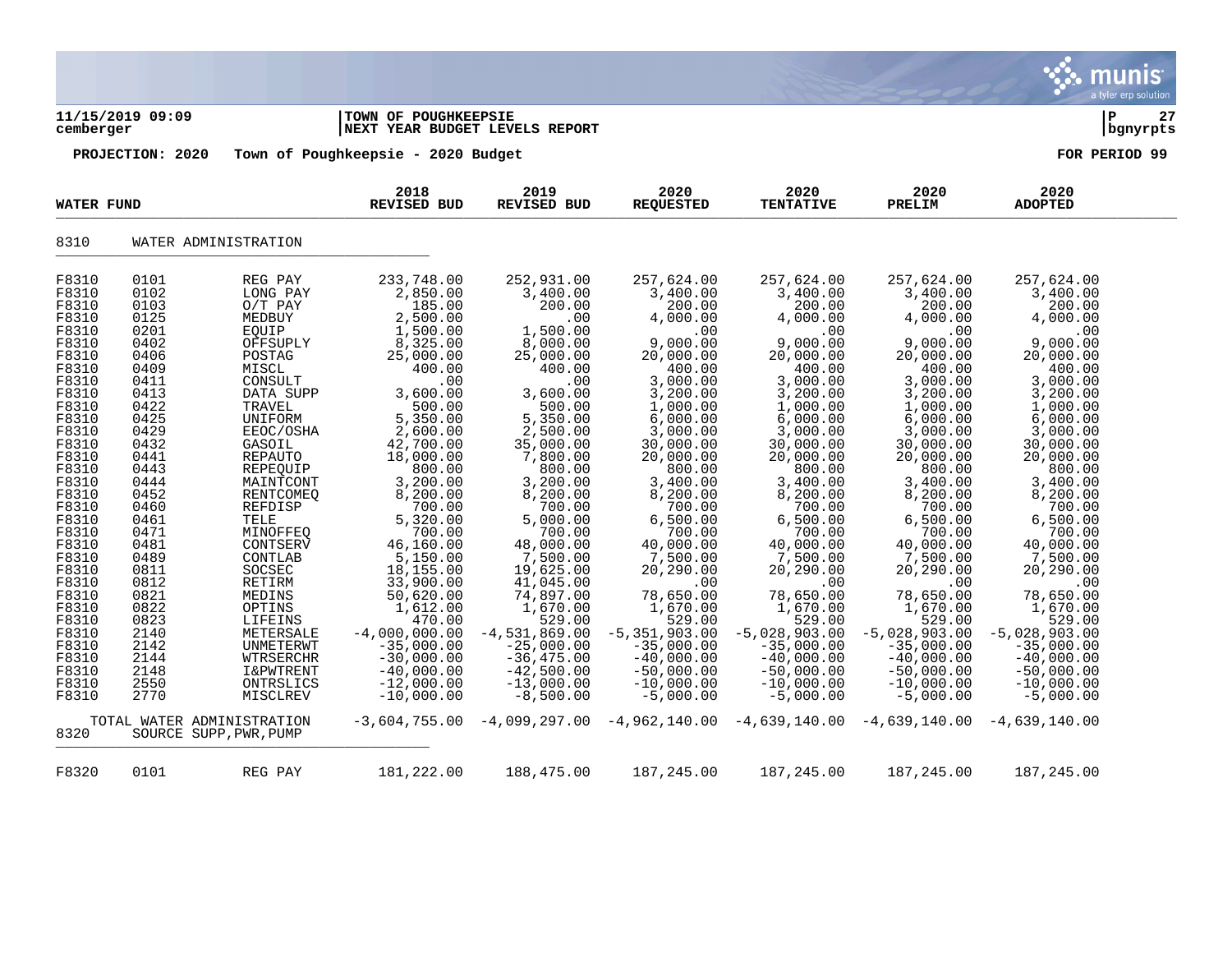

# **11/15/2019 09:09 |TOWN OF POUGHKEEPSIE |P 28 cemberger |NEXT YEAR BUDGET LEVELS REPORT |bgnyrpts**

| <b>WATER FUND</b> |      |                                                                       | 2018<br>REVISED BUD                | 2019<br>REVISED BUD | 2020<br><b>REQUESTED</b>     | 2020<br><b>TENTATIVE</b>                                             | 2020<br><b>PRELIM</b> | 2020<br><b>ADOPTED</b> |  |
|-------------------|------|-----------------------------------------------------------------------|------------------------------------|---------------------|------------------------------|----------------------------------------------------------------------|-----------------------|------------------------|--|
| F8320             | 0102 | LONG PAY                                                              | 6,000.00                           | 6,000.00            | 6,000.00                     | 6,000.00                                                             | 6,000.00              | 6,000.00               |  |
| F8320             | 0103 | $O/T$ PAY                                                             | 25,000.00                          | 12,000.00           | 15,000.00                    | 15,000.00                                                            | 15,000.00             | 15,000.00              |  |
| F8320             | 0109 | O/TITL PAY                                                            | 1,200.00                           | 1,200.00            | .00                          | .00                                                                  | .00                   | .00                    |  |
| F8320             | 0211 | OTHER EQ                                                              | 60, 100.00                         | 40,000.00           | 50,000.00                    | 50,000.00                                                            | 50,000.00             | 50,000.00              |  |
| F8320             | 0431 | MATSUPPL                                                              | 5,000.00                           | 5,000.00            | 6,000.00                     | 6,000.00                                                             | 6,000.00              | 6,000.00               |  |
| F8320             | 0438 | MATLAB                                                                | 600.00                             | 500.00              | 500.00                       | 500.00                                                               | 500.00                | 500.00                 |  |
| F8320             | 0440 | PURWTR                                                                | 1,800,000.00                       | 1,800,000.00        | 2,100,000.00                 | 2,100,000.00                                                         | 2,100,000.00          | 2,100,000.00           |  |
| F8320             | 0442 | REPBLDG                                                               | 4,500.00                           | 19,238.81           | 8,000.00                     | 8,000.00                                                             | 8,000.00              | 8,000.00               |  |
| F8320             | 0443 | REPEOUIP                                                              | 4,055.00                           | 4,000.00            | 4,000.00                     | 4,000.00                                                             | 4,000.00              | 4,000.00               |  |
| F8320             | 0462 | ELECT                                                                 | 139,100.00                         | 125,000.00          | 100,000.00                   | 100,000.00                                                           | 100,000.00            | 100,000.00             |  |
| F8320             | 0463 | FUELOIL                                                               | 9,000.00                           | 9,000.00            | 9,000.00                     | 9,000.00                                                             | 9,000.00              | 9,000.00               |  |
| F8320             | 0481 | CONTSERV                                                              | 3,000.00                           | 7,000.00            | 2,000.00                     | $2,000.00 \ 15,950.00 \ 0 \ 0 \ 0 \ 0 \ 0 \ 0 \ 1,260.00 \ 1,260.00$ | 2,000.00              | 2,000.00               |  |
| F8320             | 0811 | SOCSEC                                                                | 17,230.00                          | 17,015.00           | 15,950.00                    |                                                                      | 15,950.00             | 15,950.00              |  |
| F8320             | 0812 | RETIRM                                                                | 36,075.00                          | 34,450.00           | 00.<br>69,400.00<br>1,260.00 |                                                                      | .00                   | .00                    |  |
| F8320             | 0821 | MEDINS                                                                | 64,375.00                          | 66,102.00           |                              |                                                                      | 69,400.00             | 69,400.00              |  |
| F8320             | 0822 | OPTINS                                                                | 1,060.00                           | 1,260.00            |                              |                                                                      | 1,260.00              | 1,260.00               |  |
| F8320             | 0823 | LIFEINS                                                               | 375.00                             | 400.00              | 400.00                       | 400.00                                                               | 400.00                | 400.00                 |  |
| 8340              |      | TOTAL SOURCE SUPP, PWR, PUMP 2, 357, 892.00<br>TRANSMISSION & DISTRIB |                                    | 2,336,640.81        | 2,574,755.00                 | 2,574,755.00                                                         | 2,574,755.00          | 2,574,755.00           |  |
|                   |      |                                                                       |                                    |                     |                              |                                                                      |                       |                        |  |
| F8340             | 0101 | REG PAY                                                               | 478,739.00                         | 525,239.00          | 570,310.00                   | 570,310.00                                                           | 570,310.00            | 570,310.00             |  |
| F8340             | 0102 | LONG PAY                                                              | 12,750.00                          | 13,950.00           | 14,500.00                    | 14,500.00                                                            | 14,500.00             | 14,500.00              |  |
| F8340             | 0103 | $O/T$ PAY                                                             | 97,000.00                          | 68,000.00           | 80,000.00                    | 80,000.00                                                            | 80,000.00             | 80,000.00              |  |
| F8340             | 0109 | O/TITL PAY                                                            | 1,750.00                           | 1,200.00            | .00                          | .00                                                                  | .00                   | .00                    |  |
| F8340             | 0115 | TEMP PAY                                                              | 3,220.00                           | .00                 | .00                          | .00                                                                  | .00                   | .00                    |  |
| F8340             | 0125 | MEDBUY                                                                | 1,630.00                           | 2,500.00            | .00                          | .00                                                                  | .00                   | .00                    |  |
| F8340             | 0203 | MOTR VEH                                                              | 30,431.50                          | 60,000.00           | 60,000.00                    | 60,000.00                                                            | 60,000.00             | 60,000.00              |  |
| F8340             | 0207 | METERS                                                                | .00                                | .00                 | 70,000.00                    | 70,000.00                                                            | 70,000.00             | 70,000.00              |  |
| F8340             | 0211 | OTHER EQ                                                              | 50,000.00                          | 70,000.00           | .00                          | .00                                                                  | .00                   | .00                    |  |
| F8340             | 0423 | SHOES                                                                 | 3,000.00                           | 3,000.00            | 4,500.00                     | 4,500.00                                                             | 4,500.00              | 4,500.00               |  |
| F8340             | 0431 | MATSUPPL                                                              | 7,500.00                           | 7,500.00            | 7,200.00                     | 7,200.00                                                             | 7,200.00              | 7,200.00               |  |
| F8340             | 0443 | REPEQUIP                                                              | 5,015.00                           | 5,000.00            | 5,000.00                     | 5,000.00                                                             | 5,000.00              | 5,000.00               |  |
| F8340             | 0446 | REPLINES                                                              | 115,395.00                         | 120,000.00          | 130,000.00                   | 130,000.00                                                           | 130,000.00            | 130,000.00             |  |
| F8340             | 0454 | RENTOTHEQ                                                             | 1,090.00                           | 1,500.00            | 1,500.00                     | 1,500.00                                                             | 1,500.00              | 1,500.00               |  |
| F8340             | 0472 | MINEQOTR                                                              | 4,000.00                           | 4,000.00            | 4,000.00                     | 4,000.00                                                             | 4,000.00              | 4,000.00               |  |
| F8340             | 0473 | MINMTRINS                                                             | 79,750.00                          | 100,000.00          | 125,000.00                   | 125,000.00                                                           | 125,000.00            | 125,000.00             |  |
| F8340             | 0481 | CONTSERV                                                              | 25,000.00                          | 33,955.17           | 30,000.00                    | 30,000.00                                                            | 30,000.00             | 30,000.00              |  |
| F8340             | 0811 | SOCSEC                                                                | 43,110.00                          | 45,357.00           | 50,875.00                    | 50,875.00                                                            | 50,875.00             | 50,875.00              |  |
| F8340             | 0812 | RETIRM                                                                | 75,312.00                          | 94,863.00           | .00                          | .00                                                                  | .00                   | .00                    |  |
| F8340             | 0821 | MEDINS                                                                | 240,061.00                         | 260,013.00          | 273,014.00                   | 273,014.00                                                           | 273,014.00            | 273,014.00             |  |
| F8340             | 0822 | OPTINS                                                                | 240,061.00<br>3,820.00<br>1,350.00 | 4,356.00            | 4,356.00                     | 4,356.00                                                             | 4,356.00              | 4,356.00               |  |
| F8340             | 0823 | LIFEINS                                                               | 1,350.00                           | 1,455.00            | 1,455.00                     | 1,455.00                                                             | 1,455.00              | 1,455.00               |  |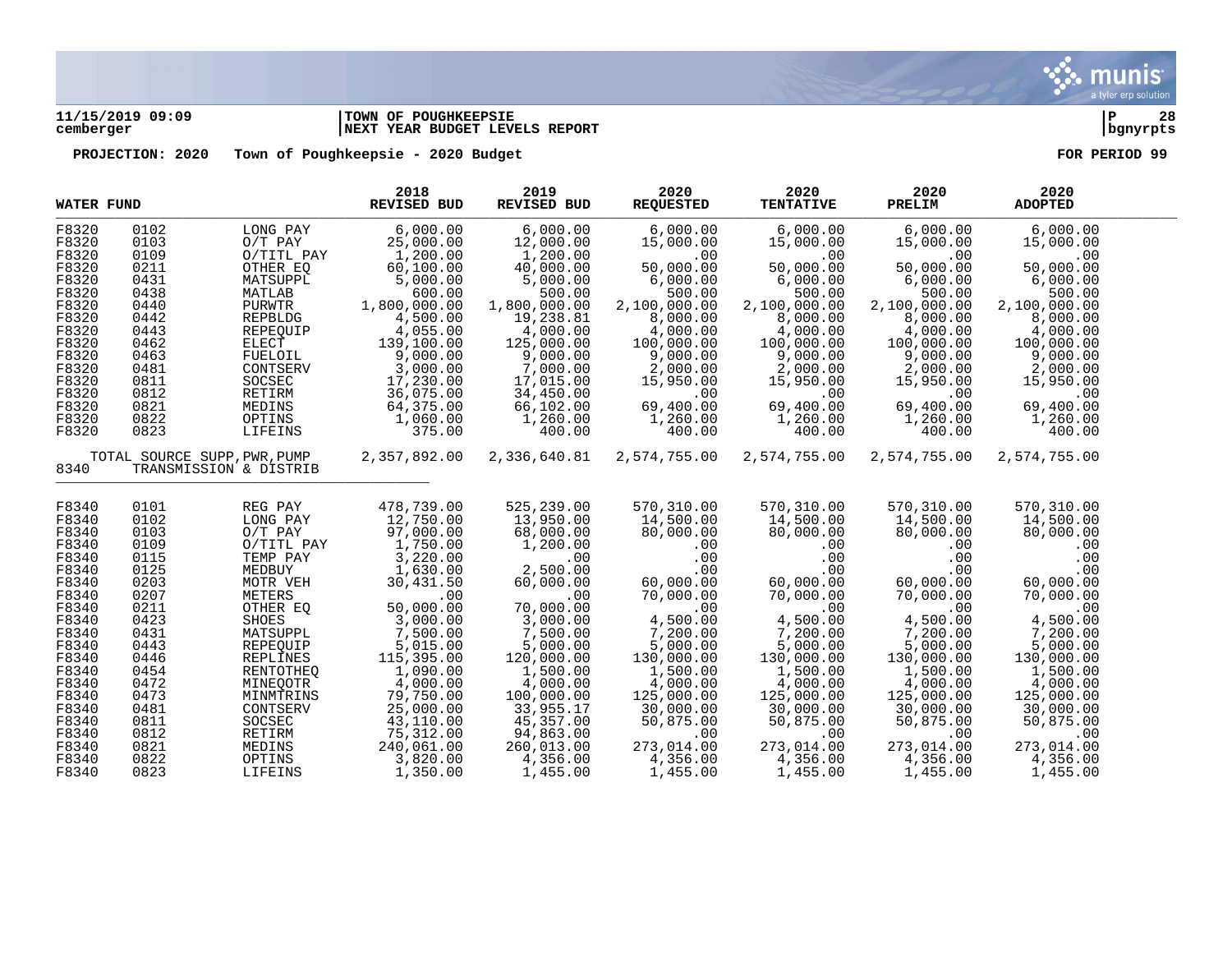

**11/15/2019 09:09 |TOWN OF POUGHKEEPSIE |P 29 cemberger |NEXT YEAR BUDGET LEVELS REPORT |bgnyrpts**

| <b>WATER FUND</b>                |                              |                                                  | 2018<br><b>REVISED BUD</b>                 | 2019<br>REVISED BUD                          | 2020<br><b>REQUESTED</b>                     | 2020<br><b>TENTATIVE</b>                     | 2020<br>PRELIM                               | 2020<br><b>ADOPTED</b>                       |  |
|----------------------------------|------------------------------|--------------------------------------------------|--------------------------------------------|----------------------------------------------|----------------------------------------------|----------------------------------------------|----------------------------------------------|----------------------------------------------|--|
| 9010                             |                              | TOTAL TRANSMISSION & DISTRIB<br>STATE RETIREMENT | 1,279,923.50                               | 1,421,888.17                                 | 1,431,710.00                                 | 1,431,710.00                                 | 1,431,710.00                                 | 1,431,710.00                                 |  |
| F9010                            | 0812                         | RETIRM                                           | 2,000.00                                   | 40,000.00                                    | 170,000.00                                   | 170,000.00                                   | 170,000.00                                   | 170,000.00                                   |  |
| 9040                             | TOTAL STATE RETIREMENT       | WORKERS' COMP INSUR.                             | 2,000.00                                   | 40,000.00                                    | 170,000.00                                   | 170,000.00                                   | 170,000.00                                   | 170,000.00                                   |  |
| F9040                            | 0801                         | WORKCOMP                                         | 45,000.00                                  | 50,000.00                                    | 50,000.00                                    | 50,000.00                                    | 50,000.00                                    | 50,000.00                                    |  |
| 9060                             | TOTAL WORKERS'               | COMP INSUR.<br>HOSPITAL & MED INSUR.             | 45,000.00                                  | 50,000.00                                    | 50,000.00                                    | 50,000.00                                    | 50,000.00                                    | 50,000.00                                    |  |
| F9060<br>F9060<br>F9060<br>F9060 | 0821<br>0823<br>0825<br>2771 | MEDINS<br>LIFEINS<br>EAP<br>RET/COBRA            | 99,200.00<br>750.00<br>.00<br>$-15,000.00$ | 75,000.00<br>.00<br>2,500.00<br>$-15,000.00$ | 75,000.00<br>.00<br>2,000.00<br>$-20,000.00$ | 75,000.00<br>.00<br>2,000.00<br>$-20,000.00$ | 75,000.00<br>.00<br>2,000.00<br>$-20,000.00$ | 75,000.00<br>.00<br>2,000.00<br>$-20,000.00$ |  |
| 9710                             | SERIAL BONDS                 | TOTAL HOSPITAL & MED INSUR.                      | 84,950.00                                  | 62,500.00                                    | 57,000.00                                    | 57,000.00                                    | 57,000.00                                    | 57,000.00                                    |  |
| F9710<br>F9710<br>F9710          | 0415<br>0601<br>0701         | ADMNCHRG<br>PRIN<br>INT                          | 23,612.00<br>815,800.00<br>247,863.50      | 15,000.00<br>814,456.00<br>268,806.00        | .00<br>539,000.00<br>235, 215.00             | .00<br>539,000.00<br>235, 215.00             | .00<br>539,000.00<br>235, 215.00             | .00<br>539,000.00<br>235, 215.00             |  |
| 9910                             | TOTAL SERIAL BONDS           | INTERFUND TRANS OTHER                            | 1,087,275.50                               | 1,098,262.00                                 | 774,215.00                                   | 774,215.00                                   | 774, 215.00                                  | 774,215.00                                   |  |
| F9910                            | 0901                         | TRANS                                            | 223,860.00                                 | 410,200.00                                   | 400,000.00                                   | 400,000.00                                   | 400,000.00                                   | 400,000.00                                   |  |
|                                  | TOTAL WATER FUND             | TOTAL INTERFUND TRANS OTHER                      | 223,860.00<br>1,476,146.00                 | 410,200.00<br>1,320,193.98                   | 400,000.00<br>495,540.00                     | 400,000.00<br>818,540.00                     | 400,000.00<br>818,540.00                     | 400,000.00<br>818,540.00                     |  |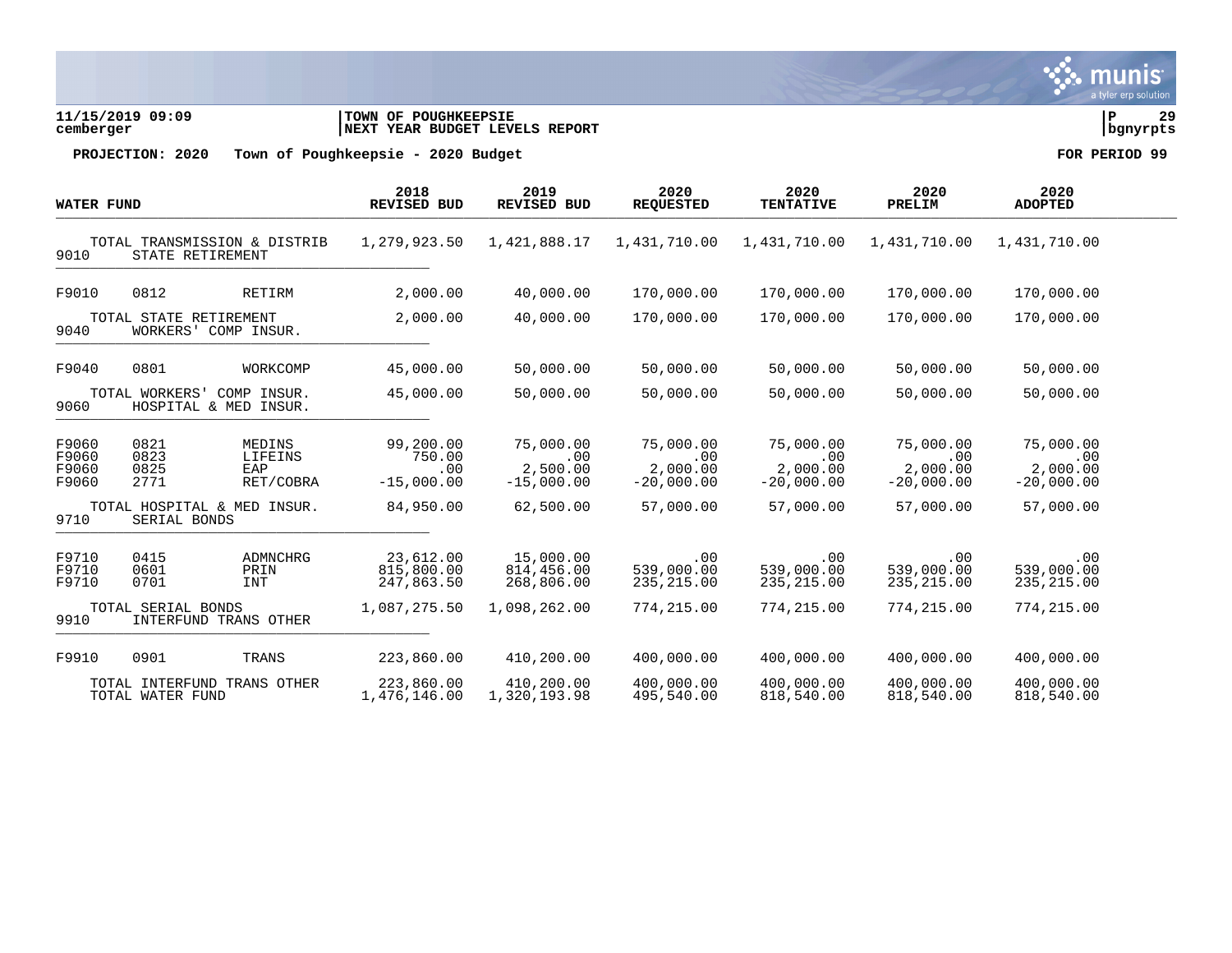|                  |                                            |                      |                                    |                                                    |                          |                          |                                                   |                        | <b>munis</b><br>a tyler erp solution |
|------------------|--------------------------------------------|----------------------|------------------------------------|----------------------------------------------------|--------------------------|--------------------------|---------------------------------------------------|------------------------|--------------------------------------|
| cemberger        | 11/15/2019 09:09                           |                      | TOWN OF POUGHKEEPSIE               | NEXT YEAR BUDGET LEVELS REPORT                     |                          |                          |                                                   |                        | P<br>30<br>bgnyrpts                  |
|                  | PROJECTION: 2020                           |                      | Town of Poughkeepsie - 2020 Budget |                                                    |                          |                          |                                                   |                        | FOR PERIOD 99                        |
|                  | <b>GREATER POK LIBRARY</b>                 |                      | 2018<br><b>REVISED BUD</b>         | 2019<br>REVISED BUD                                | 2020<br><b>REQUESTED</b> | 2020<br><b>TENTATIVE</b> | 2020<br>PRELIM                                    | 2020<br><b>ADOPTED</b> |                                      |
| 1315             | COMPTROLLER                                |                      |                                    |                                                    |                          |                          |                                                   |                        |                                      |
| LI1315<br>LI1315 | 1001<br>1081                               | PROPTAX<br>INLIEU TX | $-119,969.13$                      | $-4, 195, 450.00 -4, 332, 665.00$<br>$-128,750.00$ | $.00 \,$<br>$.00 \,$     | -4,268,798.00<br>.00     | $-4, 268, 798.00 -4, 298, 115.00$<br>.00          | .00                    |                                      |
| 7410             | TOTAL COMPTROLLER<br>LIBRARY               |                      | $-4, 315, 419.13$                  | $-4,461,415.00$                                    | .00                      |                          | $-4, 268, 798.00 -4, 268, 798.00 -4, 298, 115.00$ |                        |                                      |
| LI7410           | 0401                                       | FIRE/LIBR            | 4, 315, 419.13                     | 4,461,415.00                                       | $.00 \ \,$               | 4,268,798.00             | 4,268,798.00                                      | 4,298,115.00           |                                      |
|                  | TOTAL LIBRARY<br>TOTAL GREATER POK LIBRARY |                      | 4, 315, 419.13<br>.00              | 4,461,415.00<br>.00                                | $.00 \,$<br>.00          | 4,268,798.00<br>.00      | 4,268,798.00<br>.00                               | 4,298,115.00<br>.00    |                                      |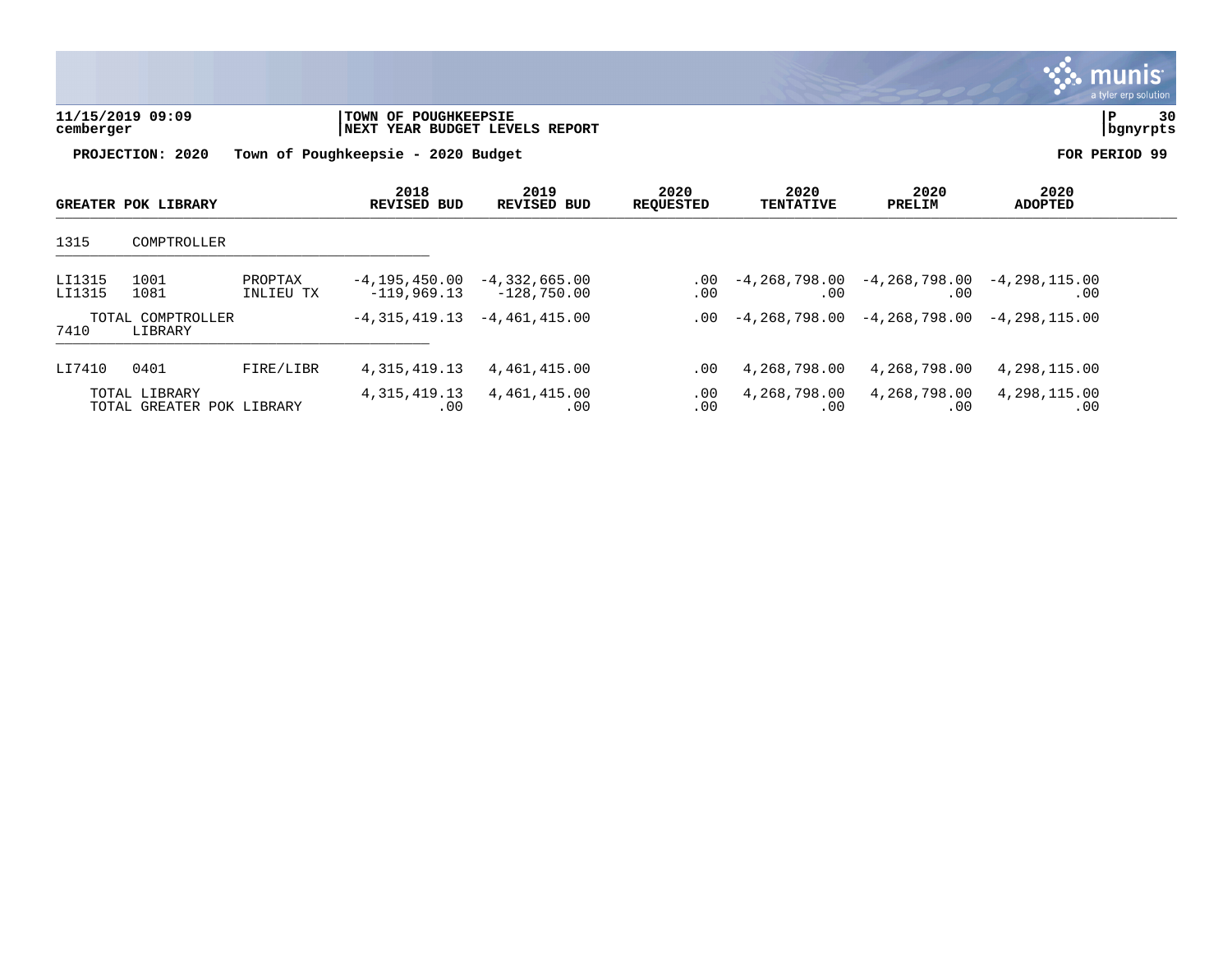

| 11/15/2019 09:09 | <b>ITOWN OF POUGHKEEPSIE</b>    | 31       |
|------------------|---------------------------------|----------|
| cemberger        | INEXT YEAR BUDGET LEVELS REPORT | bgnyrpts |
|                  |                                 |          |

|                                                       | MISC.ARL.BUS.IMP.DIST                 |          | 2018<br>REVISED BUD | 2019<br>REVISED BUD | 2020<br><b>REQUESTED</b> | 2020<br><b>TENTATIVE</b> | 2020<br>PRELIM   | 2020<br>ADOPTED  |  |
|-------------------------------------------------------|---------------------------------------|----------|---------------------|---------------------|--------------------------|--------------------------|------------------|------------------|--|
| 1315                                                  | COMPTROLLER                           |          |                     |                     |                          |                          |                  |                  |  |
| MA1315                                                | 1001                                  | PROPTAX  | $-57,500.00$        | $-57,500.00$        | $-57,500.00$             | $-57,500.00$             | $-57,500.00$     | $-57,500.00$     |  |
| 6310                                                  | TOTAL COMPTROLLER<br>COMMUNITY ACTION |          | $-57.500.00$        | $-57,500.00$        | $-57.500.00$             | $-57.500.00$             | $-57.500.00$     | $-57,500.00$     |  |
| MA6310                                                | 0481                                  | CONTSERV | 57,500.00           | 57,500.00           | 57,500.00                | 57,500.00                | 57,500.00        | 57,500.00        |  |
| TOTAL COMMUNITY ACTION<br>TOTAL MISC.ARL.BUS.IMP.DIST |                                       |          | 57,500.00<br>.00    | 57,500.00<br>.00    | 57,500.00<br>.00         | 57,500.00<br>.00         | 57,500.00<br>.00 | 57,500.00<br>.00 |  |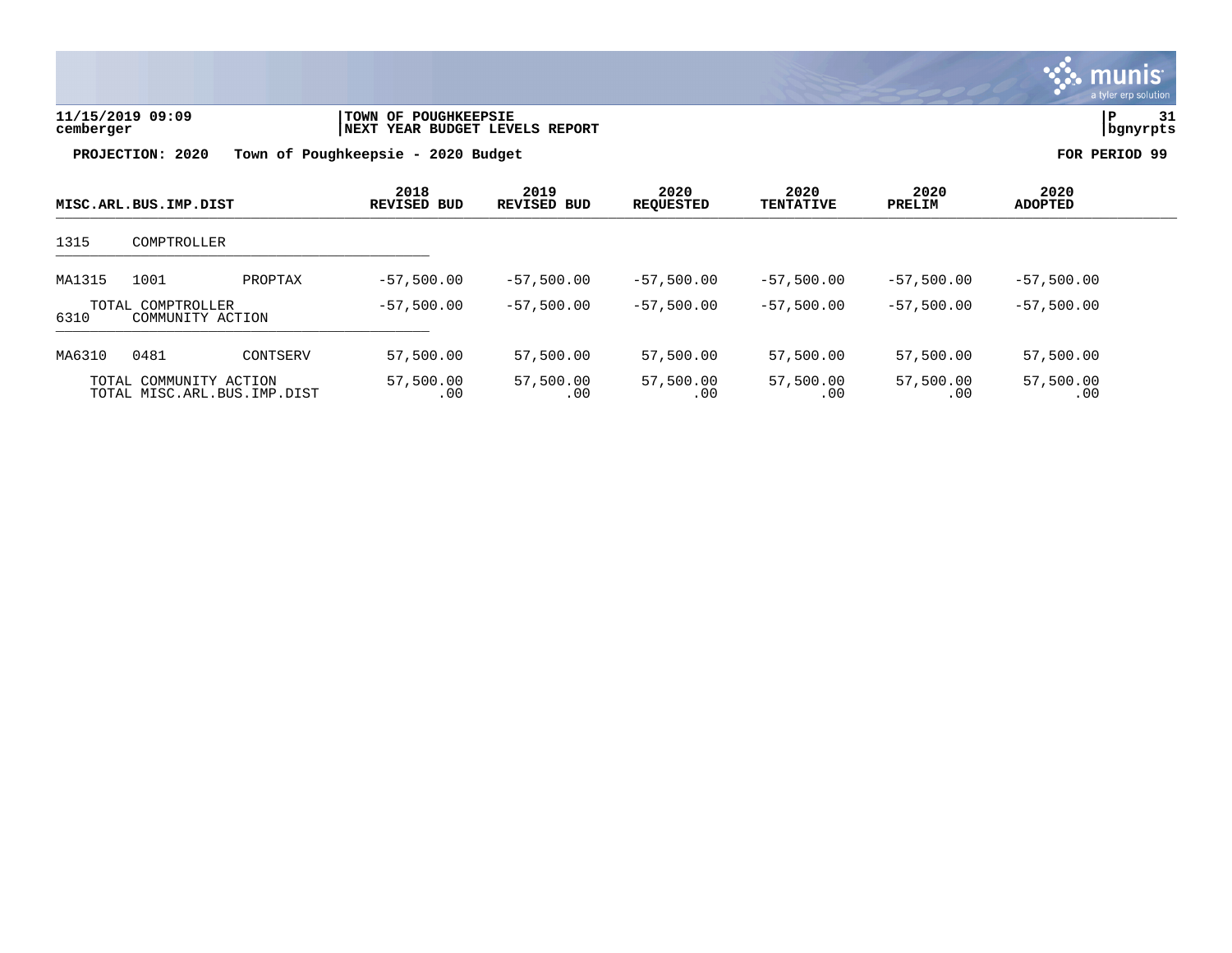

| 11/15/2019 09:09 | <b>TOWN OF POUGHKEEPSIE</b>    |          | $\sim$ |
|------------------|--------------------------------|----------|--------|
| cemberger        | NEXT YEAR BUDGET LEVELS REPORT | bgnyrpts |        |
|                  |                                |          |        |

|                  | MISC.C.HILL BRIDGE                             |                    | 2018<br><b>REVISED BUD</b> | 2019<br>REVISED BUD | 2020<br><b>REQUESTED</b> | 2020<br><b>TENTATIVE</b> | 2020<br>PRELIM | 2020<br><b>ADOPTED</b> |  |
|------------------|------------------------------------------------|--------------------|----------------------------|---------------------|--------------------------|--------------------------|----------------|------------------------|--|
| 1315             | COMPTROLLER                                    |                    |                            |                     |                          |                          |                |                        |  |
| MB1315           | 1001                                           | PROPTAX            | $-6, 315.00$               | $-5,100.00$         | .00                      | .00                      | .00            | .00                    |  |
| 9710             | TOTAL COMPTROLLER<br>SERIAL BONDS              |                    | $-6, 315.00$               | $-5,100.00$         | .00                      | .00                      | .00            | .00                    |  |
| MB9710<br>MB9710 | 0601<br>0701                                   | PRIN<br><b>INT</b> | 6,000.00<br>315.00         | 5,000.00<br>100.00  | .00<br>.00               | $.00$<br>.00             | .00<br>.00     | .00<br>.00             |  |
|                  | TOTAL SERIAL BONDS<br>TOTAL MISC.C.HILL BRIDGE |                    | 6, 315.00<br>.00           | 5,100.00<br>.00     | .00<br>.00               | .00<br>.00               | .00<br>.00     | .00<br>.00             |  |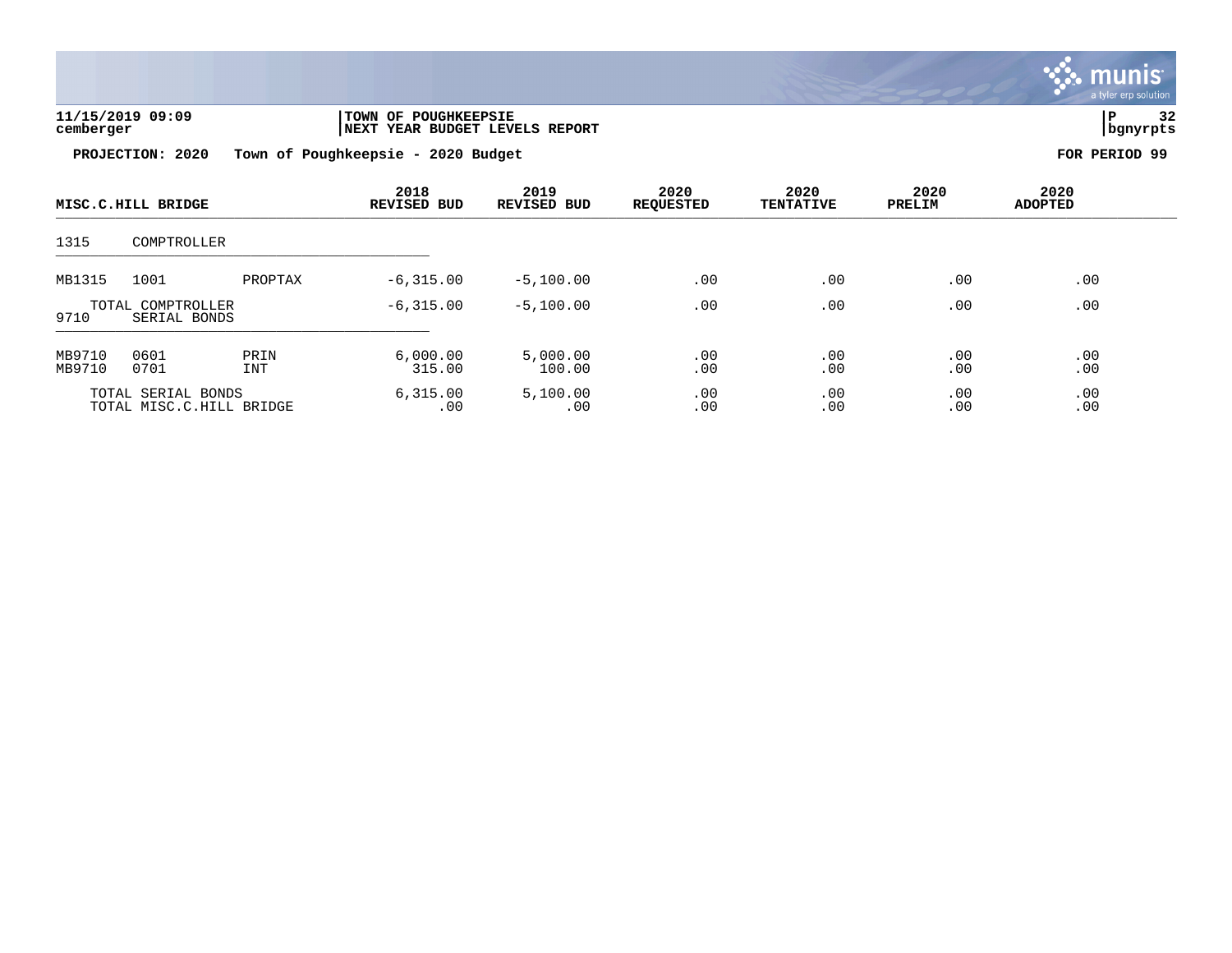|                               |                                    |                                        |                          |                          |                |                 | <b>WE munis</b><br>a tyler erp solution |
|-------------------------------|------------------------------------|----------------------------------------|--------------------------|--------------------------|----------------|-----------------|-----------------------------------------|
| 11/15/2019 09:09<br>cemberger | <b>TOWN OF POUGHKEEPSIE</b>        | <b>INEXT YEAR BUDGET LEVELS REPORT</b> |                          |                          |                |                 | 33<br>P<br>  bgnyrpts                   |
| PROJECTION: 2020              | Town of Poughkeepsie - 2020 Budget |                                        |                          |                          |                |                 | FOR PERIOD 99                           |
| ARLINGTON SEWER CAP           | 2018<br><b>REVISED BUD</b>         | 2019<br>REVISED BUD                    | 2020<br><b>REQUESTED</b> | 2020<br><b>TENTATIVE</b> | 2020<br>PRELIM | 2020<br>ADOPTED |                                         |
| 1315<br>COMPTROLLER           |                                    |                                        |                          |                          |                |                 |                                         |

 $\mathcal{L}$ 

S011315 2401 INT&EARN .00 .00 .00 -150,000.00 -150,000.00 .00

TOTAL COMPTROLLER .00 .00 .00 -150,000.00 -150,000.00 .00 TOTAL ARLINGTON SEWER CAP .00 .00 .00 -150,000.00 -150,000.00 .00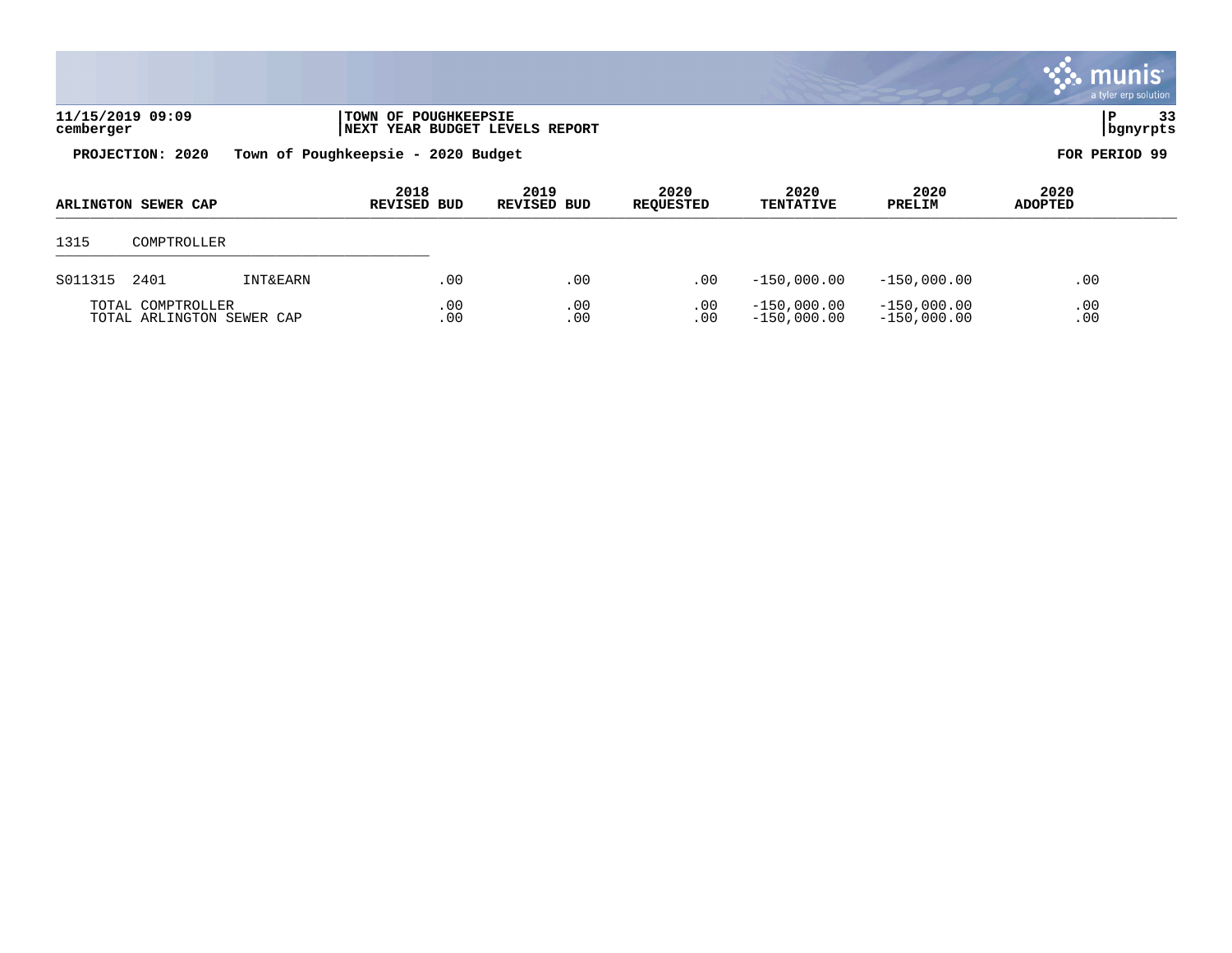|                               |                                              |                                                   |                                                                      |                                                |                                               |                                               |                                                |                                                | munis<br>a tyler erp solution |
|-------------------------------|----------------------------------------------|---------------------------------------------------|----------------------------------------------------------------------|------------------------------------------------|-----------------------------------------------|-----------------------------------------------|------------------------------------------------|------------------------------------------------|-------------------------------|
| 11/15/2019 09:09<br>cemberger |                                              |                                                   | <b>TOWN OF POUGHKEEPSIE</b><br><b>NEXT YEAR BUDGET LEVELS REPORT</b> |                                                |                                               |                                               |                                                |                                                | P<br>34<br>bgnyrpts           |
|                               | PROJECTION: 2020                             |                                                   | Town of Poughkeepsie - 2020 Budget                                   |                                                |                                               |                                               |                                                |                                                | FOR PERIOD 99                 |
|                               | ARLINGTON SEWER O&M                          |                                                   | 2018<br>REVISED BUD                                                  | 2019<br><b>REVISED BUD</b>                     | 2020<br><b>REQUESTED</b>                      | 2020<br><b>TENTATIVE</b>                      | 2020<br>PRELIM                                 | 2020<br><b>ADOPTED</b>                         |                               |
| 1315                          | COMPTROLLER                                  |                                                   |                                                                      |                                                |                                               |                                               |                                                |                                                |                               |
| S021315<br>S021315<br>S021315 | 1001<br>2120<br>2128                         | PROPTAX<br><b>SWRENTS</b><br><b>I&amp;PSWRENT</b> | $-1, 140, 000.00$<br>$-800,000.00$<br>$-6,500.00$                    | $-831,742.00$<br>$-929, 274.00$<br>$-6,500.00$ | $-347,100.00$<br>$-930,000.00$<br>$-8,200.00$ | $-347,100.00$<br>$-930,000.00$<br>$-8,200.00$ | $-347,100.00$<br>$-930,000.00$<br>$-8, 200.00$ | $-347, 100.00$<br>$-930,000.00$<br>$-8,200.00$ |                               |
| 9710                          | TOTAL COMPTROLLER<br>SERIAL BONDS            |                                                   | $-1,946,500.00$                                                      | $-1.767.516.00$                                | $-1, 285, 300.00$                             | $-1,285,300.00$                               | $-1, 285, 300, 00$                             | $-1, 285, 300, 00$                             |                               |
| S029710                       | 0701                                         | <b>INT</b>                                        | .00                                                                  | .00                                            | 347,095.00                                    | 347,095.00                                    | 347,095.00                                     | 347,095.00                                     |                               |
| 9901                          | TOTAL SERIAL BONDS<br>INTERFUND TRAN WTR/SWR |                                                   | .00                                                                  | .00                                            | 347,095.00                                    | 347,095.00                                    | 347,095.00                                     | 347,095.00                                     |                               |
| S029901                       | 0901                                         | TRANS                                             | 1,946,500.00                                                         | 1,767,516.00                                   | 938,205.00                                    | 938,205.00                                    | 938,205.00                                     | 938,205.00                                     |                               |
|                               | TOTAL INTERFUND<br>TOTAL ARLINGTON SEWER O&M | TRAN WTR/SWR                                      | 1,946,500.00<br>.00                                                  | 1,767,516.00<br>.00                            | 938,205.00<br>.00                             | 938,205.00<br>.00                             | 938,205.00<br>.00                              | 938,205.00<br>.00                              |                               |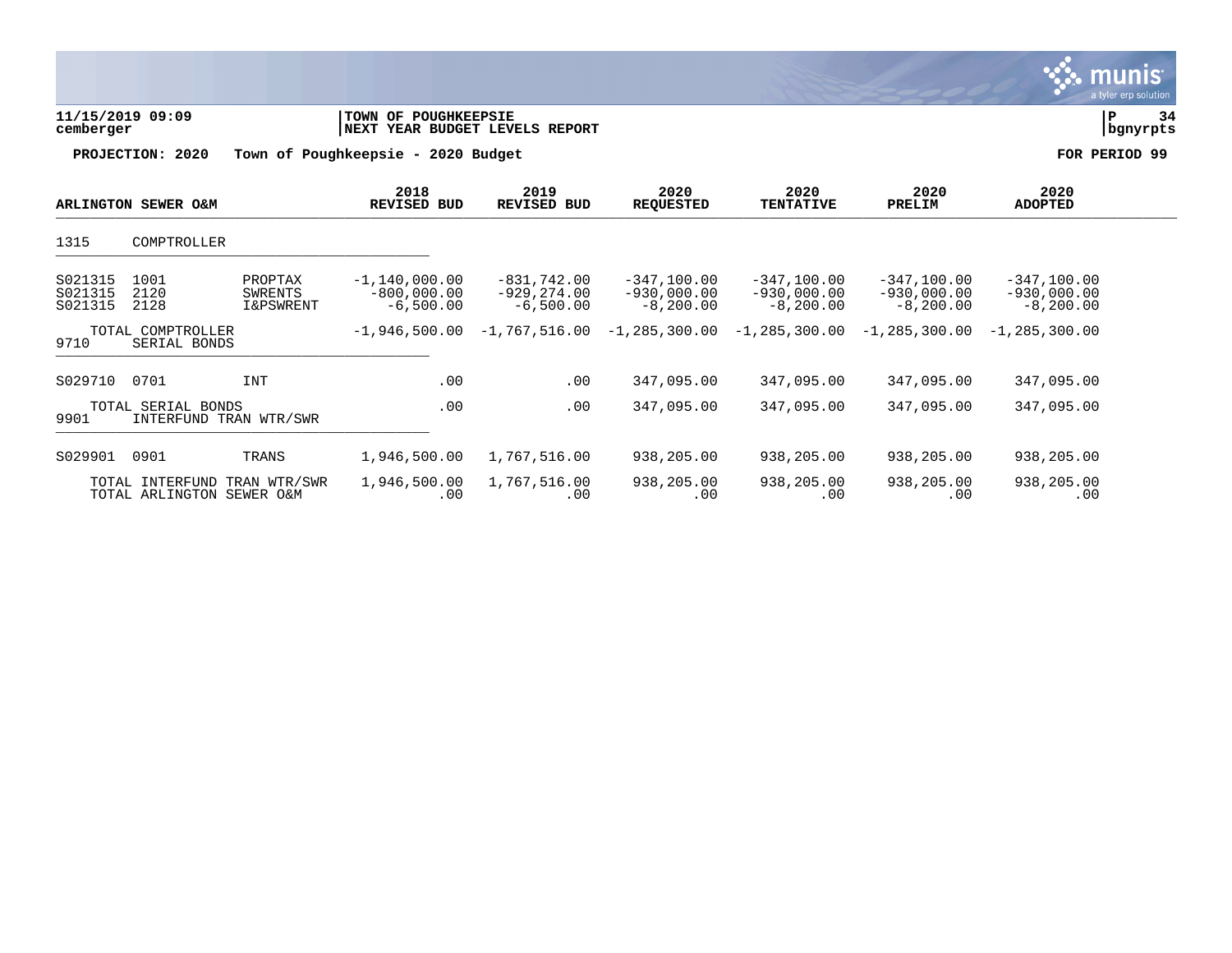| 11/15/2019 09:09<br>cemberger |                                            | TOWN OF POUGHKEEPSIE<br>YEAR BUDGET LEVELS REPORT<br>  NEXT |                                             |                                             |                                            |                                            | 35<br>P<br>bgnyrpts                         |                                             |  |
|-------------------------------|--------------------------------------------|-------------------------------------------------------------|---------------------------------------------|---------------------------------------------|--------------------------------------------|--------------------------------------------|---------------------------------------------|---------------------------------------------|--|
|                               | PROJECTION: 2020                           | Town of Poughkeepsie -                                      | 2020 Budget                                 |                                             |                                            |                                            |                                             | FOR PERIOD 99                               |  |
|                               | <b>BARNEGATE ESTATES</b>                   |                                                             | 2018<br><b>REVISED BUD</b>                  | 2019<br><b>REVISED BUD</b>                  | 2020<br><b>REQUESTED</b>                   | 2020<br><b>TENTATIVE</b>                   | 2020<br>PRELIM                              | 2020<br><b>ADOPTED</b>                      |  |
| 1315                          | COMPTROLLER                                |                                                             |                                             |                                             |                                            |                                            |                                             |                                             |  |
| S031315<br>S031315<br>S031315 | 1001<br>2120<br>2128                       | PROPTAX<br>SWRENTS<br><b>I&amp;PSWRENT</b>                  | $-16,000.00$<br>$-9,500.00$<br>$-1, 250.00$ | $-11,674.00$<br>$-13,724.00$<br>$-1,250.00$ | $-5,500.00$<br>$-14,800.00$<br>$-1,250.00$ | $-5,500.00$<br>$-14,800.00$<br>$-1,250.00$ | $-5,500.00$<br>$-14,800.00$<br>$-1, 250.00$ | $-5,500.00$<br>$-14,800.00$<br>$-1, 250.00$ |  |
| 9901                          | TOTAL COMPTROLLER                          | INTERFUND TRAN WTR/SWR                                      | $-26,750.00$                                | $-26,648.00$                                | $-21,550.00$                               | $-21,550.00$                               | $-21,550.00$                                | $-21,550.00$                                |  |
| S039901                       | 0901                                       | TRANS                                                       | 26,750.00                                   | 26,648.00                                   | 21,550.00                                  | 21,550.00                                  | 21,550.00                                   | 21,550.00                                   |  |
|                               | TOTAL INTERFUND<br>TOTAL BARNEGATE ESTATES | TRAN WTR/SWR                                                | 26,750.00<br>.00                            | 26,648.00<br>.00                            | 21,550.00<br>.00                           | 21,550.00<br>.00                           | 21,550.00<br>.00                            | 21,550.00<br>.00                            |  |

 $\ddot{\ddot{\mathbf{u}}}$  munis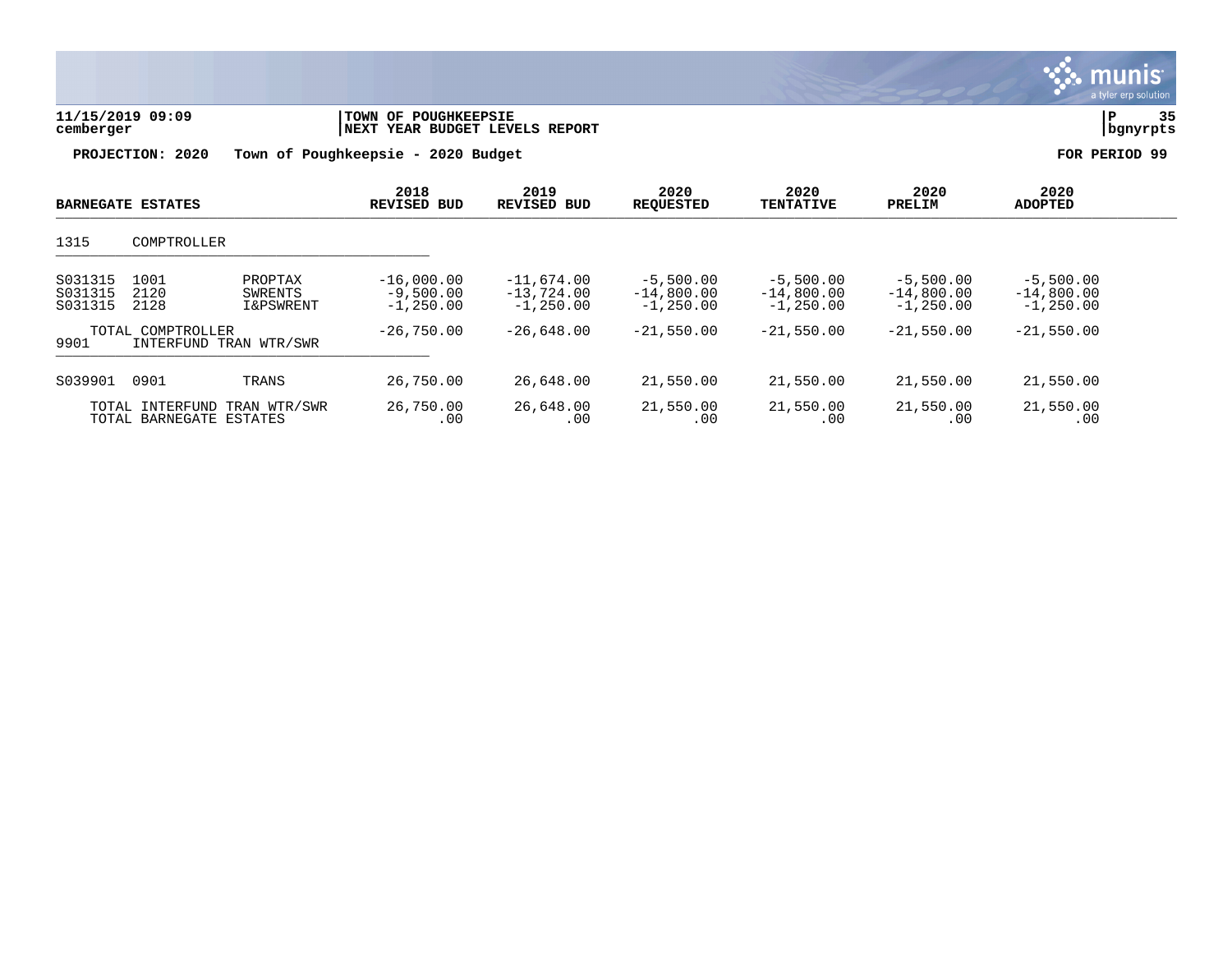

| 11/15/2019 09:09 | TOWN OF POUGHKEEPSIE           |          |
|------------------|--------------------------------|----------|
| cemberger        | NEXT YEAR BUDGET LEVELS REPORT | bqnyrpts |
|                  |                                |          |

| <b>BEECHWOOD</b>                                    |                      |                                            | 2018<br><b>REVISED BUD</b>             | 2019<br><b>REVISED BUD</b>             | 2020<br><b>REOUESTED</b>               | 2020<br><b>TENTATIVE</b>               | 2020<br>PRELIM                         | 2020<br><b>ADOPTED</b>                 |  |
|-----------------------------------------------------|----------------------|--------------------------------------------|----------------------------------------|----------------------------------------|----------------------------------------|----------------------------------------|----------------------------------------|----------------------------------------|--|
| 1315                                                | COMPTROLLER          |                                            |                                        |                                        |                                        |                                        |                                        |                                        |  |
| S041315<br>S041315<br>S041315                       | 1001<br>2120<br>2128 | PROPTAX<br>SWRENTS<br><b>I&amp;PSWRENT</b> | $-3,000.00$<br>$-2,000.00$<br>$-50.00$ | $-2,189.00$<br>$-2,745.00$<br>$-50.00$ | $-1,000.00$<br>$-2,750.00$<br>$-25.00$ | $-1,000.00$<br>$-2.750.00$<br>$-25.00$ | $-1,000.00$<br>$-2,750.00$<br>$-25.00$ | $-1,000.00$<br>$-2,750.00$<br>$-25.00$ |  |
| TOTAL COMPTROLLER<br>9901<br>INTERFUND TRAN WTR/SWR |                      |                                            | $-5,050.00$                            | $-4,984.00$                            | $-3,775,00$                            | $-3,775,00$                            | $-3,775,00$                            | $-3,775.00$                            |  |
| S049901                                             | 0901                 | TRANS                                      | 5,050.00                               | 4,984.00                               | 3,775.00                               | 3,775.00                               | 3,775.00                               | 3,775.00                               |  |
| TOTAL INTERFUND TRAN WTR/SWR<br>TOTAL BEECHWOOD     |                      | 5,050.00<br>.00                            | 4,984.00<br>.00                        | 3,775.00<br>.00                        | 3,775.00<br>.00                        | 3,775.00<br>.00                        | 3,775.00<br>.00                        |                                        |  |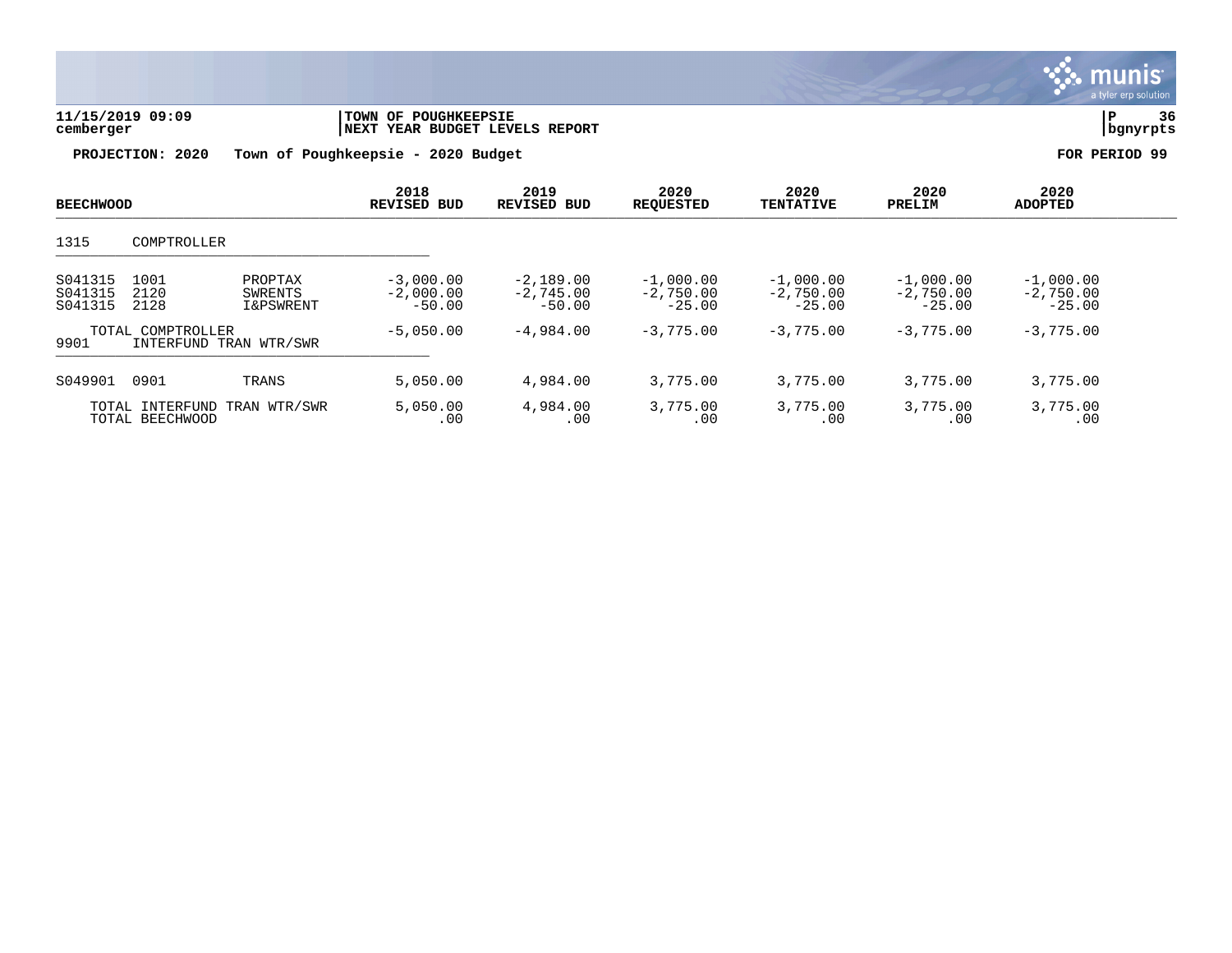

| 11/15/2019 09:09 | <b>TOWN OF POUGHKEEPSIE</b>    |          | ה ר |
|------------------|--------------------------------|----------|-----|
| cemberger        | NEXT YEAR BUDGET LEVELS REPORT | bgnyrpts |     |

| <b>BRADLEY</b>     |                                                        |                                 | 2018<br>REVISED BUD       | 2019<br><b>REVISED BUD</b> | 2020<br><b>REQUESTED</b>  | 2020<br><b>TENTATIVE</b>  | 2020<br>PRELIM            | 2020<br><b>ADOPTED</b>    |  |
|--------------------|--------------------------------------------------------|---------------------------------|---------------------------|----------------------------|---------------------------|---------------------------|---------------------------|---------------------------|--|
| 1315               | COMPTROLLER                                            |                                 |                           |                            |                           |                           |                           |                           |  |
| S051315<br>S051315 | 2120<br>2128                                           | SWRENTS<br><b>I&amp;PSWRENT</b> | $-25,000.00$<br>$-300.00$ | $-29,835.00$<br>$-300.00$  | $-30,000.00$<br>$-500.00$ | $-30,000.00$<br>$-500.00$ | $-30,000.00$<br>$-500.00$ | $-30,000.00$<br>$-500.00$ |  |
| 8130               | TOTAL COMPTROLLER<br>SEWAGE TREAT/                     | DISPOSAL                        | $-25,300.00$              | $-30, 135.00$              | $-30,500.00$              | $-30,500.00$              | $-30,500.00$              | $-30,500.00$              |  |
| S058130            | 0475                                                   | OPERMAIN                        | 17,500.00                 | 17,500.00                  | 30,500.00                 | 30,500.00                 | 30,500.00                 | 30,500.00                 |  |
| 9901               | TOTAL SEWAGE TREAT/ DISPOSAL<br>INTERFUND TRAN WTR/SWR |                                 | 17,500.00                 | 17,500.00                  | 30,500.00                 | 30,500.00                 | 30,500.00                 | 30,500.00                 |  |
| S059901            | 0901                                                   | TRANS                           | .00                       | 12,635.00                  | .00                       | .00                       | .00                       | .00                       |  |
|                    | TOTAL INTERFUND<br>TOTAL BRADLEY                       | TRAN WTR/SWR                    | .00<br>$-7,800.00$        | 12,635.00<br>.00           | .00<br>.00                | .00<br>.00                | .00<br>.00                | .00<br>.00                |  |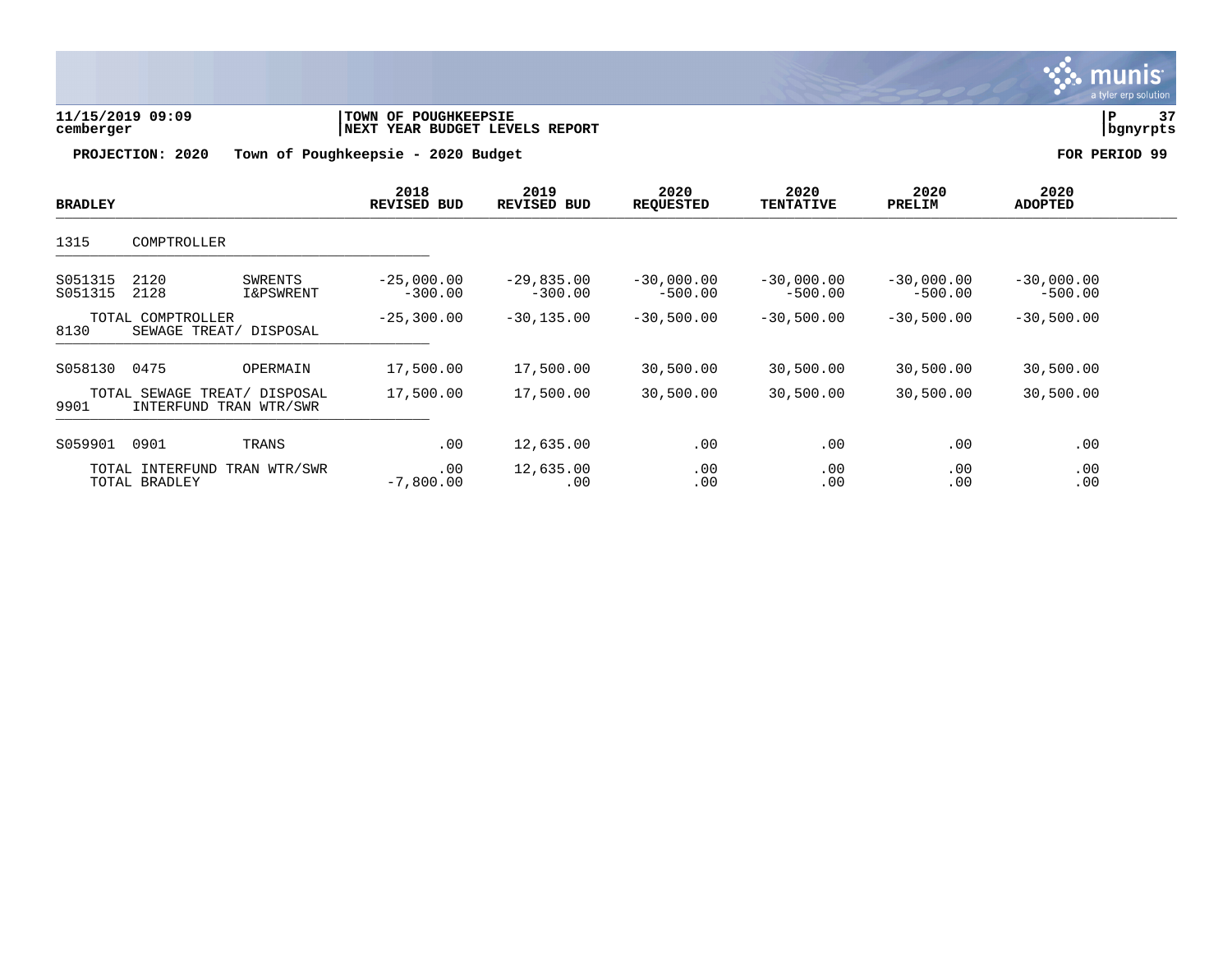| 11/15/2019 09:09<br>cemberger<br>PROJECTION: 2020<br>Town of Poughkeepsie - |                                             | TOWN OF POUGHKEEPSIE<br>NEXT YEAR BUDGET LEVELS REPORT<br>2020 Budget | 38<br>P<br>bgnyrpts<br>FOR PERIOD 99      |                                            |                                          |                                          |                                          |                                          |  |
|-----------------------------------------------------------------------------|---------------------------------------------|-----------------------------------------------------------------------|-------------------------------------------|--------------------------------------------|------------------------------------------|------------------------------------------|------------------------------------------|------------------------------------------|--|
| CARRIAGE HILL                                                               |                                             |                                                                       | 2018<br><b>REVISED BUD</b>                | 2019<br><b>REVISED BUD</b>                 | 2020<br><b>REQUESTED</b>                 | 2020<br><b>TENTATIVE</b>                 | 2020<br>PRELIM                           | 2020<br><b>ADOPTED</b>                   |  |
| 1315                                                                        | COMPTROLLER                                 |                                                                       |                                           |                                            |                                          |                                          |                                          |                                          |  |
| S061315<br>S061315<br>S061315                                               | 1001<br>2120<br>2128                        | PROPTAX<br>SWRENTS<br>I&PSWRENT                                       | $-15,500.00$<br>$-13,000.00$<br>$-150.00$ | $-11,309.00$<br>$-16, 469.00$<br>$-150.00$ | $-5,500.00$<br>$-19,000.00$<br>$-150.00$ | $-5,500.00$<br>$-19,000.00$<br>$-150.00$ | $-5,500.00$<br>$-19,000.00$<br>$-150.00$ | $-5,500.00$<br>$-19,000.00$<br>$-150.00$ |  |
| 9901                                                                        | TOTAL COMPTROLLER<br>INTERFUND TRAN WTR/SWR |                                                                       | $-28,650.00$                              | $-27,928.00$                               | $-24,650.00$                             | $-24,650.00$                             | $-24,650.00$                             | $-24,650.00$                             |  |
| S069901                                                                     | 0901                                        | TRANS                                                                 | 28,650.00                                 | 27,928.00                                  | 24,650.00                                | 24,650.00                                | 24,650.00                                | 24,650.00                                |  |
|                                                                             | TOTAL INTERFUND<br>TOTAL CARRIAGE HILL      | TRAN WTR/SWR                                                          | 28,650.00<br>.00                          | 27,928.00<br>.00                           | 24,650.00<br>.00                         | 24,650.00<br>.00                         | 24,650.00<br>.00                         | 24,650.00<br>.00                         |  |

S. munis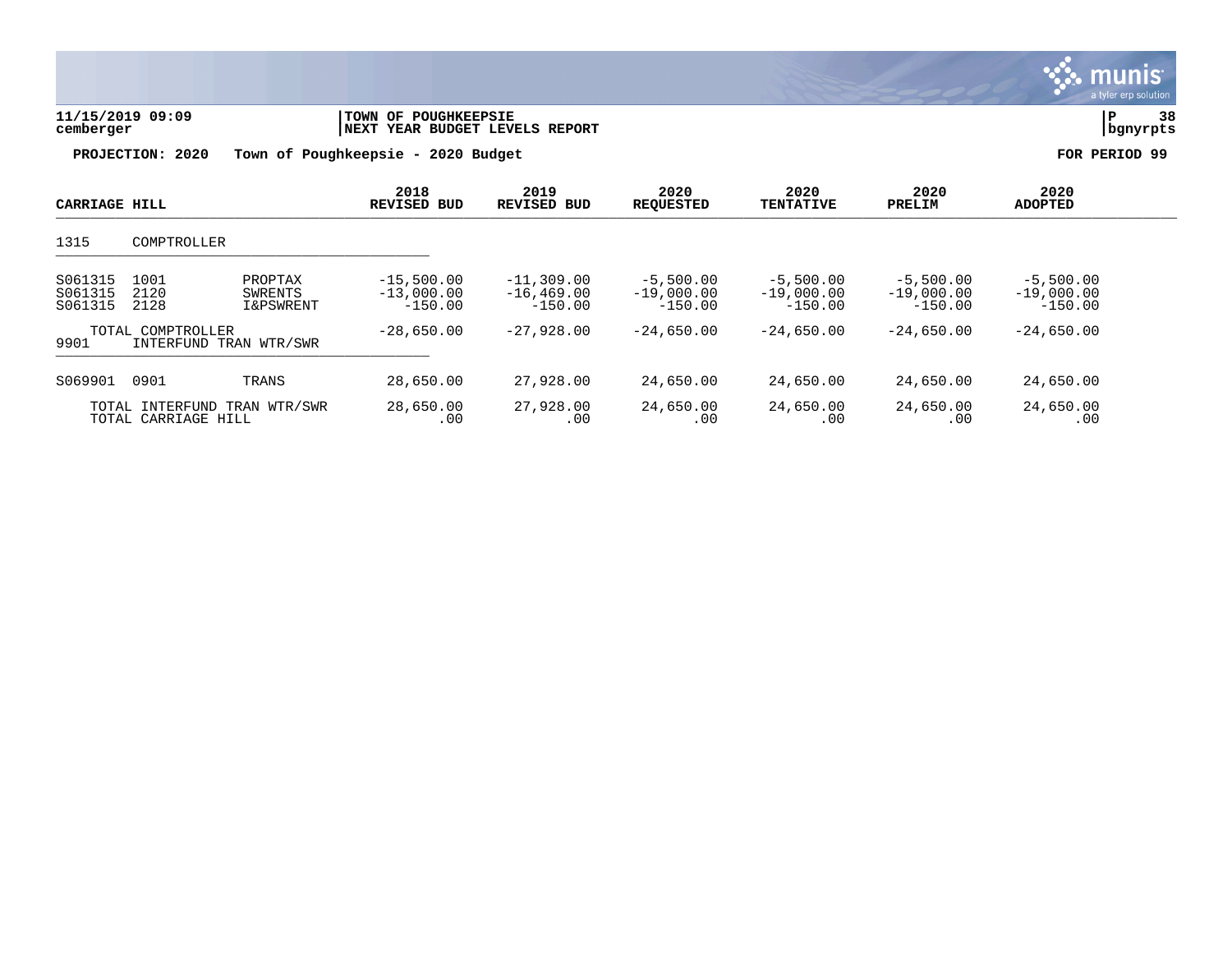

| 11/15/2019 09:09 | TOWN OF POUGHKEEPSIE           | 39       |  |
|------------------|--------------------------------|----------|--|
| cemberger        | NEXT YEAR BUDGET LEVELS REPORT | bgnyrpts |  |
|                  |                                |          |  |

| <b>CASPER CREEK</b>           |                      | 2018<br><b>REVISED BUD</b>                 | 2019<br><b>REVISED BUD</b>             | 2020<br><b>REQUESTED</b>               | 2020<br><b>TENTATIVE</b>               | 2020<br>PRELIM                         | 2020<br><b>ADOPTED</b>                 |                                        |  |
|-------------------------------|----------------------|--------------------------------------------|----------------------------------------|----------------------------------------|----------------------------------------|----------------------------------------|----------------------------------------|----------------------------------------|--|
| 1315                          | COMPTROLLER          |                                            |                                        |                                        |                                        |                                        |                                        |                                        |  |
| S071315<br>S071315<br>S071315 | 1001<br>2120<br>2128 | PROPTAX<br>SWRENTS<br><b>I&amp;PSWRENT</b> | $-5,000.00$<br>$-2,500.00$<br>$-50.00$ | $-3.648.00$<br>$-3,342,00$<br>$-50.00$ | $-1,800.00$<br>$-3,000.00$<br>$-50.00$ | $-1,800.00$<br>$-3,000,00$<br>$-50.00$ | $-1,800.00$<br>$-3,000,00$<br>$-50.00$ | $-1,800.00$<br>$-3,000.00$<br>$-50.00$ |  |
| 9901                          | TOTAL COMPTROLLER    | INTERFUND TRAN WTR/SWR                     | $-7,550.00$                            | $-7,040,00$                            | $-4,850.00$                            | $-4,850.00$                            | $-4,850.00$                            | $-4,850.00$                            |  |
| S079901                       | 0901                 | TRANS                                      | 7.550.00                               | 7,040.00                               | 4,850.00                               | 4,850.00                               | 4,850.00                               | 4,850.00                               |  |
|                               | TOTAL CASPER CREEK   | TOTAL INTERFUND TRAN WTR/SWR               | 7,550.00<br>.00                        | 7,040.00<br>.00                        | 4,850.00<br>.00                        | 4,850.00<br>.00                        | 4,850.00<br>.00                        | 4,850.00<br>.00                        |  |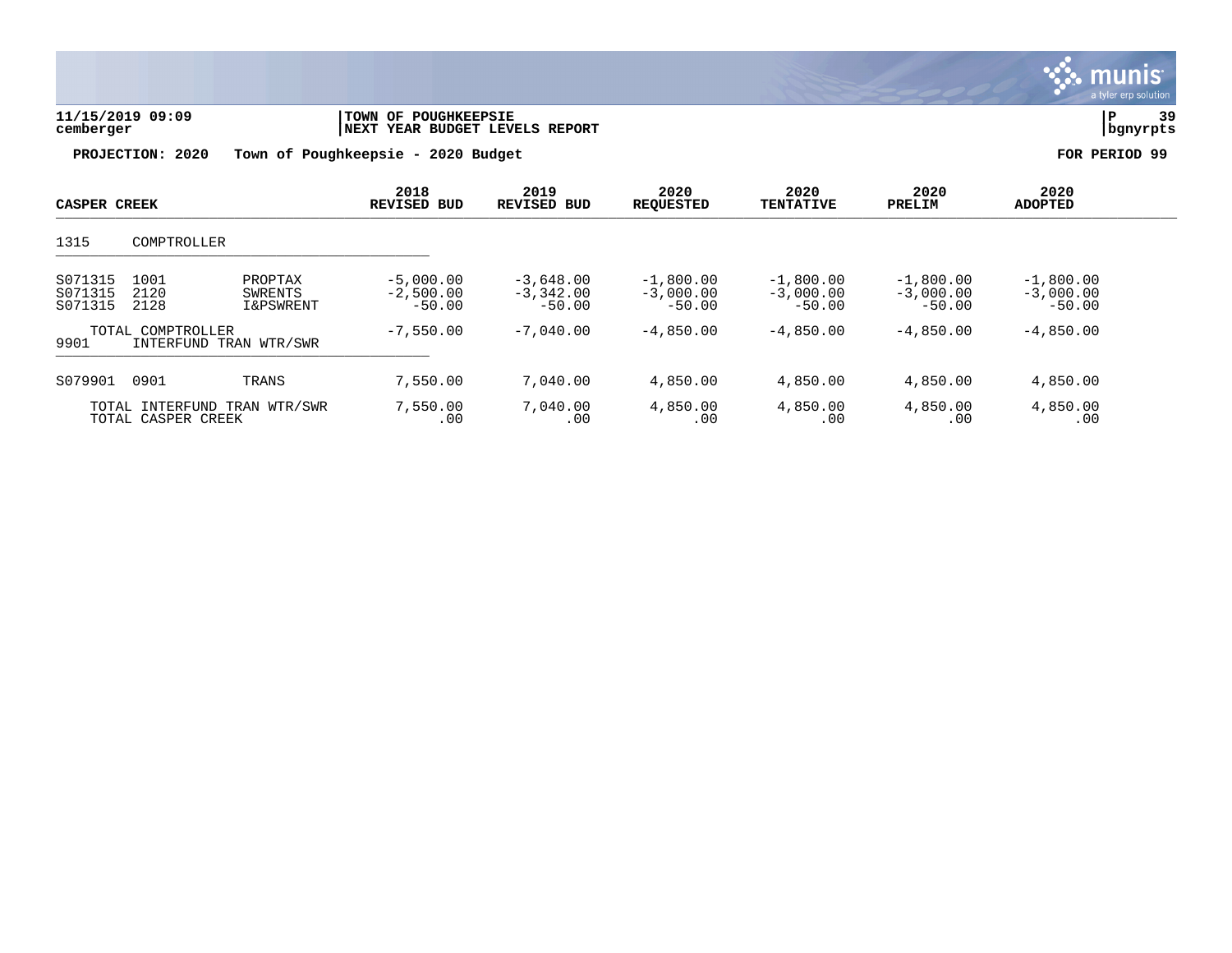

| 11/15/2019 09:09 | TOWN OF POUGHKEEPSIE           | 40       |
|------------------|--------------------------------|----------|
| cemberger        | NEXT YEAR BUDGET LEVELS REPORT | bgnyrpts |
|                  |                                |          |

| <b>COLBURN</b>                |                                  |                                            | 2018<br><b>REVISED BUD</b>              | 2019<br><b>REVISED BUD</b>              | 2020<br><b>REQUESTED</b>               | 2020<br><b>TENTATIVE</b>               | 2020<br>PRELIM                         | 2020<br><b>ADOPTED</b>                 |  |
|-------------------------------|----------------------------------|--------------------------------------------|-----------------------------------------|-----------------------------------------|----------------------------------------|----------------------------------------|----------------------------------------|----------------------------------------|--|
| 1315                          | COMPTROLLER                      |                                            |                                         |                                         |                                        |                                        |                                        |                                        |  |
| S081315<br>S081315<br>S081315 | 1001<br>2120<br>2128             | PROPTAX<br>SWRENTS<br><b>I&amp;PSWRENT</b> | $-15,600.00$<br>$-5,600.00$<br>$-30.00$ | $-11,382.00$<br>$-6,862.00$<br>$-30.00$ | $-5,750.00$<br>$-8,000.00$<br>$-40.00$ | $-5,750.00$<br>$-8,000.00$<br>$-40.00$ | $-5,750.00$<br>$-8,000.00$<br>$-40.00$ | $-5,750.00$<br>$-8,000.00$<br>$-40.00$ |  |
| 9901                          | TOTAL COMPTROLLER                | INTERFUND TRAN WTR/SWR                     | $-21,230,00$                            | $-18,274,00$                            | $-13,790.00$                           | $-13,790,00$                           | $-13,790.00$                           | $-13,790,00$                           |  |
| S089901                       | 0901                             | TRANS                                      | 21,230.00                               | 18,274.00                               | 13,790.00                              | 13,790.00                              | 13,790.00                              | 13,790.00                              |  |
|                               | TOTAL INTERFUND<br>TOTAL COLBURN | TRAN WTR/SWR                               | 21,230.00<br>.00                        | 18,274.00<br>.00                        | 13,790.00<br>.00                       | 13,790.00<br>.00                       | 13,790.00<br>.00                       | 13,790.00<br>.00                       |  |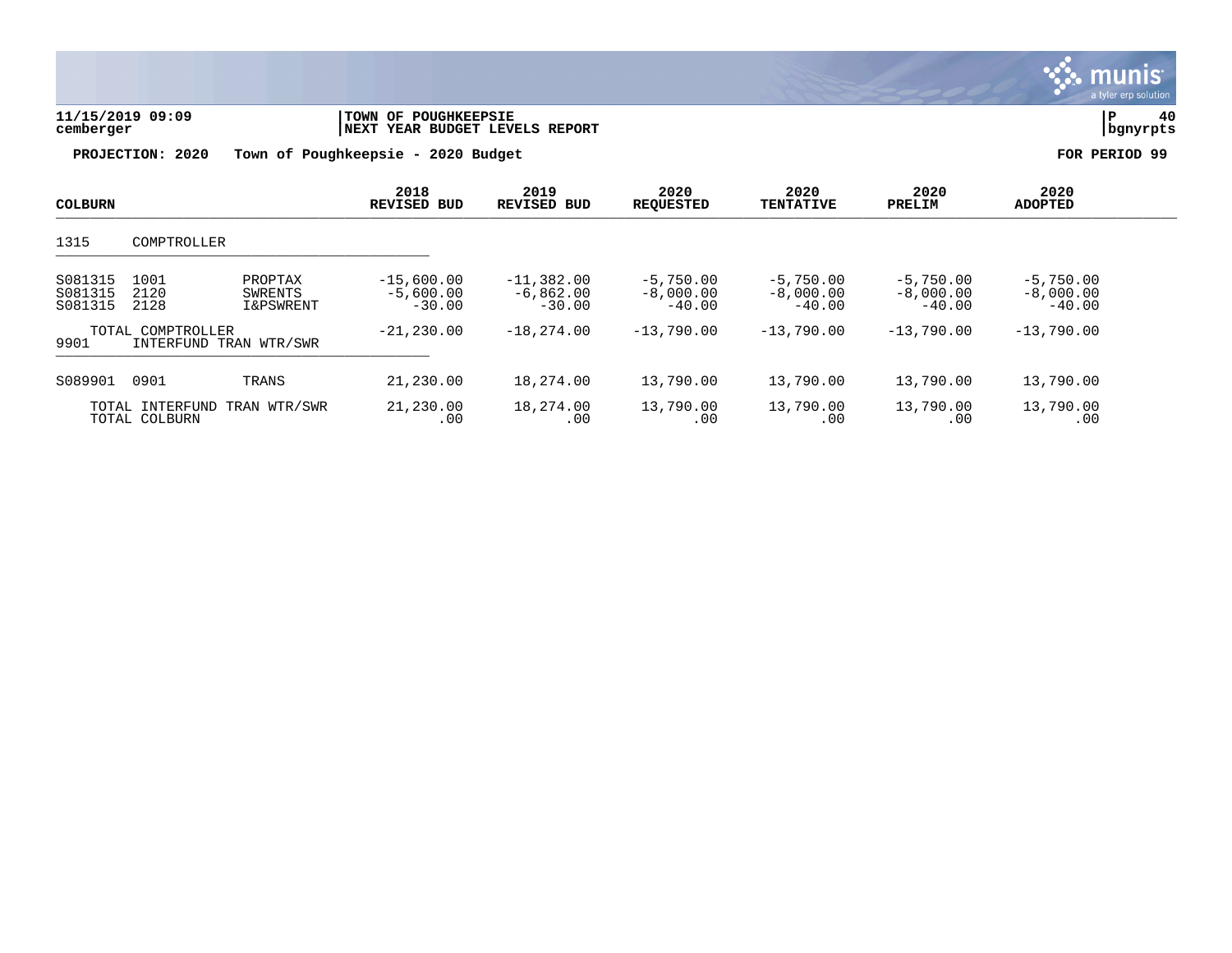| 11/15/2019 09:09<br>cemberger |                                                         | <b>TOWN OF POUGHKEEPSIE</b><br>NEXT YEAR BUDGET LEVELS REPORT |                                              |                                           |                                           |                                           | P                                         | 41<br>bgnyrpts |
|-------------------------------|---------------------------------------------------------|---------------------------------------------------------------|----------------------------------------------|-------------------------------------------|-------------------------------------------|-------------------------------------------|-------------------------------------------|----------------|
| PROJECTION: 2020              |                                                         | Town of Poughkeepsie - 2020 Budget                            |                                              |                                           |                                           |                                           |                                           | FOR PERIOD 99  |
| COUNTRY CLUB                  |                                                         | 2018<br><b>REVISED</b><br>BUD                                 | 2019<br><b>REVISED BUD</b>                   | 2020<br><b>REQUESTED</b>                  | 2020<br><b>TENTATIVE</b>                  | 2020<br>PRELIM                            | 2020<br><b>ADOPTED</b>                    |                |
| 1315                          | COMPTROLLER                                             |                                                               |                                              |                                           |                                           |                                           |                                           |                |
| S091315<br>S091315<br>S091315 | 1001<br>PROPTAX<br>2120<br>SWRENTS<br>2128<br>I&PSWRENT | $-149,600.00$<br>$-25,000.00$<br>$-300.00$                    | $-109, 148.00$<br>$-30, 432.00$<br>$-300.00$ | $-75,000.00$<br>$-32,000.00$<br>$-380.00$ | $-75,000.00$<br>$-32,000.00$<br>$-380.00$ | $-75,000.00$<br>$-32,000.00$<br>$-380.00$ | $-75,000.00$<br>$-32,000.00$<br>$-380.00$ |                |
| 9901                          | TOTAL COMPTROLLER<br>INTERFUND TRAN WTR/SWR             | $-174,900.00$                                                 | $-139,880.00$                                | $-107,380.00$                             | $-107,380.00$                             | $-107,380.00$                             | $-107,380.00$                             |                |
| S099901                       | 0901<br>TRANS                                           | 174,900.00                                                    | 139,880.00                                   | 107,380.00                                | 107,380.00                                | 107,380.00                                | 107,380.00                                |                |
|                               | TOTAL INTERFUND TRAN WTR/SWR<br>TOTAL COUNTRY CLUB      | 174,900.00<br>.00                                             | 139,880.00<br>.00                            | 107,380.00<br>.00                         | 107,380.00<br>.00                         | 107,380.00<br>.00                         | 107,380.00<br>.00                         |                |

S. munis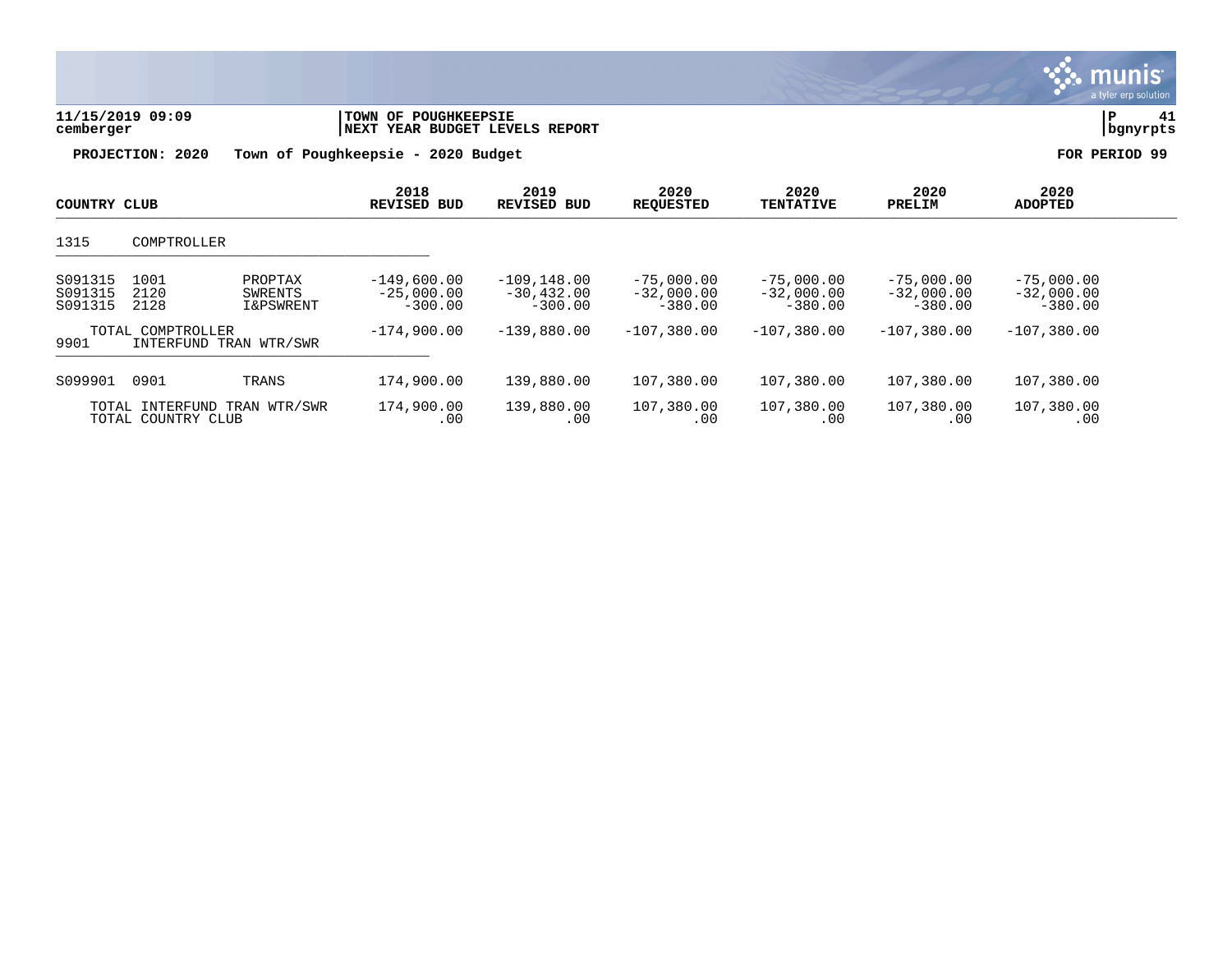| 11/15/2019 09:09<br>cemberger |                                                                    | <b>TOWN OF POUGHKEEPSIE</b><br>NEXT YEAR BUDGET LEVELS REPORT |                                            |                                              |                                              |                                              | l P                                          | 42<br>  bgnyrpts |
|-------------------------------|--------------------------------------------------------------------|---------------------------------------------------------------|--------------------------------------------|----------------------------------------------|----------------------------------------------|----------------------------------------------|----------------------------------------------|------------------|
| PROJECTION: 2020              |                                                                    | Town of Poughkeepsie - 2020 Budget                            |                                            |                                              |                                              |                                              | FOR PERIOD 99                                |                  |
| <b>CROWN HEIGHTS</b>          |                                                                    | 2018<br><b>REVISED BUD</b>                                    | 2019<br><b>REVISED BUD</b>                 | 2020<br><b>REQUESTED</b>                     | 2020<br><b>TENTATIVE</b>                     | 2020<br>PRELIM                               | 2020<br><b>ADOPTED</b>                       |                  |
| 1315                          | COMPTROLLER                                                        |                                                               |                                            |                                              |                                              |                                              |                                              |                  |
| S101315<br>S101315<br>S101315 | 1001<br>PROPTAX<br>2120<br>SWRENTS<br>2128<br><b>I&amp;PSWRENT</b> | $-38,000.00$<br>$-95,000.00$<br>$-700.00$                     | $-27,725.00$<br>$-125,308.00$<br>$-700.00$ | $-14,000.00$<br>$-135,000.00$<br>$-1,000.00$ | $-14,000.00$<br>$-135,000.00$<br>$-1,000.00$ | $-14,000.00$<br>$-135,000.00$<br>$-1,000.00$ | $-14,000.00$<br>$-135,000.00$<br>$-1,000.00$ |                  |
| 9901                          | TOTAL COMPTROLLER<br>INTERFUND TRAN WTR/SWR                        | $-133,700.00$                                                 | $-153,733.00$                              | $-150,000.00$                                | $-150,000.00$                                | $-150,000.00$                                | $-150,000.00$                                |                  |
| S109901                       | 0901<br>TRANS                                                      | 133,700.00                                                    | 153,733.00                                 | 150,000.00                                   | 150,000.00                                   | 150,000.00                                   | 150,000.00                                   |                  |
|                               | TOTAL INTERFUND<br>TRAN WTR/SWR<br>TOTAL CROWN HEIGHTS             | 133,700.00<br>.00                                             | 153,733.00<br>.00                          | 150,000.00<br>.00                            | 150,000.00<br>.00                            | 150,000.00<br>.00                            | 150,000.00<br>.00                            |                  |

**∵ munis**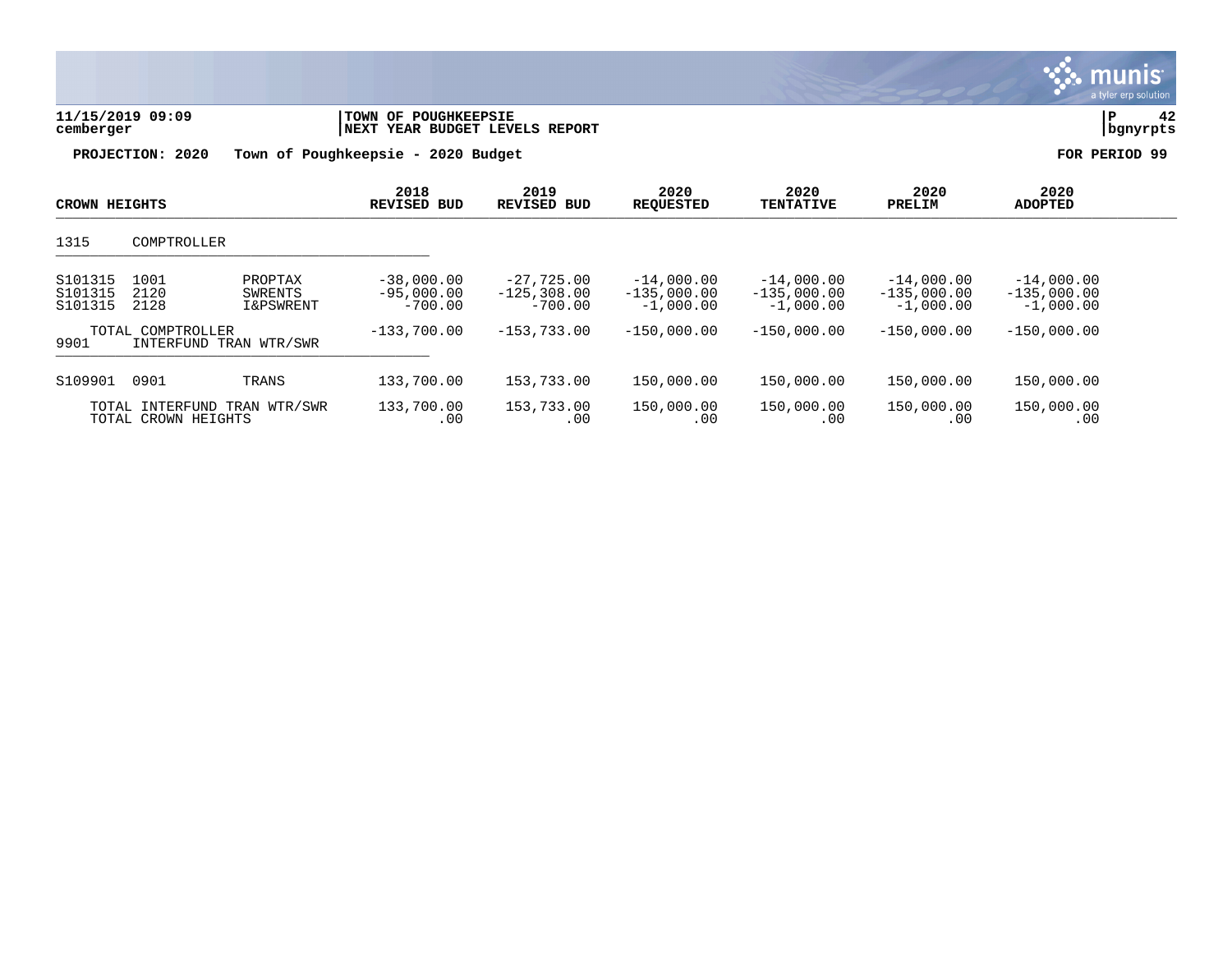

| 11/15/2019 09:09<br>cemberger | <b>TOWN OF POUGHKEEPSIE</b><br>INEXT YEAR BUDGET LEVELS REPORT | bgnyrpts      |
|-------------------------------|----------------------------------------------------------------|---------------|
| PROJECTION: 2020              | Town of Poughkeepsie – 2020 Budget                             | FOR PERIOD 99 |

| CROWN HEIGHTS EXT.1<br>1315<br>COMPTROLLER |                                                           | 2018<br><b>REVISED BUD</b>                 | 2019<br><b>REVISED BUD</b>             | 2020<br><b>REQUESTED</b>                 | 2020<br><b>TENTATIVE</b>               | 2020<br>PRELIM                         | 2020<br><b>ADOPTED</b>                 |                                        |  |
|--------------------------------------------|-----------------------------------------------------------|--------------------------------------------|----------------------------------------|------------------------------------------|----------------------------------------|----------------------------------------|----------------------------------------|----------------------------------------|--|
|                                            |                                                           |                                            |                                        |                                          |                                        |                                        |                                        |                                        |  |
| S111315<br>S111315<br>S111315              | 1001<br>2120<br>2128                                      | PROPTAX<br>SWRENTS<br><b>I&amp;PSWRENT</b> | $-4,500.00$<br>$-2,000.00$<br>$-25.00$ | $-3, 283, 00$<br>$-2,745.00$<br>$-25.00$ | $-1,500.00$<br>$-3,500.00$<br>$-25.00$ | $-1,500.00$<br>$-3,500.00$<br>$-25.00$ | $-1,500.00$<br>$-3,500.00$<br>$-25.00$ | $-1,500.00$<br>$-3,500.00$<br>$-25.00$ |  |
| 9901                                       | TOTAL COMPTROLLER<br>INTERFUND TRAN WTR/SWR               |                                            | $-6, 525.00$                           | $-6.053.00$                              | $-5.025.00$                            | $-5.025.00$                            | $-5.025.00$                            | $-5.025.00$                            |  |
| S119901                                    | 0901                                                      | TRANS                                      | 6.525.00                               | 6,053.00                                 | 5.025.00                               | 5,025.00                               | 5.025.00                               | 5,025.00                               |  |
|                                            | TOTAL INTERFUND TRAN WTR/SWR<br>TOTAL CROWN HEIGHTS EXT.1 |                                            | 6,525.00<br>.00                        | 6,053.00<br>.00                          | 5,025.00<br>.00                        | 5,025.00<br>.00                        | 5,025.00<br>.00                        | 5,025.00<br>.00                        |  |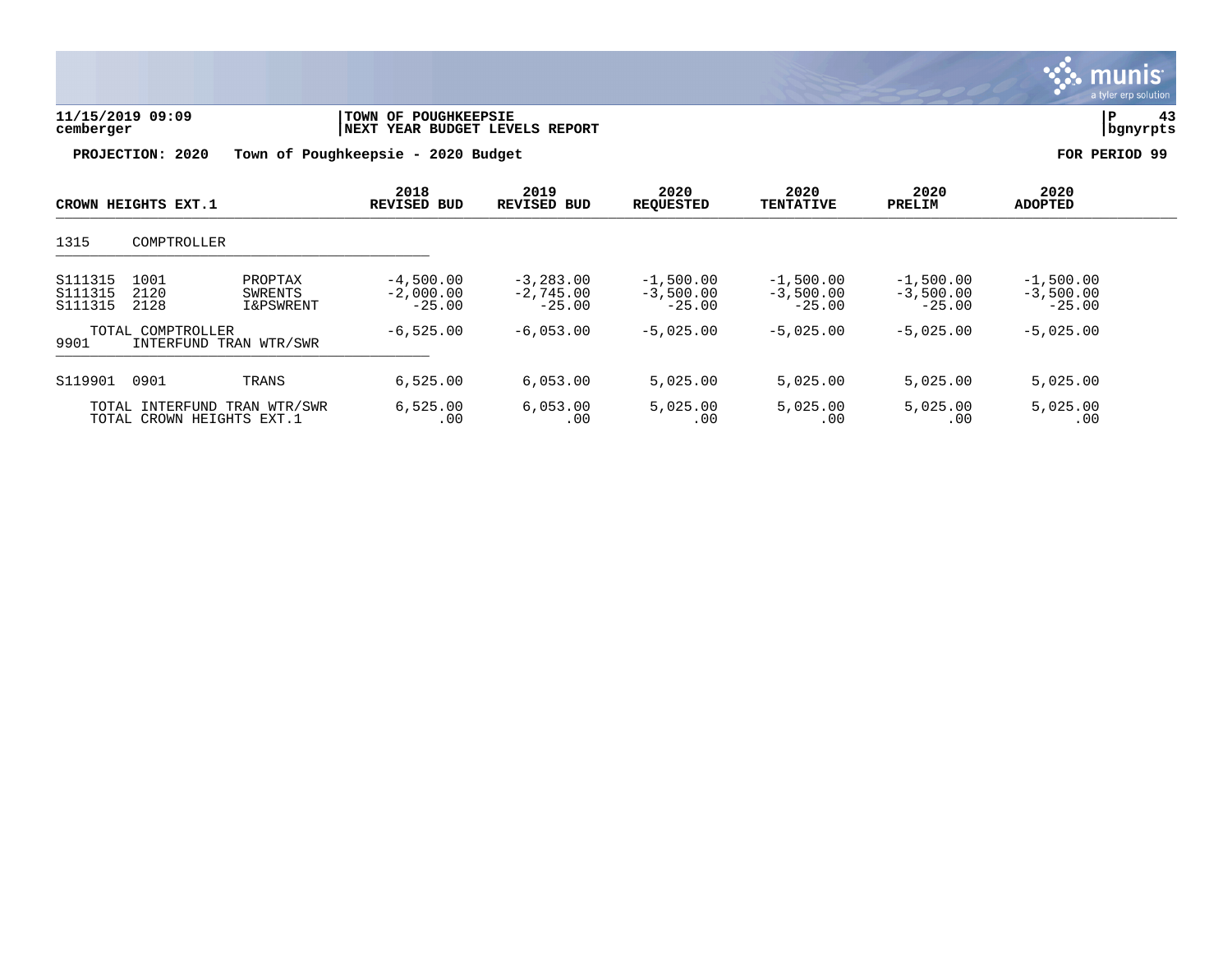

| 11/15/2019 09:09 | <b>TOWN OF POUGHKEEPSIE</b>    |          |  |
|------------------|--------------------------------|----------|--|
| cemberger        | NEXT YEAR BUDGET LEVELS REPORT | bgnyrpts |  |

| <b>FAIRVIEW</b>    |                                                        |                      | 2018<br><b>REVISED BUD</b> | 2019<br><b>REVISED BUD</b> | 2020<br><b>REQUESTED</b>  | 2020<br><b>TENTATIVE</b>  | 2020<br>PRELIM            | 2020<br><b>ADOPTED</b>    |  |
|--------------------|--------------------------------------------------------|----------------------|----------------------------|----------------------------|---------------------------|---------------------------|---------------------------|---------------------------|--|
| 1315               | COMPTROLLER                                            |                      |                            |                            |                           |                           |                           |                           |  |
| S121315<br>S121315 | 2120<br>2128                                           | SWRENTS<br>I&PSWRENT | $-13,000.00$<br>$-200.00$  | $-17,841.00$<br>$-200.00$  | $-17,500.00$<br>$-300.00$ | $-17,500.00$<br>$-300.00$ | $-17,500.00$<br>$-300.00$ | $-17,500.00$<br>$-300.00$ |  |
| 8130               | TOTAL COMPTROLLER<br>SEWAGE TREAT/                     | DISPOSAL             | $-13, 200.00$              | $-18,041.00$               | $-17,800.00$              | $-17,800.00$              | $-17,800.00$              | $-17,800.00$              |  |
| S128130            | 0475                                                   | OPERMAIN             | 7,000.00                   | 7,000.00                   | 17,800.00                 | 17,800.00                 | 17,800.00                 | 17,800.00                 |  |
| 9901               | TOTAL SEWAGE TREAT/ DISPOSAL<br>INTERFUND TRAN WTR/SWR |                      | 7,000.00                   | 7,000.00                   | 17,800.00                 | 17,800.00                 | 17,800.00                 | 17,800.00                 |  |
| S129901            | 0901                                                   | TRANS                | .00                        | 11,041.00                  | .00                       | .00                       | .00                       | .00                       |  |
|                    | TOTAL INTERFUND<br>TOTAL FAIRVIEW                      | TRAN WTR/SWR         | .00<br>$-6, 200.00$        | 11,041.00<br>.00           | .00<br>.00                | .00<br>.00                | .00<br>.00                | .00<br>.00                |  |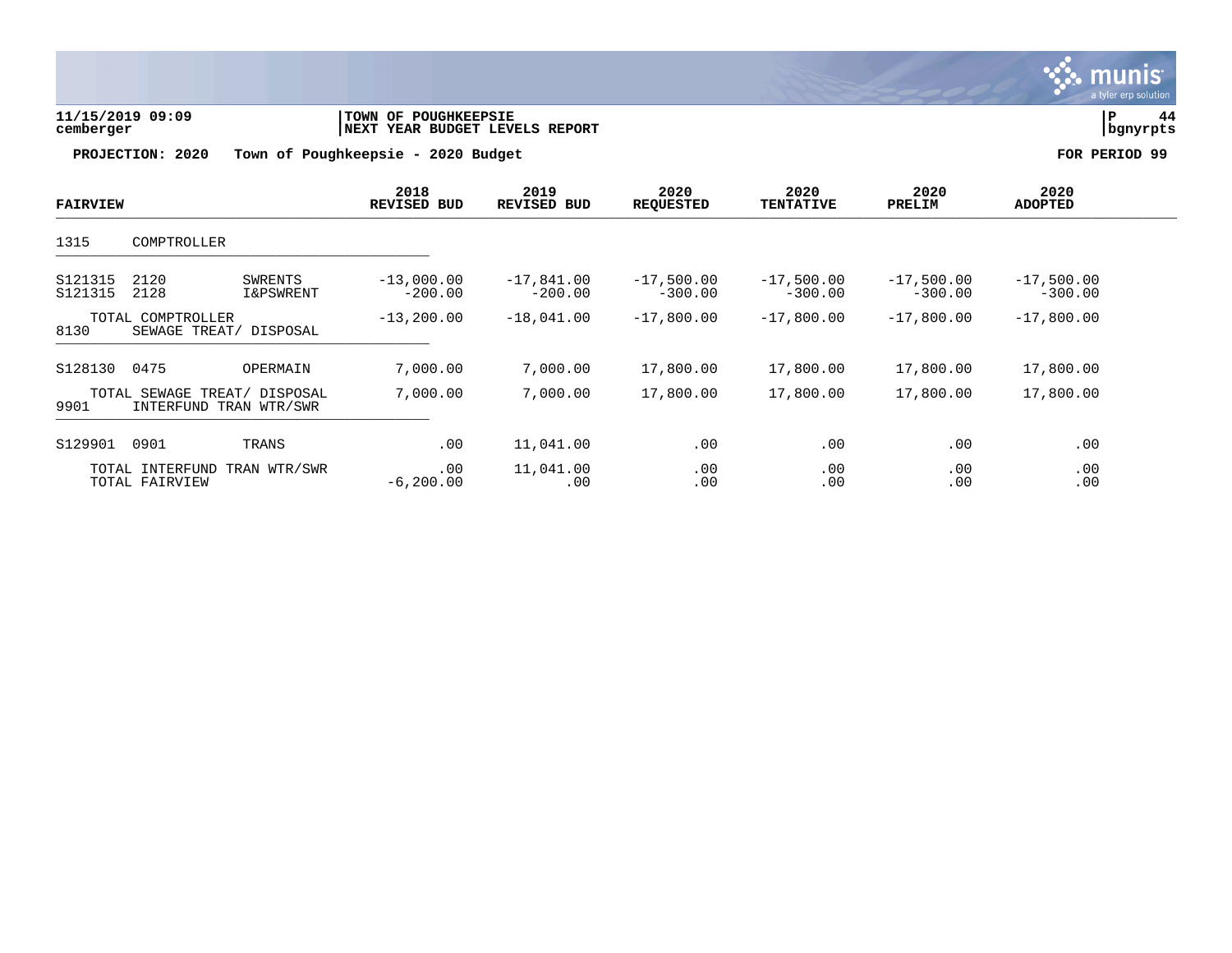|                    |                  |                                  |                                                                      |                            |                                |                                |                                |                                | <b>W. munis</b><br>a tyler erp solution |
|--------------------|------------------|----------------------------------|----------------------------------------------------------------------|----------------------------|--------------------------------|--------------------------------|--------------------------------|--------------------------------|-----------------------------------------|
| cemberger          | 11/15/2019 09:09 |                                  | <b>TOWN OF POUGHKEEPSIE</b><br><b>NEXT YEAR BUDGET LEVELS REPORT</b> |                            |                                |                                |                                |                                | l P<br>45<br>  bgnyrpts                 |
|                    | PROJECTION: 2020 |                                  | Town of Poughkeepsie - 2020 Budget                                   |                            |                                |                                |                                |                                | FOR PERIOD 99                           |
| FIRST WARD         |                  |                                  | 2018<br>REVISED BUD                                                  | 2019<br><b>REVISED BUD</b> | 2020<br><b>REQUESTED</b>       | 2020<br><b>TENTATIVE</b>       | 2020<br>PRELIM                 | 2020<br><b>ADOPTED</b>         |                                         |
| 1315               | COMPTROLLER      |                                  |                                                                      |                            |                                |                                |                                |                                |                                         |
| S131315<br>S131315 | 2401<br>5095     | <b>INT&amp;EARN</b><br>APPFUNBAL | $-200.000.00$<br>.00                                                 | .00<br>.00                 | $-150,000.00$<br>$-745,000.00$ | $-150,000.00$<br>$-745.000.00$ | $-150,000.00$<br>$-745.000.00$ | $-150,000.00$<br>$-745,000.00$ |                                         |

 $\mathcal{L}$ 

TOTAL COMPTROLLER -200,000.00 .00 -895,000.00 -895,000.00 -895,000.00 -895,000.00 TOTAL FIRST WARD -200,000.00 .00 -895,000.00 -895,000.00 -895,000.00 -895,000.00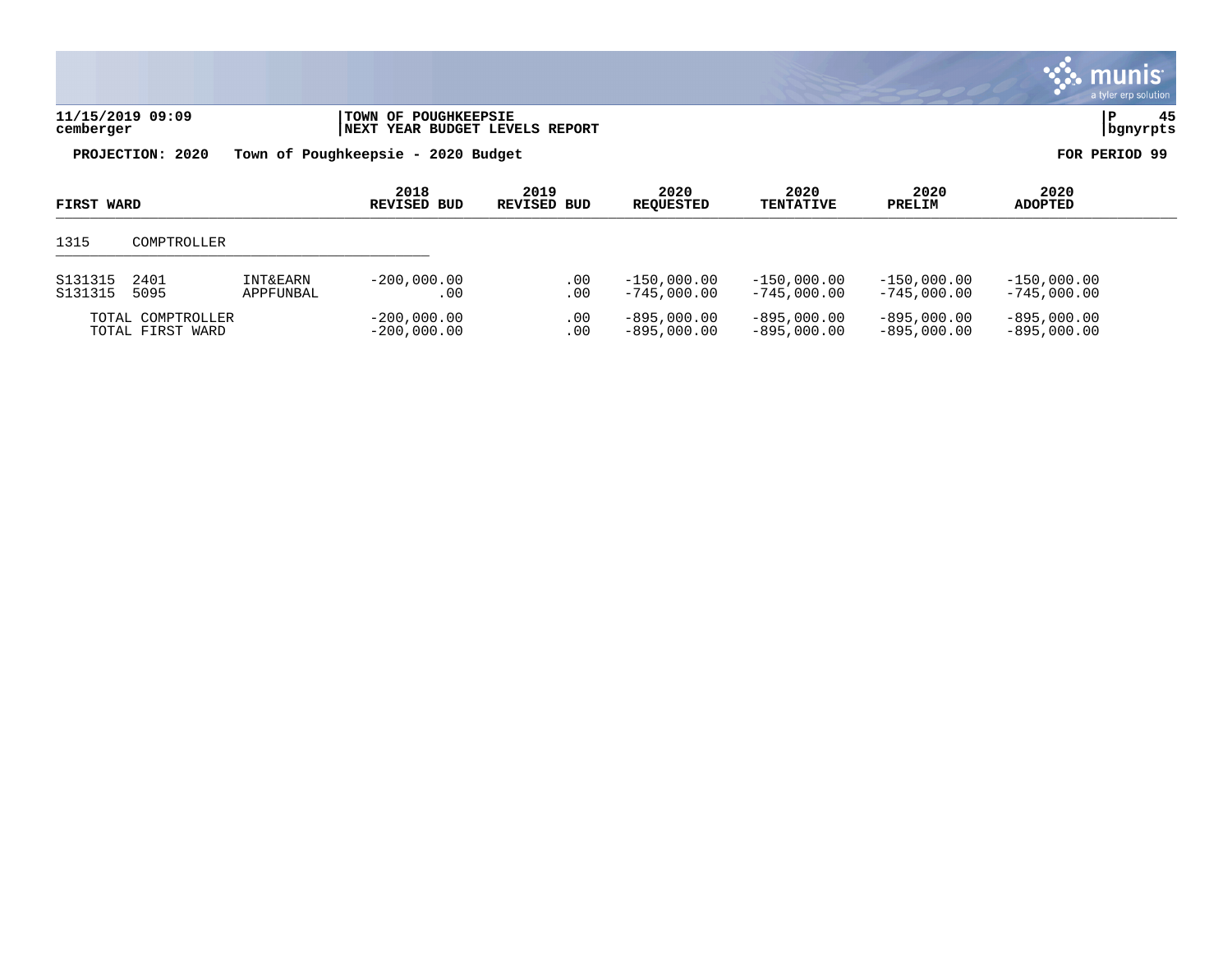|                   |                  |                     |                                                        |                            |                          |                          |                |                        | <b>munis</b><br>a tyler erp solution |
|-------------------|------------------|---------------------|--------------------------------------------------------|----------------------------|--------------------------|--------------------------|----------------|------------------------|--------------------------------------|
| cemberger         | 11/15/2019 09:09 |                     | TOWN OF POUGHKEEPSIE<br>NEXT YEAR BUDGET LEVELS REPORT |                            |                          |                          |                | P                      | 46<br>  bgnyrpts                     |
|                   | PROJECTION: 2020 |                     | Town of Poughkeepsie - 2020 Budget                     |                            |                          |                          |                | FOR PERIOD 99          |                                      |
| <b>SEWER FUND</b> |                  |                     | 2018<br><b>REVISED BUD</b>                             | 2019<br><b>REVISED BUD</b> | 2020<br><b>REQUESTED</b> | 2020<br><b>TENTATIVE</b> | 2020<br>PRELIM | 2020<br><b>ADOPTED</b> |                                      |
| 1315              | COMPTROLLER      |                     |                                                        |                            |                          |                          |                |                        |                                      |
| S1315             | 2401             | <b>INT&amp;EARN</b> | .00                                                    | $-163,600.00$              | .00                      | .00                      | .00            | .00                    |                                      |

TOTAL COMPTROLLER .00 -163,600.00 .00 .00 .00 .00 TOTAL SEWER FUND .00 -163,600.00 .00 .00 .00 .00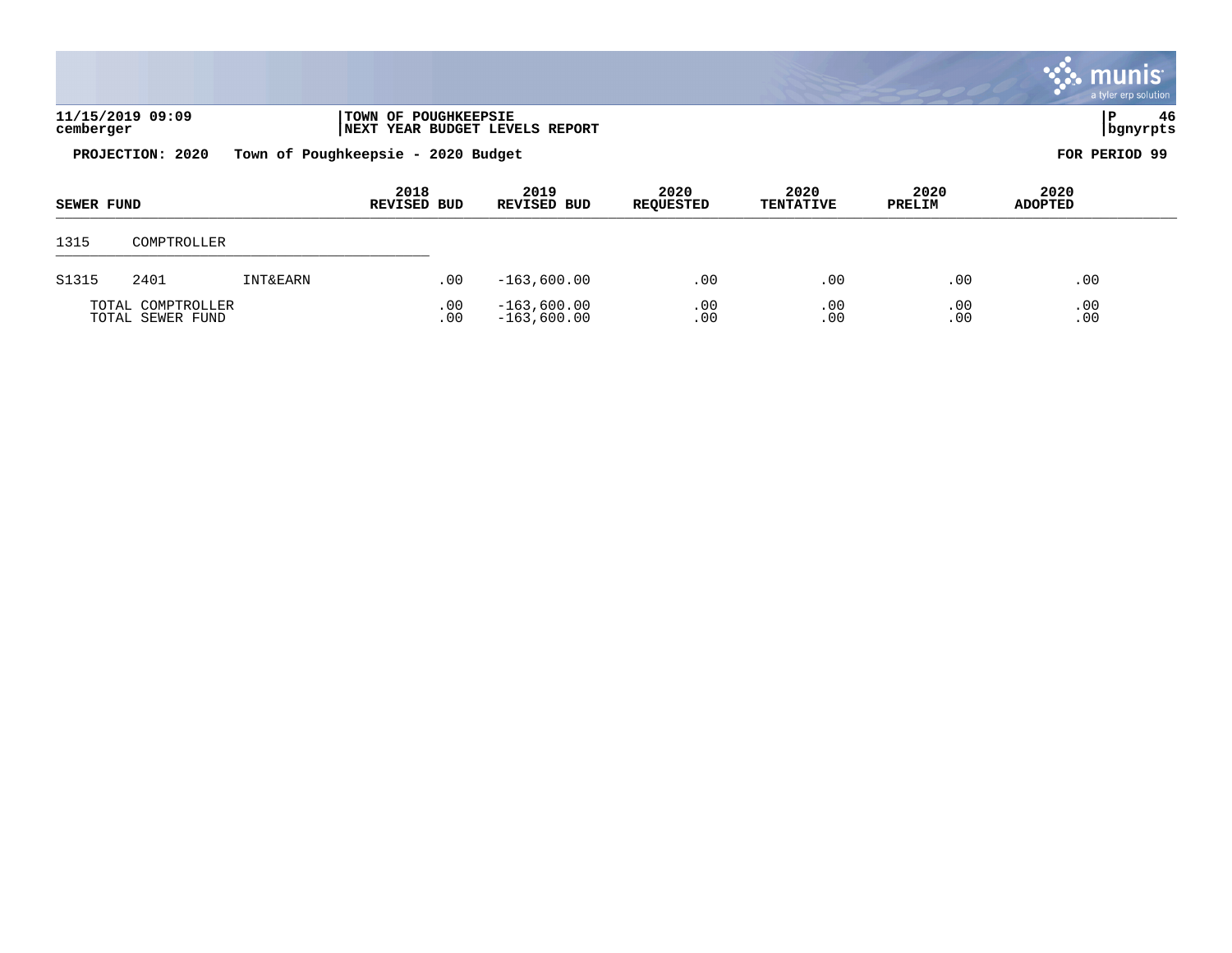| 11/15/2019 09:09<br>cemberger |                                                       |                                                   | <b>TOWN OF POUGHKEEPSIE</b><br>NEXT YEAR BUDGET LEVELS REPORT |                                              |                                              |                                              |                                              |                                              |               |  |
|-------------------------------|-------------------------------------------------------|---------------------------------------------------|---------------------------------------------------------------|----------------------------------------------|----------------------------------------------|----------------------------------------------|----------------------------------------------|----------------------------------------------|---------------|--|
|                               | PROJECTION: 2020                                      |                                                   | Town of Poughkeepsie - 2020 Budget                            |                                              |                                              |                                              |                                              |                                              | FOR PERIOD 99 |  |
| FOURTH WARD O&M               |                                                       |                                                   | 2018<br>REVISED BUD                                           | 2019<br>REVISED BUD                          | 2020<br><b>REQUESTED</b>                     | 2020<br><b>TENTATIVE</b>                     | 2020<br>PRELIM                               | 2020<br><b>ADOPTED</b>                       |               |  |
| 1315                          | COMPTROLLER                                           |                                                   |                                                               |                                              |                                              |                                              |                                              |                                              |               |  |
| S151315<br>S151315<br>S151315 | 2120<br>2122<br>2128                                  | <b>SWRENTS</b><br>SWRCHRG<br><b>I&amp;PSWRENT</b> | $-725,000.00$<br>$-15,000.00$<br>$-7,500.00$                  | $-960,695.00$<br>$-15,000.00$<br>$-7,500.00$ | $-900,000.00$<br>$-15,000.00$<br>$-9,500.00$ | $-900.000.00$<br>$-15,000.00$<br>$-9,500.00$ | $-900,000.00$<br>$-15,000.00$<br>$-9,500.00$ | $-925,000.00$<br>$-15,000.00$<br>$-9,500.00$ |               |  |
| 8130                          | TOTAL COMPTROLLER<br>SEWAGE TREAT/ DISPOSAL           |                                                   | $-747,500.00$                                                 | $-983, 195.00$                               | $-924,500.00$                                | $-924,500.00$                                | $-924,500.00$                                | $-949,500.00$                                |               |  |
| S158130                       | 0475                                                  | OPERMAIN                                          | 400,000.00                                                    | 400,000.00                                   | 924,500.00                                   | 924,500.00                                   | 924,500.00                                   | 949,500.00                                   |               |  |
| 9901                          | TOTAL SEWAGE TREAT/<br>INTERFUND TRAN WTR/SWR         | DISPOSAL                                          | 400,000.00                                                    | 400,000.00                                   | 924,500.00                                   | 924,500.00                                   | 924,500.00                                   | 949,500.00                                   |               |  |
| S159901                       | 0901                                                  | TRANS                                             | 347,500.00                                                    | 583,195.00                                   | .00                                          | .00                                          | .00                                          | .00                                          |               |  |
|                               | TOTAL INTERFUND TRAN WTR/SWR<br>TOTAL FOURTH WARD O&M |                                                   | 347,500.00<br>.00                                             | 583,195.00<br>.00                            | .00<br>.00                                   | .00<br>.00                                   | .00<br>.00                                   | .00<br>.00                                   |               |  |

 $\therefore$  munis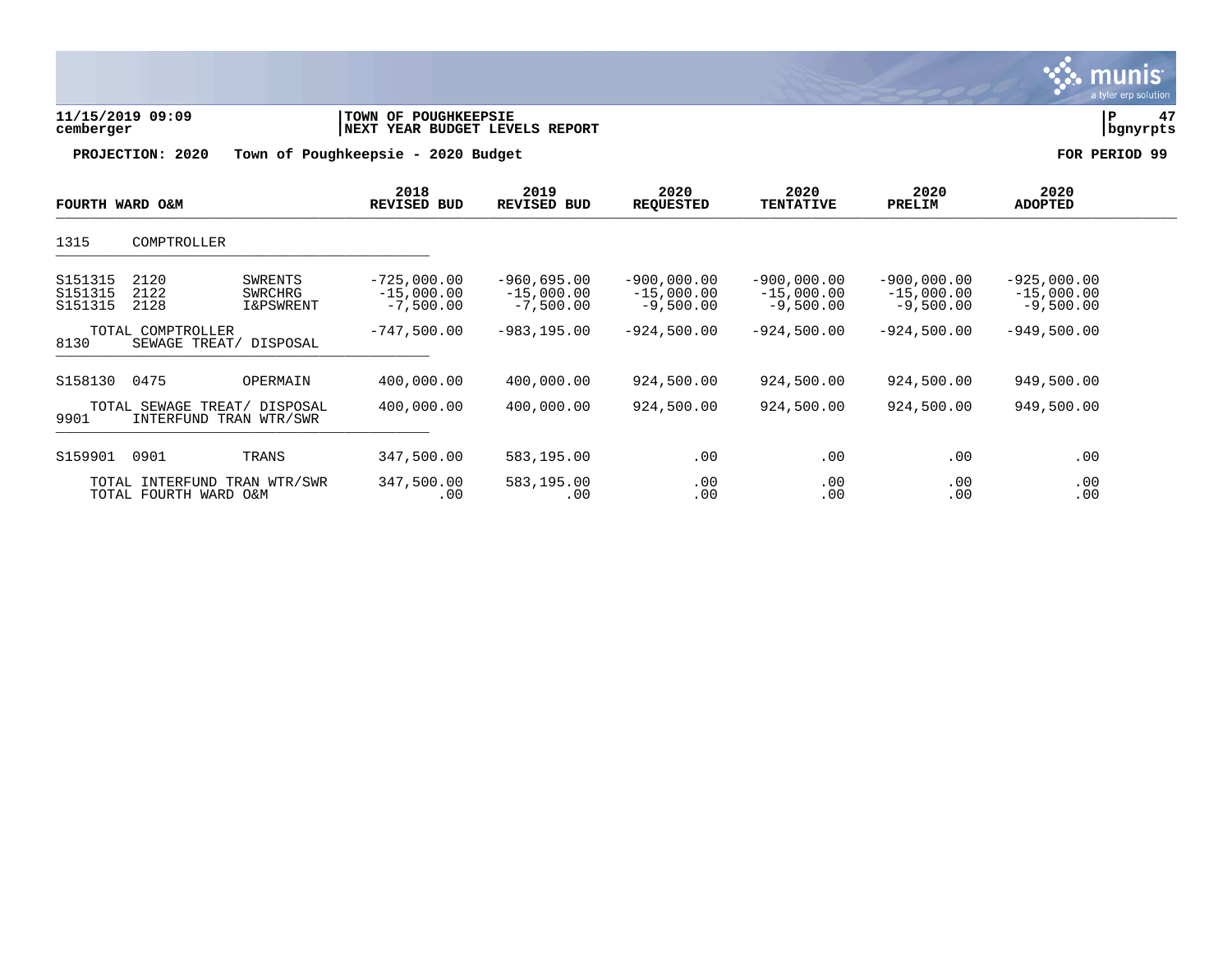| 11/15/2019 09:09<br>cemberger                     |                                                         | TOWN OF POUGHKEEPSIE<br>NEXT YEAR BUDGET LEVELS REPORT |                                               |                                               | 48<br> P<br>  bgnyrpts                        |                                               |                                              |           |
|---------------------------------------------------|---------------------------------------------------------|--------------------------------------------------------|-----------------------------------------------|-----------------------------------------------|-----------------------------------------------|-----------------------------------------------|----------------------------------------------|-----------|
|                                                   | PROJECTION: 2020                                        | Town of Poughkeepsie - 2020 Budget                     |                                               |                                               |                                               |                                               | FOR                                          | PERIOD 99 |
| <b>HAGAN FARMS</b>                                |                                                         | 2018<br><b>REVISED BUD</b>                             | 2019<br><b>REVISED BUD</b>                    | 2020<br><b>REQUESTED</b>                      | 2020<br><b>TENTATIVE</b>                      | 2020<br>PRELIM                                | 2020<br><b>ADOPTED</b>                       |           |
| 1315                                              | COMPTROLLER                                             |                                                        |                                               |                                               |                                               |                                               |                                              |           |
| S161315<br>S161315<br>S161315                     | 1001<br>PROPTAX<br>2120<br>SWRENTS<br>2128<br>I&PSWRENT | $-168,000.00$<br>$-90,000.00$<br>$-1,000.00$           | $-122,573.00$<br>$-119,341.00$<br>$-1,000.00$ | $-60,000.00$<br>$-125,000.00$<br>$-1, 200.00$ | $-60,000.00$<br>$-125,000.00$<br>$-1, 200.00$ | $-60,000.00$<br>$-125,000.00$<br>$-1, 200.00$ | $-60,000.00$<br>$-125,000.00$<br>$-1,200.00$ |           |
| 9901                                              | TOTAL COMPTROLLER<br>INTERFUND TRAN WTR/SWR             | $-259,000.00$                                          | $-242,914.00$                                 | $-186, 200.00$                                | $-186, 200.00$                                | $-186, 200.00$                                | $-186, 200.00$                               |           |
| S169901                                           | 0901<br>TRANS                                           | 259,000.00                                             | 242,914.00                                    | 186,200.00                                    | 186,200.00                                    | 186,200.00                                    | 186,200.00                                   |           |
| TOTAL INTERFUND TRAN WTR/SWR<br>TOTAL HAGAN FARMS |                                                         | 259,000.00<br>.00                                      | 242,914.00<br>.00                             | 186,200.00<br>.00                             | 186,200.00<br>.00                             | 186,200.00<br>.00                             | 186,200.00<br>.00                            |           |

 $\ddot{\mathbf{w}}$  munis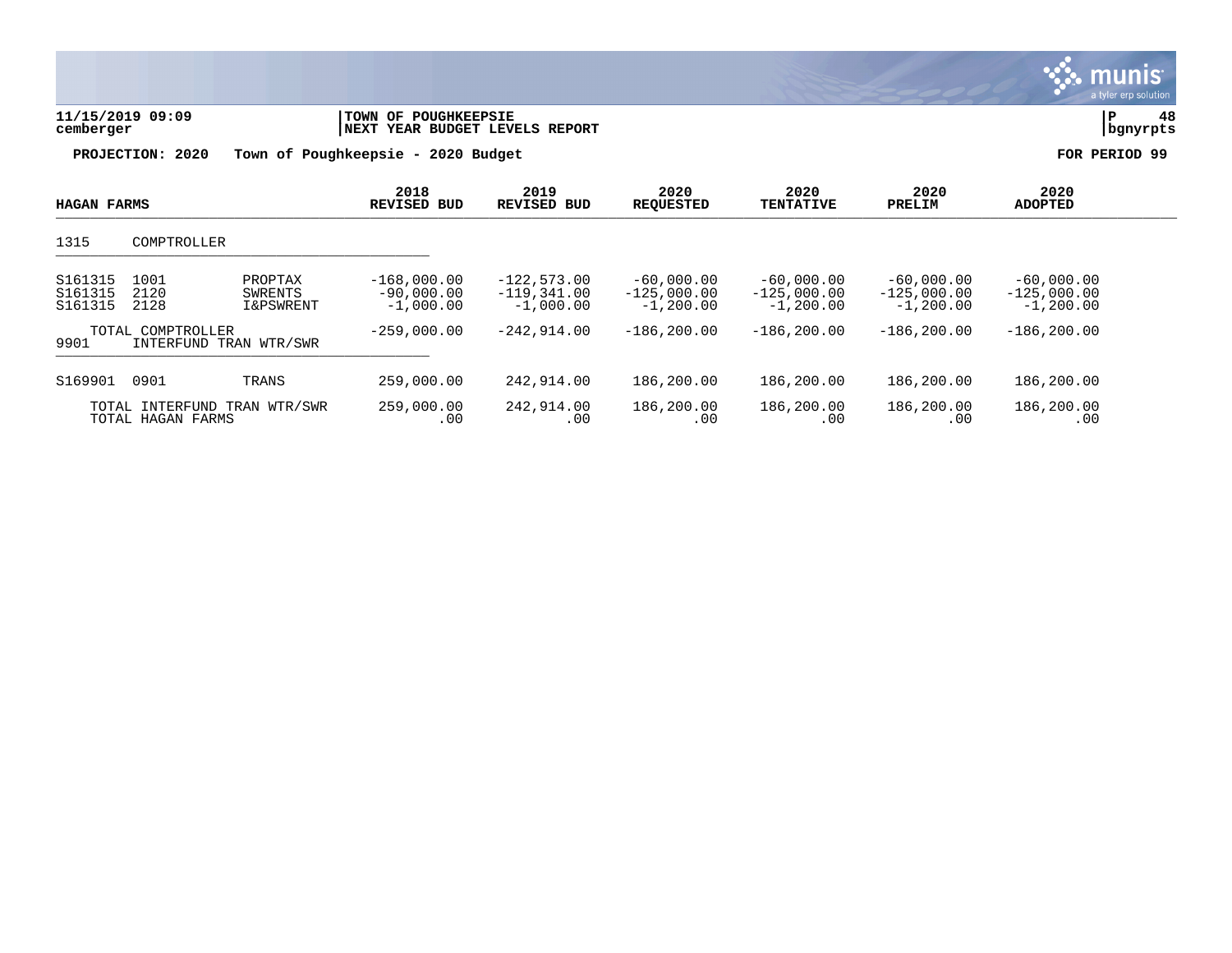|                               | 11/15/2019 09:09<br>cemberger               |                                            | TOWN OF POUGHKEEPSIE<br><b>NEXT YEAR BUDGET LEVELS REPORT</b> |                                           |                                          |                                          |                                          | 49<br>ΙP<br>bgnyrpts                     |  |  |
|-------------------------------|---------------------------------------------|--------------------------------------------|---------------------------------------------------------------|-------------------------------------------|------------------------------------------|------------------------------------------|------------------------------------------|------------------------------------------|--|--|
|                               | PROJECTION: 2020                            |                                            | Town of Poughkeepsie - 2020 Budget                            |                                           |                                          |                                          |                                          | FOR PERIOD 99                            |  |  |
| IRELAND                       |                                             |                                            | 2018<br><b>REVISED BUD</b>                                    | 2019<br><b>REVISED BUD</b>                | 2020<br><b>REQUESTED</b>                 | 2020<br><b>TENTATIVE</b>                 | 2020<br>PRELIM                           | 2020<br><b>ADOPTED</b>                   |  |  |
| 1315                          | COMPTROLLER                                 |                                            |                                                               |                                           |                                          |                                          |                                          |                                          |  |  |
| S171315<br>S171315<br>S171315 | 1001<br>2120<br>2128                        | PROPTAX<br>SWRENTS<br><b>I&amp;PSWRENT</b> | $-23,000.00$<br>$-16,000.00$<br>$-200.00$                     | $-16,781.00$<br>$-21,959.00$<br>$-200.00$ | $-8,000.00$<br>$-22,000.00$<br>$-200.00$ | $-8,000.00$<br>$-22,000.00$<br>$-200.00$ | $-8,000.00$<br>$-22,000.00$<br>$-200.00$ | $-8,000.00$<br>$-22,000.00$<br>$-200.00$ |  |  |
| 9901                          | TOTAL COMPTROLLER<br>INTERFUND TRAN WTR/SWR |                                            | $-39,200.00$                                                  | $-38,940.00$                              | $-30, 200.00$                            | $-30, 200.00$                            | $-30, 200.00$                            | $-30, 200.00$                            |  |  |
| S179901                       | 0901                                        | TRANS                                      | 39,200.00                                                     | 38,940.00                                 | .00                                      | .00                                      | .00                                      | 30,200.00                                |  |  |
|                               | TOTAL INTERFUND<br>TOTAL IRELAND            | TRAN WTR/SWR                               | 39,200.00<br>.00                                              | 38,940.00<br>.00                          | .00<br>$-30, 200.00$                     | .00<br>$-30, 200.00$                     | .00<br>$-30, 200.00$                     | 30,200.00<br>.00                         |  |  |

 $\ddot{\mathbf{u}}$  munis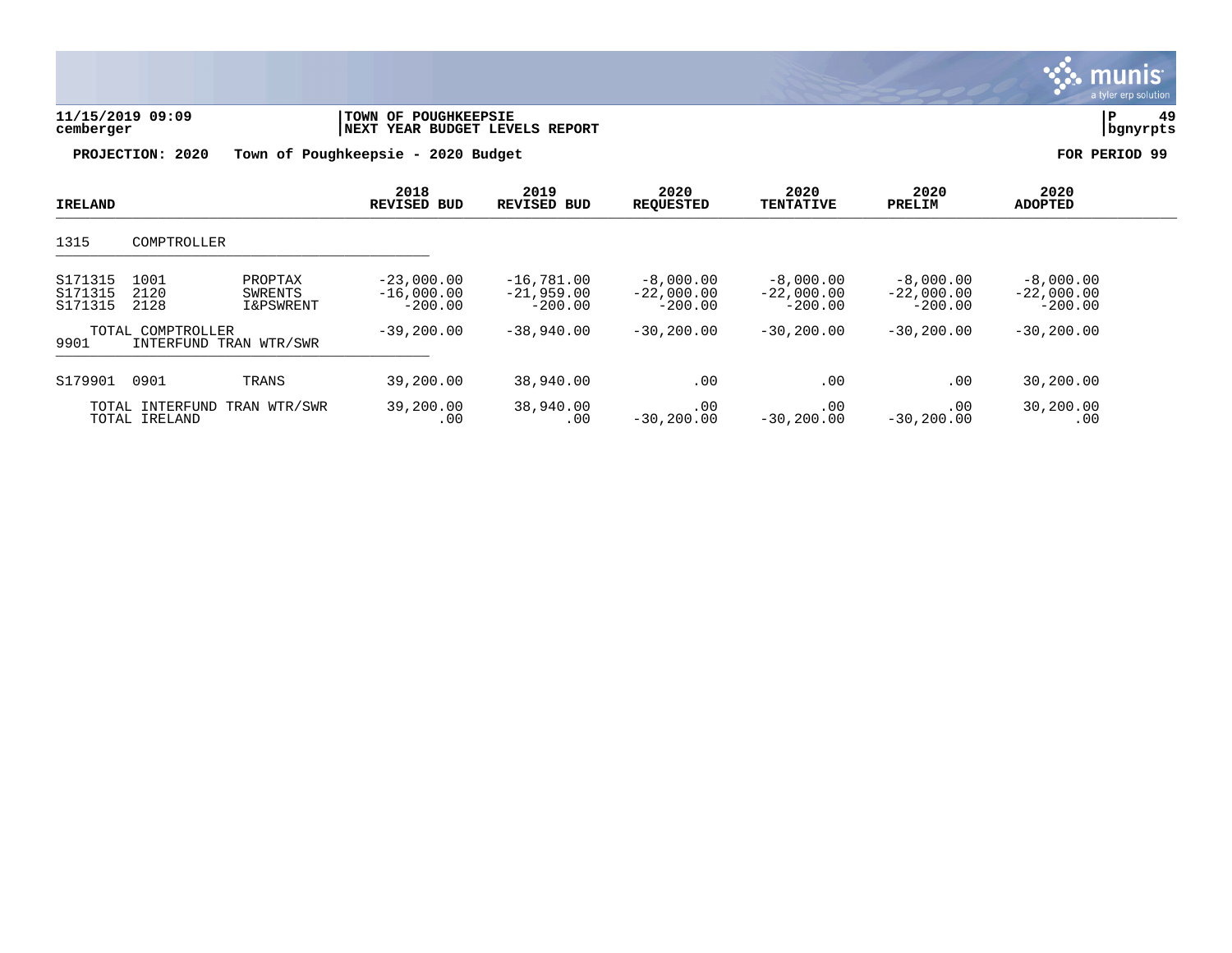| 11/15/2019 09:09<br>cemberger<br>PROJECTION: 2020 |                                             | TOWN OF POUGHKEEPSIE<br>NEXT YEAR BUDGET LEVELS REPORT<br>Town of Poughkeepsie - 2020 Budget | 50<br>P<br>bgnyrpts<br>FOR PERIOD 99     |                                          |                                          |                                          |                                          |                                          |  |
|---------------------------------------------------|---------------------------------------------|----------------------------------------------------------------------------------------------|------------------------------------------|------------------------------------------|------------------------------------------|------------------------------------------|------------------------------------------|------------------------------------------|--|
| OLD FARMS                                         |                                             |                                                                                              | 2018<br>REVISED BUD                      | 2019<br><b>REVISED BUD</b>               | 2020<br><b>REQUESTED</b>                 | 2020<br><b>TENTATIVE</b>                 | 2020<br>PRELIM                           | 2020<br><b>ADOPTED</b>                   |  |
| 1315                                              | COMPTROLLER                                 |                                                                                              |                                          |                                          |                                          |                                          |                                          |                                          |  |
| S181315<br>S181315<br>S181315                     | 1001<br>2120<br>2128                        | PROPTAX<br>SWRENTS<br><b>I&amp;PSWRENT</b>                                                   | $-15,000.00$<br>$-7,500.00$<br>$-100.00$ | $-10,944.00$<br>$-9,607.00$<br>$-100.00$ | $-5,000.00$<br>$-12,000.00$<br>$-250.00$ | $-5,000.00$<br>$-12,000.00$<br>$-250.00$ | $-5,000.00$<br>$-12,000.00$<br>$-250.00$ | $-5,000.00$<br>$-12,000.00$<br>$-250.00$ |  |
| 9901                                              | TOTAL COMPTROLLER<br>INTERFUND TRAN WTR/SWR |                                                                                              | $-22,600.00$                             | $-20,651.00$                             | $-17, 250.00$                            | $-17,250,00$                             | $-17,250.00$                             | $-17, 250.00$                            |  |
| S189901                                           | 0901                                        | TRANS                                                                                        | 22,600.00                                | 20,651.00                                | 17,250.00                                | 17,250.00                                | 17,250.00                                | 17,250.00                                |  |
|                                                   | TOTAL INTERFUND<br>TOTAL OLD FARMS          | TRAN WTR/SWR                                                                                 | 22,600.00<br>.00                         | 20,651.00<br>.00                         | 17,250.00<br>.00                         | 17,250.00<br>.00                         | 17,250.00<br>.00                         | 17,250.00<br>.00                         |  |

 $\sim$ 

m

lİS'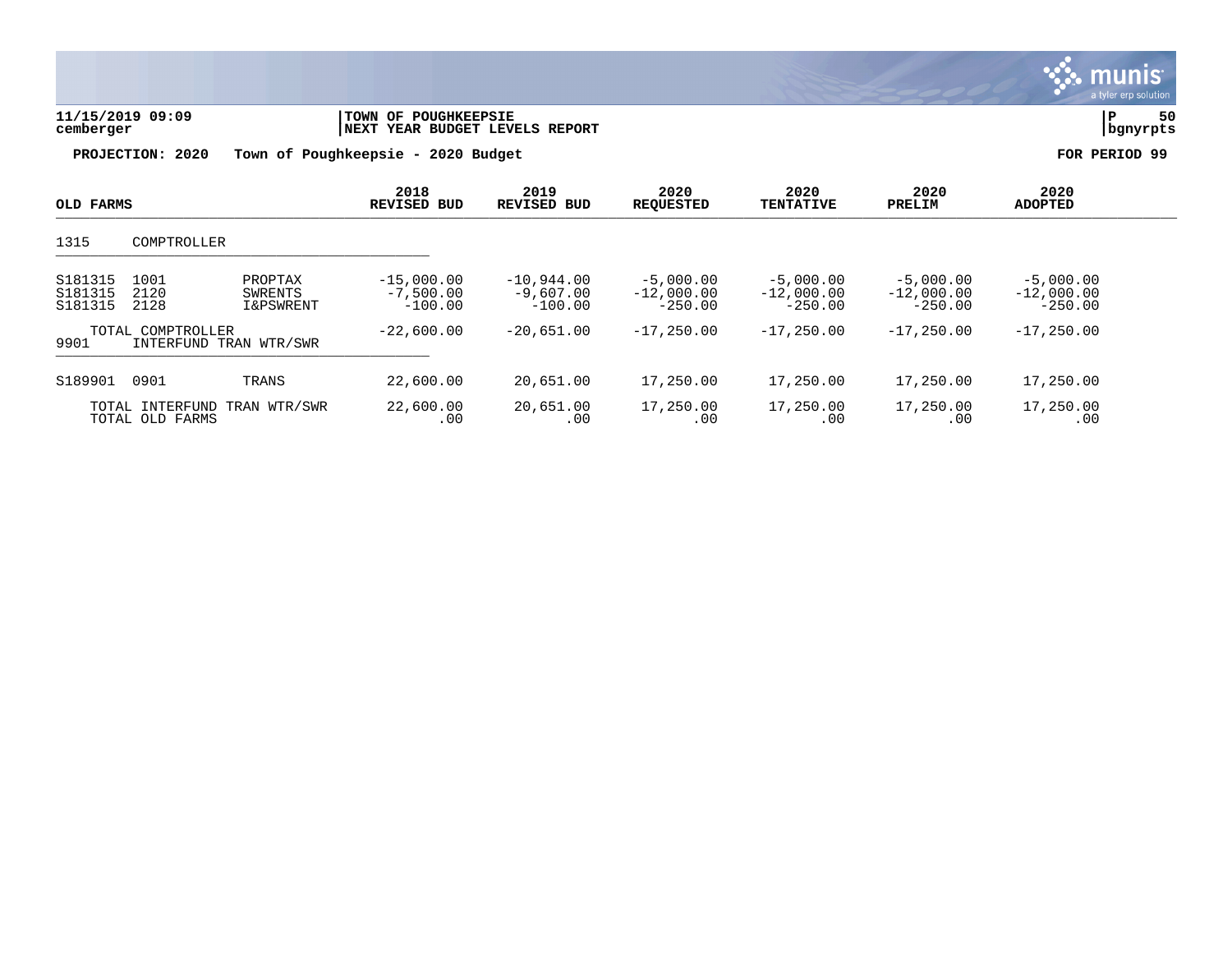|                                                        |                       |  |                                                        |                            |                          |                          |                |                        | <b>munis</b><br>a tyler erp solution |  |
|--------------------------------------------------------|-----------------------|--|--------------------------------------------------------|----------------------------|--------------------------|--------------------------|----------------|------------------------|--------------------------------------|--|
| cemberger                                              | 11/15/2019 09:09      |  | TOWN OF POUGHKEEPSIE<br>NEXT YEAR BUDGET LEVELS REPORT |                            |                          |                          |                |                        | 51<br>P<br>  bgnyrpts                |  |
| PROJECTION: 2020<br>Town of Poughkeepsie - 2020 Budget |                       |  |                                                        |                            |                          |                          |                | FOR PERIOD 99          |                                      |  |
| <b>SEWER FUND</b>                                      |                       |  | 2018<br><b>REVISED BUD</b>                             | 2019<br><b>REVISED BUD</b> | 2020<br><b>REQUESTED</b> | 2020<br><b>TENTATIVE</b> | 2020<br>PRELIM | 2020<br><b>ADOPTED</b> |                                      |  |
|                                                        |                       |  |                                                        |                            |                          |                          |                |                        |                                      |  |
| 1910                                                   | UNALLOCATED INSURANCE |  |                                                        |                            |                          |                          |                |                        |                                      |  |

TOTAL UNALLOCATED INSURANCE 75,000.00 75,000.00 79,950.00 79,950.00 79,950.00 79,950.00 TOTAL SEWER FUND 75,000.00 75,000.00 79,950.00 79,950.00 79,950.00 79,950.00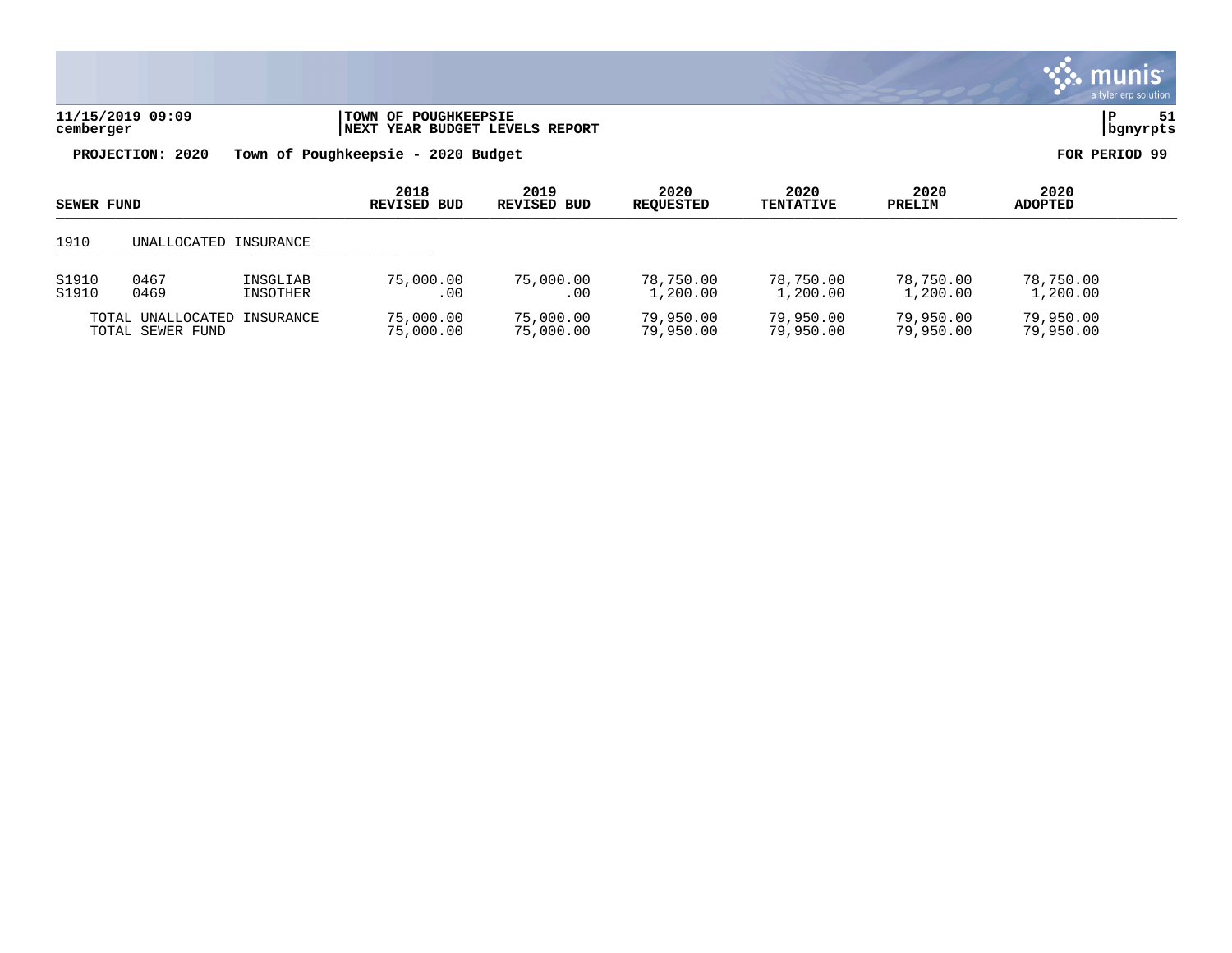|                               |                      |                                            |                                                        |                                            |                                            |                                            |                                            |                                            | a munis<br>a tyler erp solution |
|-------------------------------|----------------------|--------------------------------------------|--------------------------------------------------------|--------------------------------------------|--------------------------------------------|--------------------------------------------|--------------------------------------------|--------------------------------------------|---------------------------------|
| cemberger                     | 11/15/2019 09:09     |                                            | TOWN OF POUGHKEEPSIE<br>NEXT YEAR BUDGET LEVELS REPORT |                                            |                                            |                                            |                                            | P                                          | 52<br>bgnyrpts                  |
| PROJECTION: 2020              |                      |                                            | Town of Poughkeepsie - 2020 Budget                     |                                            |                                            |                                            |                                            | FOR PERIOD 99                              |                                 |
| SOUTH GATE                    |                      |                                            | 2018<br><b>REVISED BUD</b>                             | 2019<br>REVISED BUD                        | 2020<br><b>REQUESTED</b>                   | 2020<br><b>TENTATIVE</b>                   | 2020<br>PRELIM                             | 2020<br><b>ADOPTED</b>                     |                                 |
| 1315                          | COMPTROLLER          |                                            |                                                        |                                            |                                            |                                            |                                            |                                            |                                 |
| S191315<br>S191315<br>S191315 | 1001<br>2120<br>2128 | PROPTAX<br>SWRENTS<br><b>I&amp;PSWRENT</b> | $-106,600.00$<br>$-73,000.00$<br>$-600.00$             | $-77,775.00$<br>$-102.633.00$<br>$-600.00$ | $-39,000.00$<br>$-120.000.00$<br>$-600.00$ | $-39,000.00$<br>$-120.000.00$<br>$-600.00$ | $-39,000.00$<br>$-120.000.00$<br>$-600.00$ | $-39,000.00$<br>$-120,000.00$<br>$-600.00$ |                                 |
|                               | TOTAL COMPTROLLER    |                                            | $-180.200.00$                                          | $-181,008.00$                              | $-159.600.00$                              | $-159.600.00$                              | $-159,600.00$                              | $-159,600.00$                              |                                 |

 $\mathcal{L}$ 

TOTAL SOUTH GATE -180,200.00 -181,008.00 -159,600.00 -159,600.00 -159,600.00 -159,600.00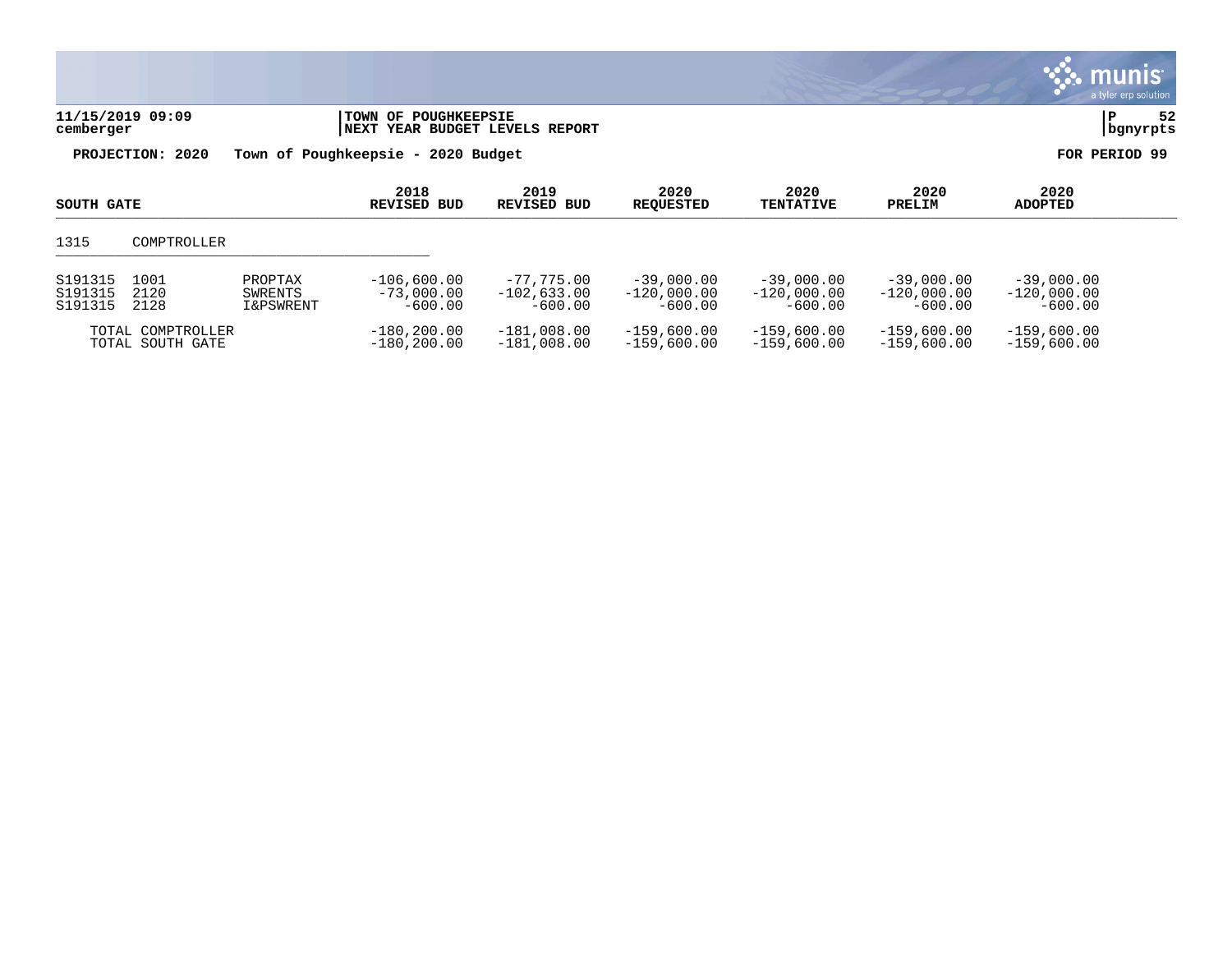

| 11/15/2019 09:09 | TOWN OF POUGHKEEPSIE           |          | $ -$ |
|------------------|--------------------------------|----------|------|
| cemberger        | NEXT YEAR BUDGET LEVELS REPORT | bgnyrpts |      |

| <b>SEWER FUND</b>                          |                                       | 2018<br><b>REVISED BUD</b> | 2019<br><b>REVISED BUD</b> | 2020<br><b>REQUESTED</b> | 2020<br><b>TENTATIVE</b> | 2020<br>PRELIM  | 2020<br><b>ADOPTED</b> |                 |  |
|--------------------------------------------|---------------------------------------|----------------------------|----------------------------|--------------------------|--------------------------|-----------------|------------------------|-----------------|--|
| 1980                                       | PAYROLL TAXES                         |                            |                            |                          |                          |                 |                        |                 |  |
| S1980                                      | 0416                                  | MTATAX                     | 3,500.00                   | 3,000.00                 | 3,500.00                 | 3,500.00        | 3,500.00               | 3,500.00        |  |
| TOTAL PAYROLL TAXES<br>1990<br>CONTINGENCY |                                       | 3,500.00                   | 3,000.00                   | 3,500.00                 | 3,500.00                 | 3,500.00        | 3,500.00               |                 |  |
| S1990                                      | 0409                                  | MISCL                      | 1,000.00                   | .00                      | .00                      | .00             | .00                    | .00             |  |
|                                            | TOTAL CONTINGENCY<br>TOTAL SEWER FUND |                            | 1,000.00<br>4,500.00       | .00<br>3,000.00          | .00<br>3,500.00          | .00<br>3,500.00 | .00<br>3,500.00        | .00<br>3,500.00 |  |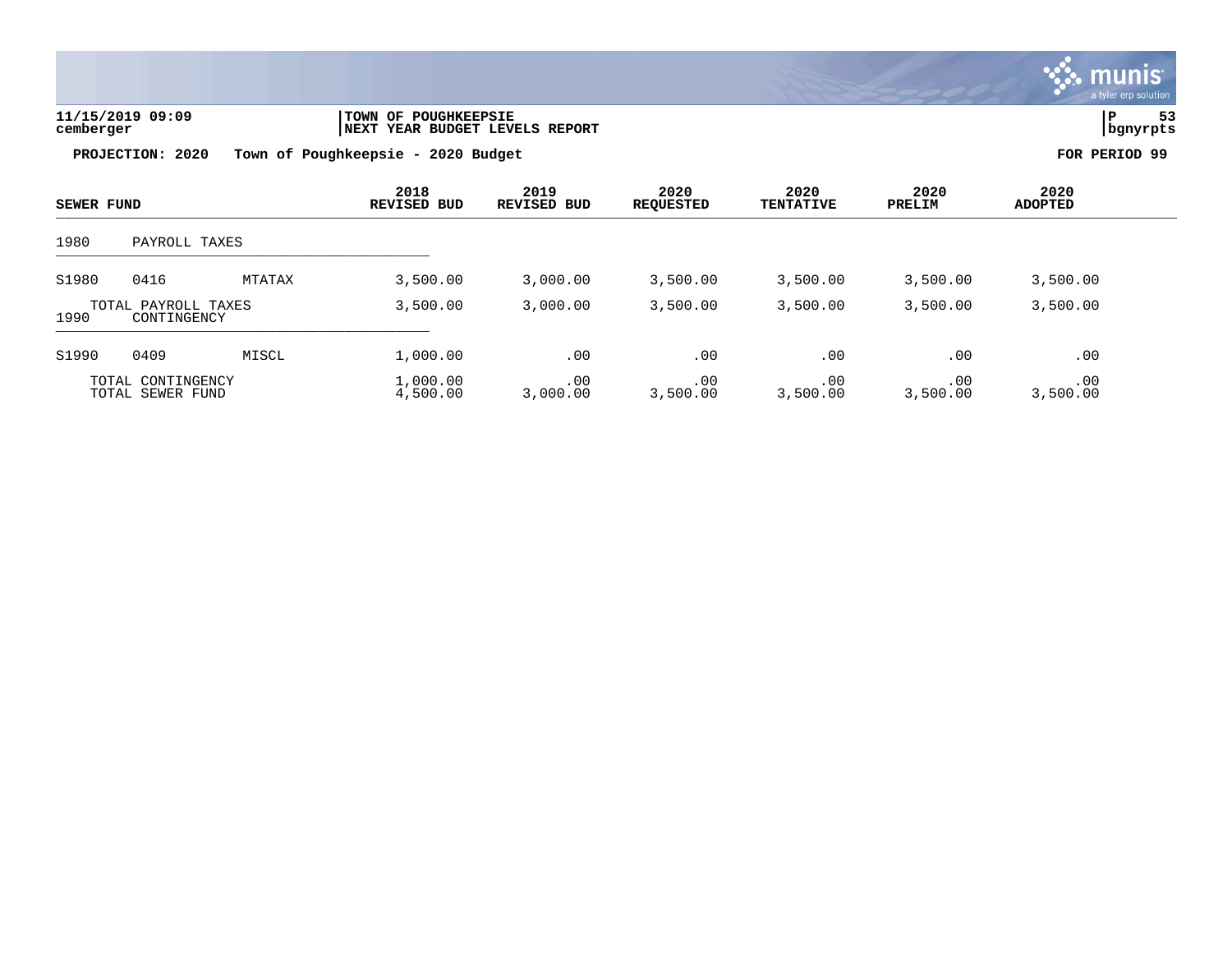|                                                                                                 |                                    |                     |                          |                          |                |                        | $\boldsymbol{\ddot{\cdot}}$ . munis<br>a tyler erp solution |  |
|-------------------------------------------------------------------------------------------------|------------------------------------|---------------------|--------------------------|--------------------------|----------------|------------------------|-------------------------------------------------------------|--|
| 11/15/2019 09:09<br>TOWN OF POUGHKEEPSIE<br><b>INEXT YEAR BUDGET LEVELS REPORT</b><br>cemberger |                                    |                     |                          |                          |                |                        |                                                             |  |
| PROJECTION: 2020                                                                                | Town of Poughkeepsie - 2020 Budget |                     |                          |                          |                | FOR PERIOD 99          |                                                             |  |
| SOUTH GATE                                                                                      | 2018<br>REVISED BUD                | 2019<br>REVISED BUD | 2020<br><b>REQUESTED</b> | 2020<br><b>TENTATIVE</b> | 2020<br>PRELIM | 2020<br><b>ADOPTED</b> |                                                             |  |
| 9901<br>INTERFUND TRAN WTR/SWR                                                                  |                                    |                     |                          |                          |                |                        |                                                             |  |

 $\bullet$ 

| S199901 0901 |                                                  | TRANS | 180,200.00               | 181,008.00               | 159,600.00               | 159,600.00               | 159,600.00               | 159,600.00               |
|--------------|--------------------------------------------------|-------|--------------------------|--------------------------|--------------------------|--------------------------|--------------------------|--------------------------|
|              | TOTAL INTERFUND TRAN WTR/SWR<br>TOTAL SOUTH GATE |       | 180,200.00<br>180,200.00 | 181,008.00<br>181,008.00 | 159,600.00<br>159,600.00 | 159,600.00<br>159,600.00 | 159,600.00<br>159,600.00 | 159,600.00<br>159,600.00 |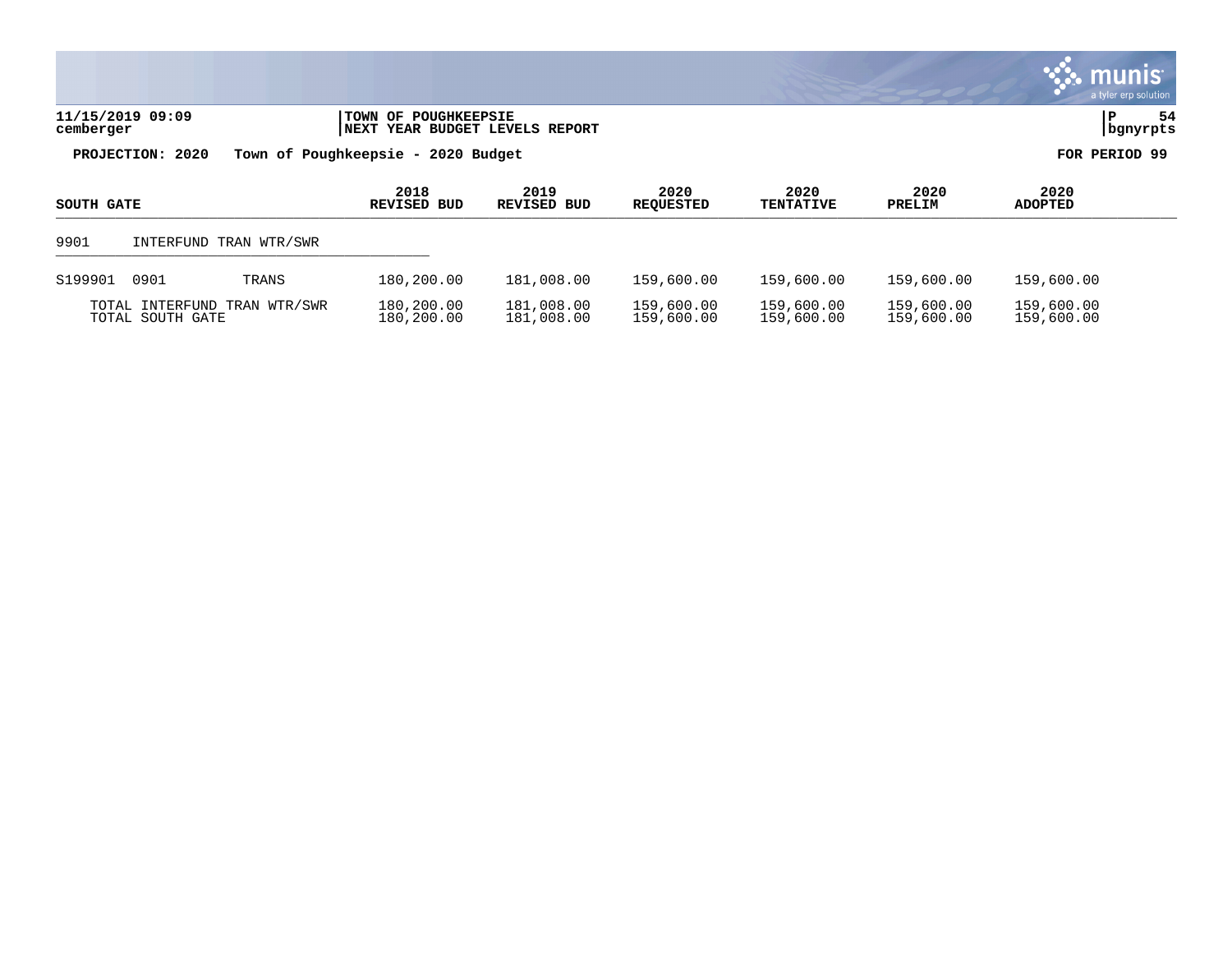|                                          |                                                                                         |                                                              |                                                                |                                                              |                                                              |                                                              |                                                              | a tyler erp sulution |
|------------------------------------------|-----------------------------------------------------------------------------------------|--------------------------------------------------------------|----------------------------------------------------------------|--------------------------------------------------------------|--------------------------------------------------------------|--------------------------------------------------------------|--------------------------------------------------------------|----------------------|
| 11/15/2019 09:09<br>cemberger            |                                                                                         |                                                              | TOWN OF POUGHKEEPSIE<br>NEXT YEAR BUDGET LEVELS REPORT         |                                                              |                                                              |                                                              |                                                              |                      |
|                                          | PROJECTION: 2020                                                                        | Town of Poughkeepsie - 2020 Budget                           |                                                                |                                                              |                                                              |                                                              |                                                              | FOR PERIOD 99        |
| SOUTH ROAD                               |                                                                                         | 2018<br><b>REVISED BUD</b>                                   | 2019<br><b>REVISED BUD</b>                                     | 2020<br><b>REQUESTED</b>                                     | 2020<br><b>TENTATIVE</b>                                     | 2020<br>PRELIM                                               | 2020<br><b>ADOPTED</b>                                       |                      |
| 1315                                     | COMPTROLLER                                                                             |                                                              |                                                                |                                                              |                                                              |                                                              |                                                              |                      |
| S201315<br>S201315<br>S201315<br>S201315 | 1001<br>PROPTAX<br>1081<br>INLIEU TX<br>2120<br>SWRENTS<br>2128<br><b>I&amp;PSWRENT</b> | $-432,000.00$<br>$-1,700.00$<br>$-325,000.00$<br>$-4,000.00$ | $-315, 187.00$<br>$-1,700.00$<br>$-440, 368.00$<br>$-4,000.00$ | $-160,000.00$<br>$-1,750.00$<br>$-450,000.00$<br>$-3,000.00$ | $-160,000.00$<br>$-1,750.00$<br>$-450,000.00$<br>$-3,000.00$ | $-160,000.00$<br>$-1,750.00$<br>$-450,000.00$<br>$-3,000.00$ | $-160,000.00$<br>$-1,750.00$<br>$-450,000.00$<br>$-3,000.00$ |                      |
| 9901                                     | TOTAL COMPTROLLER<br>INTERFUND TRAN WTR/SWR                                             | $-762,700.00$                                                | $-761, 255.00$                                                 | $-614,750.00$                                                | $-614,750.00$                                                | $-614,750.00$                                                | $-614,750.00$                                                |                      |
| S209901                                  | 0901<br>TRANS                                                                           | 762,700.00                                                   | 761,255.00                                                     | 614,750.00                                                   | 614,750.00                                                   | 614,750.00                                                   | 614,750.00                                                   |                      |
|                                          | TOTAL INTERFUND TRAN WTR/SWR<br>TOTAL SOUTH ROAD                                        | 762,700.00<br>.00                                            | 761,255.00<br>.00                                              | 614,750.00<br>.00                                            | 614,750.00<br>.00                                            | 614,750.00<br>.00                                            | 614,750.00<br>.00                                            |                      |

 $\ddot{\ddot{\mathbf{w}}}$  munis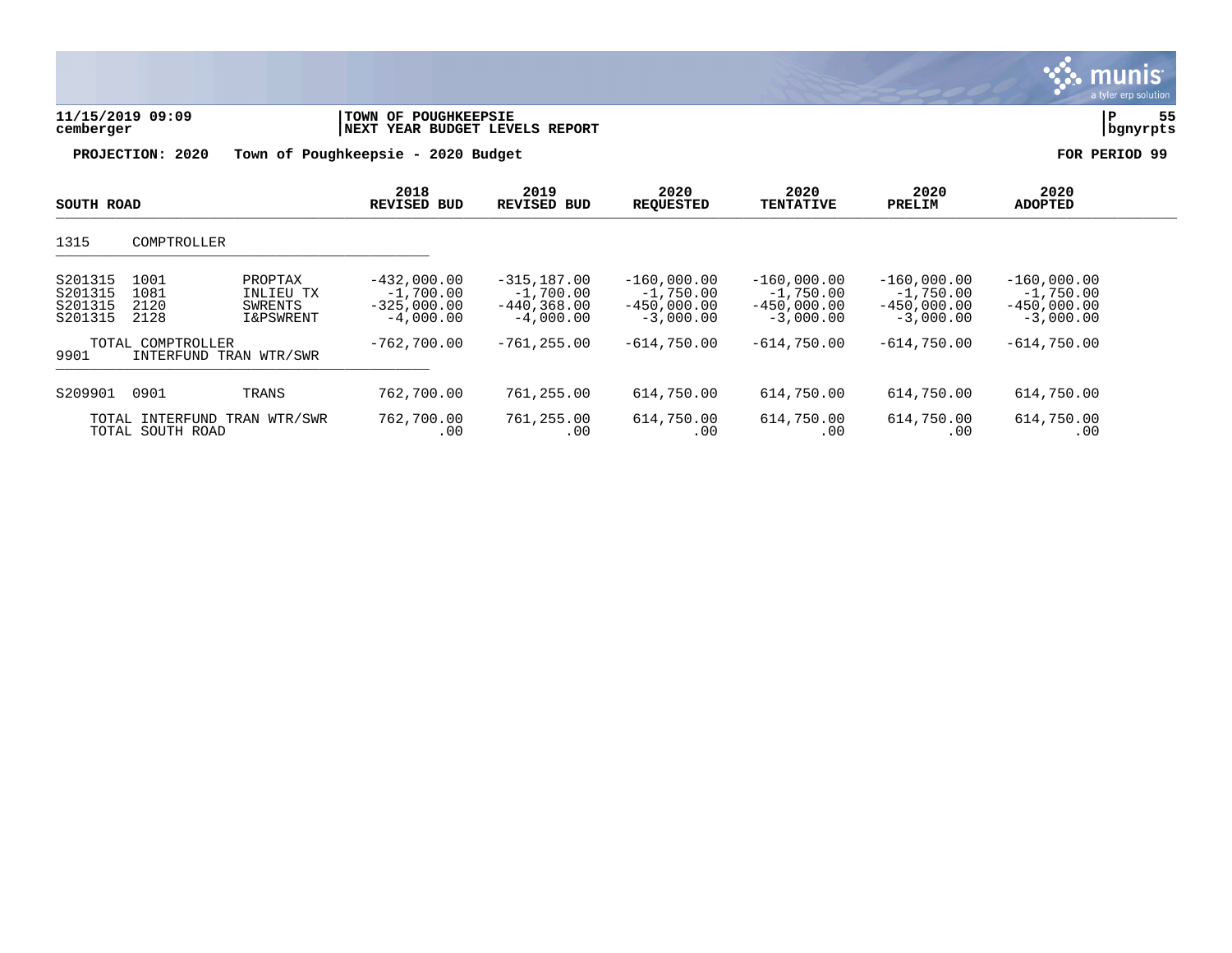| 11/15/2019 09:09<br>cemberger<br>PROJECTION: 2020 |                                                                    | Town of Poughkeepsie - 2020 Budget       | TOWN OF POUGHKEEPSIE<br>NEXT YEAR BUDGET LEVELS REPORT |                                          |                                          |                                          |                                          |
|---------------------------------------------------|--------------------------------------------------------------------|------------------------------------------|--------------------------------------------------------|------------------------------------------|------------------------------------------|------------------------------------------|------------------------------------------|
| <b>SPACKENKILL</b>                                |                                                                    | 2018<br><b>REVISED BUD</b>               | 2019<br><b>REVISED BUD</b>                             | 2020<br><b>REQUESTED</b>                 | 2020<br><b>TENTATIVE</b>                 | 2020<br>PRELIM                           | FOR PERIOD 99<br>2020<br><b>ADOPTED</b>  |
| 1315                                              | COMPTROLLER                                                        |                                          |                                                        |                                          |                                          |                                          |                                          |
| S211315<br>S211315<br>S211315                     | 1001<br>PROPTAX<br>2120<br>SWRENTS<br>2128<br><b>I&amp;PSWRENT</b> | $-16,600.00$<br>$-7,500.00$<br>$-125.00$ | $-12, 112.00$<br>$-10, 293.00$<br>$-125.00$            | $-6,000.00$<br>$-10,000.00$<br>$-125.00$ | $-6,000.00$<br>$-10,000.00$<br>$-125.00$ | $-6,000.00$<br>$-10,000.00$<br>$-125.00$ | $-6,000.00$<br>$-10,000.00$<br>$-125.00$ |
| 9901                                              | TOTAL COMPTROLLER<br>INTERFUND TRAN WTR/SWR                        | $-24, 225.00$                            | $-22,530.00$                                           | $-16, 125.00$                            | $-16, 125.00$                            | $-16, 125.00$                            | $-16, 125.00$                            |
| S219901                                           | 0901<br>TRANS                                                      | 24,225.00                                | 22,530.00                                              | 16,125.00                                | 16,125.00                                | 16,125.00                                | 16,125.00                                |
|                                                   | TOTAL INTERFUND TRAN WTR/SWR<br>TOTAL SPACKENKILL                  | 24,225.00<br>.00                         | 22,530.00<br>.00                                       | 16,125.00<br>.00                         | 16,125.00<br>.00                         | 16,125.00<br>.00                         | 16,125.00<br>.00                         |

S. munis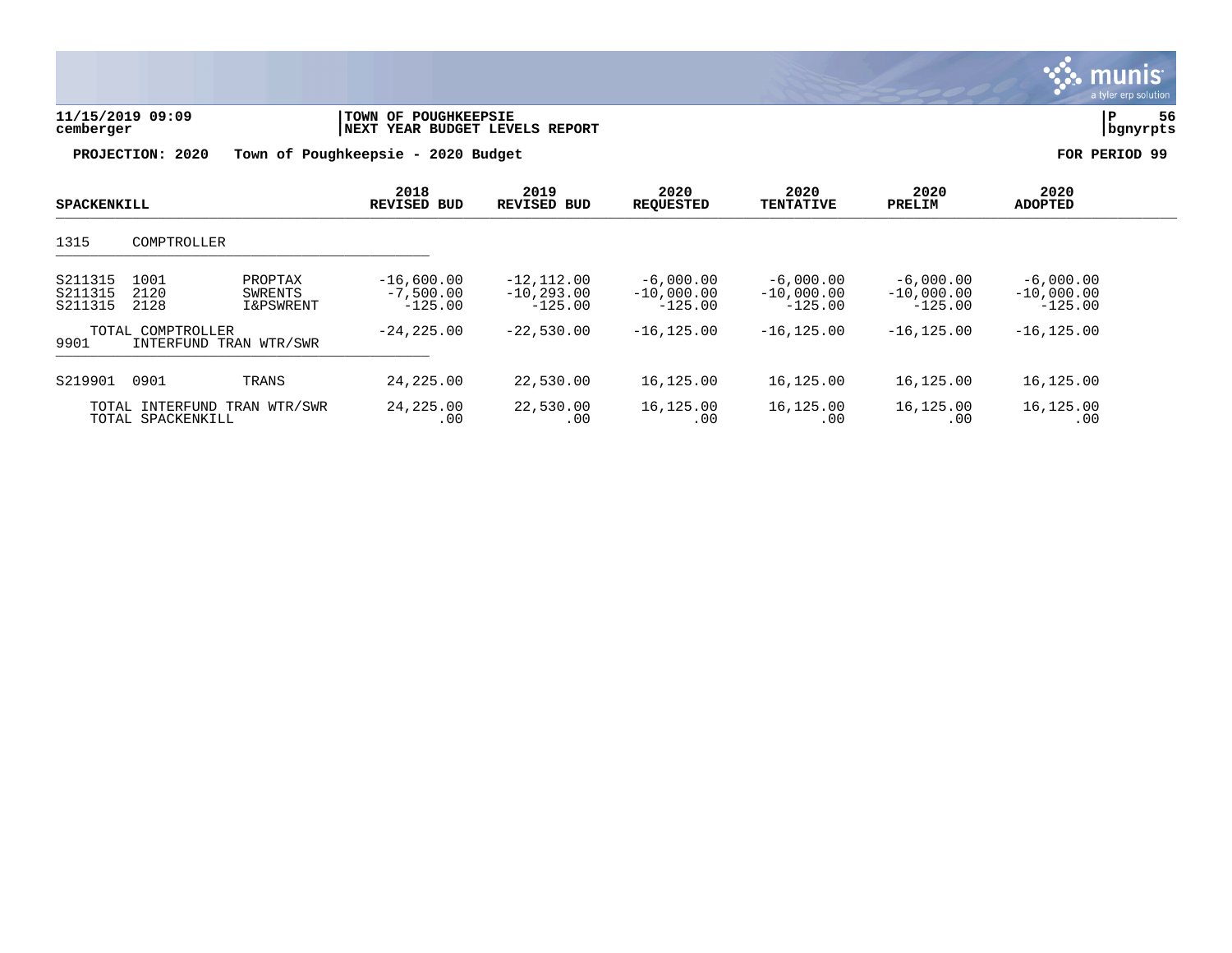|                               |                                                         |                                             |                                                        |                                             |                                             |                                             |                                             | $\alpha$ cynor or provided to |
|-------------------------------|---------------------------------------------------------|---------------------------------------------|--------------------------------------------------------|---------------------------------------------|---------------------------------------------|---------------------------------------------|---------------------------------------------|-------------------------------|
| 11/15/2019 09:09<br>cemberger |                                                         |                                             | TOWN OF POUGHKEEPSIE<br>NEXT YEAR BUDGET LEVELS REPORT |                                             |                                             |                                             |                                             |                               |
|                               | PROJECTION: 2020                                        | Town of Poughkeepsie - 2020 Budget          |                                                        |                                             |                                             |                                             |                                             | FOR PERIOD 99                 |
| SUTTON PARK                   |                                                         | 2018<br>REVISED BUD                         | 2019<br><b>REVISED BUD</b>                             | 2020<br><b>REQUESTED</b>                    | 2020<br><b>TENTATIVE</b>                    | 2020<br>PRELIM                              | 2020<br><b>ADOPTED</b>                      |                               |
| 1315                          | COMPTROLLER                                             |                                             |                                                        |                                             |                                             |                                             |                                             |                               |
| S221315<br>S221315<br>S221315 | 1001<br>PROPTAX<br>2120<br>SWRENTS<br>2128<br>I&PSWRENT | $-60,600.00$<br>$-70,000.00$<br>$-1,000.00$ | $-44, 214, 00$<br>$-88,539.00$<br>$-1,000.00$          | $-22,500.00$<br>$-85,000.00$<br>$-1,200.00$ | $-22,500.00$<br>$-85,000.00$<br>$-1,200.00$ | $-22,500.00$<br>$-85,000.00$<br>$-1,200.00$ | $-22,500.00$<br>$-85,000.00$<br>$-1,200.00$ |                               |
| 9901                          | TOTAL COMPTROLLER<br>INTERFUND TRAN WTR/SWR             | $-131,600.00$                               | $-133,753.00$                                          | $-108.700.00$                               | $-108,700.00$                               | $-108,700.00$                               | $-108,700.00$                               |                               |
| S229901                       | 0901<br>TRANS                                           | 131,600.00                                  | 133,753.00                                             | 108,700.00                                  | 108,700.00                                  | 108,700.00                                  | 108,700.00                                  |                               |
|                               | TOTAL INTERFUND TRAN WTR/SWR<br>TOTAL SUTTON PARK       | 131,600.00<br>.00                           | 133,753.00<br>.00                                      | 108,700.00<br>.00                           | 108,700.00<br>.00                           | 108,700.00<br>.00                           | 108,700.00<br>.00                           |                               |

 $\therefore$  munis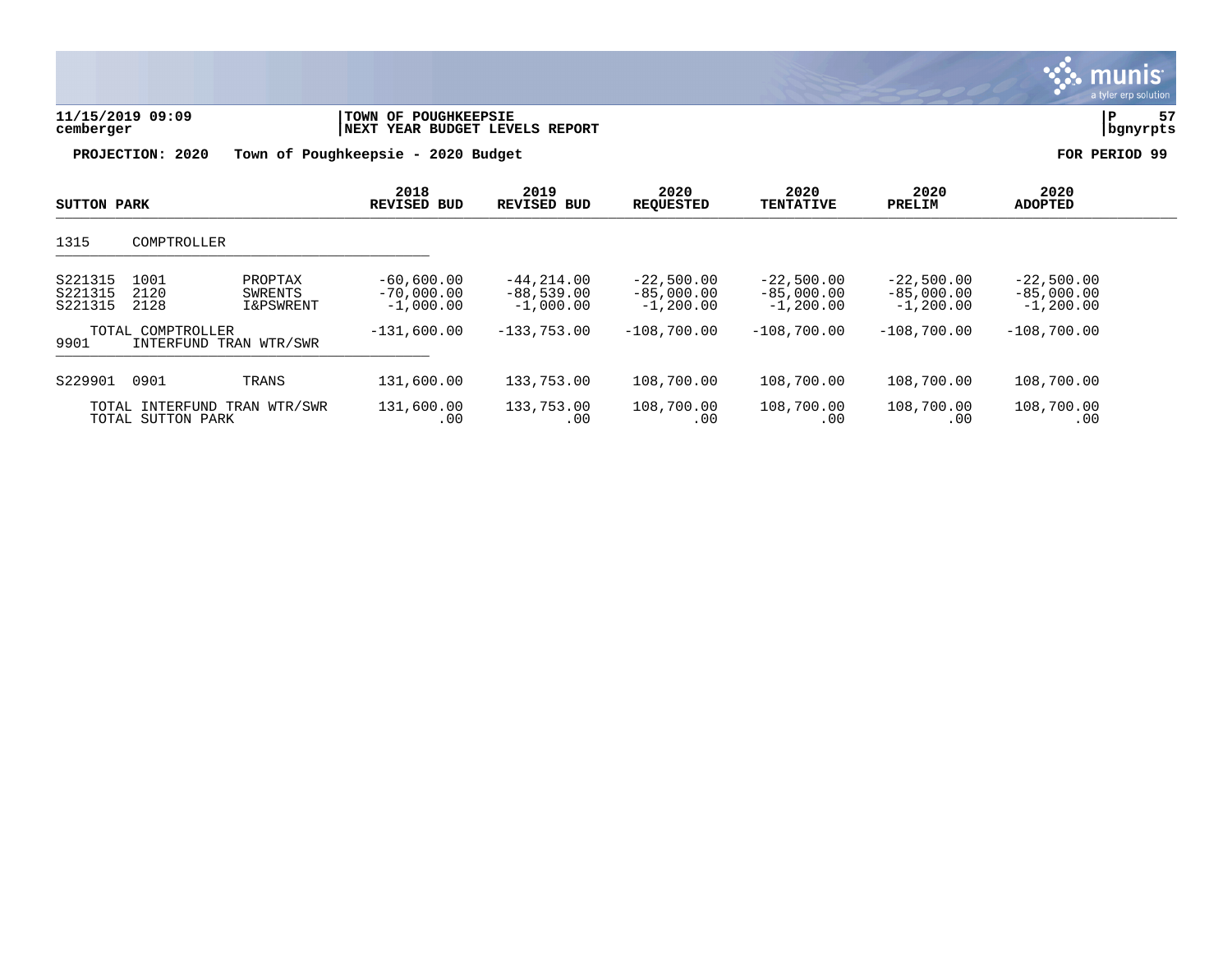| 11/15/2019 09:09<br>cemberger |                                                  | TOWN OF POUGHKEEPSIE<br>NEXT YEAR BUDGET LEVELS REPORT | 58<br>P<br>bgnyrpts                       |                                            |                                          |                                          |                                          |                                          |  |
|-------------------------------|--------------------------------------------------|--------------------------------------------------------|-------------------------------------------|--------------------------------------------|------------------------------------------|------------------------------------------|------------------------------------------|------------------------------------------|--|
| PROJECTION: 2020              |                                                  |                                                        | Town of Poughkeepsie - 2020 Budget        | FOR PERIOD 99                              |                                          |                                          |                                          |                                          |  |
| <b>TWIN HILLS</b>             |                                                  |                                                        | 2018<br><b>REVISED BUD</b>                | 2019<br><b>REVISED BUD</b>                 | 2020<br><b>REQUESTED</b>                 | 2020<br><b>TENTATIVE</b>                 | 2020<br>PRELIM                           | 2020<br><b>ADOPTED</b>                   |  |
| 1315                          | COMPTROLLER                                      |                                                        |                                           |                                            |                                          |                                          |                                          |                                          |  |
| S231315<br>S231315<br>S231315 | 1001<br>2120<br>2128                             | PROPTAX<br>SWRENTS<br>I&PSWRENT                        | $-24,000.00$<br>$-15,000.00$<br>$-200.00$ | $-17,510.00$<br>$-20, 288.00$<br>$-200.00$ | $-8,500.00$<br>$-23,000.00$<br>$-325.00$ | $-8,500.00$<br>$-23,000.00$<br>$-325.00$ | $-8,500.00$<br>$-23,000.00$<br>$-325.00$ | $-8,500.00$<br>$-23,000.00$<br>$-325.00$ |  |
| 9901                          | TOTAL COMPTROLLER<br>INTERFUND TRAN WTR/SWR      |                                                        | $-39, 200.00$                             | $-37,998,00$                               | $-31,825.00$                             | $-31,825.00$                             | $-31,825.00$                             | $-31,825.00$                             |  |
| S239901                       | 0901                                             | TRANS                                                  | 39,200.00                                 | 37,998.00                                  | 31,825.00                                | 31,825.00                                | 31,825.00                                | 31,825.00                                |  |
|                               | TOTAL INTERFUND TRAN WTR/SWR<br>TOTAL TWIN HILLS |                                                        | 39,200.00<br>.00                          | 37,998.00<br>.00                           | 31,825.00<br>.00                         | 31,825.00<br>.00                         | 31,825.00<br>.00                         | 31,825.00<br>.00                         |  |

**∵∴** munis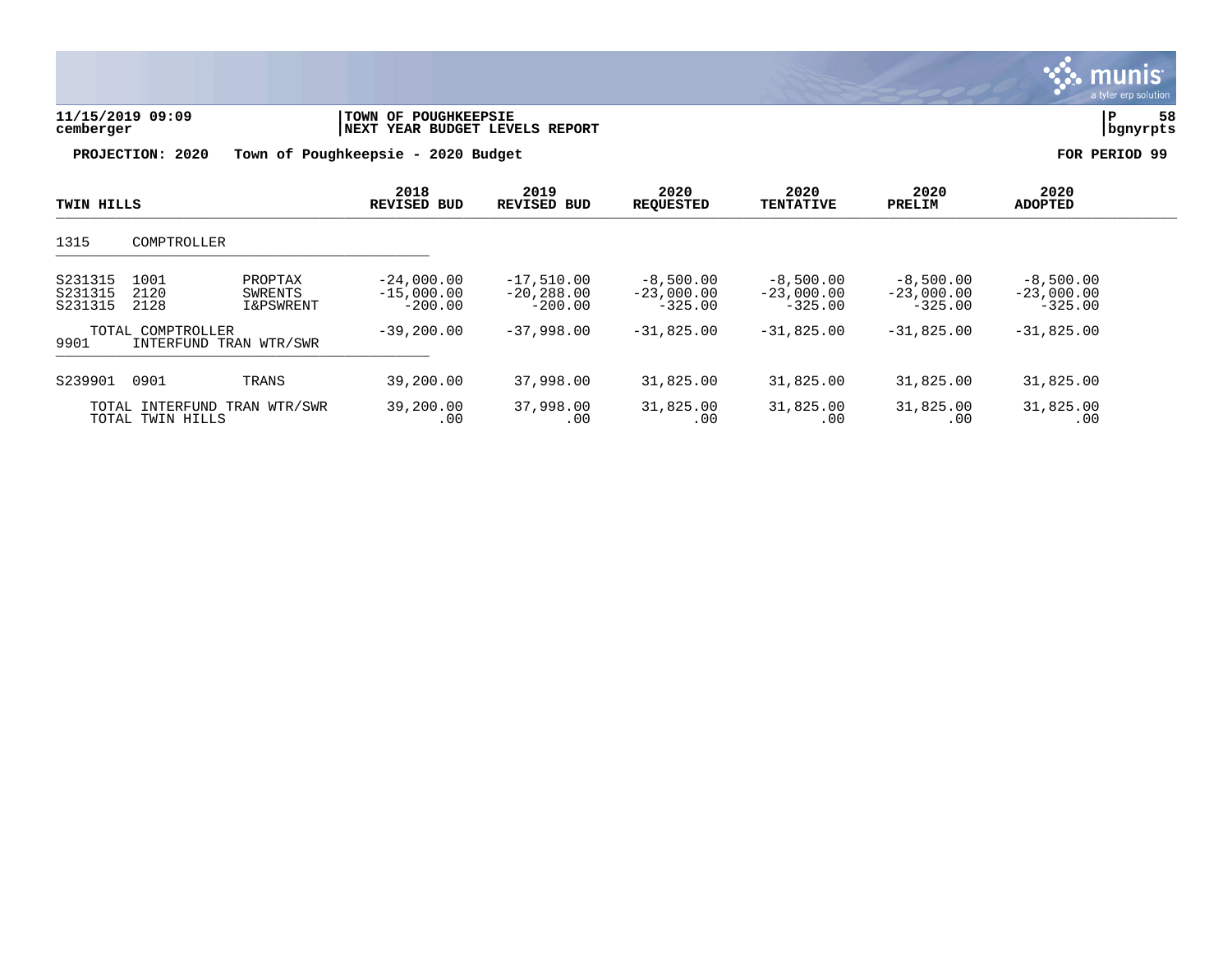

| 11/15/2019 09:09 | TOWN OF POUGHKEEPSIE               | 59            |
|------------------|------------------------------------|---------------|
| cemberger        | INEXT YEAR BUDGET LEVELS REPORT    | bgnyrpts      |
| PROJECTION: 2020 | Town of Poughkeepsie - 2020 Budget | FOR PERIOD 99 |

| TWIN HILLS EXT1               |                                          |                                            | 2018<br><b>REVISED BUD</b>             | 2019<br><b>REVISED BUD</b>             | 2020<br><b>REOUESTED</b>               | 2020<br><b>TENTATIVE</b>               | 2020<br>PRELIM                         | 2020<br><b>ADOPTED</b>                 |  |
|-------------------------------|------------------------------------------|--------------------------------------------|----------------------------------------|----------------------------------------|----------------------------------------|----------------------------------------|----------------------------------------|----------------------------------------|--|
| 1315                          | COMPTROLLER                              |                                            |                                        |                                        |                                        |                                        |                                        |                                        |  |
| S241315<br>S241315<br>S241315 | 1001<br>2120<br>2128                     | PROPTAX<br>SWRENTS<br><b>I&amp;PSWRENT</b> | $-8,900.00$<br>$-6,700,00$<br>$-50.00$ | $-6,494.00$<br>$-8,354,00$<br>$-50.00$ | $-3,200.00$<br>$-8,500.00$<br>$-65.00$ | $-3,200.00$<br>$-8,500.00$<br>$-65.00$ | $-3,200,00$<br>$-8,500.00$<br>$-65.00$ | $-3,200.00$<br>$-8,500.00$<br>$-65.00$ |  |
| 9901                          | TOTAL COMPTROLLER                        | INTERFUND TRAN WTR/SWR                     | $-15,650.00$                           | $-14,898,00$                           | $-11,765.00$                           | $-11,765,00$                           | $-11.765.00$                           | $-11,765.00$                           |  |
| S249901                       | 0901                                     | TRANS                                      | 15,650.00                              | 14,898.00                              | 11,765.00                              | 11,765.00                              | 11,765.00                              | 11,765.00                              |  |
|                               | TOTAL INTERFUND<br>TOTAL TWIN HILLS EXT1 | TRAN WTR/SWR                               | 15,650.00<br>.00                       | 14,898.00<br>.00                       | 11,765.00<br>.00                       | 11,765.00<br>.00                       | 11,765.00<br>.00                       | 11,765.00<br>.00                       |  |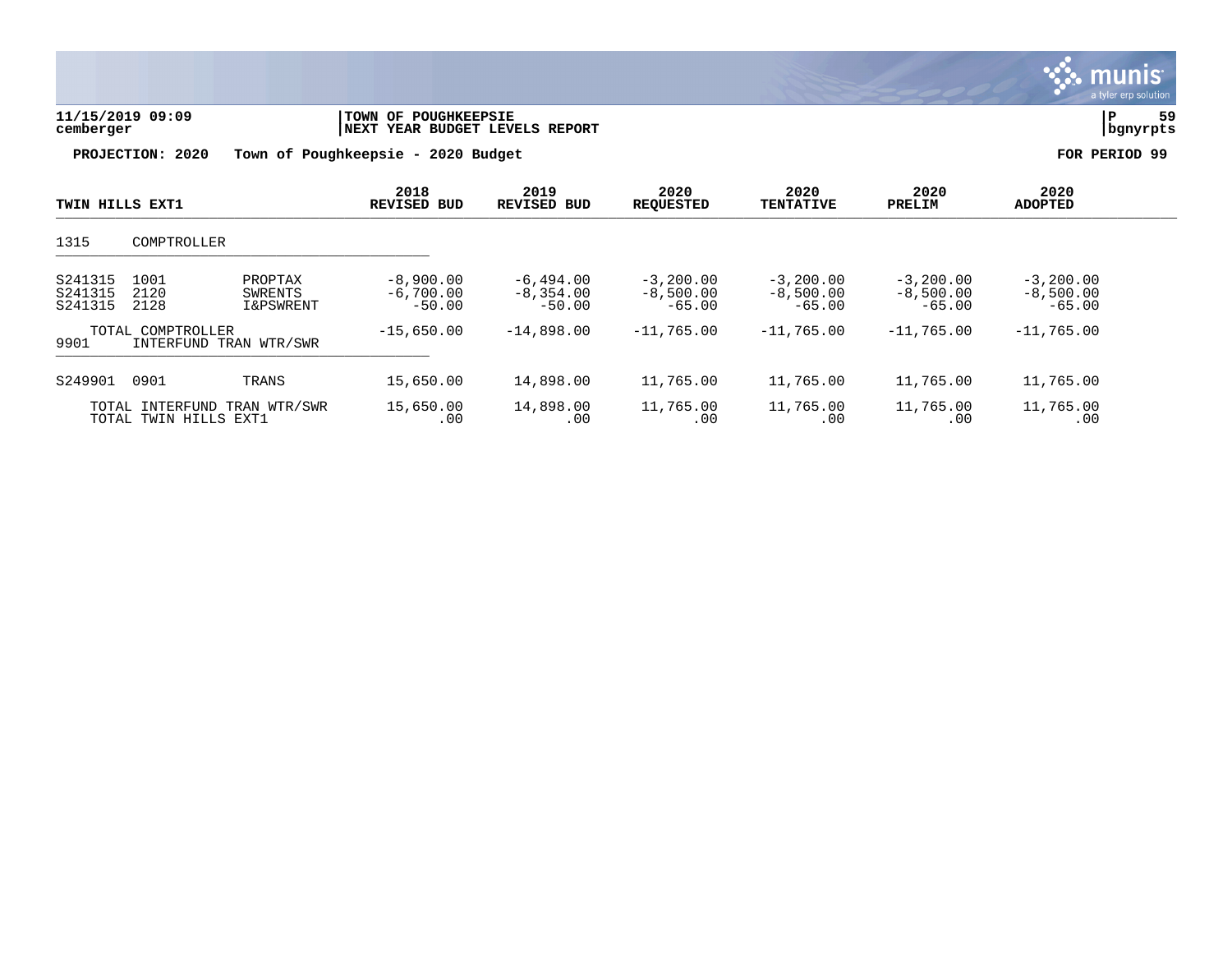| 11/15/2019 09:09<br>cemberger |                                   |                                            | TOWN OF POUGHKEEPSIE<br>NEXT YEAR BUDGET LEVELS REPORT |                                           |                                            |                                            |                                            |                                            | 60<br>P<br>bgnyrpts |  |
|-------------------------------|-----------------------------------|--------------------------------------------|--------------------------------------------------------|-------------------------------------------|--------------------------------------------|--------------------------------------------|--------------------------------------------|--------------------------------------------|---------------------|--|
| PROJECTION: 2020              |                                   |                                            | Town of Poughkeepsie - 2020 Budget                     |                                           |                                            |                                            |                                            |                                            | PERIOD 99           |  |
| <b>WOODMERE</b>               |                                   |                                            | 2018<br><b>REVISED BUD</b>                             | 2019<br><b>REVISED BUD</b>                | 2020<br><b>REQUESTED</b>                   | 2020<br><b>TENTATIVE</b>                   | 2020<br>PRELIM                             | 2020<br><b>ADOPTED</b>                     |                     |  |
| 1315                          | COMPTROLLER                       |                                            |                                                        |                                           |                                            |                                            |                                            |                                            |                     |  |
| S251315<br>S251315<br>S251315 | 1001<br>2120<br>2128              | PROPTAX<br>SWRENTS<br><b>I&amp;PSWRENT</b> | $-114, 400.00$<br>$-75,000.00$<br>$-900.00$            | $-83,466.00$<br>$-96,069.00$<br>$-900.00$ | $-40,000.00$<br>$-110,000.00$<br>$-900.00$ | $-40,000.00$<br>$-110,000.00$<br>$-900.00$ | $-40,000.00$<br>$-110,000.00$<br>$-900.00$ | $-40,000.00$<br>$-110,000.00$<br>$-900.00$ |                     |  |
| 9901                          | TOTAL COMPTROLLER                 | INTERFUND TRAN WTR/SWR                     | $-190, 300.00$                                         | $-180, 435.00$                            | $-150,900.00$                              | $-150,900.00$                              | $-150,900.00$                              | $-150,900.00$                              |                     |  |
| S259901                       | 0901                              | TRANS                                      | 190,300.00                                             | 180,435.00                                | 150,900.00                                 | 150,900.00                                 | 150,900.00                                 | 150,900.00                                 |                     |  |
|                               | TOTAL INTERFUND<br>TOTAL WOODMERE | TRAN WTR/SWR                               | 190,300.00<br>.00                                      | 180,435.00<br>.00                         | 150,900.00<br>.00                          | 150,900.00<br>.00                          | 150,900.00<br>.00                          | 150,900.00<br>.00                          |                     |  |

 $\sim$ 

**munis**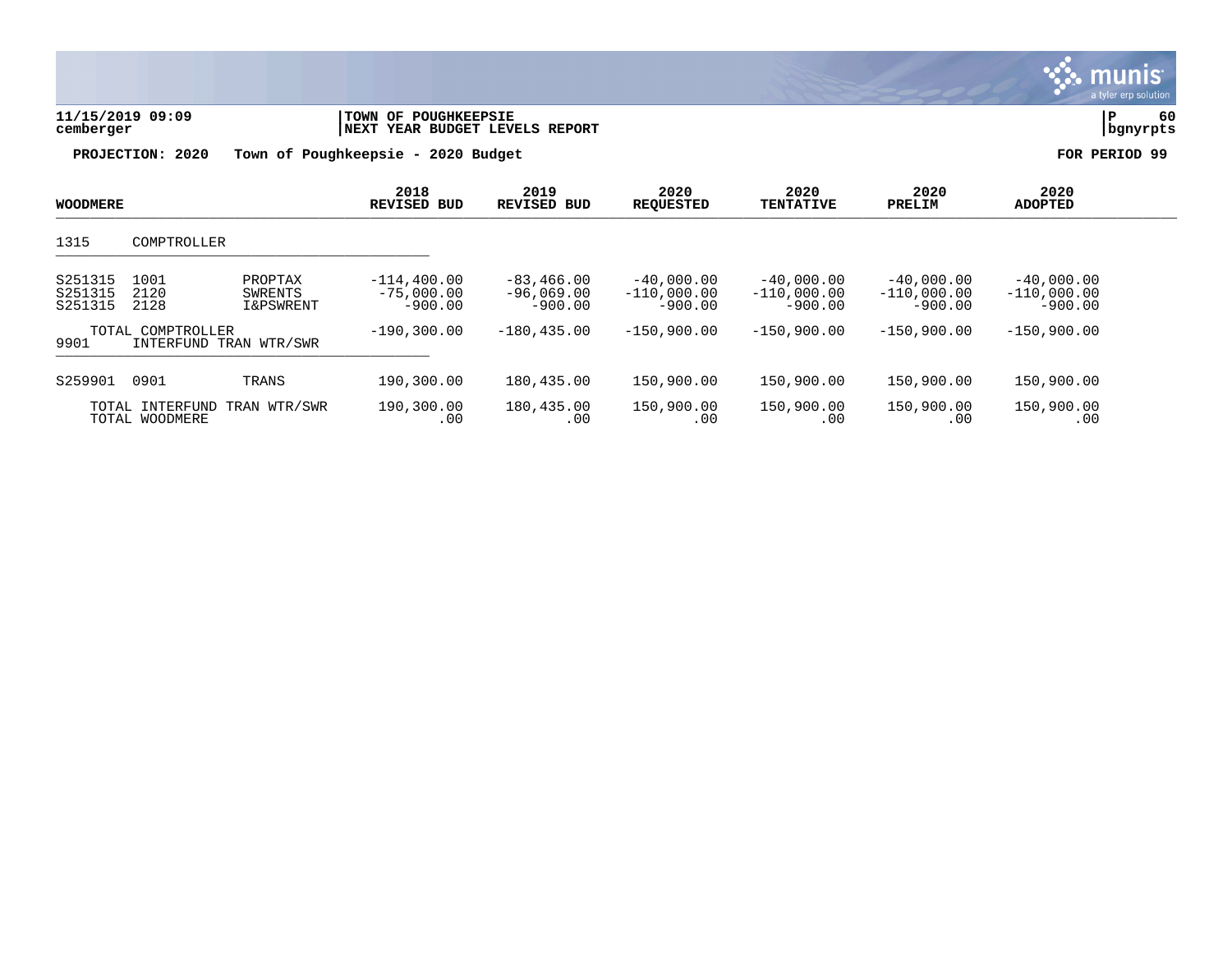

| 11/15/2019 09:09<br>cemberger | <b>TOWN OF POUGHKEEPSIE</b><br>INEXT YEAR BUDGET LEVELS REPORT | bgnyrpts      |
|-------------------------------|----------------------------------------------------------------|---------------|
|                               | PROJECTION: 2020 Town of Poughkeepsie - 2020 Budget            | FOR PERIOD 99 |

| PROJECTION: 2020         | Town of Poughkeepsie - 2020 Budget |                            |                          |                          |                |                        |  |
|--------------------------|------------------------------------|----------------------------|--------------------------|--------------------------|----------------|------------------------|--|
| <b>HAGAN FARMS MAP 5</b> | 2018<br><b>REVISED BUD</b>         | 2019<br><b>REVISED BUD</b> | 2020<br><b>REQUESTED</b> | 2020<br><b>TENTATIVE</b> | 2020<br>PRELIM | 2020<br><b>ADOPTED</b> |  |
| 1315<br>COMPTROLLER      |                                    |                            |                          |                          |                |                        |  |

| 1315                                                                                                | COMPTROLLER                                                |                                        |                                          |                                        |                                        |                                        |                                        |  |  |  |  |
|-----------------------------------------------------------------------------------------------------|------------------------------------------------------------|----------------------------------------|------------------------------------------|----------------------------------------|----------------------------------------|----------------------------------------|----------------------------------------|--|--|--|--|
| S261315<br>1001<br>PROPTAX<br>2120<br>S261315<br>SWRENTS<br>2128<br>S261315<br><b>I&amp;PSWRENT</b> |                                                            | $-8,600.00$<br>$-4.500.00$<br>$-50.00$ | $-6, 275, 00$<br>$-5.609.00$<br>$-50.00$ | $-3,000.00$<br>$-6,000.00$<br>$-75.00$ | $-3,000.00$<br>$-6,000.00$<br>$-75.00$ | $-3,000.00$<br>$-6,000.00$<br>$-75.00$ | $-3,000.00$<br>$-6,000.00$<br>$-75.00$ |  |  |  |  |
| TOTAL<br>9901                                                                                       | COMPTROLLER<br>INTERFUND TRAN WTR/SWR                      | $-13, 150.00$                          | $-11,934.00$                             | $-9,075.00$                            | $-9,075.00$                            | $-9,075.00$                            | $-9,075.00$                            |  |  |  |  |
| S269901                                                                                             | 0901<br>TRANS                                              | 13,150.00                              | 11,934.00                                | 9,075.00                               | 9,075.00                               | 9,075.00                               | 9,075.00                               |  |  |  |  |
|                                                                                                     | TOTAL INTERFUND<br>TRAN WTR/SWR<br>TOTAL HAGAN FARMS MAP 5 | 13,150.00<br>.00                       | 11,934.00<br>.00                         | 9,075.00<br>.00                        | 9,075.00<br>.00                        | 9,075.00<br>.00                        | 9,075.00<br>.00                        |  |  |  |  |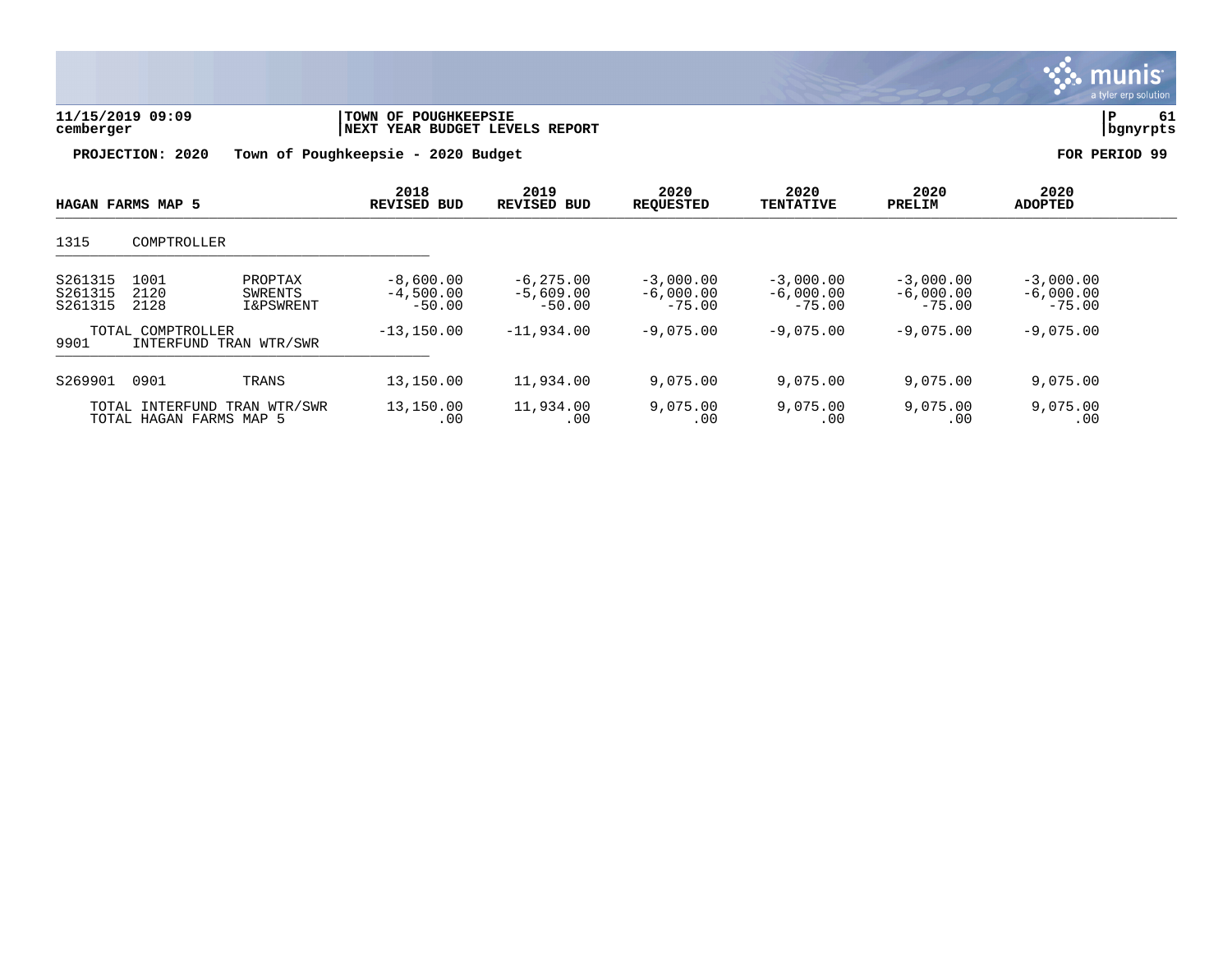

| 11/15/2019 09:09 | TOWN OF POUGHKEEPSIE           |          | - - |
|------------------|--------------------------------|----------|-----|
| cemberger        | NEXT YEAR BUDGET LEVELS REPORT | bqnyrpts |     |
|                  |                                |          |     |

| DEER RUN NORTH ROAD                                             |                      |                                            | 2018<br><b>REVISED BUD</b>               | 2019<br><b>REVISED BUD</b>             | 2020<br><b>REOUESTED</b>                | 2020<br><b>TENTATIVE</b>                | 2020<br>PRELIM                          | 2020<br><b>ADOPTED</b>                 |  |
|-----------------------------------------------------------------|----------------------|--------------------------------------------|------------------------------------------|----------------------------------------|-----------------------------------------|-----------------------------------------|-----------------------------------------|----------------------------------------|--|
| 1315                                                            | COMPTROLLER          |                                            |                                          |                                        |                                         |                                         |                                         |                                        |  |
| S271315<br>S271315<br>S271315                                   | 1001<br>2120<br>2128 | PROPTAX<br>SWRENTS<br><b>I&amp;PSWRENT</b> | $-2,900,00$<br>$-1, 200, 00$<br>$-10.00$ | $-2,116,00$<br>$-1.432.00$<br>$-10.00$ | $-1,050.00$<br>$-1,500.00$<br>$-150.00$ | $-1,050.00$<br>$-1,500.00$<br>$-150.00$ | $-1,050,00$<br>$-1,500.00$<br>$-150.00$ | $-1,050.00$<br>$-1,500.00$<br>$-15.00$ |  |
| TOTAL COMPTROLLER<br>9901<br>INTERFUND TRAN WTR/SWR             |                      | $-4, 110.00$                               | $-3,558.00$                              | $-2,700.00$                            | $-2,700.00$                             | $-2,700.00$                             | $-2,565.00$                             |                                        |  |
| S279901                                                         | 0901                 | TRANS                                      | 4,110.00                                 | 3,558.00                               | 2,565.00                                | 2,565.00                                | 2,565.00                                | 2,565.00                               |  |
| TRAN WTR/SWR<br>INTERFUND<br>TOTAL<br>TOTAL DEER RUN NORTH ROAD |                      | 4,110.00<br>.00                            | 3,558.00<br>.00                          | 2,565.00<br>$-135.00$                  | 2,565.00<br>$-135.00$                   | 2,565.00<br>$-135.00$                   | 2,565.00<br>.00                         |                                        |  |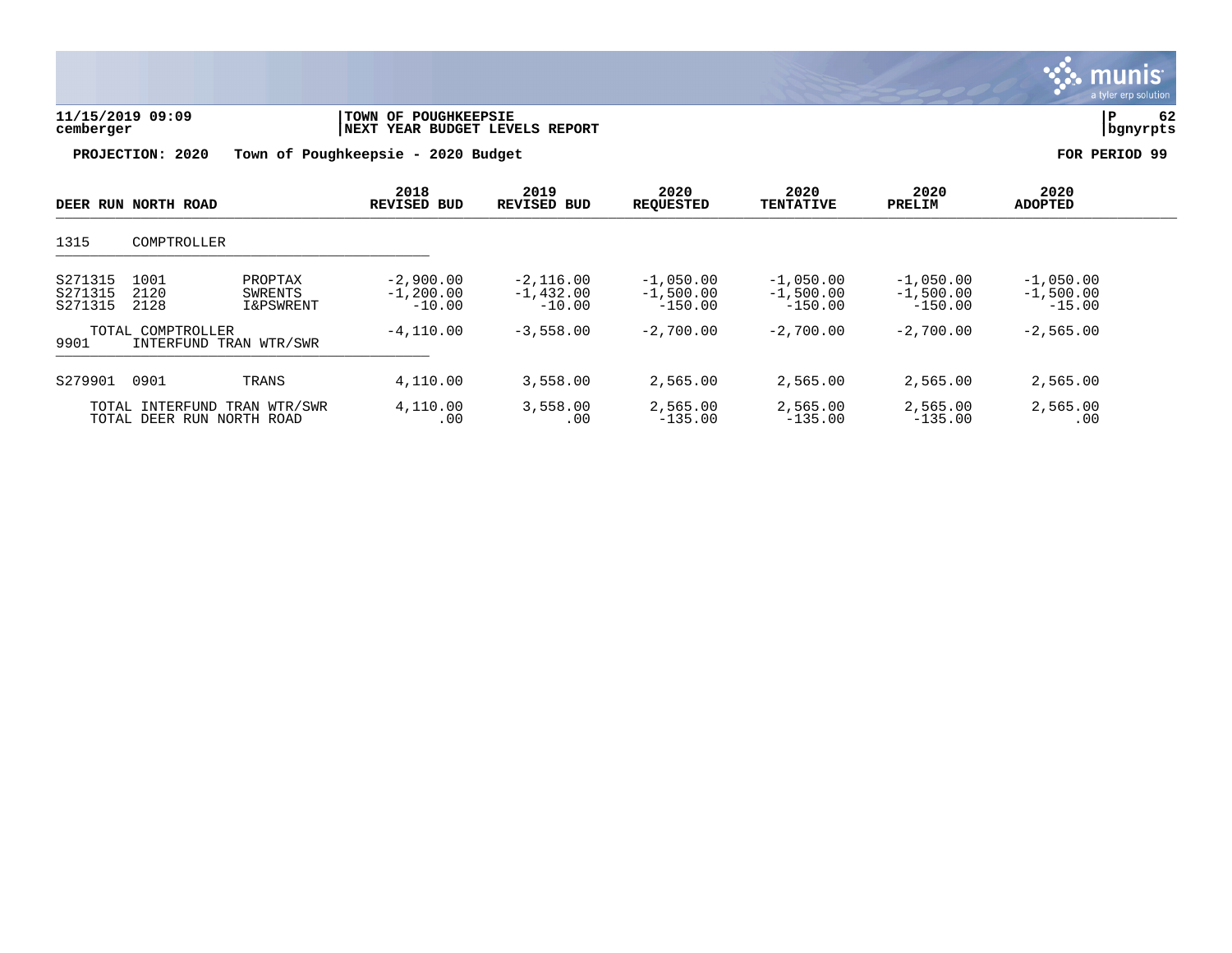

| 11/15/2019 09:09<br>cemberger | <b>TOWN OF POUGHKEEPSIE</b><br><b>INEXT YEAR BUDGET LEVELS REPORT</b> | bgnyrpts      |
|-------------------------------|-----------------------------------------------------------------------|---------------|
| PROJECTION: 2020              | Town of Poughkeepsie - 2020 Budget                                    | FOR PERIOD 99 |

| CLARK HARRIS                                        |                      | 2018<br><b>REVISED BUD</b>                 | 2019<br><b>REVISED BUD</b>           | 2020<br><b>REQUESTED</b>             | 2020<br><b>TENTATIVE</b>           | 2020<br>PRELIM                     | 2020<br><b>ADOPTED</b>             |                                    |  |
|-----------------------------------------------------|----------------------|--------------------------------------------|--------------------------------------|--------------------------------------|------------------------------------|------------------------------------|------------------------------------|------------------------------------|--|
| 1315                                                | COMPTROLLER          |                                            |                                      |                                      |                                    |                                    |                                    |                                    |  |
| S281315<br>S281315<br>S281315                       | 1001<br>2120<br>2128 | PROPTAX<br>SWRENTS<br><b>I&amp;PSWRENT</b> | $-1,500.00$<br>$-700.00$<br>$-10.00$ | $-1.094.00$<br>$-955.00$<br>$-10.00$ | $-500.00$<br>$-950.00$<br>$-10.00$ | $-500.00$<br>$-950.00$<br>$-10.00$ | $-500.00$<br>$-950.00$<br>$-10.00$ | $-500.00$<br>$-950.00$<br>$-10.00$ |  |
| TOTAL COMPTROLLER<br>9901<br>INTERFUND TRAN WTR/SWR |                      | $-2, 210.00$                               | $-2,059.00$                          | $-1,460.00$                          | $-1,460.00$                        | $-1,460.00$                        | $-1,460.00$                        |                                    |  |
| S289901                                             | 0901                 | TRANS                                      | 2,210.00                             | 2,059.00                             | 1,460.00                           | 1,460.00                           | 1,460.00                           | 1,460.00                           |  |
| TOTAL INTERFUND TRAN WTR/SWR<br>TOTAL CLARK HARRIS  |                      | 2,210.00<br>.00                            | 2,059.00<br>.00                      | 1,460.00<br>.00                      | 1,460.00<br>.00                    | 1,460.00<br>.00                    | 1,460.00<br>.00                    |                                    |  |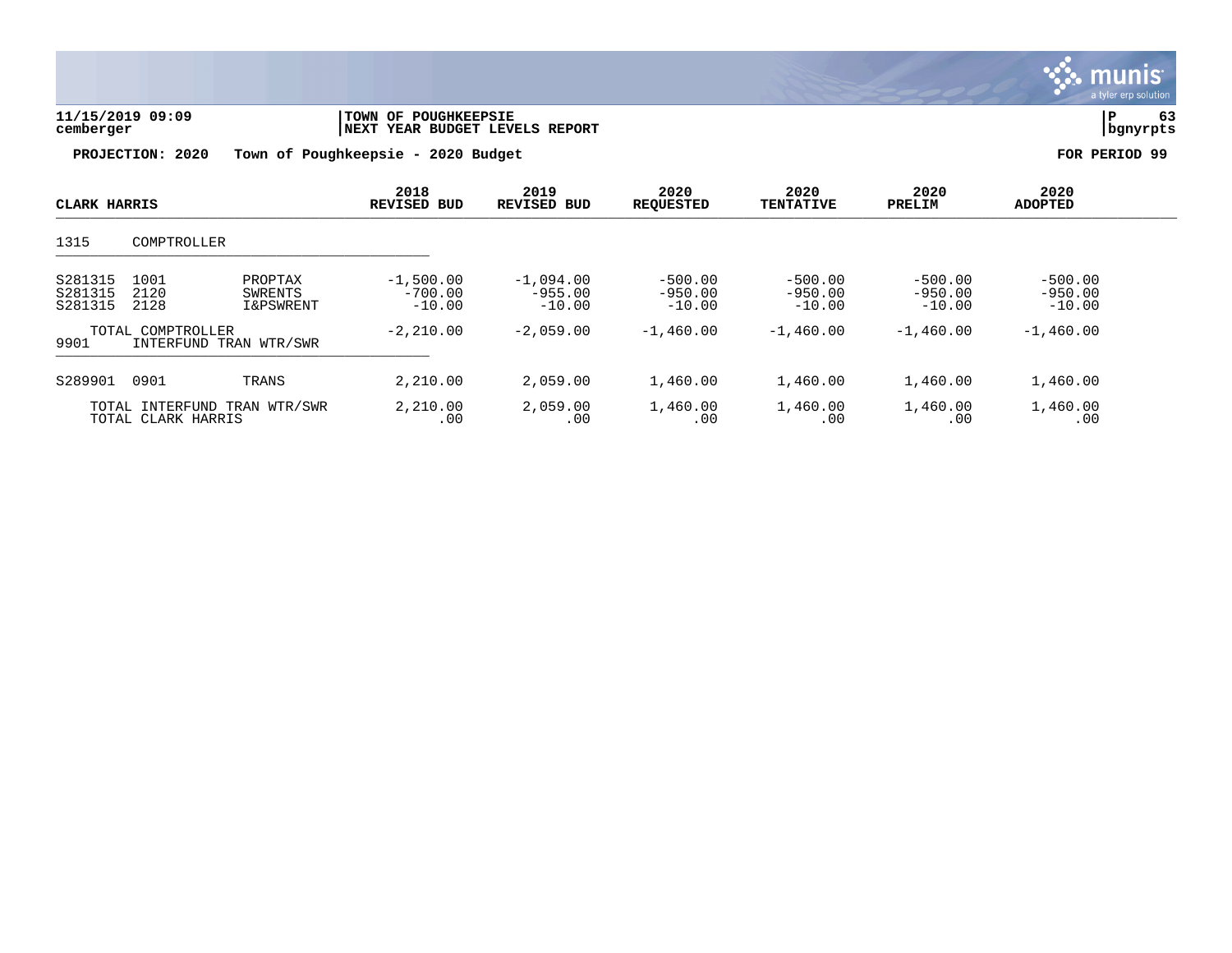

| 11/15/2019 09:09 | <b>TOWN OF POUGHKEEPSIE</b>        | 64            |
|------------------|------------------------------------|---------------|
| cemberger        | INEXT YEAR BUDGET LEVELS REPORT    | bgnyrpts      |
| PROJECTION: 2020 | Town of Poughkeepsie - 2020 Budget | FOR PERIOD 99 |

TOTAL ANTON MEYER

|                    | 2018        | 2019               | 2020             | 2020             | 2020   | 2020           |
|--------------------|-------------|--------------------|------------------|------------------|--------|----------------|
| <b>ANTON MEYER</b> | REVISED BUD | <b>REVISED BUD</b> | <b>REOUESTED</b> | <b>TENTATIVE</b> | PRELIM | <b>ADOPTED</b> |

| 1315                          | COMPTROLLER          |                                            |                                      |                                         |                                       |                                       |                                       |                                      |
|-------------------------------|----------------------|--------------------------------------------|--------------------------------------|-----------------------------------------|---------------------------------------|---------------------------------------|---------------------------------------|--------------------------------------|
| S291315<br>S291315<br>S291315 | 1001<br>2120<br>2128 | PROPTAX<br>SWRENTS<br><b>I&amp;PSWRENT</b> | $-2,400.00$<br>$-900.00$<br>$-10.00$ | $-1,752.00$<br>$-1, 205.00$<br>$-10.00$ | $-850.00$<br>$-1,600.00$<br>$-250.00$ | $-850.00$<br>$-1,600.00$<br>$-250.00$ | $-850.00$<br>$-1,600.00$<br>$-250.00$ | $-850.00$<br>$-1,600.00$<br>$-25.00$ |
| 9901                          | TOTAL COMPTROLLER    | INTERFUND TRAN WTR/SWR                     | $-3,310.00$                          | $-2,967,00$                             | $-2,700.00$                           | $-2,700.00$                           | $-2,700.00$                           | $-2,475.00$                          |
| S299901                       | 0901                 | TRANS                                      | 3,310.00                             | 2,967.00                                | 2,475.00                              | 2,475.00                              | 2,475.00                              | 2,475.00                             |

TOTAL INTERFUND TRAN WTR/SWR 3,310.00 2,967.00 2,475.00 2,475.00 2,475.00 2,475.00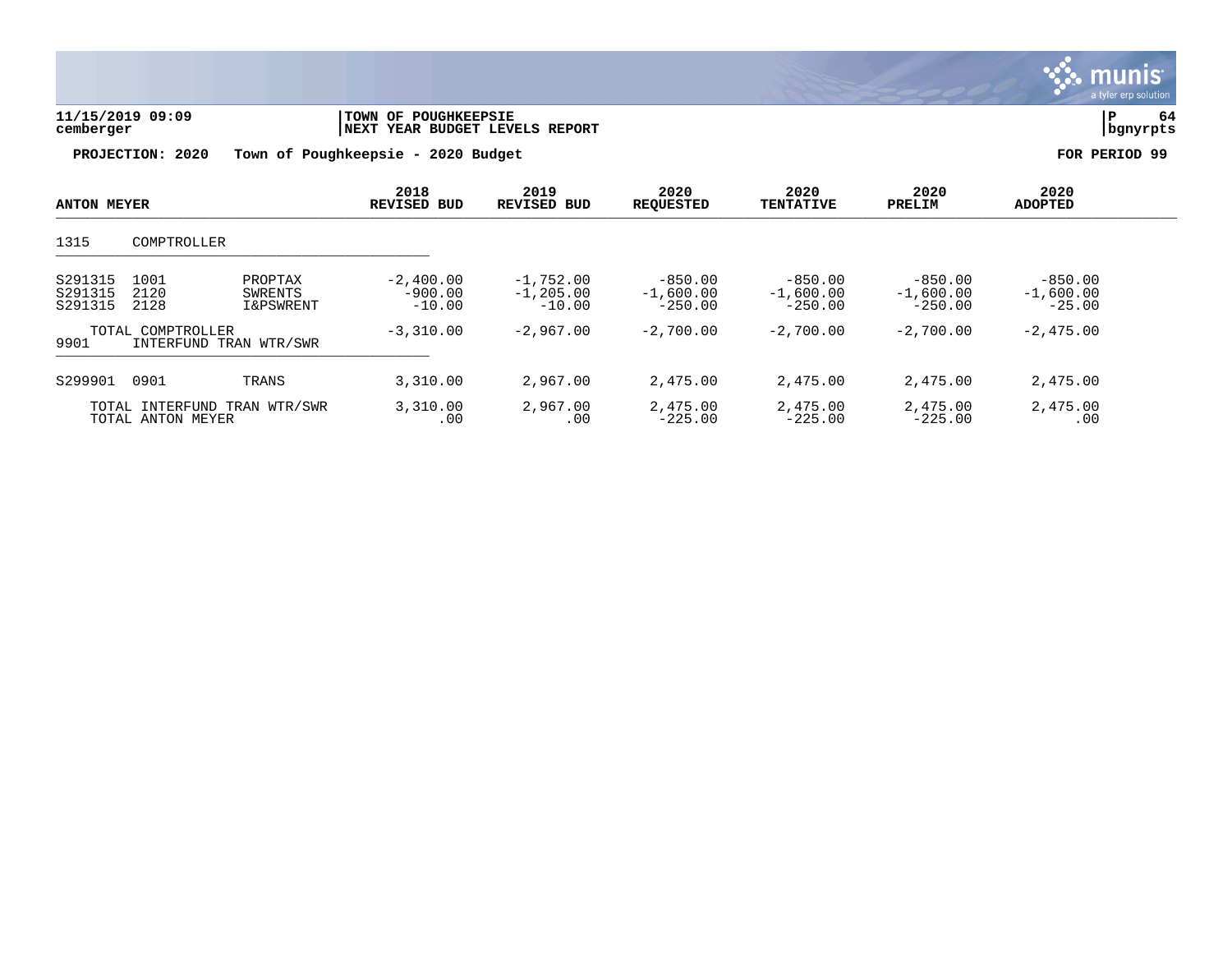

| 11/15/2019 09:09<br>cemberger | <b>TOWN OF POUGHKEEPSIE</b><br>INEXT YEAR BUDGET LEVELS REPORT | bgnyrpts      |
|-------------------------------|----------------------------------------------------------------|---------------|
| PROJECTION: 2020              | Town of Poughkeepsie - 2020 Budget                             | FOR PERIOD 99 |

| <b>FAIR OAKS</b>                                    |                      | 2018<br>REVISED BUD                        | 2019<br><b>REVISED BUD</b>             | 2020<br><b>REQUESTED</b>               | 2020<br><b>TENTATIVE</b>               | 2020<br>PRELIM                         | 2020<br><b>ADOPTED</b>                 |                                        |  |
|-----------------------------------------------------|----------------------|--------------------------------------------|----------------------------------------|----------------------------------------|----------------------------------------|----------------------------------------|----------------------------------------|----------------------------------------|--|
| 1315                                                | COMPTROLLER          |                                            |                                        |                                        |                                        |                                        |                                        |                                        |  |
| S301315<br>S301315<br>S301315                       | 1001<br>2120<br>2128 | PROPTAX<br>SWRENTS<br><b>I&amp;PSWRENT</b> | $-9,500.00$<br>$-7,000.00$<br>$-75.00$ | $-6,931.00$<br>$-8,473,00$<br>$-75.00$ | $-3,500.00$<br>$-9,600.00$<br>$-50.00$ | $-3,500.00$<br>$-9,600.00$<br>$-50.00$ | $-3,500.00$<br>$-9,600.00$<br>$-50.00$ | $-3,500.00$<br>$-9,600.00$<br>$-50.00$ |  |
| TOTAL COMPTROLLER<br>9901<br>INTERFUND TRAN WTR/SWR |                      | $-16, 575, 00$                             | $-15, 479, 00$                         | $-13,150.00$                           | $-13,150.00$                           | $-13, 150, 00$                         | $-13, 150.00$                          |                                        |  |
| S309901                                             | 0901                 | TRANS                                      | 16,575.00                              | 15,479.00                              | 13,150.00                              | 13,150.00                              | 13,150.00                              | 13,150.00                              |  |
| TOTAL INTERFUND<br>TRAN WTR/SWR<br>TOTAL FAIR OAKS  |                      | 16,575.00<br>.00                           | 15,479.00<br>.00                       | 13,150.00<br>.00                       | 13,150.00<br>.00                       | 13,150.00<br>.00                       | 13,150.00<br>.00                       |                                        |  |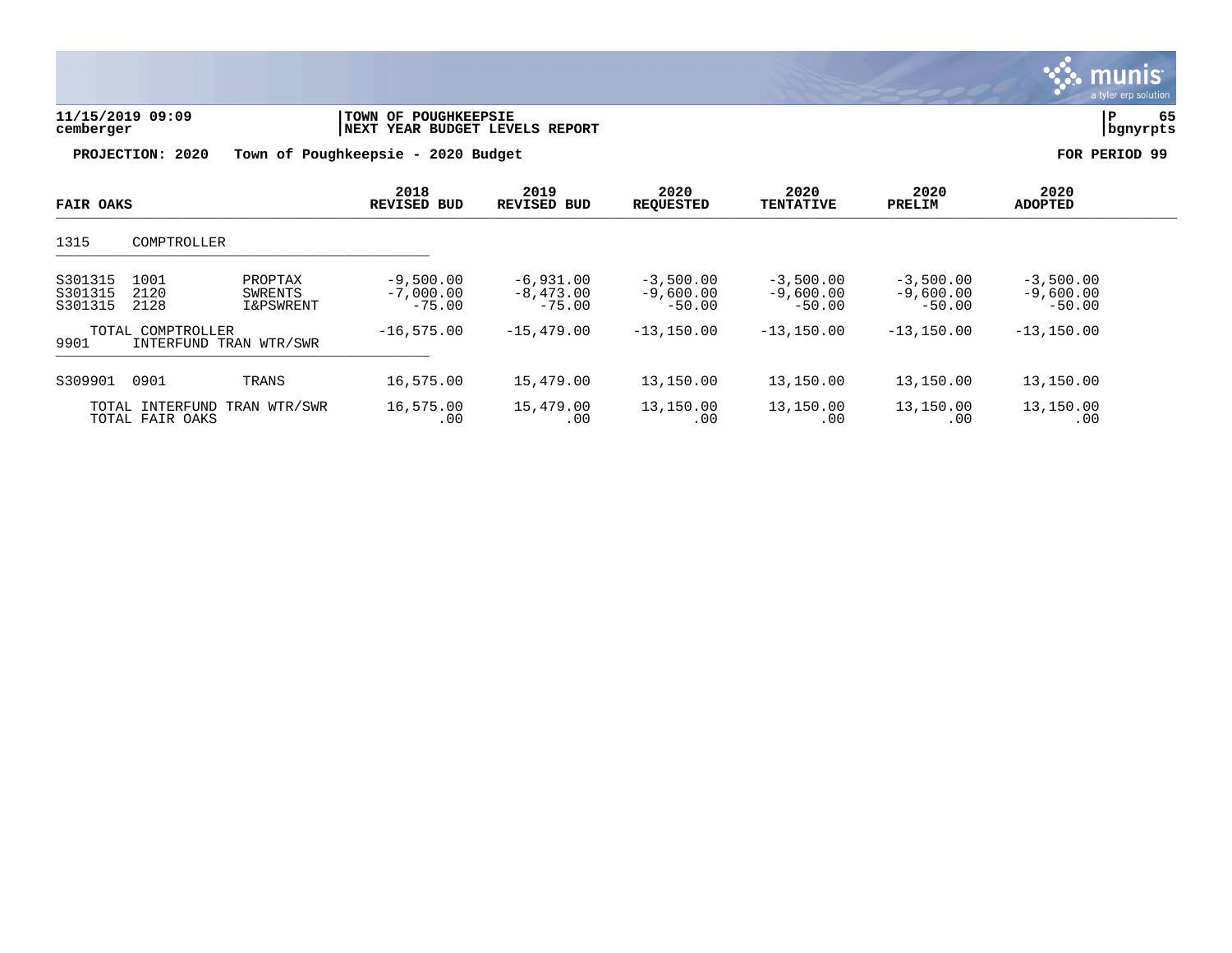| 11/15/2019 09:09<br>cemberger |                                                        | TOWN OF POUGHKEEPSIE<br>NEXT YEAR BUDGET LEVELS REPORT |                                              |                                             |                                              |                                              |                                              | ${\bf P}$<br>66<br>bgnyrpts                  |               |  |
|-------------------------------|--------------------------------------------------------|--------------------------------------------------------|----------------------------------------------|---------------------------------------------|----------------------------------------------|----------------------------------------------|----------------------------------------------|----------------------------------------------|---------------|--|
|                               | PROJECTION: 2020                                       |                                                        | Town of Poughkeepsie - 2020 Budget           |                                             |                                              |                                              |                                              |                                              | FOR PERIOD 99 |  |
| <b>TRI-MUNICPAL</b>           |                                                        |                                                        | 2018<br>REVISED BUD                          | 2019<br><b>REVISED BUD</b>                  | 2020<br><b>REQUESTED</b>                     | 2020<br><b>TENTATIVE</b>                     | 2020<br>PRELIM                               | 2020<br><b>ADOPTED</b>                       |               |  |
| 1315                          | COMPTROLLER                                            |                                                        |                                              |                                             |                                              |                                              |                                              |                                              |               |  |
| S311315<br>S311315<br>S311315 | 1001<br>2120<br>2128                                   | PROPTAX<br>SWRENTS<br>I&PSWRENT                        | $-40,000.00$<br>$-210,000.00$<br>$-5,000.00$ | -29,184.00<br>$-274, 484.00$<br>$-5,000.00$ | $-15,000.00$<br>$-300,000.00$<br>$-7,500.00$ | $-15,000.00$<br>$-300,000.00$<br>$-7,500.00$ | $-15,000.00$<br>$-300,000.00$<br>$-7,500.00$ | $-15,000.00$<br>$-300,000.00$<br>$-7,500.00$ |               |  |
| 8130                          | TOTAL COMPTROLLER<br>SEWAGE TREAT/                     | DISPOSAL                                               | $-255,000.00$                                | $-308,668.00$                               | $-322,500.00$                                | $-322,500.00$                                | $-322,500.00$                                | $-322,500.00$                                |               |  |
| S318130                       | 0475                                                   | OPERMAIN                                               | 200,000.00                                   | 200,000.00                                  | 272,500.00                                   | 272,500.00                                   | 272,500.00                                   | 272,500.00                                   |               |  |
| 9901                          | TOTAL SEWAGE TREAT/ DISPOSAL<br>INTERFUND TRAN WTR/SWR |                                                        | 200,000.00                                   | 200,000.00                                  | 272,500.00                                   | 272,500.00                                   | 272,500.00                                   | 272,500.00                                   |               |  |
| S319901                       | 0901                                                   | TRANS                                                  | 55,000.00                                    | 108,668.00                                  | 50,000.00                                    | 50,000.00                                    | 50,000.00                                    | 50,000.00                                    |               |  |
|                               | TOTAL INTERFUND TRAN WTR/SWR<br>TOTAL TRI-MUNICPAL     |                                                        | 55,000.00<br>.00                             | 108,668.00<br>.00                           | 50,000.00<br>.00                             | 50,000.00<br>.00                             | 50,000.00<br>.00                             | 50,000.00<br>.00                             |               |  |

**BASE** 

a tyler erp solution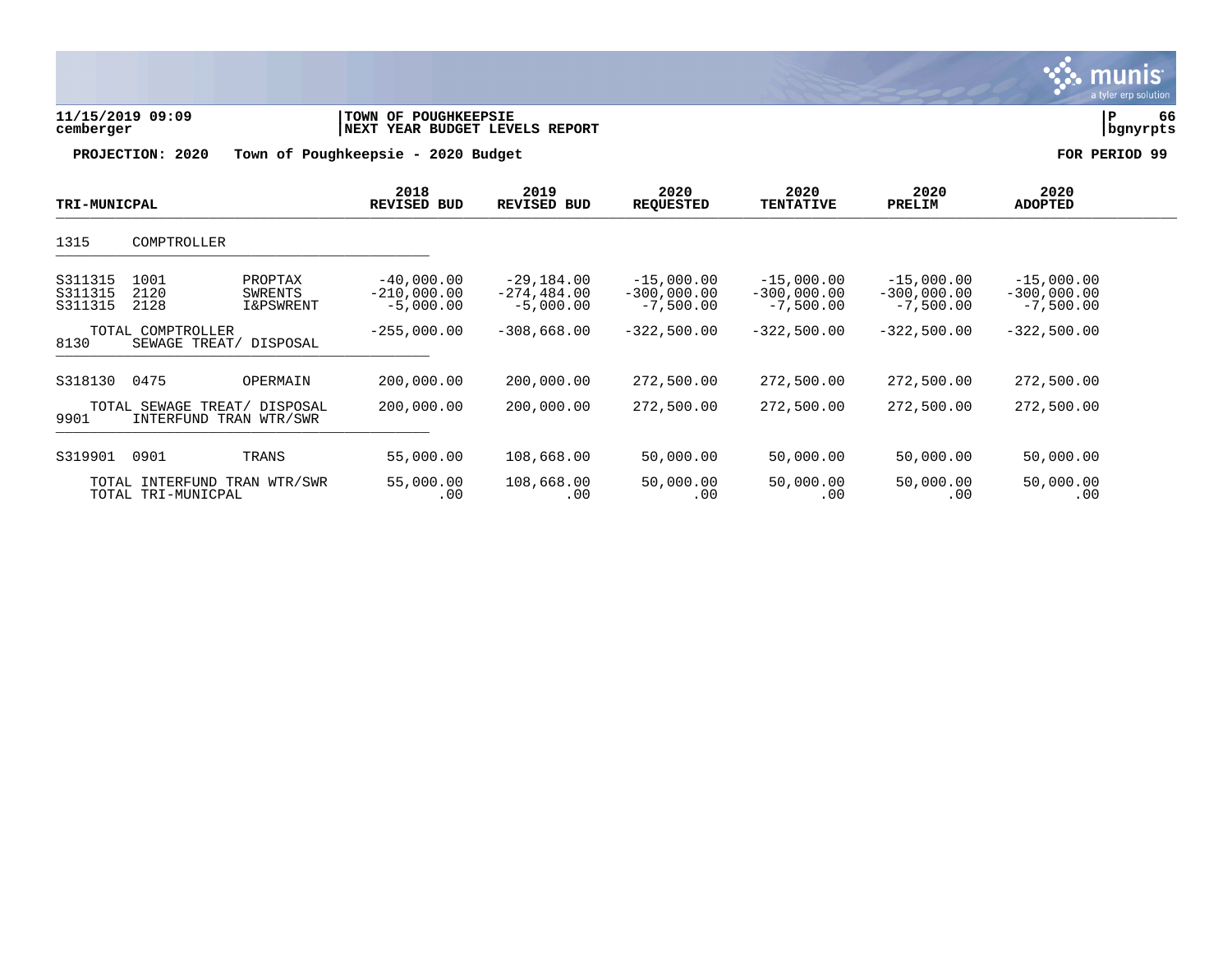

| 11/15/2019 09:09 | <b>TOWN OF POUGHKEEPSIE</b>    |          |  |
|------------------|--------------------------------|----------|--|
| cemberger        | NEXT YEAR BUDGET LEVELS REPORT | bgnyrpts |  |
|                  |                                |          |  |

| ARL.SWR.SERV.IMP.AREA                                |                                                | 2018<br><b>REVISED BUD</b>     | 2019<br><b>REVISED BUD</b>     | 2020<br><b>REQUESTED</b> | 2020<br><b>TENTATIVE</b> | 2020<br>PRELIM          | 2020<br><b>ADOPTED</b>  |                         |  |
|------------------------------------------------------|------------------------------------------------|--------------------------------|--------------------------------|--------------------------|--------------------------|-------------------------|-------------------------|-------------------------|--|
| 1315                                                 | COMPTROLLER                                    |                                |                                |                          |                          |                         |                         |                         |  |
| S331315<br>S331315                                   | 1001<br>2401                                   | PROPTAX<br><b>INT&amp;EARN</b> | $-377,602.00$<br>$-200,000.00$ | $-296,813.00$<br>.00     | $-450,000.00$<br>.00     | $-450,000.00$<br>.00    | $-450,000.00$<br>.00    | $-450,000.00$<br>.00    |  |
| 9710                                                 | TOTAL COMPTROLLER<br>SERIAL BONDS              |                                | $-577,602.00$                  | $-296,813.00$            | $-450,000.00$            | $-450,000.00$           | $-450,000.00$           | $-450,000.00$           |  |
| S339710<br>S339710                                   | 0601<br>0701                                   | PRIN<br><b>INT</b>             | 338,656.00<br>346,604.00       | .00<br>.00               | 400,000.00<br>50,000.00  | 400,000.00<br>50,000.00 | 400,000.00<br>50,000.00 | 400,000.00<br>50,000.00 |  |
| TOTAL SERIAL BONDS<br>9901<br>INTERFUND TRAN WTR/SWR |                                                | 685,260.00                     | .00                            | 450,000.00               | 450,000.00               | 450,000.00              | 450,000.00              |                         |  |
| S339901                                              | 0901                                           | TRANS                          | .00                            | 296,813.00               | .00                      | .00                     | .00                     | .00                     |  |
|                                                      | TOTAL INTERFUND<br>TOTAL ARL.SWR.SERV.IMP.AREA | TRAN WTR/SWR                   | .00<br>107,658.00              | 296,813.00<br>.00        | .00<br>.00               | .00<br>.00              | .00<br>.00              | .00<br>.00              |  |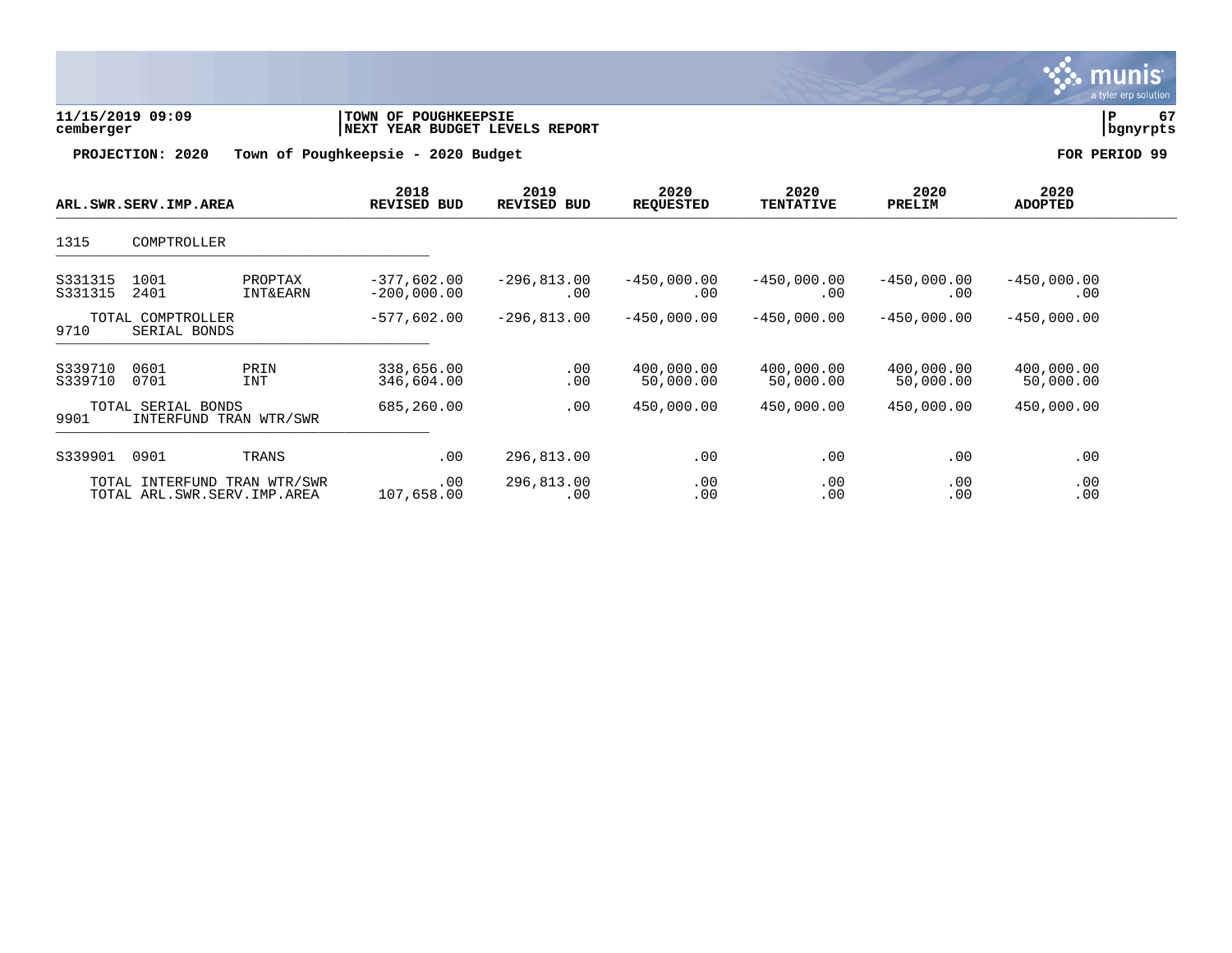|                                                                                                                                                                                  |                                                                                                                                                                                           |                                                                                                                                                                                                                                               |                                                                                                                                                                                                                                                            |                                                                                                                                                                                                                                                     |                                                                                                                                                                                                                                            |                                                                                                                                                                                                                                                 |                                                                                                                                                                                                                                                 |                                                                                                                                                                                                                                                 | munis<br>a tyler erp solution |
|----------------------------------------------------------------------------------------------------------------------------------------------------------------------------------|-------------------------------------------------------------------------------------------------------------------------------------------------------------------------------------------|-----------------------------------------------------------------------------------------------------------------------------------------------------------------------------------------------------------------------------------------------|------------------------------------------------------------------------------------------------------------------------------------------------------------------------------------------------------------------------------------------------------------|-----------------------------------------------------------------------------------------------------------------------------------------------------------------------------------------------------------------------------------------------------|--------------------------------------------------------------------------------------------------------------------------------------------------------------------------------------------------------------------------------------------|-------------------------------------------------------------------------------------------------------------------------------------------------------------------------------------------------------------------------------------------------|-------------------------------------------------------------------------------------------------------------------------------------------------------------------------------------------------------------------------------------------------|-------------------------------------------------------------------------------------------------------------------------------------------------------------------------------------------------------------------------------------------------|-------------------------------|
| cemberger                                                                                                                                                                        | 11/15/2019 09:09                                                                                                                                                                          |                                                                                                                                                                                                                                               | TOWN OF POUGHKEEPSIE<br>NEXT YEAR BUDGET LEVELS REPORT                                                                                                                                                                                                     |                                                                                                                                                                                                                                                     |                                                                                                                                                                                                                                            |                                                                                                                                                                                                                                                 |                                                                                                                                                                                                                                                 | ∣ P                                                                                                                                                                                                                                             | 68<br>bgnyrpts                |
|                                                                                                                                                                                  | PROJECTION: 2020                                                                                                                                                                          |                                                                                                                                                                                                                                               | Town of Poughkeepsie - 2020 Budget                                                                                                                                                                                                                         |                                                                                                                                                                                                                                                     |                                                                                                                                                                                                                                            |                                                                                                                                                                                                                                                 |                                                                                                                                                                                                                                                 | FOR PERIOD 99                                                                                                                                                                                                                                   |                               |
| SEWER FUND                                                                                                                                                                       |                                                                                                                                                                                           |                                                                                                                                                                                                                                               | 2018<br>REVISED BUD                                                                                                                                                                                                                                        | 2019<br><b>REVISED BUD</b>                                                                                                                                                                                                                          | 2020<br><b>REQUESTED</b>                                                                                                                                                                                                                   | 2020<br><b>TENTATIVE</b>                                                                                                                                                                                                                        | 2020<br>PRELIM                                                                                                                                                                                                                                  | 2020<br><b>ADOPTED</b>                                                                                                                                                                                                                          |                               |
| 8110                                                                                                                                                                             |                                                                                                                                                                                           | SEWER ADMINISTRAION                                                                                                                                                                                                                           |                                                                                                                                                                                                                                                            |                                                                                                                                                                                                                                                     |                                                                                                                                                                                                                                            |                                                                                                                                                                                                                                                 |                                                                                                                                                                                                                                                 |                                                                                                                                                                                                                                                 |                               |
| S8110<br>S8110<br>S8110<br>S8110<br>S8110<br>S8110<br>S8110<br>S8110<br>S8110<br>S8110<br>S8110<br>S8110<br>S8110<br>S8110<br>S8110<br>S8110<br>S8110<br>S8110<br>S8110<br>S8110 | 0101<br>0102<br>0103<br>0109<br>0205<br>0211<br>0402<br>0406<br>0411<br>0444<br>0453<br>0461<br>0481<br>0811<br>0812<br>0821<br>0822<br>0823<br>2122<br>2770<br>TOTAL SEWER ADMINISTRAION | REG PAY<br>LONG PAY<br>$O/T$ PAY<br>O/TITL PAY<br>COMPHARD<br>OTHER EQ<br>OFFSUPLY<br>POSTAG<br>CONSULT<br>MAINTCONT<br><b>RENTOFFEO</b><br>TELE<br>CONTSERV<br>SOCSEC<br>RETIRM<br>MEDINS<br>OPTINS<br>LIFEINS<br><b>SWRCHRG</b><br>MISCLREV | 45,555.00<br>3,000.00<br>8,300.00<br>200.00<br>800.00<br>1,500.00<br>3,750.00<br>4,000.00<br>2,000.00<br>495.00<br>.00<br>5,000.00<br>22,350.00<br>4,300.00<br>10,900.00<br>12,126.00<br>450.00<br>125.00<br>$-100,000.00$<br>$-27, 153.00$<br>$-2,302.00$ | 46,179.00<br>3,000.00<br>2,000.00<br>.00<br>.00<br>1,500.00<br>3,000.00<br>4,000.00<br>1,000.00<br>1,500.00<br>.00<br>5,000.00<br>71,121.60<br>3,915.00<br>8,190.00<br>12,800.00<br>425.00<br>132.00<br>$-100,000.00$<br>$-10, 121.60$<br>53,641.00 | 146,197.00<br>1,100.00<br>1,000.00<br>.00<br>.00<br>.00<br>3,500.00<br>4,000.00<br>3,000.00<br>.00<br>4,700.00<br>6,000.00<br>40,000.00<br>11,350.00<br>.00<br>44,680.00<br>425.00<br>132.00<br>$-200,000.00$<br>$-10,000.00$<br>56,084.00 | 146,197.00<br>4,100.00<br>2,500.00<br>.00<br>5,000.00<br>.00<br>3,500.00<br>4,000.00<br>3,500.00<br>.00<br>4,700.00<br>6,000.00<br>40,000.00<br>11,350.00<br>.00<br>44,680.00<br>425.00<br>131.00<br>$-200,000.00$<br>$-10,000.00$<br>66,083.00 | 146,197.00<br>4,100.00<br>2,500.00<br>.00<br>5,000.00<br>.00<br>3,500.00<br>4,000.00<br>3,500.00<br>.00<br>4,700.00<br>6,000.00<br>40,000.00<br>11,350.00<br>.00<br>44,680.00<br>425.00<br>131.00<br>$-200,000.00$<br>$-10,000.00$<br>66,083.00 | 146,197.00<br>4,100.00<br>2,500.00<br>.00<br>5,000.00<br>.00<br>3,500.00<br>4,000.00<br>3,500.00<br>.00<br>4,700.00<br>6,000.00<br>40,000.00<br>11,350.00<br>.00<br>44,680.00<br>425.00<br>131.00<br>$-200,000.00$<br>$-10,000.00$<br>66,083.00 |                               |
| 8120                                                                                                                                                                             |                                                                                                                                                                                           | SANITARY SWR COLLECTION                                                                                                                                                                                                                       |                                                                                                                                                                                                                                                            |                                                                                                                                                                                                                                                     |                                                                                                                                                                                                                                            |                                                                                                                                                                                                                                                 |                                                                                                                                                                                                                                                 |                                                                                                                                                                                                                                                 |                               |
| S8120<br>S8120<br>S8120<br>S8120<br>S8120<br>S8120<br>S8120<br>S8120<br>S8120<br>S8120<br>S8120<br>S8120<br>S8120<br>S8120<br>S8120                                              | 0101<br>0102<br>0103<br>0109<br>0125<br>0203<br>0211<br>0213<br>0409<br>0410<br>0423<br>0425<br>0429<br>0430<br>0431                                                                      | REG PAY<br>LONG PAY<br>$O/T$ PAY<br>O/TITL PAY<br>MEDBUY<br>MOTR VEH<br>OTHER EQ<br><b>BLDNG</b><br>MISCL<br>PERMIT<br>SHOES<br>UNIFORM<br>EEOC/OSHA<br>MEDEXAM<br>MATSUPPL                                                                   | 516,027.00<br>18,000.00<br>57,600.00<br>200.00<br>2,100.00<br>.00<br>10,306.23<br>7,500.00<br>27,980.00<br>850.00<br>1,800.00<br>4,725.00<br>1,100.00<br>2,000.00<br>52,140.00                                                                             | 524,066.00<br>18,000.00<br>50,000.00<br>.00<br>2,500.00<br>.00<br>27,000.00<br>5,000.00<br>50,650.00<br>850.00<br>1,800.00<br>4,500.00<br>1,100.00<br>1,000.00<br>48,645.74                                                                         | 427,705.00<br>15,000.00<br>50,000.00<br>.00<br>4,000.00<br>55,000.00<br>.00<br>5,000.00<br>5,000.00<br>850.00<br>1,800.00<br>4,500.00<br>1,100.00<br>1,000.00<br>43,000.00                                                                 | 427,705.00<br>12,000.00<br>50,000.00<br>.00<br>4,000.00<br>25,000.00<br>55,000.00<br>5,000.00<br>5,000.00<br>850.00<br>1,800.00<br>4,500.00<br>1,100.00<br>1,000.00<br>43,000.00                                                                | 427,705.00<br>12,000.00<br>50,000.00<br>.00<br>4,000.00<br>25,000.00<br>55,000.00<br>5,000.00<br>5,000.00<br>850.00<br>1,800.00<br>4,500.00<br>1,100.00<br>1,000.00<br>43,000.00                                                                | 427,705.00<br>12,000.00<br>50,000.00<br>.00<br>4,000.00<br>25,000.00<br>55,000.00<br>5,000.00<br>5,000.00<br>850.00<br>1,800.00<br>4,500.00<br>1,100.00<br>1,000.00<br>43,000.00                                                                |                               |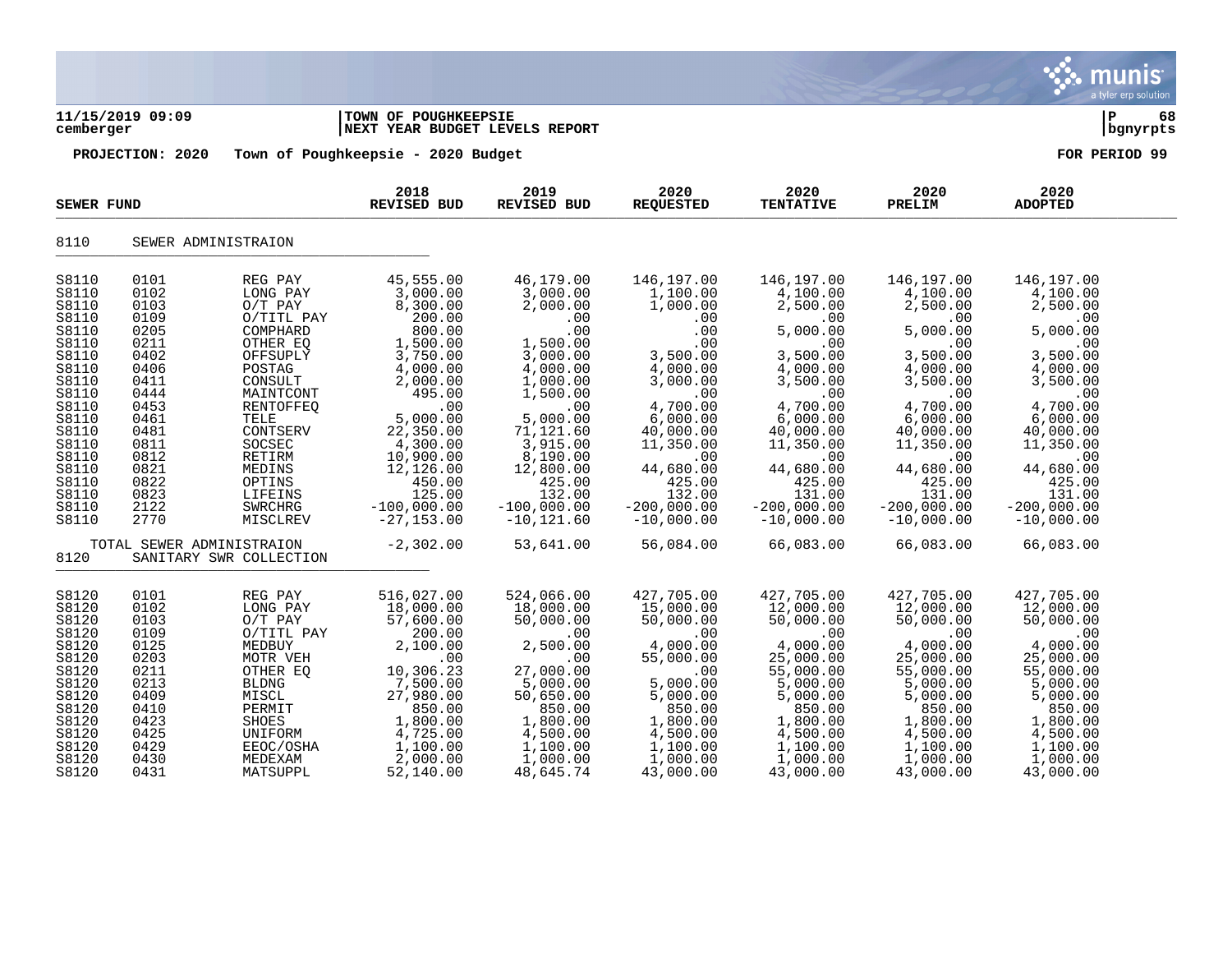

## **11/15/2019 09:09 |TOWN OF POUGHKEEPSIE |P 69 cemberger |NEXT YEAR BUDGET LEVELS REPORT |bgnyrpts**

| <b>SEWER FUND</b>                                                                                                                   |                                                                                                                      |                                                                                                                                                                                         | 2018<br><b>REVISED BUD</b>                                                                                                                                                                                | 2019<br><b>REVISED BUD</b>                                                                                                                                                                             | 2020<br><b>REQUESTED</b>                                                                                                                                                                        | 2020<br><b>TENTATIVE</b>                                                                                                                                                                        | 2020<br>PRELIM                                                                                                                                                                                  | 2020<br><b>ADOPTED</b>                                                                                                                                                                          |  |
|-------------------------------------------------------------------------------------------------------------------------------------|----------------------------------------------------------------------------------------------------------------------|-----------------------------------------------------------------------------------------------------------------------------------------------------------------------------------------|-----------------------------------------------------------------------------------------------------------------------------------------------------------------------------------------------------------|--------------------------------------------------------------------------------------------------------------------------------------------------------------------------------------------------------|-------------------------------------------------------------------------------------------------------------------------------------------------------------------------------------------------|-------------------------------------------------------------------------------------------------------------------------------------------------------------------------------------------------|-------------------------------------------------------------------------------------------------------------------------------------------------------------------------------------------------|-------------------------------------------------------------------------------------------------------------------------------------------------------------------------------------------------|--|
| S8120<br>S8120<br>S8120<br>S8120<br>S8120<br>S8120<br>S8120<br>S8120<br>S8120<br>S8120<br>S8120<br>S8120<br>S8120<br>S8120<br>S8120 | 0432<br>0438<br>0442<br>0443<br>0446<br>0452<br>0454<br>0460<br>0462<br>0472<br>0481<br>0811<br>0812<br>0821<br>0822 | GASOIL<br>MATCHEM<br>REPBLDG<br>REPEOUIP<br><b>REPLINES</b><br><b>RENTCOMEQ</b><br>RENTOTHEO<br>REFDISP<br><b>ELECT</b><br>MINEQOTR<br>CONTSERV<br>SOCSEC<br>RETIRM<br>MEDINS<br>OPTINS | 30,000.00<br>8,060.00<br>15,700.00<br>162,000.00<br>268,950.00<br>20,000.00<br>25,000.00<br>500.00<br>140,000.00<br>23,000.00<br>16,000.00<br>43,925.00<br>91,700.00<br>204, 254.00<br>3,500.00<br>990.00 | 25,000.00<br>30,000.00<br>15,000.00<br>164, 332.40<br>165,450.20<br>20,000.00<br>25,000.00<br>500.00<br>140,000.00<br>20,000.00<br>.00<br>45,295.00<br>94,731.00<br>174,704.00<br>3,760.00<br>1,200.00 | 25,000.00<br>25,000.00<br>15,000.00<br>200,000.00<br>160,000.00<br>10,000.00<br>25,000.00<br>500.00<br>140,000.00<br>10,000.00<br>.00<br>37,700.00<br>.00<br>183,450.00<br>3,760.00<br>1,200.00 | 19,500.00<br>25,000.00<br>15,000.00<br>200,000.00<br>160,000.00<br>10,000.00<br>25,000.00<br>500.00<br>125,000.00<br>10,000.00<br>.00<br>37,700.00<br>.00<br>183,450.00<br>3,760.00<br>1,200.00 | 19,500.00<br>25,000.00<br>15,000.00<br>200,000.00<br>160,000.00<br>10,000.00<br>25,000.00<br>500.00<br>125,000.00<br>10,000.00<br>.00<br>37,700.00<br>.00<br>183,450.00<br>3,760.00<br>1,200.00 | 19,500.00<br>25,000.00<br>15,000.00<br>200,000.00<br>160,000.00<br>10,000.00<br>25,000.00<br>500.00<br>125,000.00<br>10,000.00<br>.00<br>37,700.00<br>.00<br>183,450.00<br>3,760.00<br>1,200.00 |  |
| S8120<br>0823<br>LIFEINS<br>TOTAL SANITARY SWR COLLECTIO<br>8121<br>PRE-TREATMENT PROG.                                             |                                                                                                                      | 1,755,907.23                                                                                                                                                                            | 1,660,084.34                                                                                                                                                                                              | 1,450,565.00                                                                                                                                                                                           | 1,452,065.00                                                                                                                                                                                    | 1,452,065.00                                                                                                                                                                                    | 1,452,065.00                                                                                                                                                                                    |                                                                                                                                                                                                 |  |
| S8121<br>S8121<br>S8121                                                                                                             | 0472<br>0481<br>0489                                                                                                 | MINEQOTR<br>CONTSERV<br>CONTLAB                                                                                                                                                         | 3,500.00<br>.00<br>1,000.00                                                                                                                                                                               | 2,000.00<br>.00<br>1,000.00                                                                                                                                                                            | 500.00<br>1,000.00<br>.00                                                                                                                                                                       | 500.00<br>1,000.00<br>.00                                                                                                                                                                       | 500.00<br>1,000.00<br>.00                                                                                                                                                                       | 500.00<br>1,000.00<br>.00                                                                                                                                                                       |  |
| 8130                                                                                                                                |                                                                                                                      | TOTAL PRE-TREATMENT PROG.<br>SEWAGE TREAT/ DISPOSAL                                                                                                                                     | 4,500.00                                                                                                                                                                                                  | 3,000.00                                                                                                                                                                                               | 1,500.00                                                                                                                                                                                        | 1,500.00                                                                                                                                                                                        | 1,500.00                                                                                                                                                                                        | 1,500.00                                                                                                                                                                                        |  |
| S8130<br>S8130<br>S8130<br>S8130<br>S8130                                                                                           | 0412<br>0442<br>0460<br>0462<br>0463                                                                                 | MANGSERV<br><b>REPBLDG</b><br>REFDISP<br><b>ELECT</b><br>FUELOIL                                                                                                                        | 1,789,975.00<br>112,300.00<br>331,700.00<br>175,000.00<br>.00                                                                                                                                             | 1,690,850.00<br>75,000.00<br>270,000.00<br>200,000.00<br>.00                                                                                                                                           | 1,750,000.00<br>175,000.00<br>300,000.00<br>150,000.00<br>.00                                                                                                                                   | 1,750,000.00<br>155,000.00<br>300,000.00<br>150,000.00<br>15,000.00                                                                                                                             | 1,750,000.00<br>155,000.00<br>300,000.00<br>150,000.00<br>15,000.00                                                                                                                             | 1,750,000.00<br>155,000.00<br>300,000.00<br>150,000.00<br>15,000.00                                                                                                                             |  |
| 9010                                                                                                                                | STATE RETIREMENT                                                                                                     | TOTAL SEWAGE TREAT/ DISPOSAL                                                                                                                                                            | 2,408,975.00                                                                                                                                                                                              | 2,235,850.00                                                                                                                                                                                           | 2,375,000.00                                                                                                                                                                                    | 2,370,000.00                                                                                                                                                                                    | 2,370,000.00                                                                                                                                                                                    | 2,370,000.00                                                                                                                                                                                    |  |
| S9010<br>9040                                                                                                                       | 0812<br>TOTAL STATE RETIREMENT                                                                                       | RETIRM<br>WORKERS' COMP INSUR.                                                                                                                                                          | 9,000.00<br>9,000.00                                                                                                                                                                                      | 10,000.00<br>10,000.00                                                                                                                                                                                 | 95,000.00<br>95,000.00                                                                                                                                                                          | 97,000.00<br>97,000.00                                                                                                                                                                          | 97,000.00<br>97,000.00                                                                                                                                                                          | 97,000.00<br>97,000.00                                                                                                                                                                          |  |
| S9040                                                                                                                               | 0801                                                                                                                 | WORKCOMP                                                                                                                                                                                | 44,000.00                                                                                                                                                                                                 | 52,000.00                                                                                                                                                                                              | 52,000.00                                                                                                                                                                                       | 45,000.00                                                                                                                                                                                       | 45,000.00                                                                                                                                                                                       | 45,000.00                                                                                                                                                                                       |  |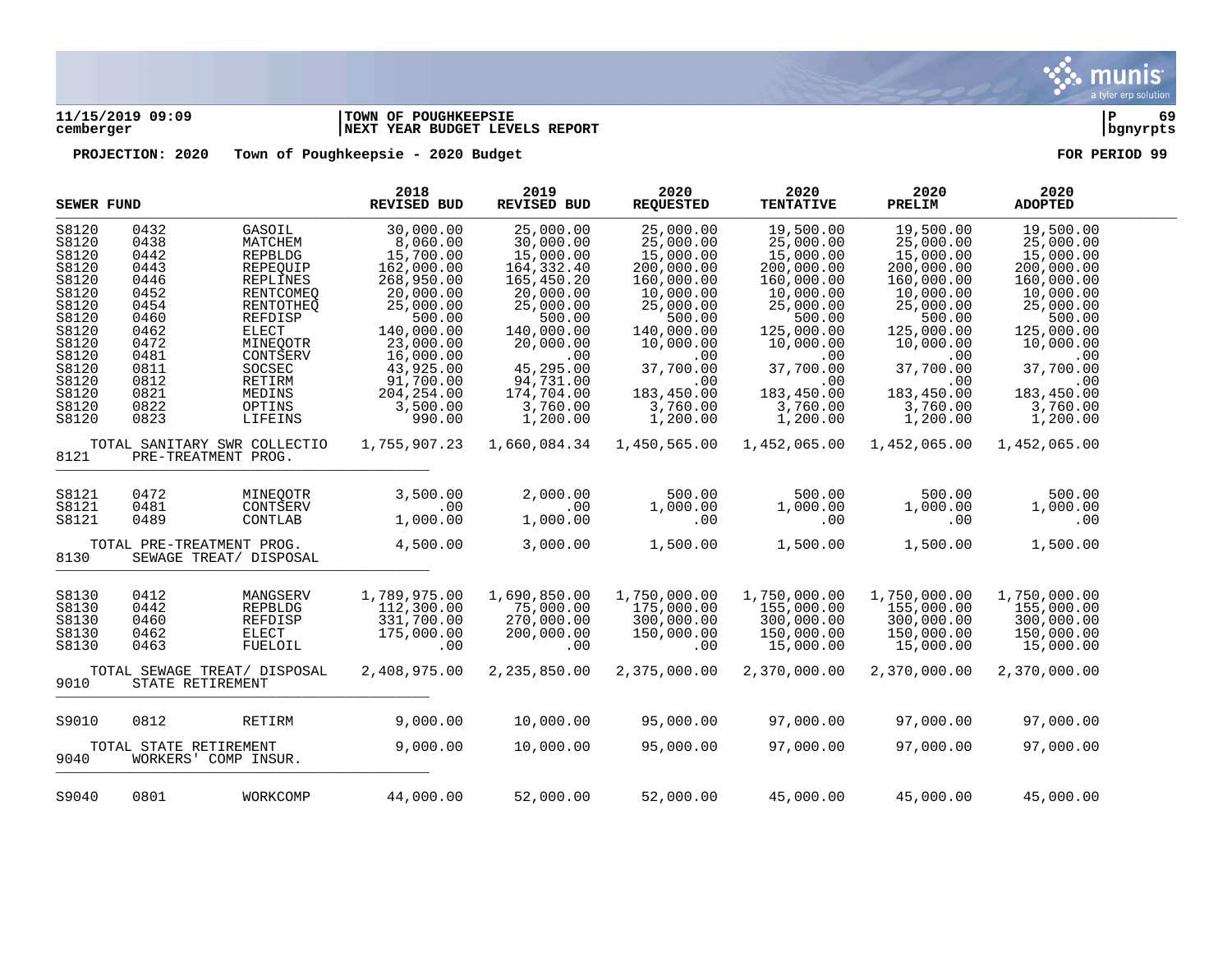

**11/15/2019 09:09 |TOWN OF POUGHKEEPSIE |P 70 cemberger |NEXT YEAR BUDGET LEVELS REPORT |bgnyrpts**

| <b>SEWER FUND</b>       |                      |                                                        | 2018<br><b>REVISED BUD</b>             | 2019<br><b>REVISED BUD</b>             | 2020<br><b>REQUESTED</b>               | 2020<br><b>TENTATIVE</b>               | 2020<br>PRELIM                         | 2020<br><b>ADOPTED</b>                 |  |
|-------------------------|----------------------|--------------------------------------------------------|----------------------------------------|----------------------------------------|----------------------------------------|----------------------------------------|----------------------------------------|----------------------------------------|--|
| 9060                    | TOTAL WORKERS'       | COMP<br>INSUR.<br>HOSPITAL & MED INSUR.                | 44,000.00                              | 52,000.00                              | 52,000.00                              | 45,000.00                              | 45,000.00                              | 45,000.00                              |  |
| S9060<br>S9060<br>S9060 | 0821<br>0825<br>2771 | MEDINS<br>EAP<br>RET/COBRA                             | 200,000.00<br>1,000.00<br>$-12,000.00$ | 180,000.00<br>1,000.00<br>$-12,000.00$ | 180,000.00<br>1,000.00<br>$-20,000.00$ | 180,000.00<br>1,000.00<br>$-20,000.00$ | 180,000.00<br>1,000.00<br>$-20,000.00$ | 180,000.00<br>1,000.00<br>$-20,000.00$ |  |
| 9710                    | SERIAL BONDS         | TOTAL HOSPITAL & MED INSUR.                            | 189,000.00                             | 169,000.00                             | 161,000.00                             | 161,000.00                             | 161,000.00                             | 161,000.00                             |  |
| S9710<br>S9710          | 0601<br>0701         | PRIN<br><b>INT</b>                                     | 358,656.00<br>225,634.00               | 299,973.00<br>316,297.00               | .00<br>.00                             | 400,000.00<br>397,092.00               | 400,000.00<br>397,092.00               | 400,000.00<br>397,092.00               |  |
| 9730                    | TOTAL SERIAL BONDS   | BOND ANTICIPATION NOTES                                | 584,290.00                             | 616,270.00                             | .00                                    | 797,092.00                             | 797,092.00                             | 797,092.00                             |  |
| S9730<br>S9730          | 0601<br>0701         | PRIN<br><b>INT</b>                                     | 30,000.00<br>17,370.00                 | 100,000.00<br>11,970.00                | .00<br>.00                             | .00<br>.00                             | .00<br>.00                             | .00<br>.00                             |  |
| 9901                    |                      | TOTAL BOND ANTICIPATION NOTE<br>INTERFUND TRAN WTR/SWR | 47,370.00                              | 111,970.00                             | .00                                    | .00                                    | .00                                    | .00                                    |  |
| S9901                   | 5031                 | TRANS                                                  | $-5,473,487.00$                        | $-4,834,716.00$                        | .00                                    | $-4,717,660.00$                        | $-4,717,660.00$                        | $-5,073,190.00$                        |  |
| 9910                    |                      | TOTAL INTERFUND TRAN WTR/SWR<br>INTERFUND TRANS OTHER  | $-5,473,487.00$                        | $-4,834,716.00$                        | .00                                    | $-4,717,660.00$                        | $-4,717,660.00$                        | $-5,073,190.00$                        |  |
| S9910                   | 0901                 | TRANS                                                  | .00                                    | 10,000.00                              | .00                                    | .00                                    | .00                                    | .00                                    |  |
|                         | TOTAL SEWER FUND     | TOTAL INTERFUND TRANS OTHER                            | .00<br>$-432, 746.77$                  | 10,000.00<br>87,099.34                 | .00<br>4,191,149.00                    | .00<br>272,080.00                      | .00<br>272,080.00                      | .00<br>$-83, 450.00$                   |  |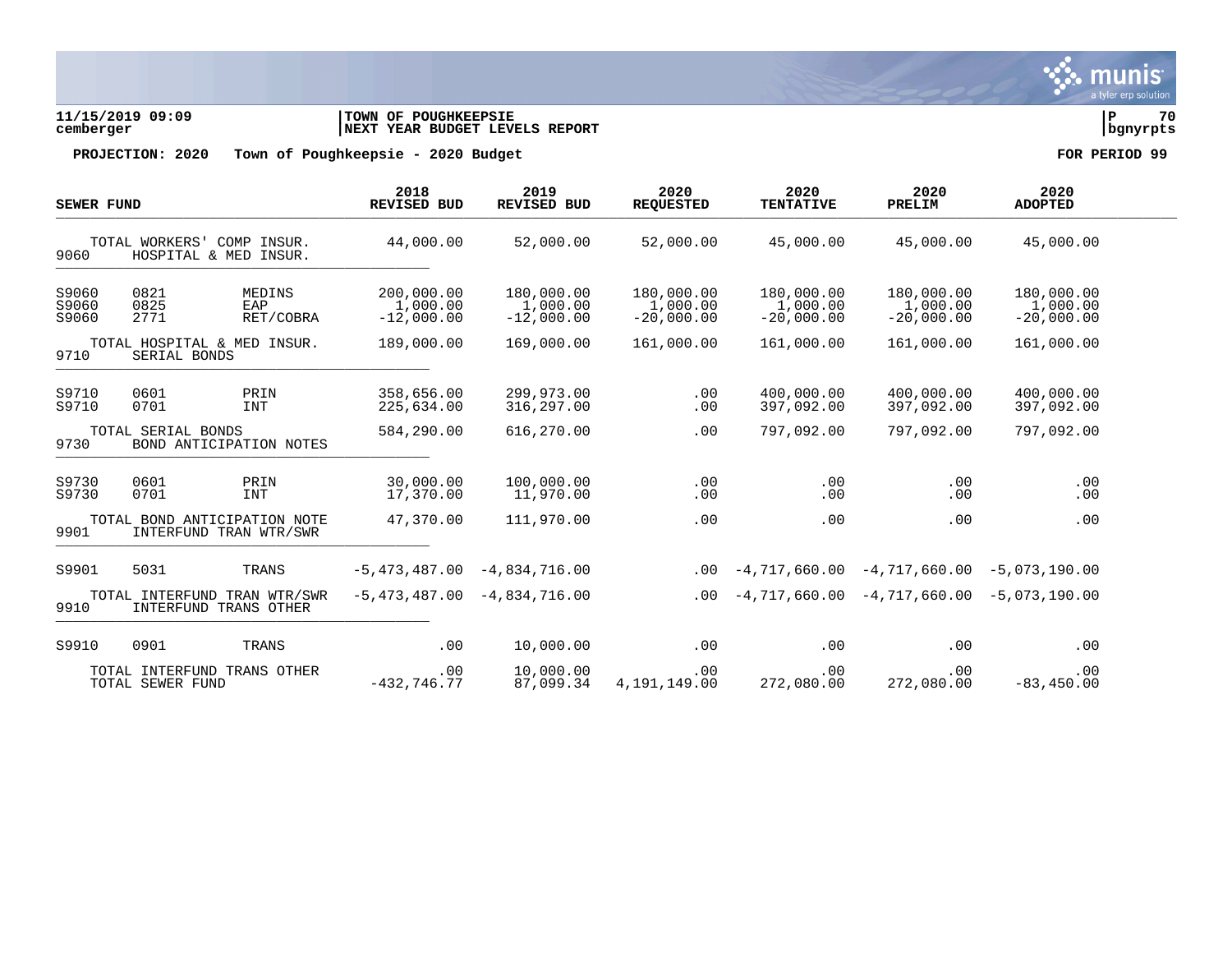

| 11/15/2019 09:09 | <b>TOWN OF POUGHKEEPSIE</b>          |          | 71 |
|------------------|--------------------------------------|----------|----|
| cemberger        | 'YEAR BUDGET LEVELS REPORT<br>  NEXT | bqnyrpts |    |
|                  |                                      |          |    |

| <b>DRAINAGE</b>                                                  |                                      |                            | 2018<br><b>REVISED BUD</b>          | 2019<br>REVISED BUD                 | 2020<br><b>REQUESTED</b>            | 2020<br><b>TENTATIVE</b>            | 2020<br>PRELIM                      | 2020<br><b>ADOPTED</b>              |  |
|------------------------------------------------------------------|--------------------------------------|----------------------------|-------------------------------------|-------------------------------------|-------------------------------------|-------------------------------------|-------------------------------------|-------------------------------------|--|
| 1315                                                             | COMPTROLLER                          |                            |                                     |                                     |                                     |                                     |                                     |                                     |  |
| SD131501 1001<br>SD131502 1081                                   |                                      | PROPTAX<br>INLIEU TX       | $-100,000.00$<br>$-4,500.00$        | $-73, 200.00$<br>.00                | .00<br>.00                          | $-38,000.00$<br>.00                 | $-38,000.00$<br>.00                 | $-38,000.00$<br>.00                 |  |
| 9710                                                             | TOTAL COMPTROLLER<br>SERIAL BONDS    |                            | $-104,500.00$                       | $-73, 200.00$                       | .00                                 | $-38,000.00$                        | $-38,000.00$                        | $-38,000.00$                        |  |
| SD971001 0601<br>SD971001 0701<br>SD971002 0601<br>SD971002 0701 |                                      | PRIN<br>INT<br>PRIN<br>INT | .00<br>.00<br>67,372.00<br>7,211.00 | 68,259.00<br>4,870.00<br>.00<br>.00 | .00<br>.00<br>34,790.00<br>3,210.00 | .00<br>.00<br>34,790.00<br>3,210.00 | .00<br>.00<br>34,790.00<br>3,210.00 | .00<br>.00<br>34,790.00<br>3,210.00 |  |
|                                                                  | TOTAL SERIAL BONDS<br>TOTAL DRAINAGE |                            | 74,583.00<br>$-29,917.00$           | 73,129.00<br>$-71.00$               | 38,000.00<br>38,000.00              | 38,000.00<br>.00                    | 38,000.00<br>.00                    | 38,000.00<br>.00                    |  |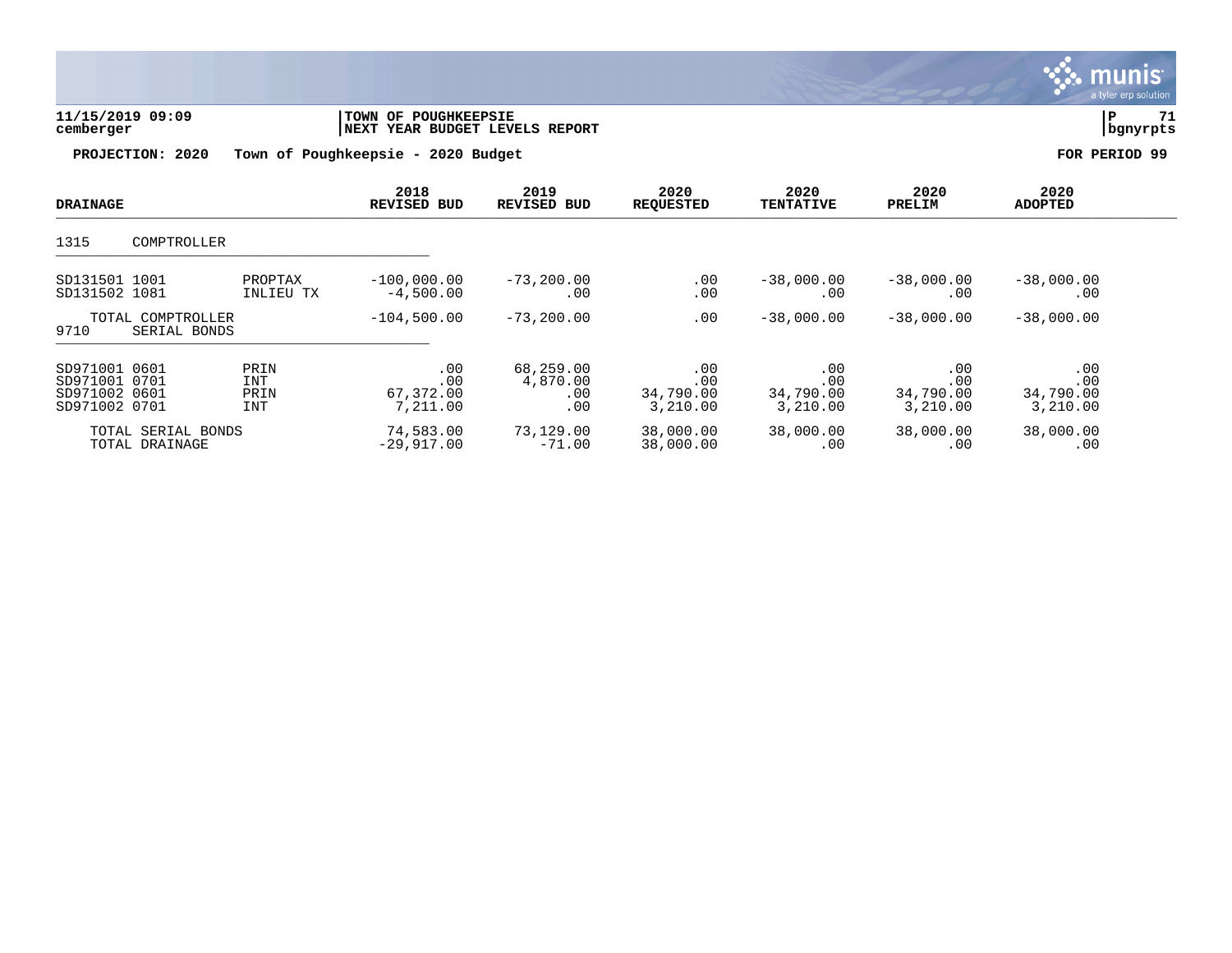|                                                                  |                                            |                                             |                                                  |                                                                                                            |                                                           |                                                                                                                     |                                             | a tyler erp solution |
|------------------------------------------------------------------|--------------------------------------------|---------------------------------------------|--------------------------------------------------|------------------------------------------------------------------------------------------------------------|-----------------------------------------------------------|---------------------------------------------------------------------------------------------------------------------|---------------------------------------------|----------------------|
| 11/15/2019 09:09<br>cemberger                                    |                                            | TOWN OF POUGHKEEPSIE                        | NEXT YEAR BUDGET LEVELS REPORT                   |                                                                                                            |                                                           |                                                                                                                     |                                             | 72<br>P<br>bgnyrpts  |
| PROJECTION: 2020                                                 |                                            | Town of Poughkeepsie - 2020 Budget          |                                                  |                                                                                                            |                                                           |                                                                                                                     |                                             | FOR PERIOD 99        |
| FIRE PROTECTION                                                  |                                            | 2018<br><b>REVISED BUD</b>                  | 2019<br><b>REVISED BUD</b>                       | 2020<br><b>REQUESTED</b>                                                                                   | 2020<br><b>TENTATIVE</b>                                  | 2020<br>PRELIM                                                                                                      | 2020<br><b>ADOPTED</b>                      |                      |
| 1315<br>COMPTROLLER                                              |                                            |                                             |                                                  |                                                                                                            |                                                           |                                                                                                                     |                                             |                      |
| SF131501 1001<br>SF131501 1081<br>SF131502 1001<br>SF131503 1001 | PROPTAX<br>INLIEU TX<br>PROPTAX<br>PROPTAX | $-533,667.26$<br>$-891,775,00$              | $-16,967,500.00 -17,306,850.00$<br>$-912.976.00$ | $-525,768.69 -17,588,450.00$<br>$-3,520,000.00 -2,638,808.00 -2,686,350.00 -2,686,350.00$<br>$-932.446.00$ | .00<br>-932,446.00                                        | $.00-174, 588, 450.00-174, 588, 450.00 -17, 588, 450.00$<br>.00<br>$-2,686,350.00$<br>-932.446.00                   | .00<br>$-2,685,624.00$<br>-932,446.00       |                      |
| TOTAL COMPTROLLER<br>3410<br>FIRE FIGHTING                       |                                            |                                             |                                                  |                                                                                                            |                                                           | $-21, 912, 942, 26$ $-21, 384, 402, 69$ $-21, 207, 246, 00-178, 207, 246, 00-178, 207, 246, 00$ $-21, 206, 520, 00$ |                                             |                      |
| SF341001 0401<br>SF341002 0401<br>SF341003 0401                  | FIRE/LIBR<br>FIRE/LIBR<br>FIRE/LIBR        | 17,501,167.26<br>2,565,724.00<br>891,775.00 | 17,832,618.69<br>2,638,808.00<br>912,976.00      | 2,686,350.00<br>932,446.00                                                                                 | 17,588,450.00 17,588,450.00<br>2,686,350.00<br>932,446.00 | 17,588,450.00<br>2,686,350.00<br>932,446.00                                                                         | 17,588,450.00<br>2,685,624.00<br>932,446.00 |                      |
| TOTAL FIRE FIGHTING<br>TOTAL FIRE PROTECTION                     |                                            | 20,958,666.26<br>$-954, 276.00$             | 21,384,402.69<br>.00                             |                                                                                                            |                                                           | 21, 207, 246.00 21, 207, 246.00 21, 207, 246.00<br>$.00-157,000,000.00-157,000,000.00$                              | 21,206,520.00<br>.00                        |                      |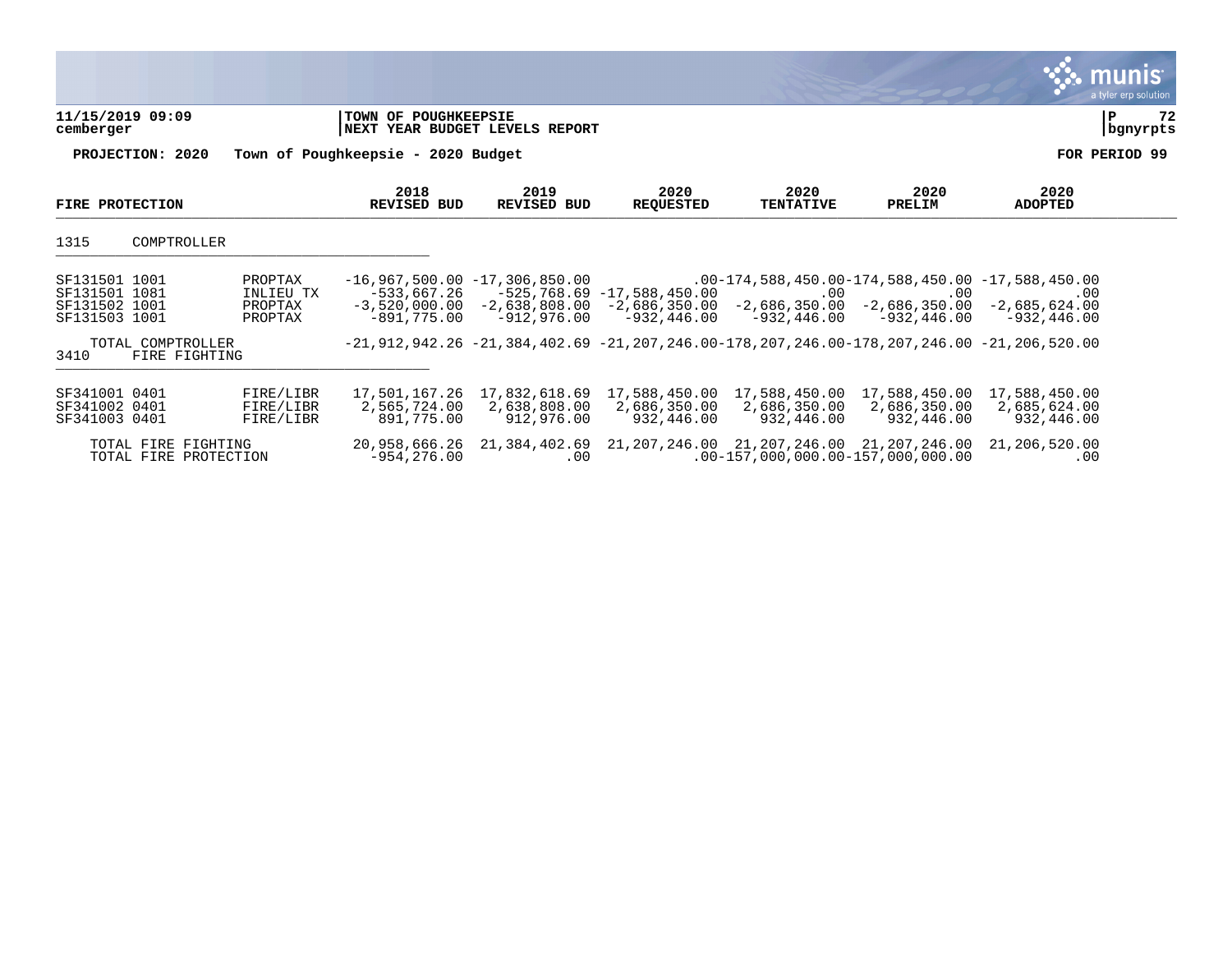

munis